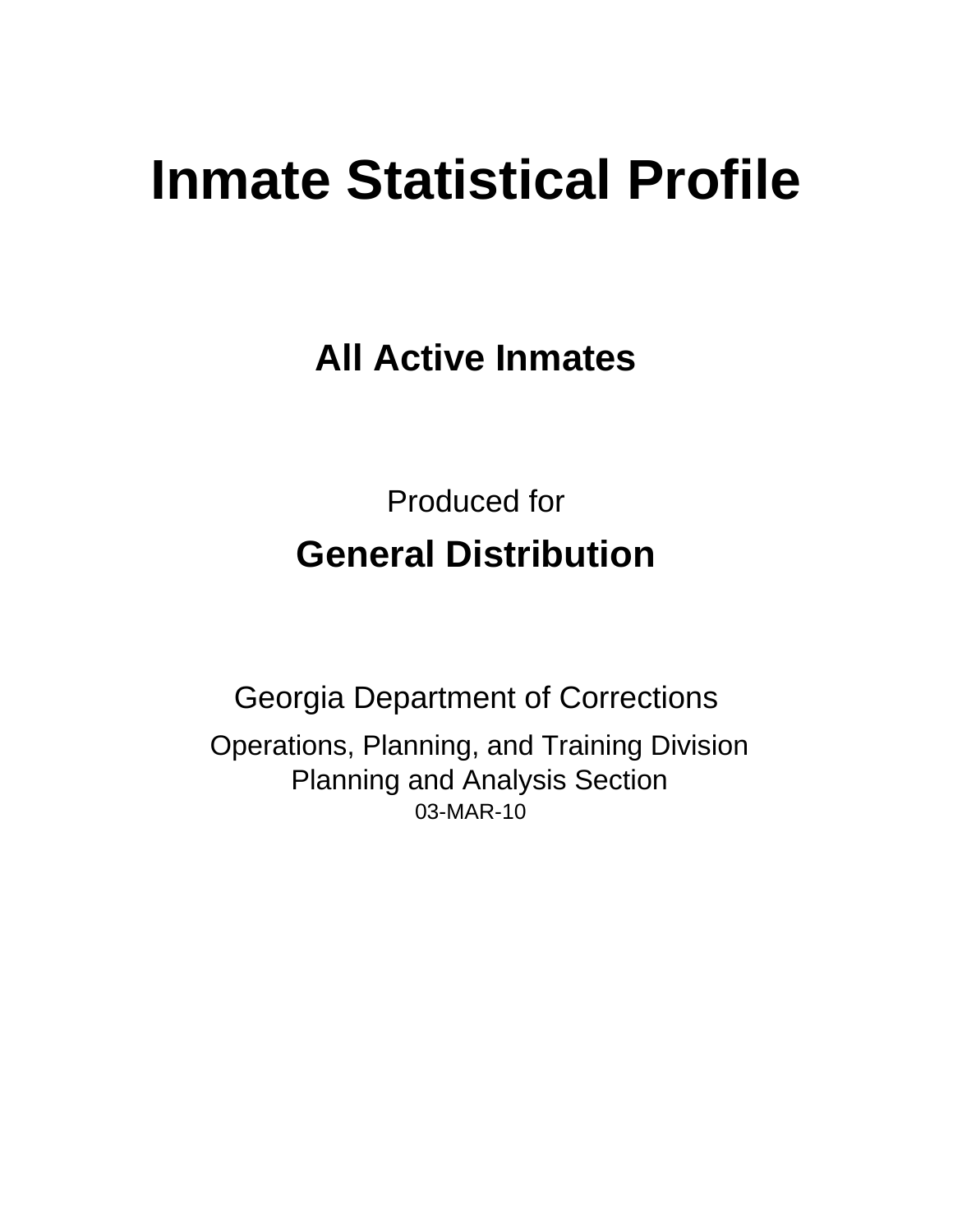**Inmate Statistical Profile 03-MAR-10** Contents

**All Active Inmates** 

Produced for General Distribution

# **Table of Contents**

| <b>Demographic information</b>                                       |
|----------------------------------------------------------------------|
| 5 Current age, broken out in ten year age groups                     |
| 6 Race group                                                         |
| 7 Hispanic Origin                                                    |
| 8 Marital status, self-reported at entry to prison                   |
| 9 Number of children, self-reported at entry to prison               |
| 10 Religious affiliation, self-reported at entry to prison           |
| 11 Home county - self-reported at entry to prison                    |
| 16 Socioeconomic class, self-reported at entry to prison             |
| 17 Environment to age 16, self-reported at entry to prison           |
| 18 Guardian status to age 16, self-reported at entry to prison       |
| 19 Employment status before prison, self-reported at entry to prison |
| 20 Age at admission                                                  |
| 22 Height, measured at entry to prison                               |
| 23 Weight, measured at entry to prison                               |
| 25 Military service                                                  |
| <b>Correctional information</b>                                      |
| 26 Type of admission to prison                                       |
| 27 Current / last security status                                    |
| 28 Current / last institution type                                   |
| 29 Institution type - transitional centers                           |
| 30 Institution type - mental hospitals                               |
| 31 Institution type - county prisons                                 |
| 32 Institution type - state prisons                                  |
| 33 Institution type - state prisons                                  |
| 35 Institution type - private prisons                                |
| 36 Institution type - prison annexes                                 |
| 37 Institution type - pre-release centers                            |
| 38 Institution type - inmate boot camp                               |
| 39 Number of disciplinary reports                                    |
| 40 Number of transfers                                               |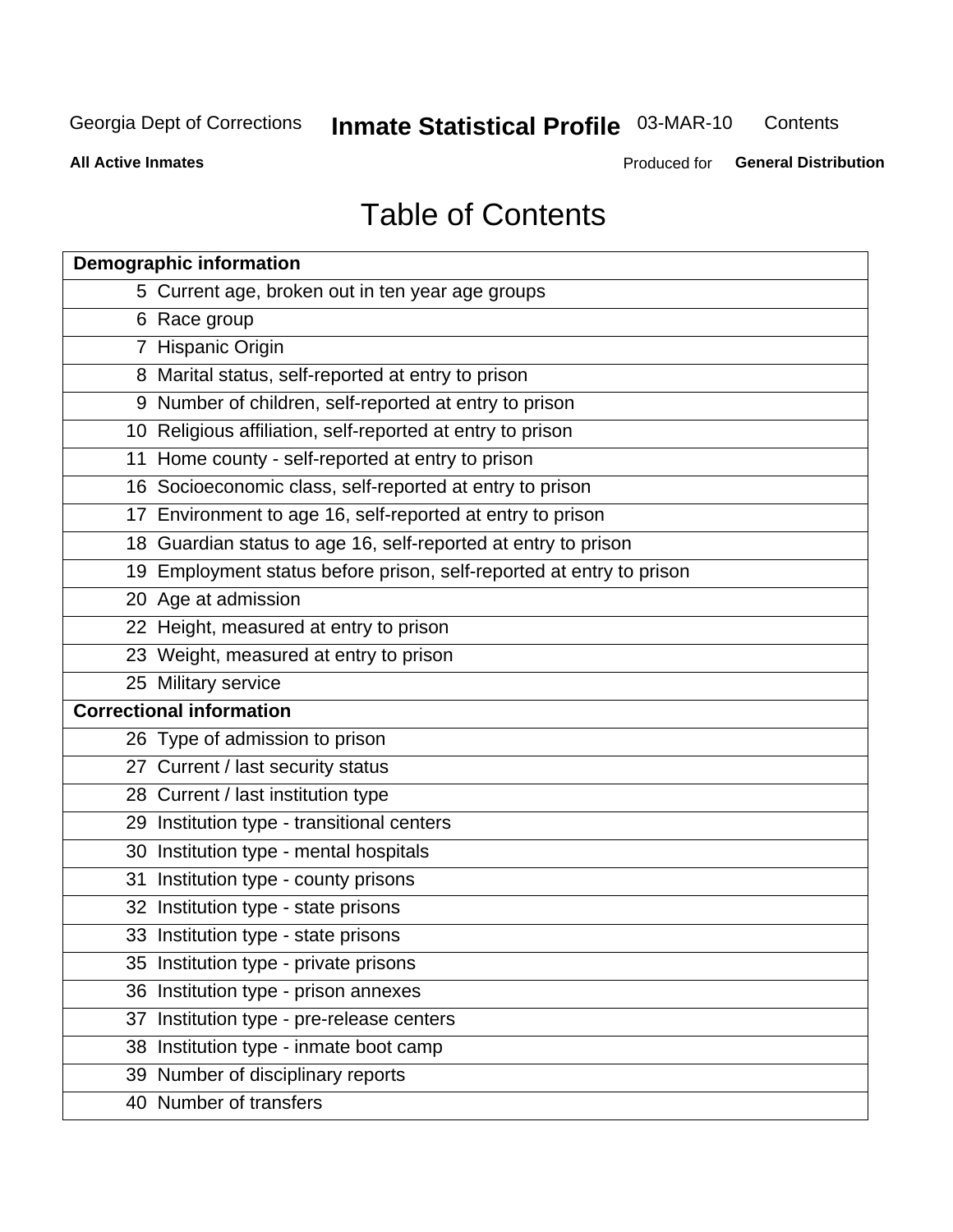#### **Inmate Statistical Profile 03-MAR-10** Contents

**All Active Inmates** 

Produced for General Distribution

# **Table of Contents**

|    | <b>Correctional information</b>                                  |
|----|------------------------------------------------------------------|
|    | 41 Number of escapes                                             |
|    | 43 Probable future release type of still active inmates          |
|    | 44 Time served in current (or last) institution                  |
|    | <b>Educational, psychological and physical information</b>       |
|    | 42 Culture fair IQ scores                                        |
|    | 45 Highest grade level attained                                  |
|    | 46 Culture fair IQ scores                                        |
|    | 47 Wide Range Achievement Test (WRAT) reading score              |
|    | 48 Wide Range Achievement Test (WRAT) math score                 |
|    | 49 Wide Range Achievement Test (WRAT) spelling score             |
|    | 50 Scope of substance abuse - summary                            |
|    | 51 Scope of substance abuse - detail                             |
|    | 52 Current / last mental health treatment level                  |
|    | 53 PULHESDWIT medical scale - 'P' overall condition ('P'hysical) |
|    | 54 PULHESDWIT medical scale - 'U' upper body                     |
|    | 55 PULHESDWIT medical scale - 'L' lower body                     |
|    | 56 PULHESDWIT medical scale - 'H' hearing                        |
|    | 57 PULHESDWIT medical scale - 'E' vision                         |
|    | 58 PULHESDWIT medical scale -'S' psychiatric                     |
|    | 59 PULHESDWIT medical scale - 'D' dental                         |
|    | 60 PULHESDWIT medical scale - 'W' work ability                   |
|    | 61 PULHESDWIT medical scale - 'I' impairment                     |
|    | 62 PULHESDWIT medical scale - 'T' transportability               |
|    | 63 Criminality in family, self-reported                          |
|    | 64 Alcoholism in family, self-reported                           |
|    | 65 Drug abuse in family, self-reported                           |
|    | 66 Subjected to frequent beatings, self-reported                 |
| 67 | Father absent during inmate's childhood                          |
|    | 68 Mother absent during inmate's childhood                       |
|    | 69 Inmate diagnosed as manipulative                              |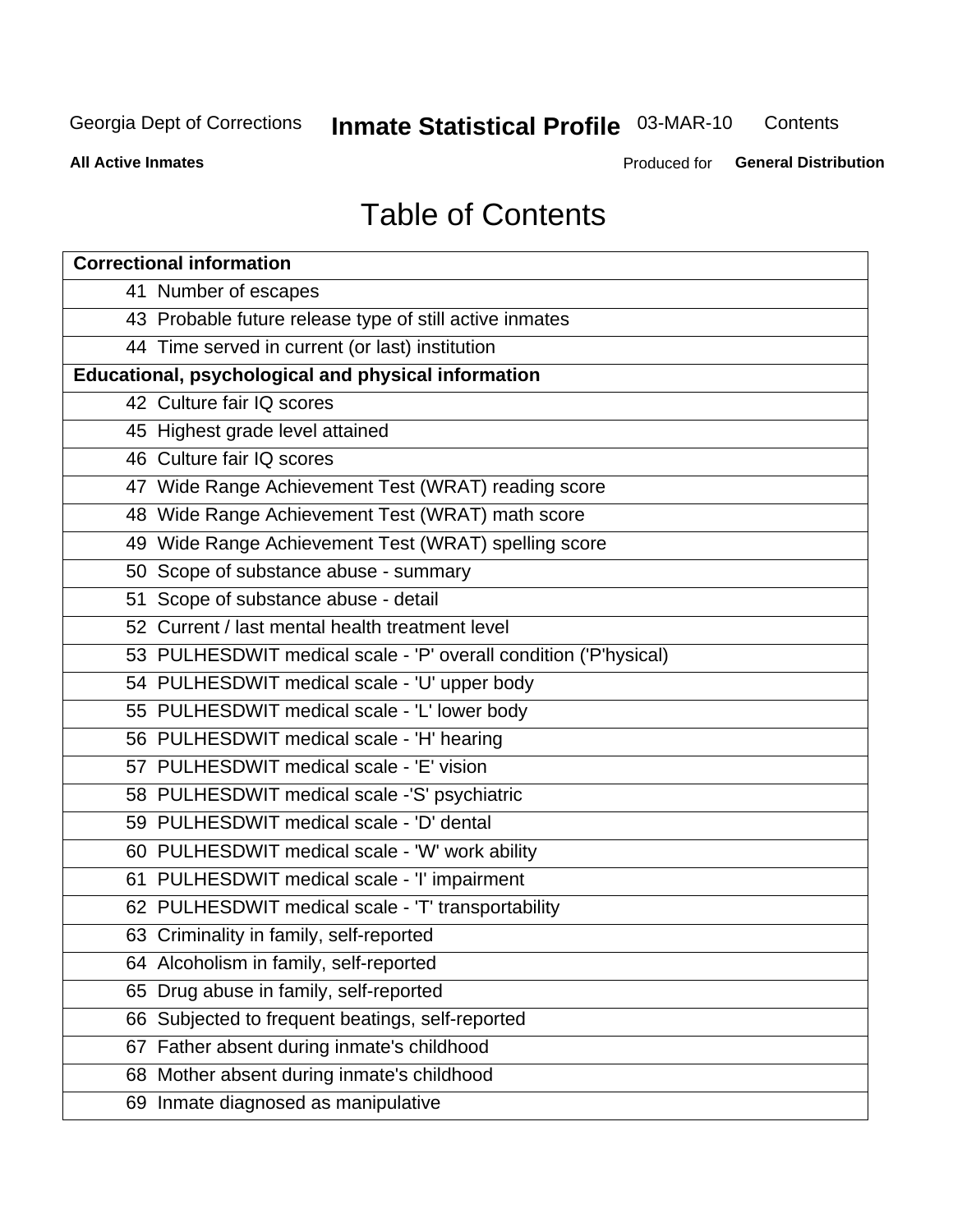#### **Inmate Statistical Profile 03-MAR-10** Contents

**All Active Inmates** 

Produced for General Distribution

# **Table of Contents**

| Educational, psychological and physical information            |
|----------------------------------------------------------------|
| 70 Inmate diagnosed as assaultive                              |
| <b>Crimes and criminal history information</b>                 |
| 71 Number of prior Georgia incarcerations                      |
| 72 Prison sentence in years                                    |
| 73 Primary offense, broken out into felonies vs misdemeanors   |
| 74 Primary offense, broken out into six broad crime categories |
| 75 Primary offense, detailed offense code                      |
| 83 County of conviction of primary offense                     |
| 88 Circuit of conviction of primary offense                    |
| 90 Years served (jail + prison) in this incarceration          |
| <b>Medical information</b>                                     |
| 91 Results of most recent HIV test                             |
| 92 Results of most recent tuberculosis test                    |
| 93 Results of most recent syphilis test                        |
| 94 Results of most recent Hepatitis-C test                     |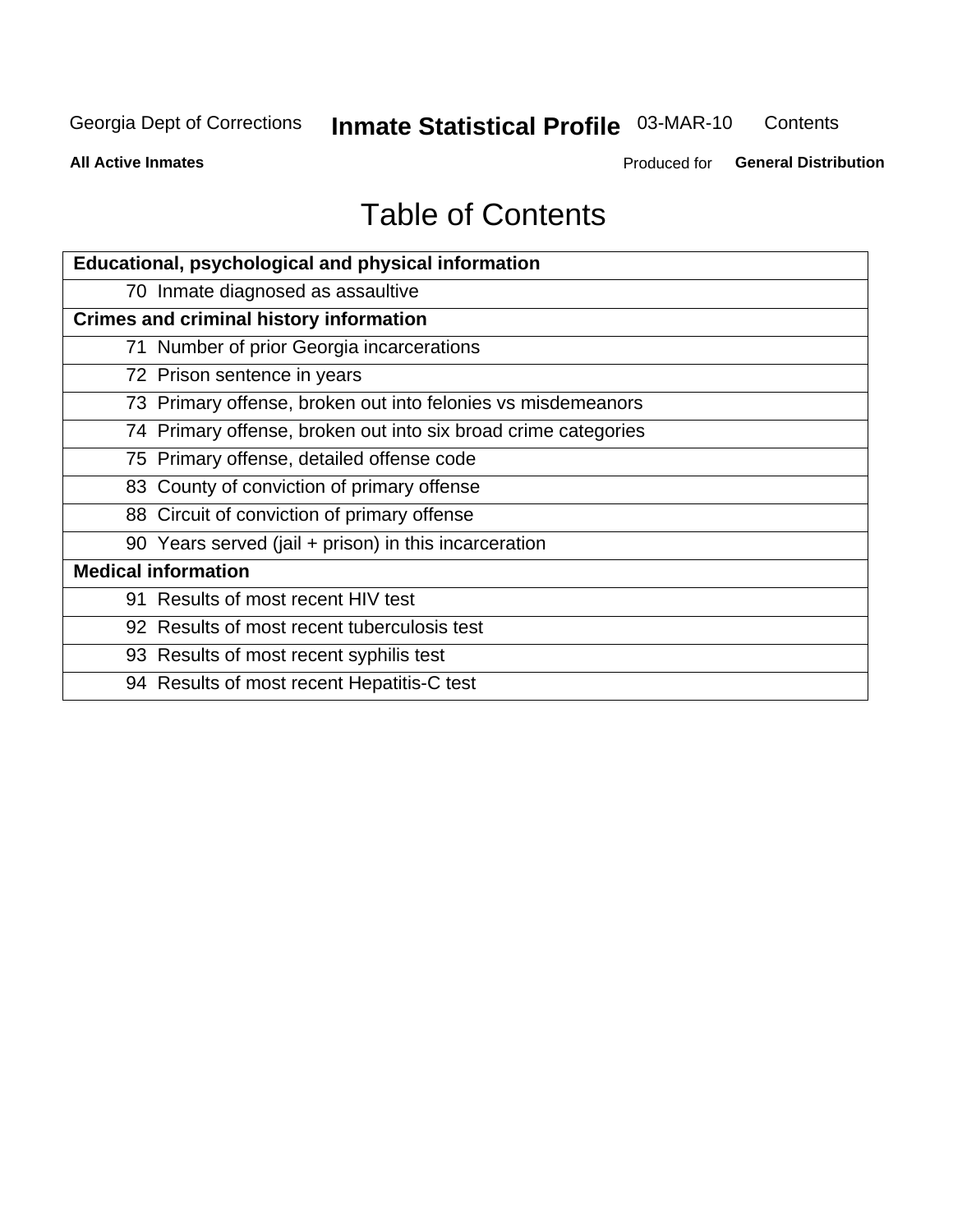#### **All Active Inmates**

### Produced for General Distribution

### Current age, broken out in ten-year age groups

COL % - percent each COUNT is of its particular column

|                          |              | <b>Male</b> |        |              | <b>Female</b> |          | <b>Total</b> |               |
|--------------------------|--------------|-------------|--------|--------------|---------------|----------|--------------|---------------|
| <b>Current Age</b>       | <b>Count</b> | Col %       | Row %  | <b>Count</b> | Col %         | Row %    | <b>Total</b> | Col %         |
| <b>Teens (1-19)</b>      | 1,063        | 2.13%       | 96.72% | 36           | 0.97%         | 3.28%    | 1,099        | 2.05%         |
| <b>Twenties (20-29)</b>  | 15,650       | $31.33\%$   | 93.77% | 1,039        | 27.87%        | 6.23%    |              | 16,689 31.09% |
| <b>Thirties (30-39)</b>  | 14,728       | 29.48%      | 92.51% | 1,192        | 31.97%        | 7.49%    |              | 15,920 29.66% |
| <b>Forties (40-49)</b>   | 11,431       | 22.88%      | 91.73% | 1,030        | 27.63%        | $8.27\%$ | 12,461       | 23.21%        |
| <b>Fifties (50-59)</b>   | 5,522        | 11.05%      | 93.82% | 364          | 9.76%         | 6.18%    | 5,886        | 10.96%        |
| <b>Sixties (60-69)</b>   | 1,345        | 2.69%       | 96.00% | 56           | 1.50%         | 4.00%    | 1,401        | 2.61%         |
| Seventy + (70 and above) | 215          | 0.43%       | 95.13% | 11           | $0.30\%$      | 4.87%    | 226          | 0.42%         |
| <b>Total Reported</b>    | 49,954       | 100%        | 93.06% | 3,728        | 100%          | 6.94%    | 53,682       | 100%          |

| <b>Not Reported</b> |        |                 |        |
|---------------------|--------|-----------------|--------|
| Total               | 49.954 | 2 720<br>74 Z O | 53,682 |

| <b>Mean</b><br>(average) | 36.37     | 36.72 | 36.39 |
|--------------------------|-----------|-------|-------|
| Median (middle)          | -25<br>vu | 36    | 35    |
| Mode<br>(most frequent)  | 29        |       | 29    |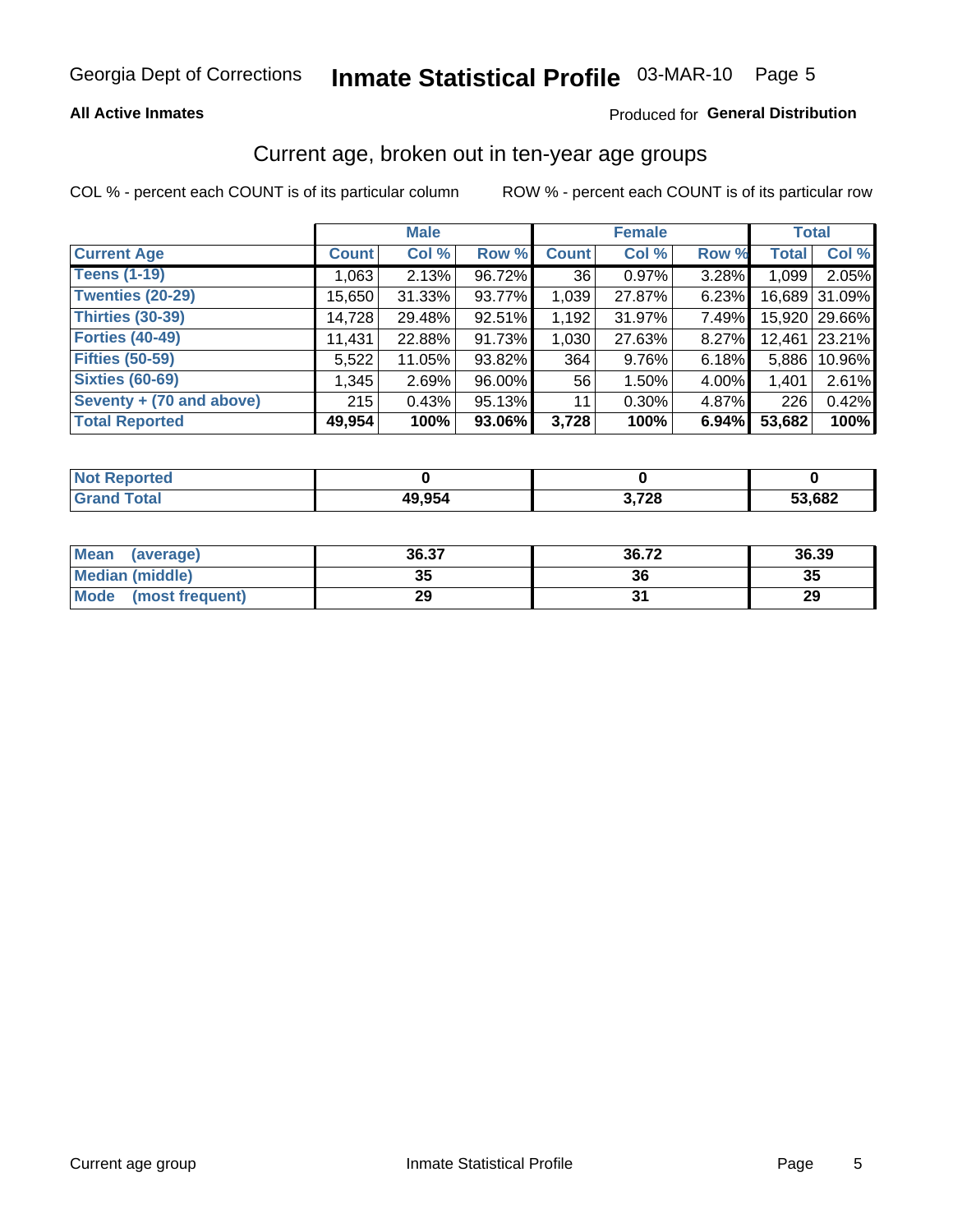# Inmate Statistical Profile 03-MAR-10 Page 6

**All Active Inmates** 

**Produced for General Distribution** 

### Race group

COL % - percent each COUNT is of its particular column

|                       |              | <b>Male</b> |                    |       | <b>Female</b> |           |        | <b>Total</b> |
|-----------------------|--------------|-------------|--------------------|-------|---------------|-----------|--------|--------------|
| <b>Race Group</b>     | <b>Count</b> | Col %       | <b>Row % Count</b> |       | Col %         | Row %     | Totall | Col %        |
| <b>White</b>          | 15.844       | $33.10\%$   | 89.20%             | 1,918 | 51.81%        | $10.80\%$ | 17,762 | 34.44%       |
| <b>Black</b>          | 31.918       | 66.68%      | 94.72%             | 1,780 | 48.08%        | $5.28\%$  | 33,698 | 65.35%       |
| <b>Asian</b>          | 103          | .22%        | 96.26%             | 4     | $.11\%$       | $3.74\%$  | 107    | .21%         |
| <b>Total Reported</b> | 47,865       | 100%        | $92.82\%$ 3,702    |       | 100%          | $7.18\%$  | 51,567 | 100%         |

| --<br>၁၀ |            | 58                    |
|----------|------------|-----------------------|
| 17.00    | 5700<br>VZ | $\sim$<br>.625<br>- - |

| Mc | 21のへん<br>. | Wh | .<br>┓╻<br>ำระเพ |
|----|------------|----|------------------|
|    |            |    |                  |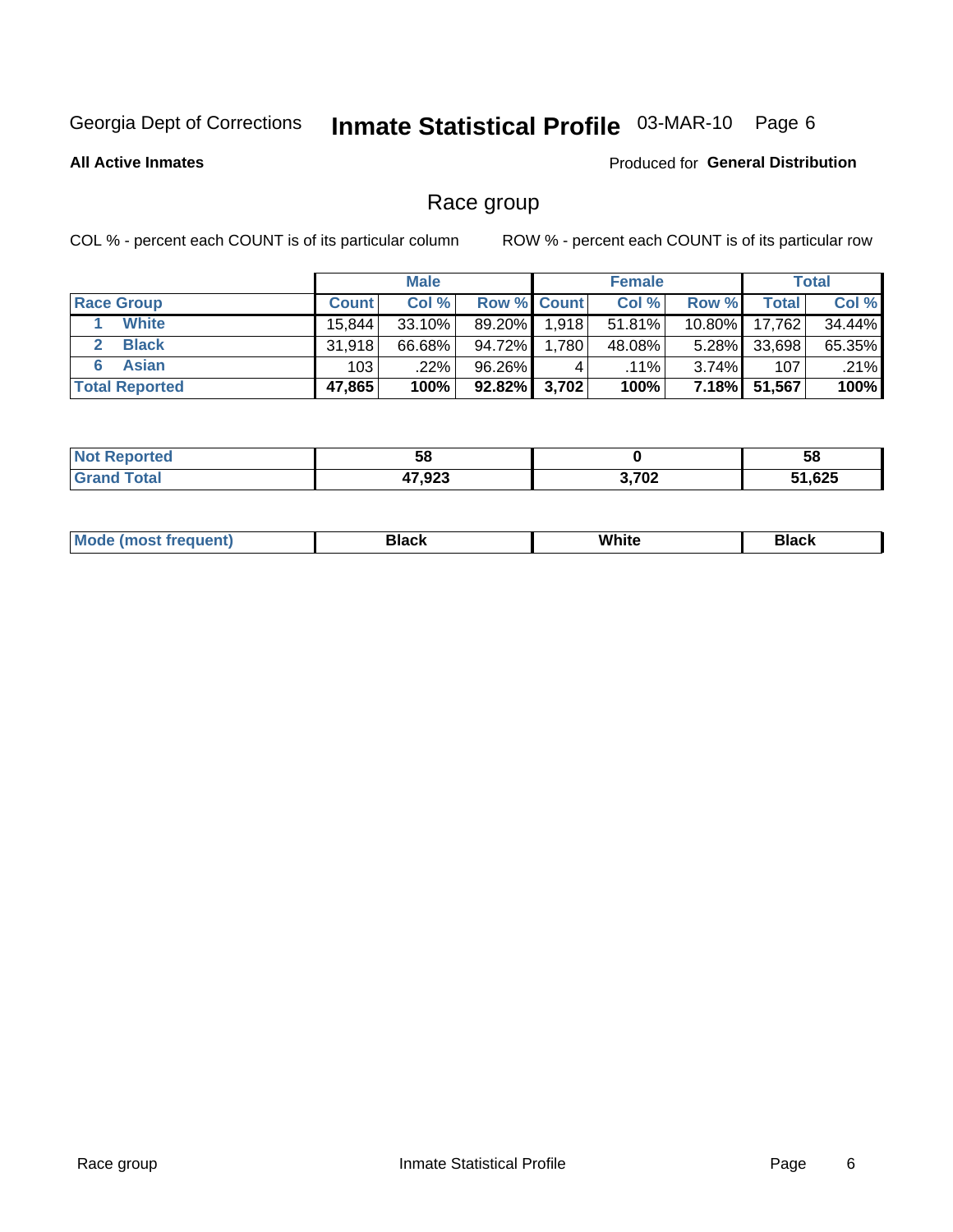# Inmate Statistical Profile 03-MAR-10 Page 7

**All Active Inmates** 

Produced for General Distribution

### **Hispanic Origin**

COL % - percent each COUNT is of its particular column

ROW % - percent each COUNT is of its particular row

|                        |              | <b>Male</b> |                    | <b>Female</b> |       |                 | Total   |
|------------------------|--------------|-------------|--------------------|---------------|-------|-----------------|---------|
| <b>Hispanic Origin</b> | <b>Count</b> | Col %       | <b>Row % Count</b> | Col %         | Row % | <b>Total</b>    | Col %   |
| <b>Non Hispanic</b>    | 49,954       | 100.00%     | 93.05% 3.728       | 100.00%       |       | $6.94\%$ 53,686 | 100.00% |
| <b>Total Reported</b>  | 49,954       | 100%        | $93.05\%$ 3,728    | 100%          |       | $6.94\%$ 53,686 | 100%    |

An inmate is counted as Hispanic if

(a) he self-reported as Hispanic during the diagnostic process, or

(b) his primary language is Spanish, or

(c) he claimed birth or citizenship in Spain or a Latin American country, or

(d) he had a common Spanish surname such as Lopez or Garcia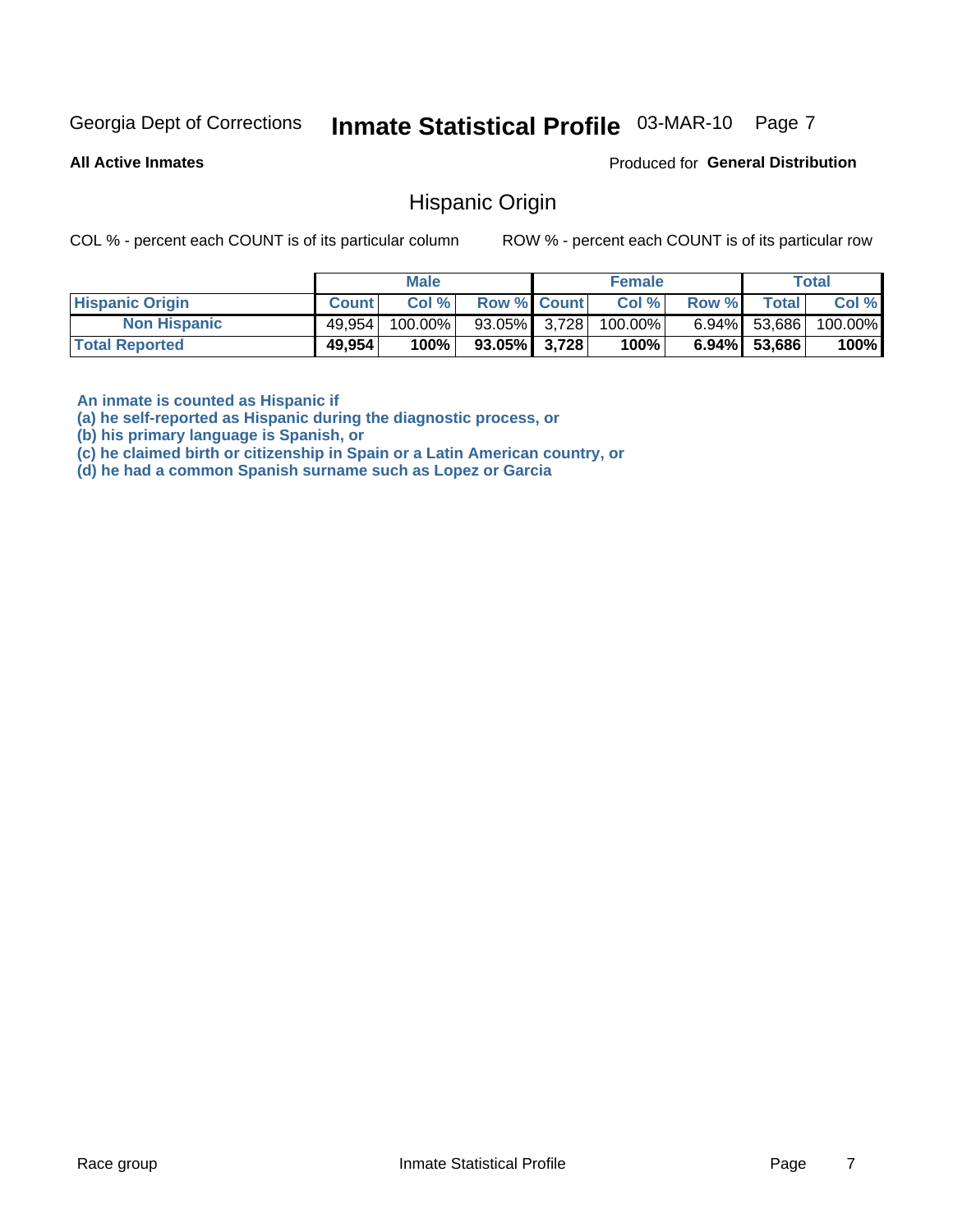# Inmate Statistical Profile 03-MAR-10 Page 8

**All Active Inmates** 

### Produced for General Distribution

### Marital status, self-reported at entry to prison

COL % - percent each COUNT is of its particular column

|                            |              | <b>Male</b> |        |              | <b>Female</b> |        |              | <b>Total</b> |
|----------------------------|--------------|-------------|--------|--------------|---------------|--------|--------------|--------------|
| <b>Marital Status</b>      | <b>Count</b> | Col %       | Row %  | <b>Count</b> | Col %         | Row %  | <b>Total</b> | Col %        |
| <b>Unknown</b><br>$\bf{0}$ | 234          | .47%        | 85.71% | 38           | 1.02%         | 13.92% | 273          | .51%         |
| <b>Divorced</b><br>D       | 4,884        | 9.78%       | 89.17% | 593          | 15.91%        | 10.83% | 5,477        | 10.20%       |
| <b>Married</b><br>M        | 6,570        | 13.15%      | 91.22% | 630          | 16.90%        | 8.75%  | 7,202        | 13.42%       |
| <b>S</b> Separated         | 1,820        | 3.64%       | 85.77% | 302          | 8.10%         | 14.23% | 2,122        | 3.95%        |
| <b>Unmarried</b><br>U      | 36,028       | 72.12%      | 94.63% | 2,045        | 54.86%        | 5.37%  | 38,074       | 70.92%       |
| <b>Widow</b><br>W          | 418          | $.84\%$     | 77.70% | 120          | 3.22%         | 22.30% | 538          | 1.00%        |
| <b>Total Reported</b>      | 49,954       | 100%        | 93.05% | 3,728        | 100%          | 6.94%  | 53,686       | 100%         |

| ----<br>rted<br>NO   |              |                 |        |
|----------------------|--------------|-----------------|--------|
| $\sim$ $\sim$ $\sim$ | 19,954<br>ДЧ | ההד ה<br>J.I LU | 53.686 |

|--|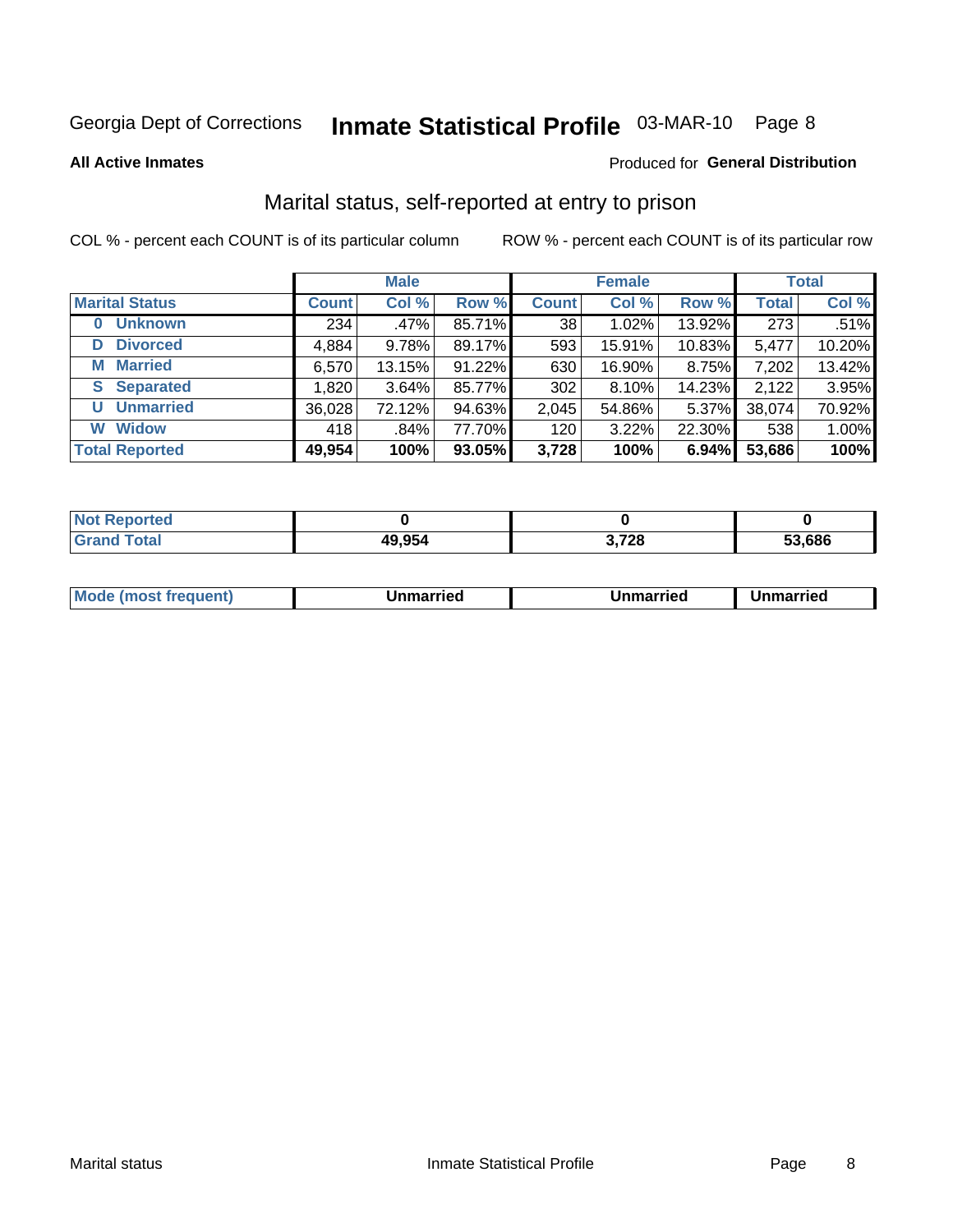# Inmate Statistical Profile 03-MAR-10 Page 9

#### **All Active Inmates**

### **Produced for General Distribution**

### Number of children, self reported at entry to prison

COL % - percent each COUNT is of its particular column

|                           |              | <b>Male</b> |        |              | <b>Female</b> |        | <b>Total</b> |        |  |
|---------------------------|--------------|-------------|--------|--------------|---------------|--------|--------------|--------|--|
| <b>Number of Children</b> | <b>Count</b> | Col %       | Row %  | <b>Count</b> | Col %         | Row %  | <b>Total</b> | Col %  |  |
| $\bf{0}$                  | 20,790       | 41.88%      | 94.96% | 1,100        | 29.55%        | 5.02%  | 21,893       | 41.03% |  |
|                           | 11,268       | 22.70%      | 94.21% | 693          | 18.62%        | 5.79%  | 11,961       | 22.41% |  |
| $\overline{2}$            | 8,211        | 16.54%      | 90.58% | 853          | 22.92%        | 9.41%  | 9,065        | 16.99% |  |
| 3                         | 4,715        | 9.50%       | 88.74% | 598          | 16.07%        | 11.26% | 5,313        | 9.96%  |  |
| 4                         | 2,372        | 4.78%       | 90.09% | 261          | 7.01%         | 9.91%  | 2,633        | 4.93%  |  |
| 5                         | 1,159        | 2.33%       | 90.41% | 123          | 3.30%         | 9.59%  | 1,282        | 2.40%  |  |
| 6                         | 567          | 1.14%       | 90.29% | 61           | 1.64%         | 9.71%  | 628          | 1.18%  |  |
|                           | 237          | 0.48%       | 94.80% | 13           | 0.35%         | 5.20%  | 250          | 0.47%  |  |
| 8                         | 123          | 0.25%       | 96.09% | 5            | 0.13%         | 3.91%  | 128          | 0.24%  |  |
| $\boldsymbol{9}$          | 85           | 0.17%       | 92.39% | 7            | 0.19%         | 7.61%  | 92           | 0.17%  |  |
| 10                        | 40           | 0.08%       | 88.89% | 5            | 0.13%         | 11.11% | 45           | 0.08%  |  |
| Over 10                   | 69           | 0.14%       | 95.83% | 3            | 0.08%         | 4.17%  | 72           | 0.13%  |  |
| <b>Total Reported</b>     | 49,636       | 100%        | 93.02% | 3,722        | 100%          | 6.98%  | 53,362       | 100%   |  |

|      | 247<br>U I I |       | $\sim$<br>ວ∠ວ |
|------|--------------|-------|---------------|
| υιαι | 10.052       | 3,728 | 53,685        |

| <b>Mean</b><br>(average)       | -24<br>ו ט.ו | . 75 | 1.34 |
|--------------------------------|--------------|------|------|
| Median (middle)                |              |      |      |
| <b>Mode</b><br>(most frequent) |              |      |      |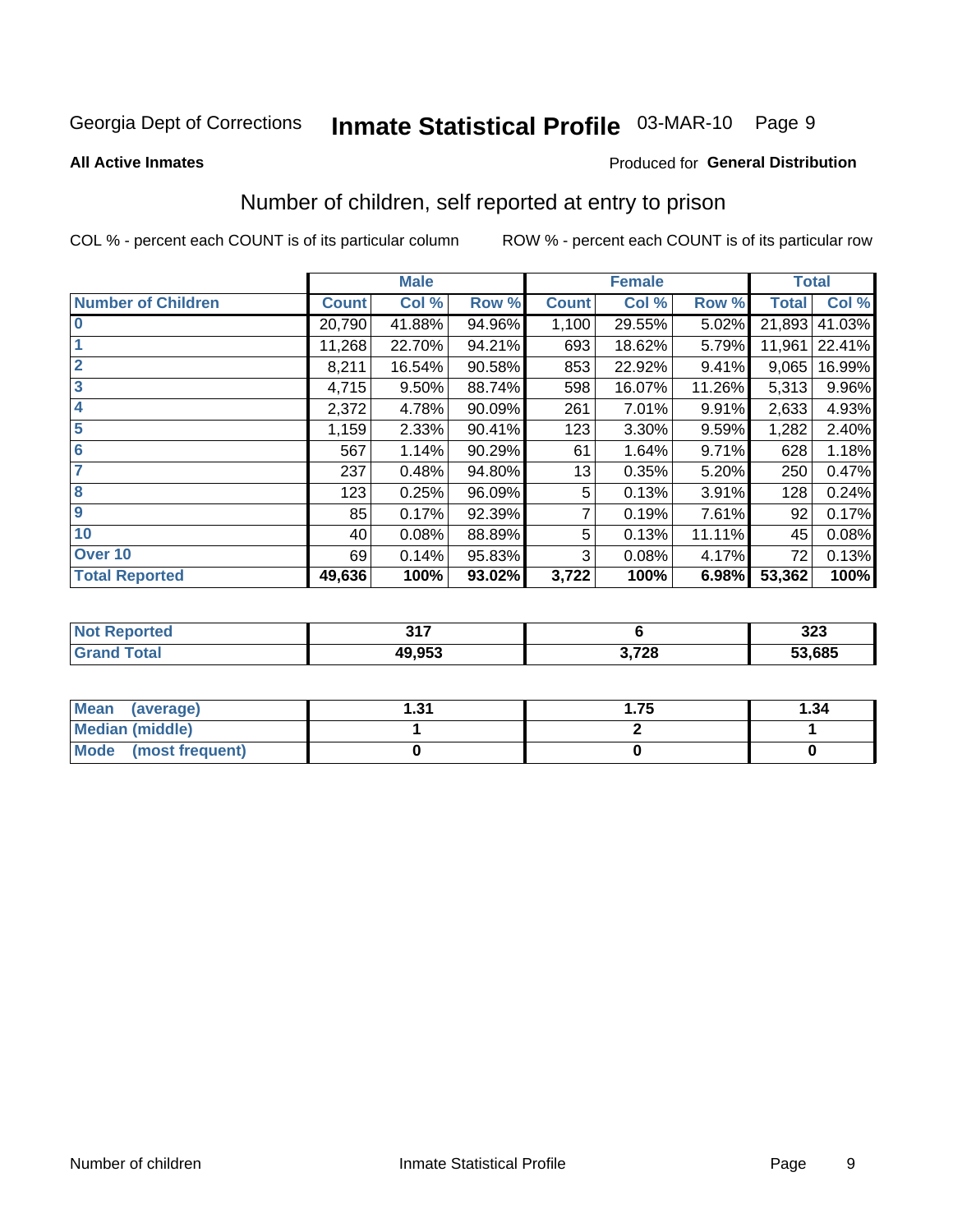# Inmate Statistical Profile 03-MAR-10 Page 10

#### **All Active Inmates**

### Produced for General Distribution

### Religious affiliation, self-reported at entry to prison

COL % - percent each COUNT is of its particular column

|                |                              | <b>Male</b>  |        | <b>Female</b> |              |        | <b>Total</b> |              |        |
|----------------|------------------------------|--------------|--------|---------------|--------------|--------|--------------|--------------|--------|
|                | <b>Religious Affiliation</b> | <b>Count</b> | Col %  | Row %         | <b>Count</b> | Col %  | Row %        | <b>Total</b> | Col %  |
| 1              | <b>Islam</b>                 | 1,490        | 3.63%  | 98.03%        | 30           | .91%   | 1.97%        | 1,520        | 3.43%  |
| $\overline{2}$ | <b>Catholic</b>              | 2,186        | 5.33%  | 92.63%        | 173          | 5.26%  | 7.33%        | 2,360        | 5.33%  |
| 3              | <b>Baptist</b>               | 19,559       | 47.71% | 90.99%        | 1,937        | 58.86% | 9.01%        | 21,496       | 48.54% |
| 4              | <b>Methodist</b>             | 792          | 1.93%  | 87.90%        | 109          | 3.31%  | 12.10%       | 901          | 2.03%  |
| 5              | <b>EpiscopIn</b>             | 64           | .16%   | 88.89%        | 8            | .24%   | 11.11%       | 72           | .16%   |
| $6\phantom{a}$ | <b>Presbytrn</b>             | 102          | .25%   | 91.89%        | 9            | .27%   | 8.11%        | 111          | .25%   |
| 7              | <b>Chc Of God</b>            | 510          | 1.24%  | 82.52%        | 108          | 3.28%  | 17.48%       | 618          | 1.40%  |
| 8              | <b>Holiness</b>              | 1,360        | 3.32%  | 78.39%        | 375          | 11.39% | 21.61%       | 1,735        | 3.92%  |
| 9              | <b>Jewish</b>                | 55           | .13%   | 96.49%        | 2            | .06%   | 3.51%        | 57           | .13%   |
| 10             | <b>Anglican</b>              | 10           | .02%   | 76.92%        | 3            | .09%   | 23.08%       | 13           | .03%   |
| 11             | <b>Grk Orthdx</b>            | 4            | .01%   | 80.00%        | 1            | .03%   | 20.00%       | 5            | .01%   |
| 12             | <b>Hindu</b>                 | 10           | .02%   | 100.00%       |              |        |              | 10           | .02%   |
| 13             | <b>Buddhist</b>              | 55           | .13%   | 91.67%        | 5            | .15%   | 8.33%        | 60           | .14%   |
| 14             | <b>Taoist</b>                | 3            | .01%   | 100.00%       |              |        |              | 3            | .01%   |
| 15             | <b>Shintoist</b>             | 4            | .01%   | 100.00%       |              |        |              | 4            | .01%   |
| 16             | <b>Seven D Ad</b>            | 133          | .32%   | 91.72%        | 12           | .36%   | 8.28%        | 145          | .33%   |
| 17             | <b>Jehovah Wt</b>            | 466          | 1.14%  | 93.57%        | 32           | .97%   | 6.43%        | 498          | 1.12%  |
| 18             | <b>Latr Day S</b>            | 52           | .13%   | 94.55%        | 3            | .09%   | 5.45%        | 55           | .12%   |
| 19             | Quaker                       |              | .01%   | 100.00%       |              |        |              |              | .01%   |
| 20             | <b>Other Prot</b>            | 6,886        | 16.80% | 95.32%        | 337          | 10.24% | 4.67%        | 7,224        | 16.31% |
| 96             | <b>None</b>                  | 7,252        | 17.69% | 98.00%        | 147          | 4.47%  | 1.99%        | 7,400        | 16.71% |
|                | <b>Total Reported</b>        | 40,994       | 100%   | 92.56%        | 3,291        | 100%   | 7.43%        | 44,288       | 100%   |

| orteo<br><b>N</b> | 8,960  | ィっフ<br>יט+ | 9,397  |
|-------------------|--------|------------|--------|
| <b>ota</b>        | 49,954 | 3,728      | 53,685 |

|  |  | <b>Mode (most frequent)</b> | Baptist | 3aptis | <b>Baptist</b> |
|--|--|-----------------------------|---------|--------|----------------|
|--|--|-----------------------------|---------|--------|----------------|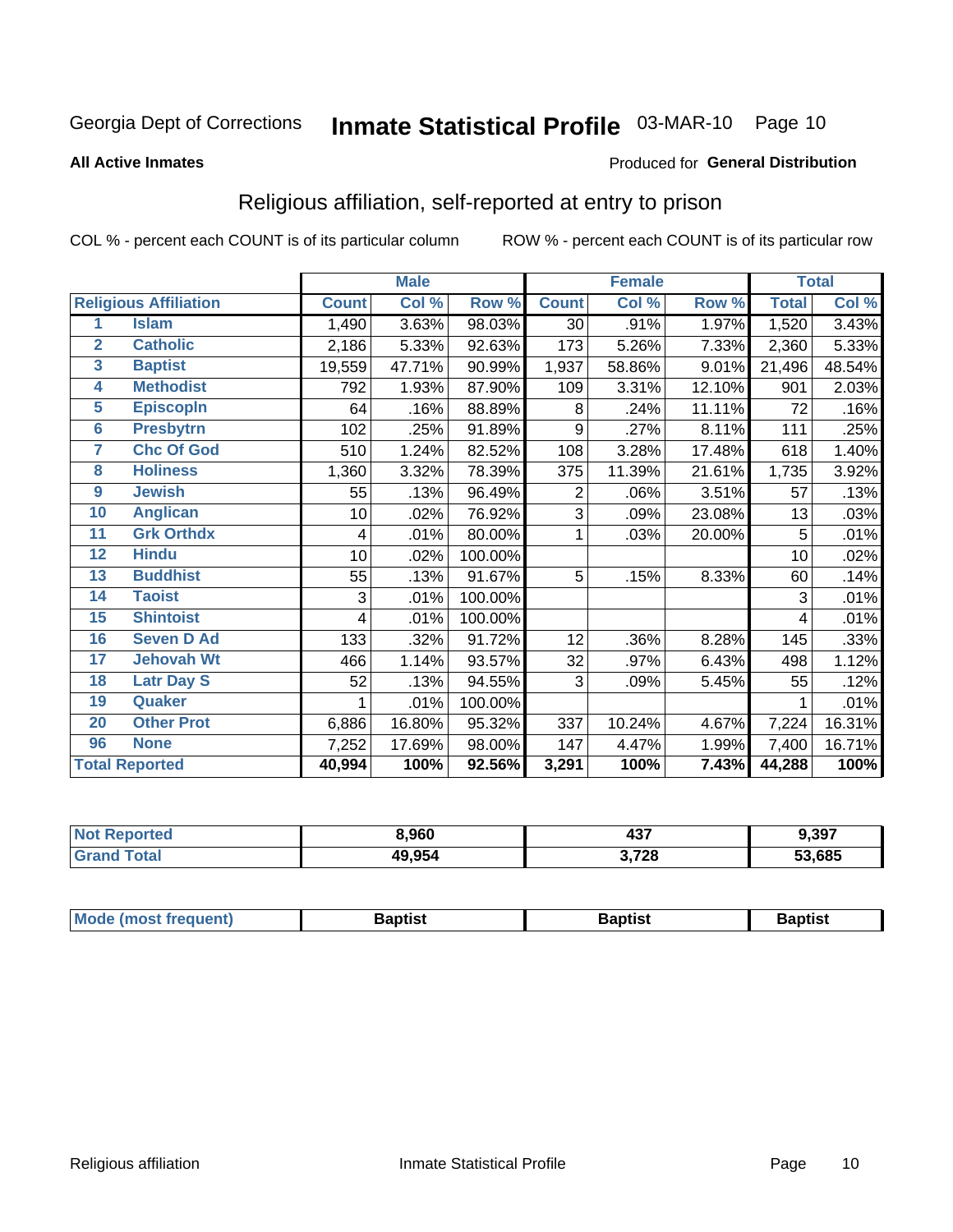# Inmate Statistical Profile 03-MAR-10 Page 11

Produced for General Distribution

#### **All Active Inmates**

### Home county, self-reported at entry to prison

COL % - percent each COUNT is of its particular column

|                         |                      |              | <b>Male</b> |         |                         | <b>Female</b> |        | <b>Total</b> |          |
|-------------------------|----------------------|--------------|-------------|---------|-------------------------|---------------|--------|--------------|----------|
|                         | <b>Home County</b>   | <b>Count</b> | Col %       | Row %   | <b>Count</b>            | Col %         | Row %  | <b>Total</b> | Col %    |
| $\overline{1}$          | <b>Appling</b>       | 126          | .27%        | 93.33%  | $\overline{9}$          | .25%          | 6.67%  | 135          | .26%     |
| $\overline{2}$          | <b>Atkinson</b>      | 39           | .08%        | 100.00% |                         |               |        | 39           | .08%     |
| $\overline{\mathbf{3}}$ | <b>Bacon</b>         | 60           | .13%        | 96.77%  | $\mathbf 2$             | .06%          | 3.23%  | 62           | .12%     |
| 4                       | <b>Baker</b>         | 22           | .05%        | 95.65%  | $\mathbf{1}$            | .03%          | 4.35%  | 23           | .05%     |
| 5                       | <b>Baldwin</b>       | 272          | .57%        | 96.11%  | 11                      | .30%          | 3.89%  | 283          | .55%     |
| $6\phantom{a}$          | <b>Banks</b>         | 46           | .10%        | 86.79%  | $\overline{7}$          | .19%          | 13.21% | 53           | .10%     |
| 7                       | <b>Barrow</b>        | 270          | .57%        | 92.78%  | 21                      | .58%          | 7.22%  | 291          | .57%     |
| 8                       | <b>Bartow</b>        | 568          | 1.20%       | 89.59%  | 65                      | 1.80%         | 10.25% | 634          | 1.24%    |
| $\overline{9}$          | <b>Ben Hill</b>      | 231          | .49%        | 94.67%  | 13                      | .36%          | 5.33%  | 244          | .48%     |
| 10                      | <b>Berrien</b>       | 84           | .18%        | 94.38%  | 5                       | .14%          | 5.62%  | 89           | .17%     |
| $\overline{11}$         | <b>Bibb</b>          | 1,147        | 2.42%       | 94.48%  | 67                      | 1.86%         | 5.52%  | 1,214        | 2.38%    |
| $\overline{12}$         | <b>Bleckley</b>      | 65           | .14%        | 90.28%  | $\overline{7}$          | .19%          | 9.72%  | 72           | .14%     |
| $\overline{13}$         | <b>Brantley</b>      | 46           | .10%        | 93.88%  | $\overline{3}$          | .08%          | 6.12%  | 49           | .10%     |
| 14                      | <b>Brooks</b>        | 73           | .15%        | 93.59%  | $\overline{5}$          | .14%          | 6.41%  | 78           | .15%     |
| 15                      | <b>Bryan</b>         | 98           | .21%        | 90.74%  | 10                      | .28%          | 9.26%  | 108          | .21%     |
| 16                      | <b>Bulloch</b>       | 361          | .76%        | 91.16%  | 35                      | .97%          | 8.84%  | 396          | .78%     |
| $\overline{17}$         | <b>Burke</b>         | 196          | .41%        | 97.03%  | 6                       | .17%          | 2.97%  | 202          | .40%     |
| 18                      | <b>Butts</b>         | 133          | .28%        | 94.33%  | $\overline{8}$          | .22%          | 5.67%  | 141          | .28%     |
| 19                      | <b>Calhoun</b>       | 43           | .09%        | 97.73%  | $\mathbf{1}$            | .03%          | 2.27%  | 44           | .09%     |
| 20                      | <b>Camden</b>        | 121          | .26%        | 92.37%  | 10                      | .28%          | 7.63%  | 131          | .26%     |
| $\overline{21}$         | <b>Candler</b>       | 90           | .19%        | 91.84%  | 8                       | .22%          | 8.16%  | 98           | .19%     |
| $\overline{22}$         | <b>Carroll</b>       | 527          | 1.11%       | 88.42%  | 69                      | 1.91%         | 11.58% | 596          | 1.17%    |
| $\overline{23}$         | <b>Catoosa</b>       | 207          | .44%        | 89.22%  | 25                      | .69%          | 10.78% | 232          | .45%     |
| $\overline{24}$         | <b>Charlton</b>      | 41           | .09%        | 95.35%  | $\overline{2}$          | .06%          | 4.65%  | 43           | .08%     |
| 25                      | <b>Chatham</b>       | 2,235        | 4.71%       | 95.47%  | 106                     | 2.94%         | 4.53%  | 2,341        | 4.59%    |
| 26                      | <b>Chattahoochee</b> | 28           | .06%        | 93.33%  | $\overline{2}$          | .06%          | 6.67%  | 30           | .06%     |
| $\overline{27}$         | <b>Chattooga</b>     | 227          | .48%        | 93.03%  | 17                      | .47%          | 6.97%  | 244          | .48%     |
| 28                      | <b>Cherokee</b>      | 417          | .88%        | 86.69%  | 64                      | 1.77%         | 13.31% | 481          | .94%     |
| 29                      | <b>Clarke</b>        | 448          | .94%        | 93.72%  | 30                      | .83%          | 6.28%  | 478          | .94%     |
| 30                      | <b>Clay</b>          | 29           | .06%        | 87.88%  | $\overline{\mathbf{4}}$ | .11%          | 12.12% | 33           | .06%     |
| 31                      | <b>Clayton</b>       | 1,386        | 2.92%       | 93.33%  | 99                      | 2.74%         | 6.67%  | 1,485        | $2.91\%$ |
| 32                      | <b>Clinch</b>        | 58           | .12%        | 96.67%  | $\overline{2}$          | .06%          | 3.33%  | 60           | .12%     |
| 33                      | <b>Cobb</b>          | 2,227        | 4.70%       | 92.64%  | 177                     | 4.90%         | 7.36%  | 2,404        | 4.71%    |
| 34                      | <b>Coffee</b>        | 258          | .54%        | 91.17%  | 25                      | .69%          | 8.83%  | 283          | .55%     |
| 35                      | <b>Colquitt</b>      | 277          | .58%        | 95.19%  | 14                      | .39%          | 4.81%  | 291          | .57%     |
| 36                      | <b>Columbia</b>      | 204          | .43%        | 92.31%  | 17                      | .47%          | 7.69%  | 221          | .43%     |
| 37                      | <b>Cook</b>          | 128          | .27%        | 94.81%  | $\overline{7}$          | .19%          | 5.19%  | 135          | .26%     |
| 38                      | <b>Coweta</b>        | 423          | .89%        | 91.16%  | 41                      | 1.14%         | 8.84%  | 464          | .91%     |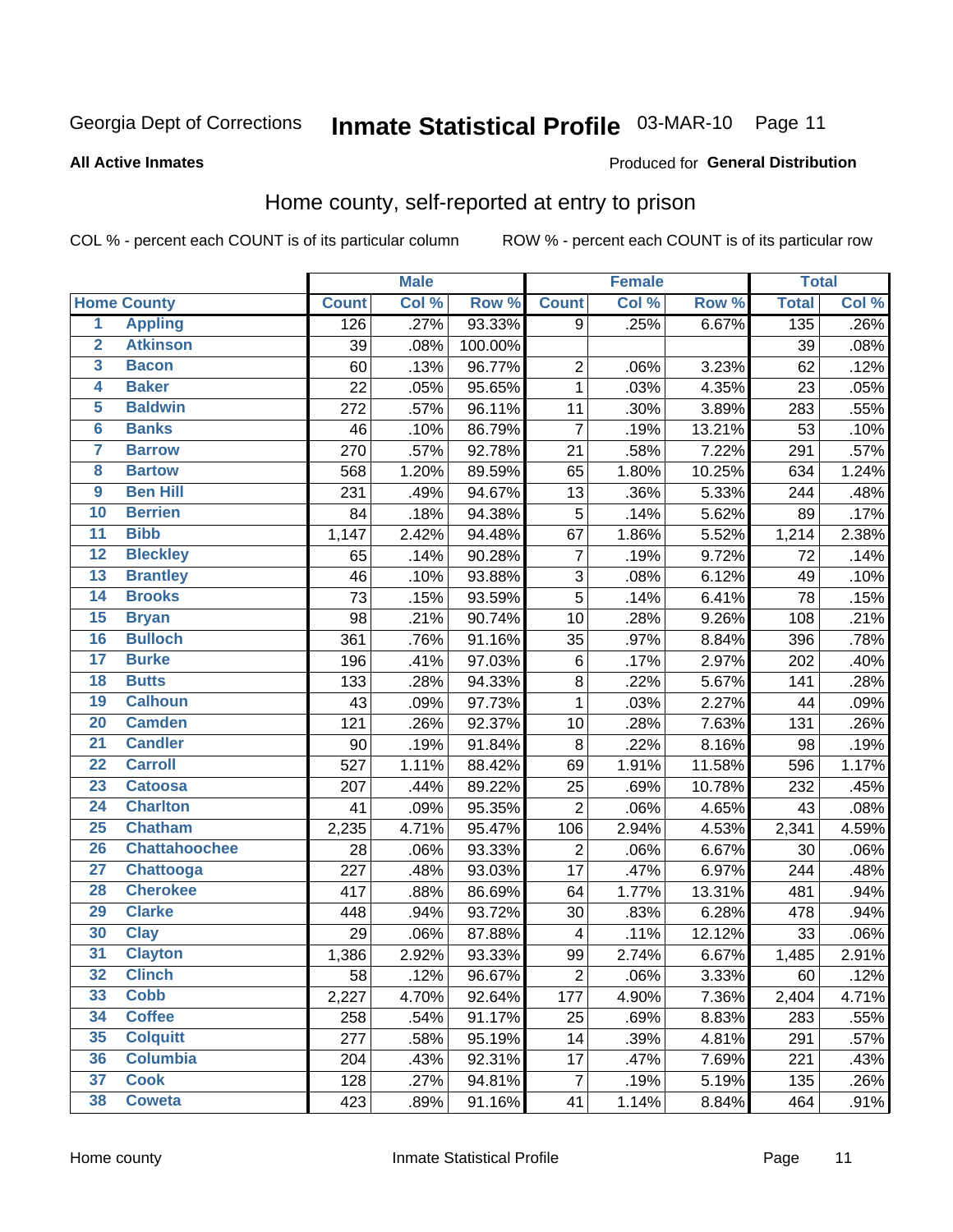# Inmate Statistical Profile 03-MAR-10 Page 12

#### **All Active Inmates**

#### Produced for General Distribution

### Home county, self-reported at entry to prison

COL % - percent each COUNT is of its particular column

|                 |                    |                  | <b>Male</b> |         |                         | <b>Female</b> |                  | <b>Total</b> |        |
|-----------------|--------------------|------------------|-------------|---------|-------------------------|---------------|------------------|--------------|--------|
|                 | <b>Home County</b> | <b>Count</b>     | Col %       | Row %   | <b>Count</b>            | Col %         | Row <sup>%</sup> | <b>Total</b> | Col%   |
| 39              | <b>Crawford</b>    | $\overline{22}$  | .05%        | 78.57%  | 6                       | .17%          | 21.43%           | 28           | .05%   |
| 40              | <b>Crisp</b>       | 235              | .50%        | 91.80%  | 21                      | .58%          | 8.20%            | 256          | .50%   |
| 41              | <b>Dade</b>        | 74               | .16%        | 92.50%  | $\,6$                   | .17%          | 7.50%            | 80           | .16%   |
| 42              | <b>Dawson</b>      | 95               | .20%        | 91.35%  | 9                       | .25%          | 8.65%            | 104          | .20%   |
| 43              | <b>Decatur</b>     | 315              | .66%        | 94.88%  | 17                      | .47%          | 5.12%            | 332          | .65%   |
| 44              | <b>Dekalb</b>      | 2,845            | 6.00%       | 93.99%  | 182                     | 5.04%         | 6.01%            | 3,027        | 5.93%  |
| 45              | <b>Dodge</b>       | 145              | .31%        | 91.19%  | 14                      | .39%          | 8.81%            | 159          | .31%   |
| 46              | <b>Dooly</b>       | 82               | .17%        | 93.18%  | $\,6$                   | .17%          | 6.82%            | 88           | .17%   |
| 47              | <b>Dougherty</b>   | 929              | 1.96%       | 93.65%  | 63                      | 1.75%         | 6.35%            | 992          | 1.94%  |
| 48              | <b>Douglas</b>     | 616              | 1.30%       | 91.39%  | 58                      | 1.61%         | 8.61%            | 674          | 1.32%  |
| 49              | <b>Early</b>       | 74               | .16%        | 92.50%  | $\,6$                   | .17%          | 7.50%            | 80           | .16%   |
| 50              | <b>Echols</b>      | 10               | .02%        | 83.33%  | $\overline{2}$          | .06%          | 16.67%           | 12           | .02%   |
| $\overline{51}$ | <b>Effingham</b>   | 162              | .34%        | 92.57%  | 13                      | .36%          | 7.43%            | 175          | .34%   |
| 52              | <b>Elbert</b>      | 147              | .31%        | 95.45%  | $\overline{7}$          | .19%          | 4.55%            | 154          | .30%   |
| 53              | <b>Emanuel</b>     | 168              | .35%        | 94.38%  | 10                      | .28%          | 5.62%            | 178          | .35%   |
| 54              | <b>Evans</b>       | 84               | .18%        | 94.38%  | $\sqrt{5}$              | .14%          | 5.62%            | 89           | .17%   |
| 55              | <b>Fannin</b>      | 89               | .19%        | 92.71%  | $\overline{7}$          | .19%          | 7.29%            | 96           | .19%   |
| 56              | <b>Fayette</b>     | 159              | .34%        | 91.38%  | 15                      | .42%          | 8.62%            | 174          | .34%   |
| 57              | <b>Floyd</b>       | 709              | 1.49%       | 89.52%  | 83                      | 2.30%         | 10.48%           | 792          | 1.55%  |
| 58              | <b>Forsyth</b>     | 205              | .43%        | 87.61%  | 29                      | .80%          | 12.39%           | 234          | .46%   |
| 59              | <b>Franklin</b>    | 127              | .27%        | 94.07%  | $\bf 8$                 | .22%          | 5.93%            | 135          | .26%   |
| 60              | <b>Fulton</b>      | 5,656            | 11.92%      | 94.95%  | 300                     | 8.31%         | 5.04%            | 5,957        | 11.67% |
| 61              | <b>Gilmer</b>      | 115              | .24%        | 92.74%  | $\boldsymbol{9}$        | .25%          | 7.26%            | 124          | .24%   |
| 62              | <b>Glascock</b>    | $\boldsymbol{9}$ | .02%        | 100.00% |                         |               |                  | 9            | .02%   |
| 63              | <b>Glynn</b>       | 365              | .77%        | 94.81%  | 20                      | .55%          | 5.19%            | 385          | .75%   |
| 64              | <b>Gordon</b>      | 256              | .54%        | 91.10%  | 25                      | .69%          | 8.90%            | 281          | .55%   |
| 65              | <b>Grady</b>       | 181              | .38%        | 96.28%  | $\overline{7}$          | .19%          | 3.72%            | 188          | .37%   |
| 66              | <b>Greene</b>      | 104              | .22%        | 92.86%  | 8                       | .22%          | 7.14%            | 112          | .22%   |
| 67              | <b>Gwinnett</b>    | 1,666            | 3.51%       | 92.25%  | 140                     | 3.88%         | 7.75%            | 1,806        | 3.54%  |
| 68              | <b>Habersham</b>   | 120              | .25%        | 96.77%  | $\overline{\mathbf{4}}$ | .11%          | 3.23%            | 124          | .24%   |
| 69              | <b>Hall</b>        | 654              | 1.38%       | 91.60%  | 60                      | 1.66%         | 8.40%            | 714          | 1.40%  |
| 70              | <b>Hancock</b>     | 59               | .12%        | 95.16%  | $\sqrt{3}$              | .08%          | 4.84%            | 62           | .12%   |
| $\overline{71}$ | <b>Haralson</b>    | 123              | .26%        | 93.89%  | $\bf 8$                 | .22%          | 6.11%            | 131          | .26%   |
| 72              | <b>Harris</b>      | 92               | .19%        | 92.00%  | $\bf 8$                 | .22%          | 8.00%            | 100          | .20%   |
| 73              | <b>Hart</b>        | 106              | .22%        | 96.36%  | $\overline{\mathbf{4}}$ | .11%          | 3.64%            | 110          | .22%   |
| 74              | <b>Heard</b>       | 73               | .15%        | 91.25%  | $\overline{7}$          | .19%          | 8.75%            | 80           | .16%   |
| 75              | <b>Henry</b>       | 495              | 1.04%       | 88.24%  | 66                      | 1.83%         | 11.76%           | 561          | 1.10%  |
| 76              | <b>Houston</b>     | 524              | 1.10%       | 92.25%  | 44                      | 1.22%         | 7.75%            | 568          | 1.11%  |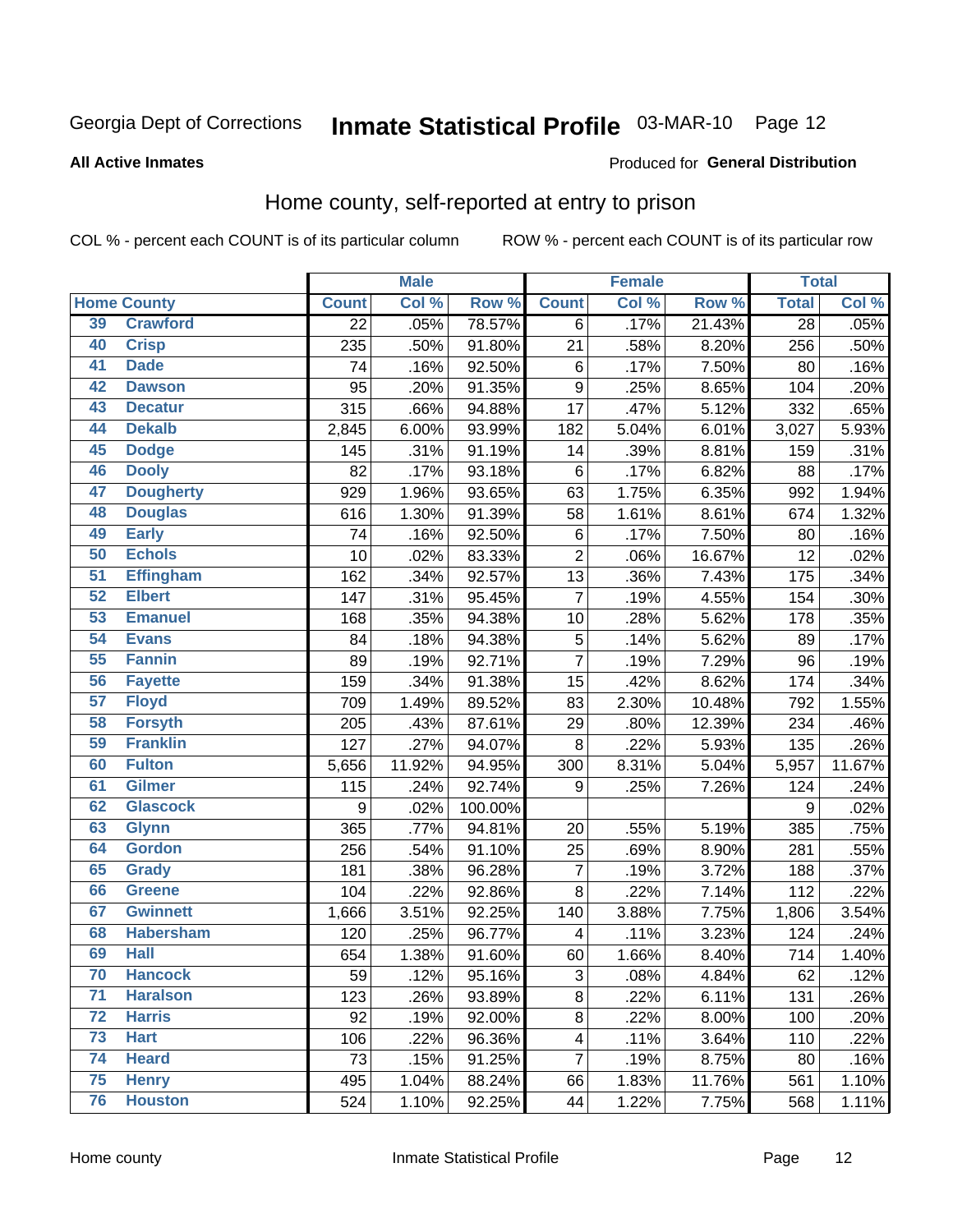# Inmate Statistical Profile 03-MAR-10 Page 13

#### **All Active Inmates**

#### Produced for General Distribution

### Home county, self-reported at entry to prison

COL % - percent each COUNT is of its particular column

|                  |                    |              | <b>Male</b> |        |                  | <b>Female</b> |        | <b>Total</b> |                     |
|------------------|--------------------|--------------|-------------|--------|------------------|---------------|--------|--------------|---------------------|
|                  | <b>Home County</b> | <b>Count</b> | Col %       | Row %  | <b>Count</b>     | Col %         | Row %  | <b>Total</b> | Col %               |
| 77               | <b>Irwin</b>       | 75           | .16%        | 96.15% | 3                | .08%          | 3.85%  | 78           | .15%                |
| 78               | <b>Jackson</b>     | 181          | .38%        | 94.76% | 10               | .28%          | 5.24%  | 191          | .37%                |
| 79               | <b>Jasper</b>      | 69           | .15%        | 95.83% | 3                | .08%          | 4.17%  | 72           | .14%                |
| 80               | <b>Jeff Davis</b>  | 82           | .17%        | 92.13% | $\overline{7}$   | .19%          | 7.87%  | 89           | .17%                |
| $\overline{81}$  | <b>Jefferson</b>   | 143          | .30%        | 97.95% | $\overline{3}$   | .08%          | 2.05%  | 146          | .29%                |
| 82               | <b>Jenkins</b>     | 78           | .16%        | 96.30% | 3                | .08%          | 3.70%  | 81           | .16%                |
| 83               | <b>Johnson</b>     | 40           | .08%        | 88.89% | $\overline{5}$   | .14%          | 11.11% | 45           | .09%                |
| 84               | <b>Jones</b>       | 93           | .20%        | 94.90% | 5                | .14%          | 5.10%  | 98           | .19%                |
| 85               | <b>Lamar</b>       | 69           | .15%        | 93.24% | 5                | .14%          | 6.76%  | 74           | .14%                |
| 86               | <b>Lanier</b>      | 40           | .08%        | 95.24% | $\overline{2}$   | .06%          | 4.76%  | 42           | .08%                |
| 87               | <b>Laurens</b>     | 324          | .68%        | 92.31% | 27               | .75%          | 7.69%  | 351          | .69%                |
| 88               | <b>Lee</b>         | 72           | .15%        | 92.31% | 6                | .17%          | 7.69%  | 78           | .15%                |
| 89               | <b>Liberty</b>     | 272          | .57%        | 92.20% | 23               | .64%          | 7.80%  | 295          | .58%                |
| 90               | <b>Lincoln</b>     | 36           | .08%        | 92.31% | 3                | .08%          | 7.69%  | 39           | .08%                |
| 91               | Long               | 49           | .10%        | 85.96% | 8                | .22%          | 14.04% | 57           | .11%                |
| 92               | <b>Lowndes</b>     | 482          | 1.02%       | 93.41% | 34               | .94%          | 6.59%  | 516          | 1.01%               |
| 93               | <b>Lumpkin</b>     | 94           | .20%        | 90.38% | 10               | .28%          | 9.62%  | 104          | .20%                |
| 94               | <b>Macon</b>       | 88           | .19%        | 95.65% | 4                | .11%          | 4.35%  | 92           | .18%                |
| 95               | <b>Madison</b>     | 114          | .24%        | 89.76% | 13               | .36%          | 10.24% | 127          | .25%                |
| 96               | <b>Marion</b>      | 39           | .08%        | 92.86% | 3                | .08%          | 7.14%  | 42           | .08%                |
| 97               | <b>Mcduffie</b>    | 150          | .32%        | 96.15% | $\,6$            | .17%          | 3.85%  | 156          | .31%                |
| 98               | <b>Mcintosh</b>    | 61           | .13%        | 92.42% | 5                | .14%          | 7.58%  | 66           | .13%                |
| 99               | <b>Meriwether</b>  | 186          | .39%        | 90.29% | 20               | .55%          | 9.71%  | 206          | .40%                |
| 100              | <b>Miller</b>      | 28           | .06%        | 87.50% | 4                | .11%          | 12.50% | 32           | .06%                |
| 101              | <b>Mitchell</b>    | 195          | .41%        | 92.86% | 15               | .42%          | 7.14%  | 210          | .41%                |
| 102              | <b>Monroe</b>      | 110          | .23%        | 92.44% | $\boldsymbol{9}$ | .25%          | 7.56%  | 119          | .23%                |
| 103              | <b>Montgomery</b>  | 53           | .11%        | 91.38% | $\overline{5}$   | .14%          | 8.62%  | 58           | .11%                |
| 104              | <b>Morgan</b>      | 97           | .20%        | 93.27% | $\overline{7}$   | .19%          | 6.73%  | 104          | .20%                |
| 105              | <b>Murray</b>      | 172          | .36%        | 87.76% | 24               | .67%          | 12.24% | 196          | .38%                |
| 106              | <b>Muscogee</b>    | 1,586        | 3.34%       | 94.07% | 100              | 2.77%         | 5.93%  | 1,686        | 3.30%               |
| 107              | <b>Newton</b>      | 544          | 1.15%       | 90.67% | 56               | 1.55%         | 9.33%  | 600          | $\overline{1.18\%}$ |
| 108              | <b>Oconee</b>      | 38           | .08%        | 88.37% | 5                | .14%          | 11.63% | 43           | .08%                |
| 109              | <b>Oglethorpe</b>  | 50           | .11%        | 94.34% | 3                | .08%          | 5.66%  | 53           | .10%                |
| 110              | <b>Paulding</b>    | 281          | .59%        | 87.54% | 40               | 1.11%         | 12.46% | 321          | .63%                |
| 111              | <b>Peach</b>       | 125          | .26%        | 96.90% | 4                | .11%          | 3.10%  | 129          | .25%                |
| 112              | <b>Pickens</b>     | 104          | .22%        | 86.67% | 16               | .44%          | 13.33% | 120          | .24%                |
| $\overline{113}$ | <b>Pierce</b>      | 73           | .15%        | 93.59% | 5                | .14%          | 6.41%  | 78           | .15%                |
| $\overline{114}$ | <b>Pike</b>        | 51           | .11%        | 91.07% | 5                | .14%          | 8.93%  | 56           | .11%                |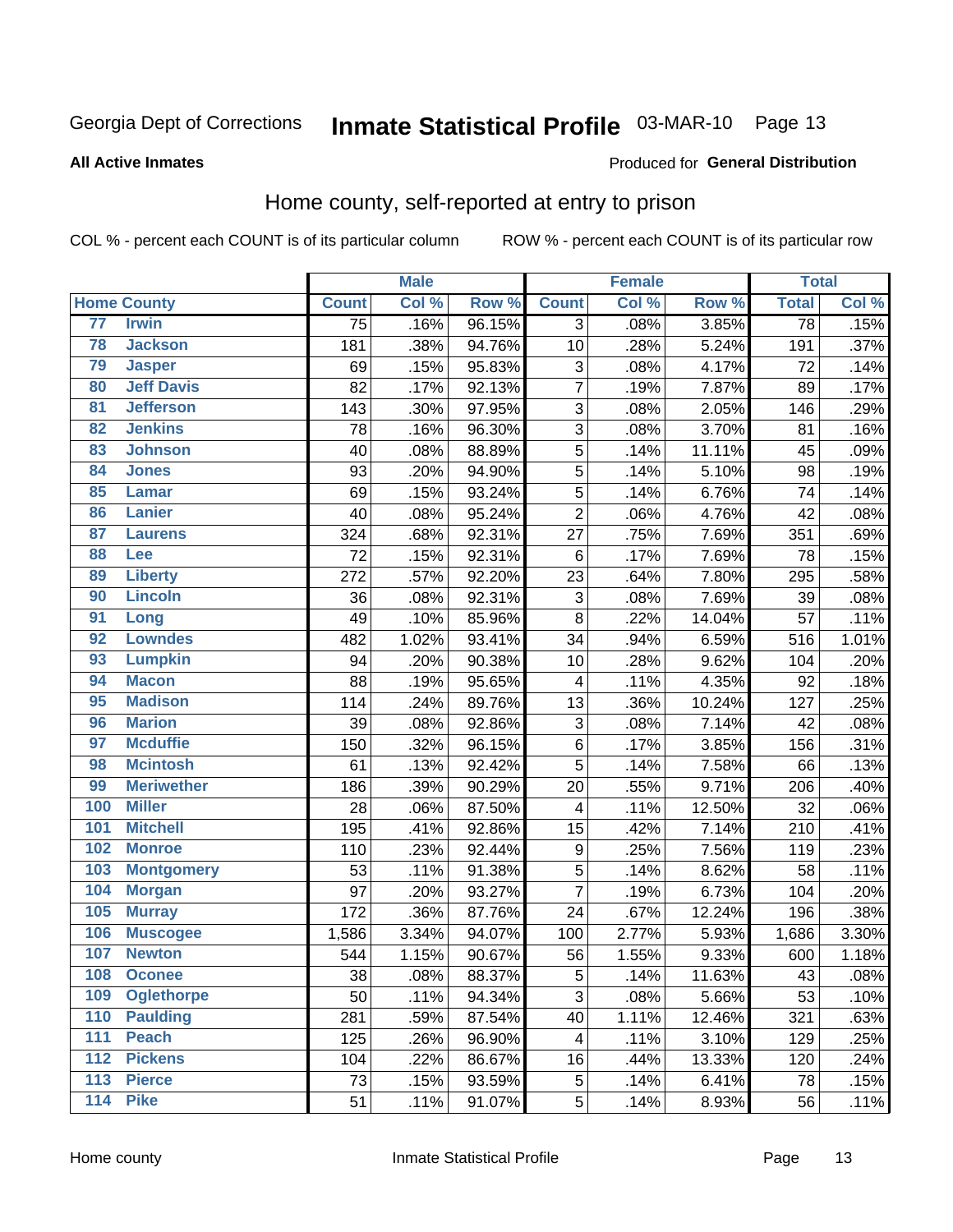# Inmate Statistical Profile 03-MAR-10 Page 14

#### **All Active Inmates**

### Produced for General Distribution

### Home county, self-reported at entry to prison

COL % - percent each COUNT is of its particular column

|                  |                    |                  | <b>Male</b> |         |                  | <b>Female</b> |        | <b>Total</b>     |       |
|------------------|--------------------|------------------|-------------|---------|------------------|---------------|--------|------------------|-------|
|                  | <b>Home County</b> | <b>Count</b>     | Col %       | Row %   | <b>Count</b>     | Col %         | Row %  | <b>Total</b>     | Col % |
| 115              | <b>Polk</b>        | $\overline{215}$ | .45%        | 89.58%  | $\overline{25}$  | .69%          | 10.42% | $\overline{240}$ | .47%  |
| $\overline{116}$ | <b>Pulaski</b>     | 86               | .18%        | 86.87%  | 13               | .36%          | 13.13% | 99               | .19%  |
| 117              | <b>Putnam</b>      | 131              | .28%        | 94.93%  | $\overline{7}$   | .19%          | 5.07%  | 138              | .27%  |
| 118              | Quitman            | 15               | .03%        | 93.75%  | 1                | .03%          | 6.25%  | 16               | .03%  |
| 119              | <b>Rabun</b>       | 47               | .10%        | 79.66%  | 12               | .33%          | 20.34% | 59               | .12%  |
| 120              | <b>Randolph</b>    | 56               | .12%        | 93.33%  | 4                | .11%          | 6.67%  | 60               | .12%  |
| 121              | <b>Richmond</b>    | 1,652            | 3.48%       | 94.24%  | 101              | 2.80%         | 5.76%  | 1,753            | 3.43% |
| 122              | <b>Rockdale</b>    | 343              | .72%        | 90.74%  | 34               | .94%          | 8.99%  | 378              | .74%  |
| 123              | <b>Schley</b>      | 28               | .06%        | 96.55%  | 1                | .03%          | 3.45%  | 29               | .06%  |
| 124              | <b>Screven</b>     | 103              | .22%        | 88.03%  | 14               | .39%          | 11.97% | 117              | .23%  |
| 125              | <b>Seminole</b>    | 59               | .12%        | 88.06%  | 8                | .22%          | 11.94% | 67               | .13%  |
| 126              | <b>Spalding</b>    | 546              | 1.15%       | 91.92%  | 48               | 1.33%         | 8.08%  | 594              | 1.16% |
| 127              | <b>Stephens</b>    | 172              | .36%        | 92.97%  | 13               | .36%          | 7.03%  | 185              | .36%  |
| 128              | <b>Stewart</b>     | 33               | .07%        | 94.29%  | $\overline{2}$   | .06%          | 5.71%  | 35               | .07%  |
| 129              | <b>Sumter</b>      | 240              | .51%        | 97.56%  | $\overline{6}$   | .17%          | 2.44%  | 246              | .48%  |
| 130              | <b>Talbot</b>      | 66               | .14%        | 94.29%  | 4                | .11%          | 5.71%  | 70               | .14%  |
| 131              | <b>Taliaferro</b>  | 11               | .02%        | 100.00% |                  |               |        | 11               | .02%  |
| 132              | <b>Tattnall</b>    | 155              | .33%        | 90.12%  | 17               | .47%          | 9.88%  | 172              | .34%  |
| 133              | <b>Taylor</b>      | 79               | .17%        | 96.34%  | 3                | .08%          | 3.66%  | 82               | .16%  |
| 134              | <b>Telfair</b>     | 105              | .22%        | 91.30%  | 10               | .28%          | 8.70%  | 115              | .23%  |
| 135              | <b>Terrell</b>     | 75               | .16%        | 96.15%  | 3                | .08%          | 3.85%  | 78               | .15%  |
| 136              | <b>Thomas</b>      | 267              | .56%        | 95.02%  | 14               | .39%          | 4.98%  | 281              | .55%  |
| 137              | <b>Tift</b>        | 307              | .65%        | 94.17%  | 19               | .53%          | 5.83%  | 326              | .64%  |
| 138              | <b>Toombs</b>      | 278              | .59%        | 92.67%  | 22               | .61%          | 7.33%  | 300              | .59%  |
| 139              | <b>Towns</b>       | 35               | .07%        | 92.11%  | 3                | .08%          | 7.89%  | 38               | .07%  |
| 140              | <b>Treutlen</b>    | 67               | .14%        | 88.16%  | $\boldsymbol{9}$ | .25%          | 11.84% | 76               | .15%  |
| 141              | <b>Troup</b>       | 540              | 1.14%       | 90.45%  | 57               | 1.58%         | 9.55%  | 597              | 1.17% |
| 142              | <b>Turner</b>      | 71               | .15%        | 97.26%  | $\overline{2}$   | .06%          | 2.74%  | 73               | .14%  |
| $\overline{143}$ | <b>Twiggs</b>      | 56               | .12%        | 88.89%  | $\overline{7}$   | .19%          | 11.11% | 63               | .12%  |
| 144              | <b>Union</b>       | 64               | .13%        | 81.01%  | 15               | .42%          | 18.99% | 79               | .15%  |
| 145              | <b>Upson</b>       | 190              | .40%        | 93.14%  | 14               | .39%          | 6.86%  | 204              | .40%  |
| 146              | <b>Walker</b>      | 348              | .73%        | 91.10%  | 34               | .94%          | 8.90%  | 382              | .75%  |
| 147              | <b>Walton</b>      | 390              | .82%        | 92.20%  | 33               | .91%          | 7.80%  | 423              | .83%  |
| 148              | <b>Ware</b>        | 268              | .57%        | 94.70%  | 15               | .42%          | 5.30%  | 283              | .55%  |
| 149              | <b>Warren</b>      | 40               | .08%        | 93.02%  | 3                | .08%          | 6.98%  | 43               | .08%  |
| 150              | <b>Washington</b>  | 147              | .31%        | 94.84%  | 8                | .22%          | 5.16%  | 155              | .30%  |
| 151              | <b>Wayne</b>       | 175              | .37%        | 90.21%  | 19               | .53%          | 9.79%  | 194              | .38%  |
| 152              | <b>Webster</b>     | 8                | .02%        | 100.00% |                  |               |        | 8                | .02%  |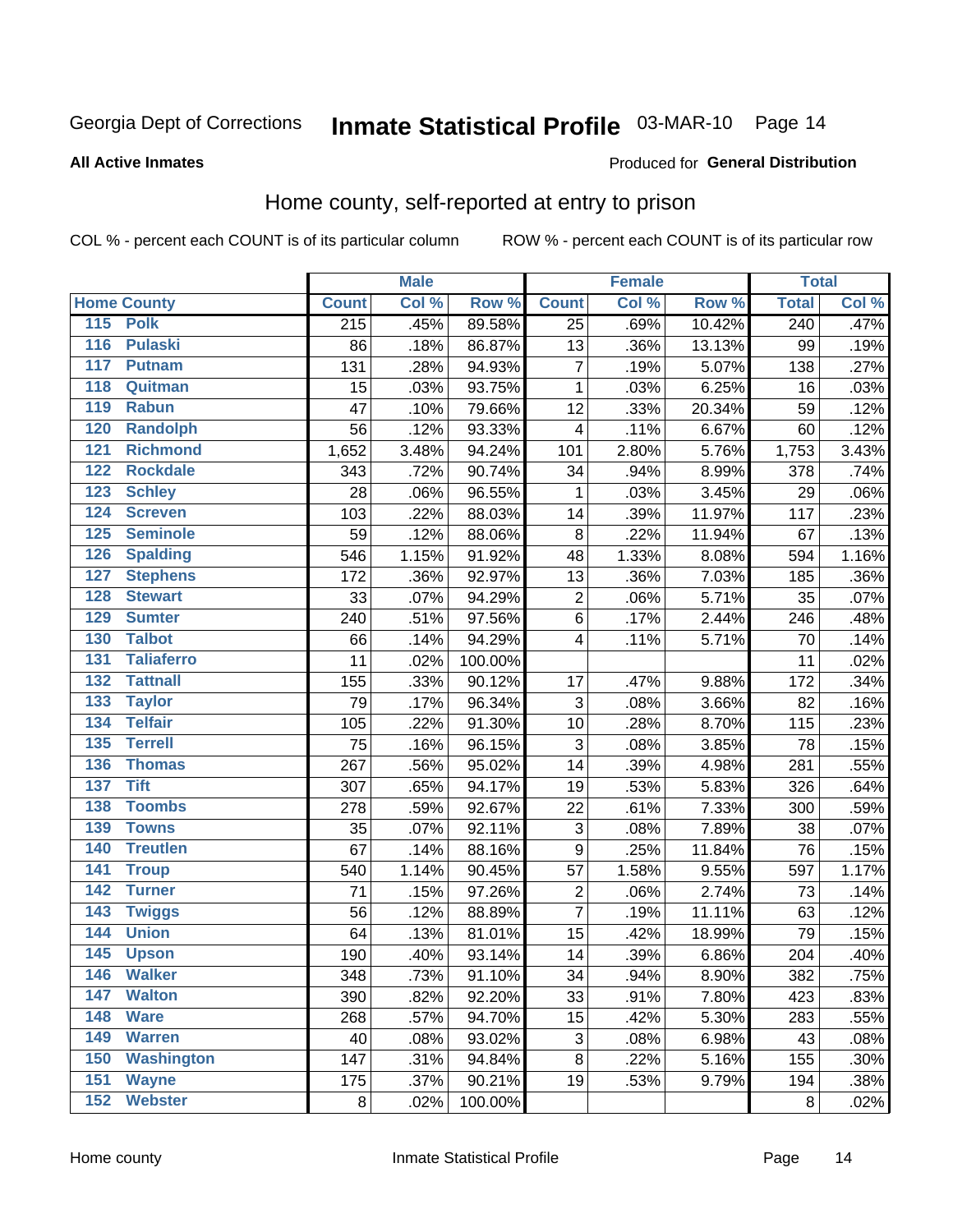# Inmate Statistical Profile 03-MAR-10 Page 15

**All Active Inmates** 

#### Produced for General Distribution

### Home county, self-reported at entry to prison

COL % - percent each COUNT is of its particular column

|                         |              | <b>Male</b> |        |                 | <b>Female</b> |          | <b>Total</b> |       |
|-------------------------|--------------|-------------|--------|-----------------|---------------|----------|--------------|-------|
| <b>Home County</b>      | <b>Count</b> | Col %       | Row %  | <b>Count</b>    | Col %         | Row %    | <b>Total</b> | Col % |
| <b>Wheeler</b><br>153   | 24           | .05%        | 82.76% | 5               | .14%          | 17.24%   | 29           | .06%  |
| <b>White</b><br>154     | 85           | .18%        | 85.86% | 14 <sub>1</sub> | .39%          | 14.14%   | 99           | .19%  |
| <b>Whitfield</b><br>155 | 518          | 1.09%       | 87.65% | 73              | 2.02%         | 12.35%   | 591          | 1.16% |
| <b>Wilcox</b><br>156    | 60           | .13%        | 85.71% | 10 <sup>1</sup> | .28%          | 14.29%   | 70           | .14%  |
| <b>Wilkes</b><br>157    | 67           | .14%        | 95.71% | 3               | .08%          | 4.29%    | 70           | .14%  |
| <b>Wilkinson</b><br>158 | 62           | .13%        | 95.38% | 3               | $.08\%$       | 4.62%    | 65           | .13%  |
| 159<br><b>Worth</b>     | 113          | .24%        | 93.39% | 8               | .22%          | $6.61\%$ | 121          | .24%  |
| <b>Unknown</b><br>160   | 1,591        | 3.35%       | 93.42% | 112             | 3.10%         | 6.58%    | 1,703        | 3.34% |
| <b>Total Rported</b>    | 47,433       | 100%        | 92.92% | 3,609           | 100%          | 7.07%    | 51,045       | 100%  |

| rted<br>NO  | 2,521  | 119<br>$\sim$ | 2,640          |
|-------------|--------|---------------|----------------|
| <b>otal</b> | 49,954 | ספי י         | 53.685<br>D.S. |

|  | Mode | ™ulton | ∶ulton | ™ulton |
|--|------|--------|--------|--------|
|--|------|--------|--------|--------|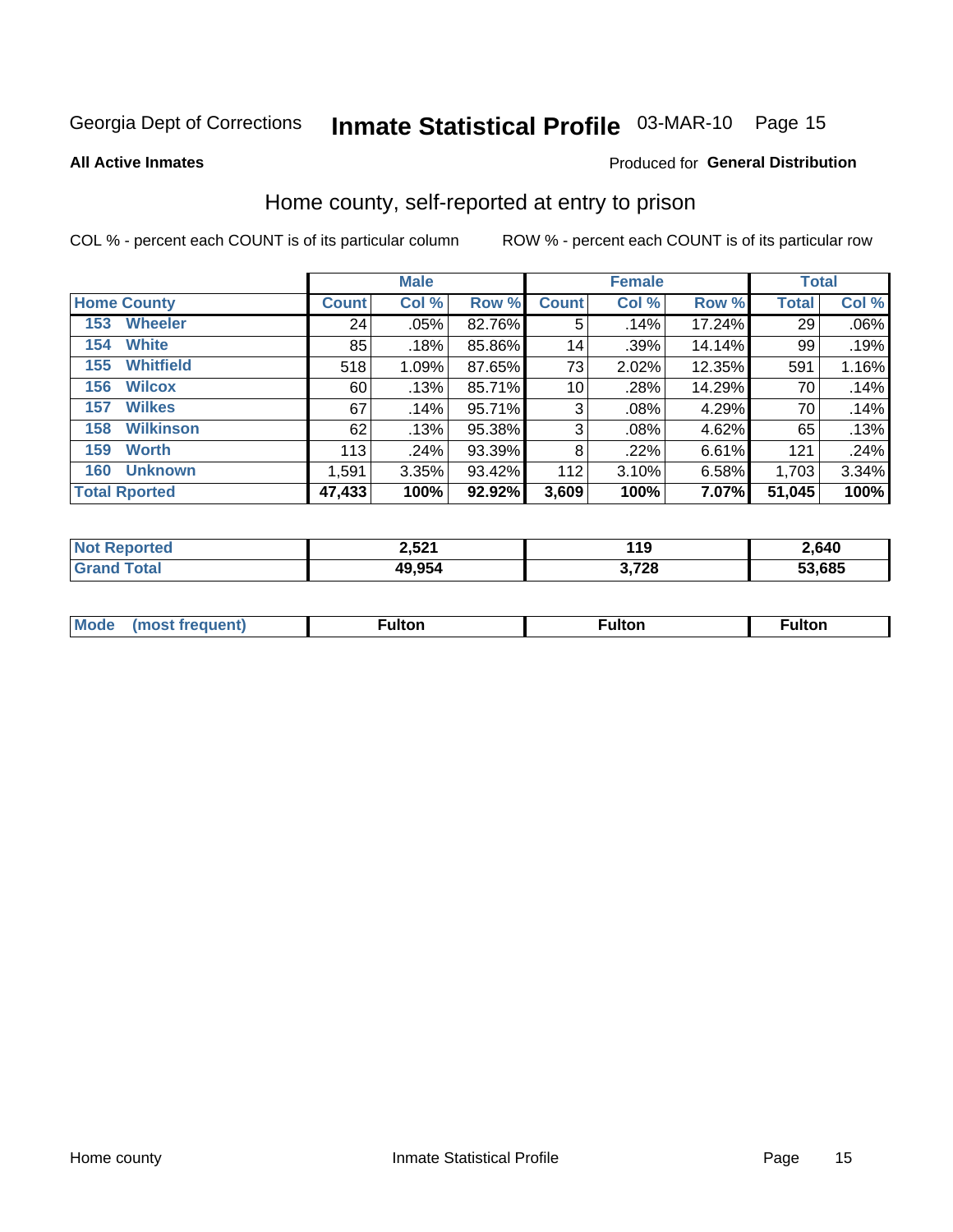# Inmate Statistical Profile 03-MAR-10 Page 16

#### **All Active Inmates**

#### **Produced for General Distribution**

### Socioeconomic class, self-reported at entry to prison

COL % - percent each COUNT is of its particular column

|                            |        | <b>Male</b> |           |                 | <b>Female</b> |       |        | <b>Total</b> |
|----------------------------|--------|-------------|-----------|-----------------|---------------|-------|--------|--------------|
| <b>Socioeconomic Class</b> | Count⊺ | Col %       | Row %     | <b>Count</b>    | Col %         | Row % | Total  | Col %        |
| <b>Welfare</b>             | 4,202  | 9.83%       | 93.86%    | 274             | 9.39%         | 6.12% | 4,477  | 9.81%        |
| <b>Occ Employ</b>          | .438   | 3.37%       | $98.09\%$ | 28 <sub>1</sub> | .96%          | 1.91% | .466 ا | 3.21%        |
| <b>Minimum Std</b>         | 16,909 | 39.57%      | 94.96%    | 896             | 30.71%        | 5.03% | 17,806 | 39.01%       |
| <b>Middle</b>              | 20.178 | 47.23%      | 92.14%    | 1.720           | 58.94%        | 7.85% | 21,899 | 47.97%       |
| <b>Total Reported</b>      | 42,727 | 100%        | 93.6%     | 2,918           | 100%          | 6.39% | 45,648 | 100%         |

| <b>Not Reported</b> | 7.22<br>1.ZZ 1 | <b>040</b> | 8,037  |
|---------------------|----------------|------------|--------|
|                     | 49,954         | 3,728      | 53,685 |

| .<br>____<br>____ |
|-------------------|
|-------------------|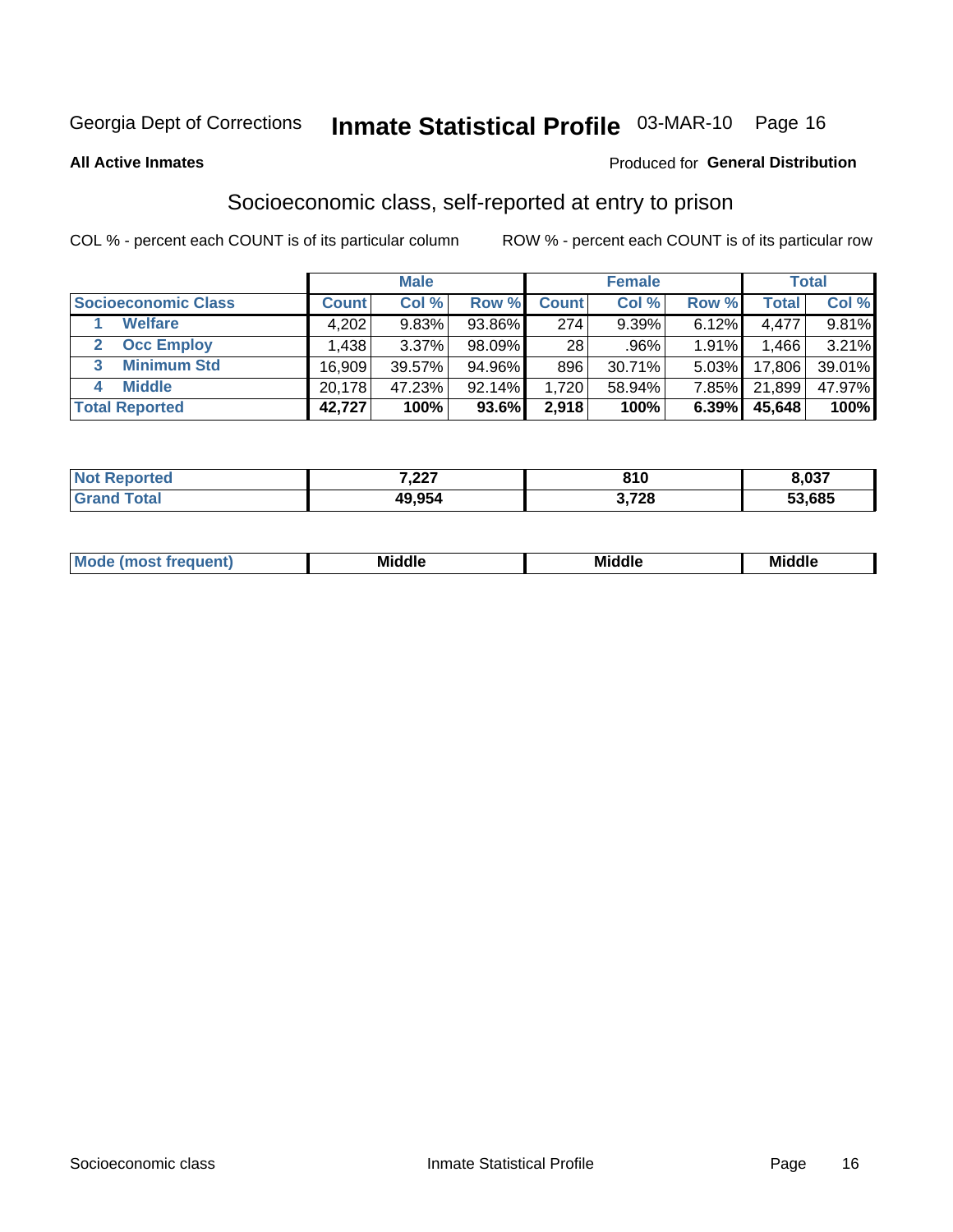# Inmate Statistical Profile 03-MAR-10 Page 17

**All Active Inmates** 

#### Produced for General Distribution

### Environment to age 16, self-reported at entry to prison

COL % - percent each COUNT is of its particular column

|                                   | <b>Male</b>  |        |        | <b>Female</b> |        |          | <b>Total</b> |        |
|-----------------------------------|--------------|--------|--------|---------------|--------|----------|--------------|--------|
| <b>Environment to age 16</b>      | <b>Count</b> | Col %  | Row %  | <b>Count</b>  | Col %  | Row %    | Total        | Col %  |
| <b>Rural/Farm</b>                 | 1,678        | 3.91%  | 95.23% | 84            | 2.90%  | 4.77%    | 1,762        | 3.84%  |
| <b>Rural/Nfarm</b><br>$2^{\circ}$ | 2,423        | 5.64%  | 88.50% | 315           | 10.88% | 11.50%   | 2,738        | 5.97%  |
| <b>S.M.S.A</b><br>3               | 14,432       | 33.61% | 96.30% | 554           | 19.13% | $3.70\%$ | 14,987       | 32.69% |
| <b>Urban</b><br>4                 | 9,458        | 22.03% | 90.58% | 984           | 33.98% | 9.42%    | 10,442       | 22.78% |
| <b>Small Town</b><br>5.           | 14.949       | 34.81% | 93.96% | 959           | 33.11% | $6.03\%$ | 15,910       | 34.71% |
| <b>Total Reported</b>             | 42,940       | 100%   | 93.68% | 2,896         | 100%   | 6.32%    | 45,839       | 100%   |

| <b>Not Reported</b> | 7,014  | 832   | 7,846  |
|---------------------|--------|-------|--------|
| <b>Total</b>        | 49,954 | 3,728 | 53,685 |

| <b>Mode</b><br>auent)<br>ns. | owr<br>Small | Jrban<br>____ | <b>LOWE</b><br>51 |
|------------------------------|--------------|---------------|-------------------|
|                              |              |               |                   |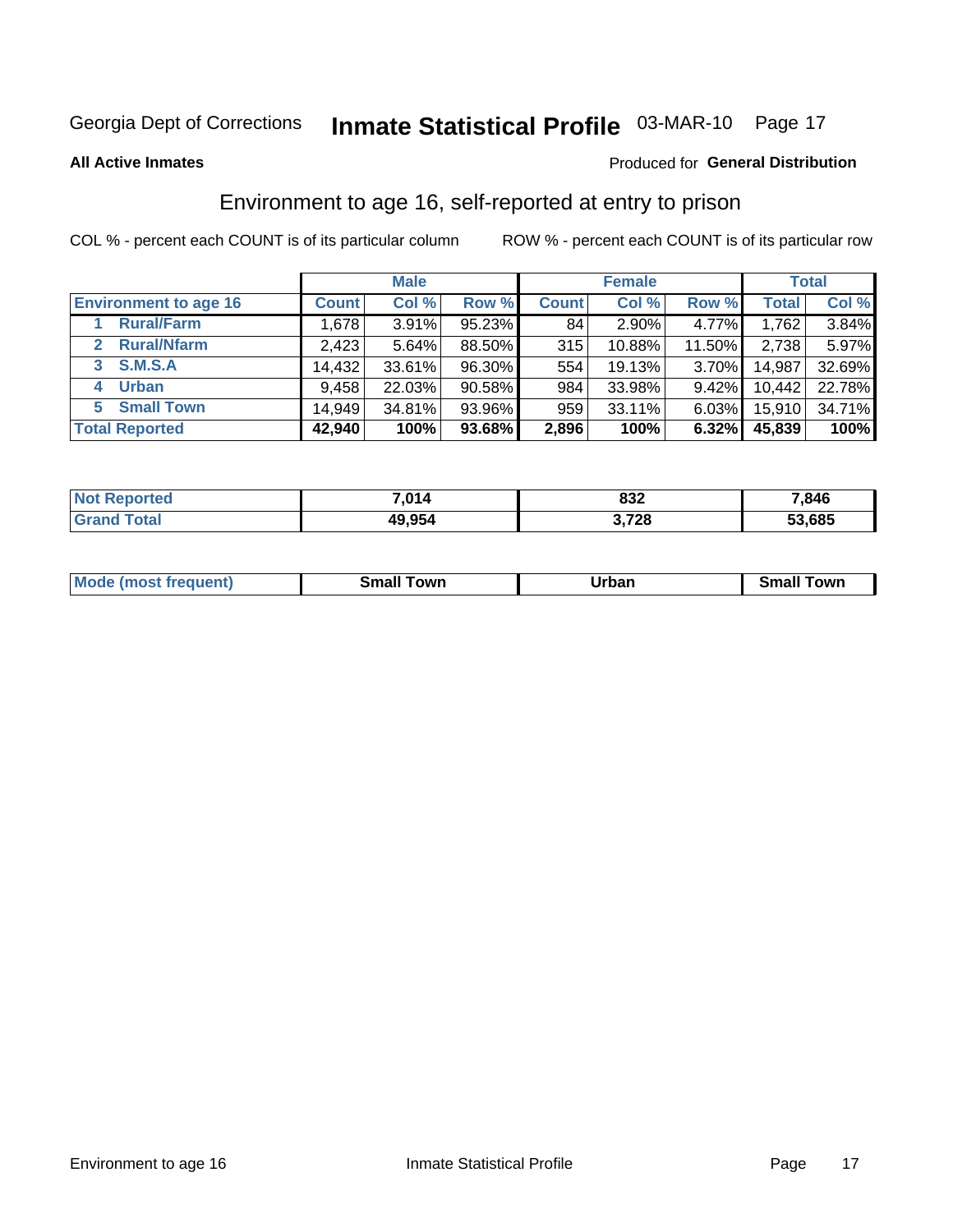# Inmate Statistical Profile 03-MAR-10 Page 18

#### **All Active Inmates**

#### Produced for General Distribution

### Guardian status to age 16, self-reported at entry to prison

COL % - percent each COUNT is of its particular column

|                                  |              | <b>Male</b> |         |              | <b>Female</b> |       |              | <b>Total</b> |
|----------------------------------|--------------|-------------|---------|--------------|---------------|-------|--------------|--------------|
| <b>Guardian Status To Age 16</b> | <b>Count</b> | Col %       | Row %   | <b>Count</b> | Col %         | Row % | <b>Total</b> | Col %        |
| 1 Orphanage                      | 30           | .13%        | 96.77%  |              | .15%          | 3.23% | 31           | .13%         |
| 2 Father Only                    | 701          | 2.95%       | 97.91%  | 15           | 2.26%         | 2.09% | 716          | 2.93%        |
| <b>3 Both Parents</b>            | 9,403        | 39.56%      | 97.10%  | 281          | 42.26%        | 2.90% | 9,684        | 39.63%       |
| <b>4 Mother Only</b>             | 10,334       | 43.48%      | 97.95%  | 216          | 32.48%        | 2.05% | 10,550       | 43.18%       |
| <b>6 Oth Female</b>              | 604          | 2.54%       | 96.64%  | 21           | 3.16%         | 3.36% | 625          | 2.56%        |
| <b>7 Oth Male</b>                | 99           | .42%        | 98.02%  | 2            | .30%          | 1.98% | 101          | .41%         |
| 8 Step-Parents                   | 227          | .96%        | 100.00% |              |               |       | 227          | .93%         |
| 9 Foster Home                    | 372          | 1.57%       | 96.37%  | 14           | 2.11%         | 3.63% | 386          | 1.58%        |
| <b>10 Grand Parents</b>          | 1,998        | 8.41%       | 94.56%  | 115          | 17.29%        | 5.44% | 2,113        | 8.65%        |
| <b>Total Reported</b>            | 23,768       | 100%        | 97.28%  | 665          | 100%          | 2.72% | 24,433       | 100%         |

| <b>Not</b><br><b>Reported</b> | 26,186 | 3,063 | 29,249 |
|-------------------------------|--------|-------|--------|
| ⊺otal                         | 49,954 | 3,728 | 53,682 |

| Mode | วทIv<br>Mot | <b>Both Parents</b><br>Parents | lM.<br>Only<br>. |
|------|-------------|--------------------------------|------------------|
|      |             |                                |                  |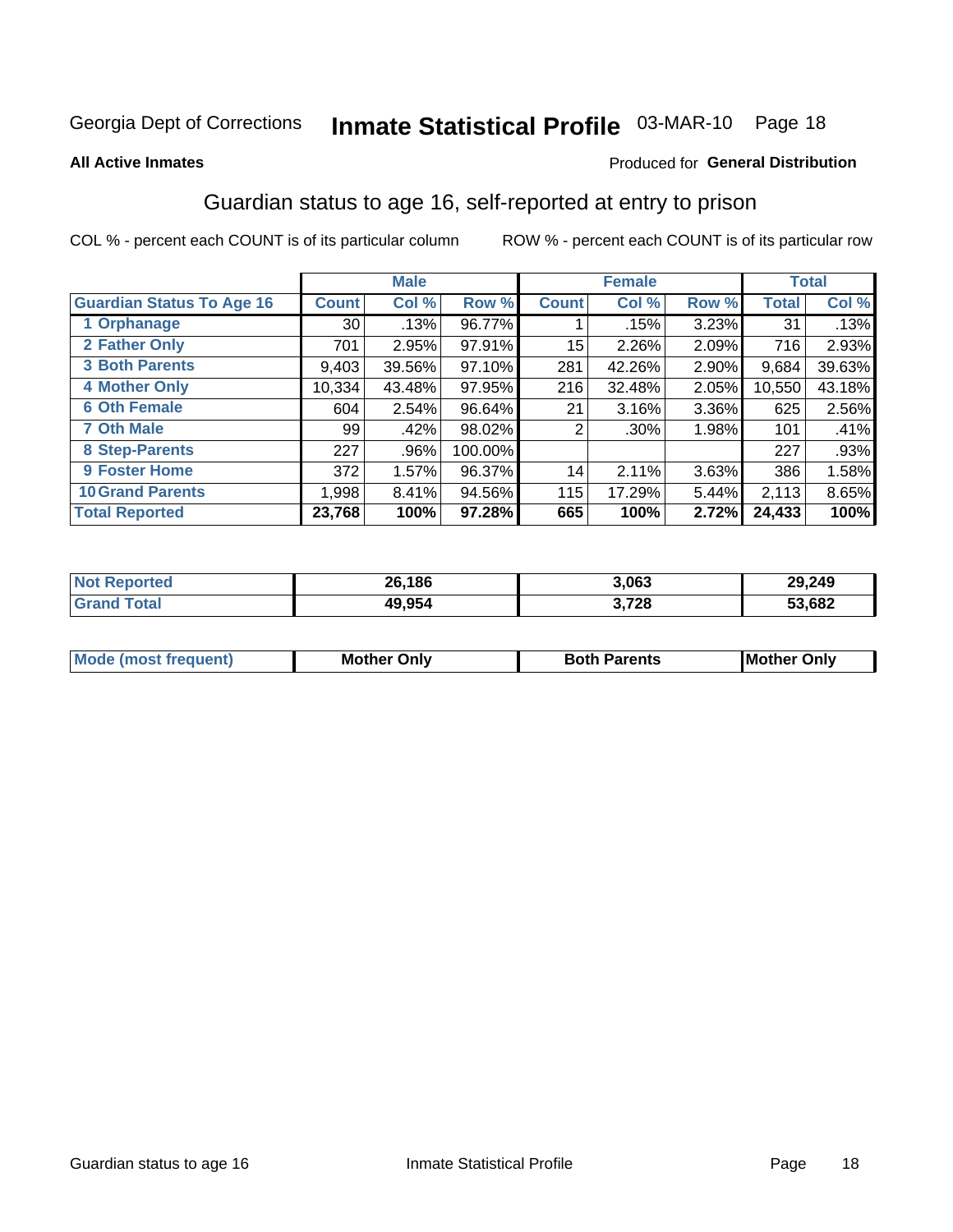# Inmate Statistical Profile 03-MAR-10 Page 19

#### **All Active Inmates**

#### Produced for General Distribution

### Employment status before prison, self-reported at entry to prison

COL % - percent each COUNT is of its particular column

|                                  |         | <b>Male</b> |        |              | <b>Female</b> |        |        | <b>Total</b> |
|----------------------------------|---------|-------------|--------|--------------|---------------|--------|--------|--------------|
| <b>Employment Status</b>         | Count l | Col %       | Row %  | <b>Count</b> | Col %         | Row %  | Total  | Col %        |
| <b>Full Time</b>                 | 21,912  | 50.78%      | 95.62% | 1,002        | 46.69%        | 4.37%  | 22,916 | 50.58%       |
| <b>Part Time</b><br>$\mathbf{2}$ | 3,415   | 7.91%       | 96.66% | 118          | 5.50%         | 3.34%  | 3,533  | 7.80%        |
| Unempl $<$ 6m<br>3               | 4,512   | 10.46%      | 96.78% | 150          | 6.99%         | 3.22%  | 4,662  | 10.29%       |
| Unempl > 6m<br>4                 | 7,918   | 18.35%      | 94.76% | 438          | 20.41%        | 5.24%  | 8,356  | 18.44%       |
| <b>Never Workd</b><br>5          | 3,429   | 7.95%       | 96.08% | 140          | 6.52%         | 3.92%  | 3,569  | 7.88%        |
| <b>Student</b><br>6              | 509     | 1.18%       | 85.40% | 87           | 4.05%         | 14.60% | 596    | 1.32%        |
| <b>Incapable</b>                 | 1,460   | $3.38\%$    | 87.37% | 211          | 9.83%         | 12.63% | 1,671  | 3.69%        |
| <b>Total Reported</b>            | 43,155  | 100%        | 95.26% | 2,146        | 100%          | 4.74%  | 45,303 | 100%         |

| 'enorted | 6.728  | .567                          | 8,295  |
|----------|--------|-------------------------------|--------|
| ota      | 49.883 | <b>1 74 מ</b><br>. I J<br>. . | 53.598 |

| Mc | ----<br>me<br>ш | nc<br>. |
|----|-----------------|---------|
|    |                 |         |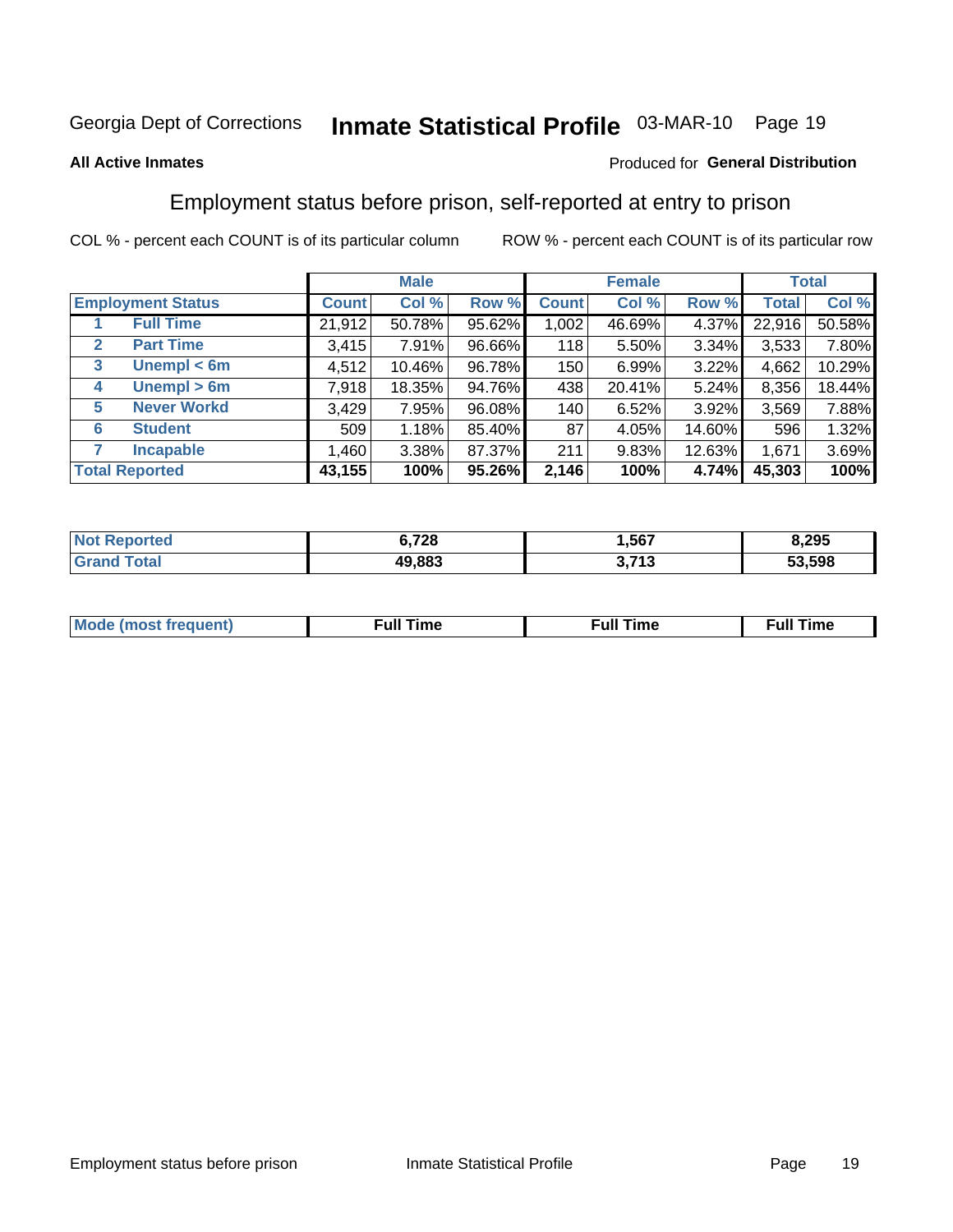### **All Active Inmates**

Produced for General Distribution

### Age at admission

COL % - percent each COUNT is of its particular column

|                         |              | <b>Male</b> |         |              | <b>Female</b> |        |              | <b>Total</b> |
|-------------------------|--------------|-------------|---------|--------------|---------------|--------|--------------|--------------|
| <b>Age At Admission</b> | <b>Count</b> | Col %       | Row %   | <b>Count</b> | Col %         | Row %  | <b>Total</b> | Col %        |
| 13                      | 1            | 0.01%       | 100.00% |              |               |        | 1            | 0.01%        |
| 14                      | 14           | 0.03%       | 93.33%  | 1            | 0.03%         | 6.67%  | 15           | 0.03%        |
| 15                      | 62           | 0.12%       | 98.41%  | 1            | 0.03%         | 1.59%  | 63           | 0.12%        |
| 16                      | 183          | 0.37%       | 95.31%  | 9            | 0.24%         | 4.69%  | 192          | 0.36%        |
| $\overline{17}$         | 764          | 1.53%       | 96.95%  | 24           | 0.64%         | 3.05%  | 788          | 1.47%        |
| 18                      | 1,631        | 3.27%       | 97.43%  | 43           | 1.15%         | 2.57%  | 1,674        | 3.12%        |
| 19                      | 2,202        | 4.41%       | 96.54%  | 79           | 2.12%         | 3.46%  | 2,281        | 4.25%        |
| 20                      | 2,171        | 4.35%       | 94.64%  | 123          | 3.30%         | 5.36%  | 2,294        | 4.27%        |
| $\overline{21}$         | 2,170        | 4.34%       | 95.18%  | 110          | 2.95%         | 4.82%  | 2,280        | 4.25%        |
| $\overline{22}$         | 2,169        | 4.34%       | 94.96%  | 115          | 3.08%         | 5.04%  | 2,284        | 4.25%        |
| 23                      | 2,080        | 4.16%       | 94.12%  | 130          | 3.49%         | 5.88%  | 2,210        | 4.12%        |
| $\overline{24}$         | 2,040        | 4.08%       | 93.54%  | 141          | 3.78%         | 6.46%  | 2,181        | 4.06%        |
| 25                      | 1,913        | 3.83%       | 93.87%  | 125          | 3.35%         | 6.13%  | 2,038        | 3.80%        |
| $\overline{26}$         | 1,844        | 3.69%       | 93.08%  | 137          | 3.67%         | 6.92%  | 1,981        | 3.69%        |
| $\overline{27}$         | 1,865        | 3.73%       | 94.00%  | 119          | 3.19%         | 6.00%  | 1,984        | 3.70%        |
| 28                      | 1,840        | 3.68%       | 93.78%  | 122          | 3.27%         | 6.22%  | 1,962        | 3.65%        |
| 29                      | 1,738        | 3.48%       | 92.64%  | 138          | 3.70%         | 7.36%  | 1,876        | 3.49%        |
| 30                      | 1,647        | 3.30%       | 92.74%  | 129          | 3.46%         | 7.26%  | 1,776        | 3.31%        |
| 31                      | 1,505        | 3.01%       | 91.99%  | 131          | 3.51%         | 8.01%  | 1,636        | 3.05%        |
| $\overline{32}$         | 1,371        | 2.74%       | 93.27%  | 99           | 2.66%         | 6.73%  | 1,470        | 2.74%        |
| 33                      | 1,316        | 2.63%       | 92.94%  | 100          | 2.68%         | 7.06%  | 1,416        | 2.64%        |
| 34                      | 1,307        | 2.62%       | 91.98%  | 114          | 3.06%         | 8.02%  | 1,421        | 2.65%        |
| 35                      | 1,274        | 2.55%       | 92.52%  | 103          | 2.76%         | 7.48%  | 1,377        | 2.57%        |
| 36                      | 1,254        | 2.51%       | 92.07%  | 108          | 2.90%         | 7.93%  | 1,362        | 2.54%        |
| $\overline{37}$         | 1,244        | 2.49%       | 91.88%  | 110          | 2.95%         | 8.12%  | 1,354        | 2.52%        |
| 38                      | 1,144        | 2.29%       | 91.08%  | 112          | 3.00%         | 8.92%  | 1,256        | 2.34%        |
| 39                      | 1,123        | 2.25%       | 90.56%  | 117          | 3.14%         | 9.44%  | 1,240        | 2.31%        |
| 40                      | 1,112        | 2.23%       | 91.15%  | 108          | 2.90%         | 8.85%  | 1,220        | 2.27%        |
| 41                      | 1,030        | 2.06%       | 90.03%  | 114          | 3.06%         | 9.97%  | 1,144        | 2.13%        |
| 42                      | 986          | 1.97%       | 89.39%  | 117          | 3.14%         | 10.61% | 1,103        | 2.05%        |
| 43                      | 943          | 1.89%       | 90.24%  | 102          | 2.74%         | 9.76%  | 1,045        | 1.95%        |
| 44                      | 923          | 1.85%       | 91.03%  | 91           | 2.44%         | 8.97%  | 1,014        | 1.89%        |
| 45                      | 851          | 1.70%       | 90.53%  | 89           | 2.39%         | 9.47%  | 940          | 1.75%        |
| 46                      | 795          | 1.59%       | 88.63%  | 102          | 2.74%         | 11.37% | 897          | 1.67%        |
| 47                      | 719          | 1.44%       | 91.71%  | 65           | 1.74%         | 8.29%  | 784          | 1.46%        |
| 48                      | 664          | 1.33%       | 89.01%  | 82           | 2.20%         | 10.99% | 746          | 1.39%        |
| 49                      | 615          | 1.23%       | 92.90%  | 47           | 1.26%         | 7.10%  | 662          | 1.23%        |
| 50                      | 483          | 0.97%       | 89.44%  | 57           | 1.53%         | 10.56% | 540          | 1.01%        |
| $\overline{51}$         | 458          | 0.92%       | 92.90%  | 35           | 0.94%         | 7.10%  | 493          | 0.92%        |
| 52                      | 423          | 0.85%       | 92.16%  | 36           | 0.97%         | 7.84%  | 459          | 0.86%        |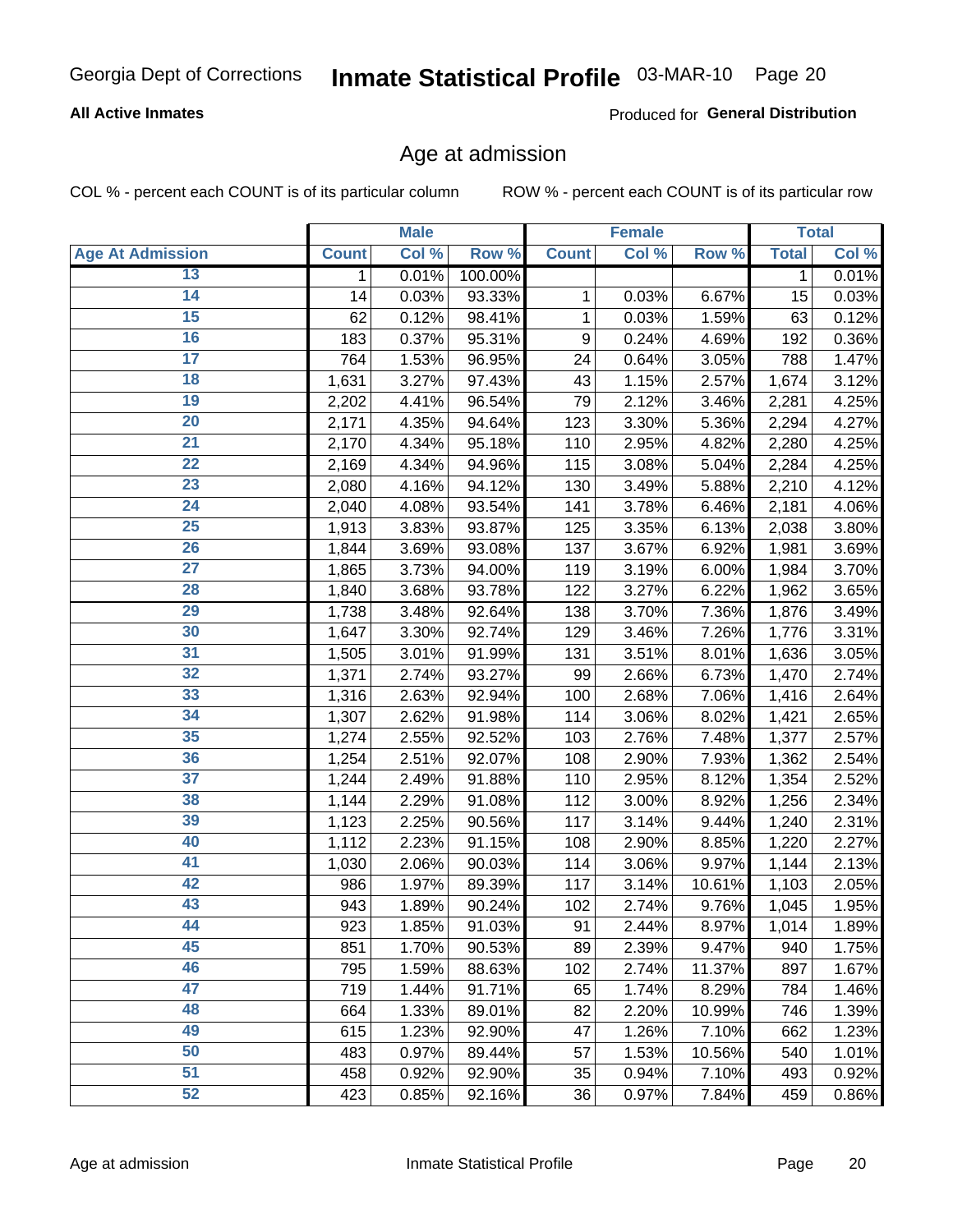### **All Active Inmates**

Produced for General Distribution

### Age at admission

COL % - percent each COUNT is of its particular column

|                         |                 | <b>Male</b> |         |                | <b>Female</b> |        |                | <b>Total</b> |
|-------------------------|-----------------|-------------|---------|----------------|---------------|--------|----------------|--------------|
| <b>Age At Admission</b> | <b>Count</b>    | Col %       | Row %   | <b>Count</b>   | Col %         | Row %  | <b>Total</b>   | Col %        |
| 53                      | 344             | 0.69%       | 89.82%  | 39             | 1.05%         | 10.18% | 383            | 0.71%        |
| 54                      | 251             | 0.50%       | 94.36%  | 15             | 0.40%         | 5.64%  | 266            | 0.50%        |
| 55                      | 283             | 0.57%       | 93.71%  | 19             | 0.51%         | 6.29%  | 302            | 0.56%        |
| 56                      | 197             | 0.39%       | 92.92%  | 15             | 0.40%         | 7.08%  | 212            | 0.39%        |
| 57                      | 177             | 0.35%       | 94.15%  | 11             | 0.30%         | 5.85%  | 188            | 0.35%        |
| 58                      | 141             | 0.28%       | 92.76%  | 11             | 0.30%         | 7.24%  | 152            | 0.28%        |
| 59                      | 149             | 0.30%       | 94.30%  | 9              | 0.24%         | 5.70%  | 158            | 0.29%        |
| 60                      | 97              | 0.19%       | 95.10%  | 5              | 0.13%         | 4.90%  | 102            | 0.19%        |
| 61                      | 73              | 0.15%       | 93.59%  | 5              | 0.13%         | 6.41%  | 78             | 0.15%        |
| 62                      | 65              | 0.13%       | 97.01%  | $\overline{2}$ | 0.05%         | 2.99%  | 67             | 0.12%        |
| 63                      | 58              | 0.12%       | 96.67%  | $\overline{2}$ | 0.05%         | 3.33%  | 60             | 0.11%        |
| 64                      | 45              | 0.09%       | 95.74%  | $\overline{2}$ | 0.05%         | 4.26%  | 47             | 0.09%        |
| 65                      | 34              | 0.07%       | 100.00% |                |               |        | 34             | 0.06%        |
| 66                      | 24              | 0.05%       | 96.00%  | 1              | 0.03%         | 4.00%  | 25             | 0.05%        |
| 67                      | 23              | 0.05%       | 92.00%  | $\overline{2}$ | 0.05%         | 8.00%  | 25             | 0.05%        |
| 68                      | 26              | 0.05%       | 96.30%  | 1              | 0.03%         | 3.70%  | 27             | 0.05%        |
| 69                      | 27              | 0.05%       | 100.00% |                |               |        | 27             | 0.05%        |
| 70                      | 13              | 0.03%       | 86.67%  | $\overline{2}$ | 0.05%         | 13.33% | 15             | 0.03%        |
| $\overline{71}$         | $6\phantom{1}6$ | 0.01%       | 100.00% |                |               |        | 6              | 0.01%        |
| $\overline{72}$         | 10              | 0.02%       | 100.00% |                |               |        | 10             | 0.02%        |
| $\overline{73}$         | 5               | 0.01%       | 100.00% |                |               |        | 5              | 0.01%        |
| 74                      | $\overline{5}$  | 0.01%       | 100.00% |                |               |        | 5              | 0.01%        |
| $\overline{75}$         | 8               | 0.02%       | 100.00% |                |               |        | 8              | 0.01%        |
| 76                      | $\overline{7}$  | 0.01%       | 100.00% |                |               |        | 7              | 0.01%        |
| $\overline{77}$         | $\overline{2}$  | 0.01%       | 66.67%  | 1              | 0.03%         | 33.33% | $\overline{3}$ | 0.01%        |
| 78                      | 1               | 0.01%       | 100.00% |                |               |        | $\mathbf{1}$   | 0.01%        |
| 79                      | 5               | 0.01%       | 83.33%  | 1              | 0.03%         | 16.67% | 6              | 0.01%        |
| 80                      | $\overline{2}$  | 0.01%       | 100.00% |                |               |        | $\overline{2}$ | 0.01%        |
| $\overline{81}$         | $\overline{2}$  | 0.01%       | 100.00% |                |               |        | $\overline{2}$ | 0.01%        |
| <b>Total Reported</b>   | 49,954          | 100%        | 93.06%  | 3,728          | 100%          | 6.94%  | 53,682         | 100%         |

| N<br>тет |        |                                    |        |
|----------|--------|------------------------------------|--------|
| ______   | 49.954 | 2700<br>$\cdot$ 120 $\cdot$<br>. . | 53,682 |

| Mean (average)         | 31.83 | 34.18   | 32.00 |
|------------------------|-------|---------|-------|
| <b>Median (middle)</b> | 30    | ົ<br>دد | 30    |
| Mode (most frequent)   |       |         | 20    |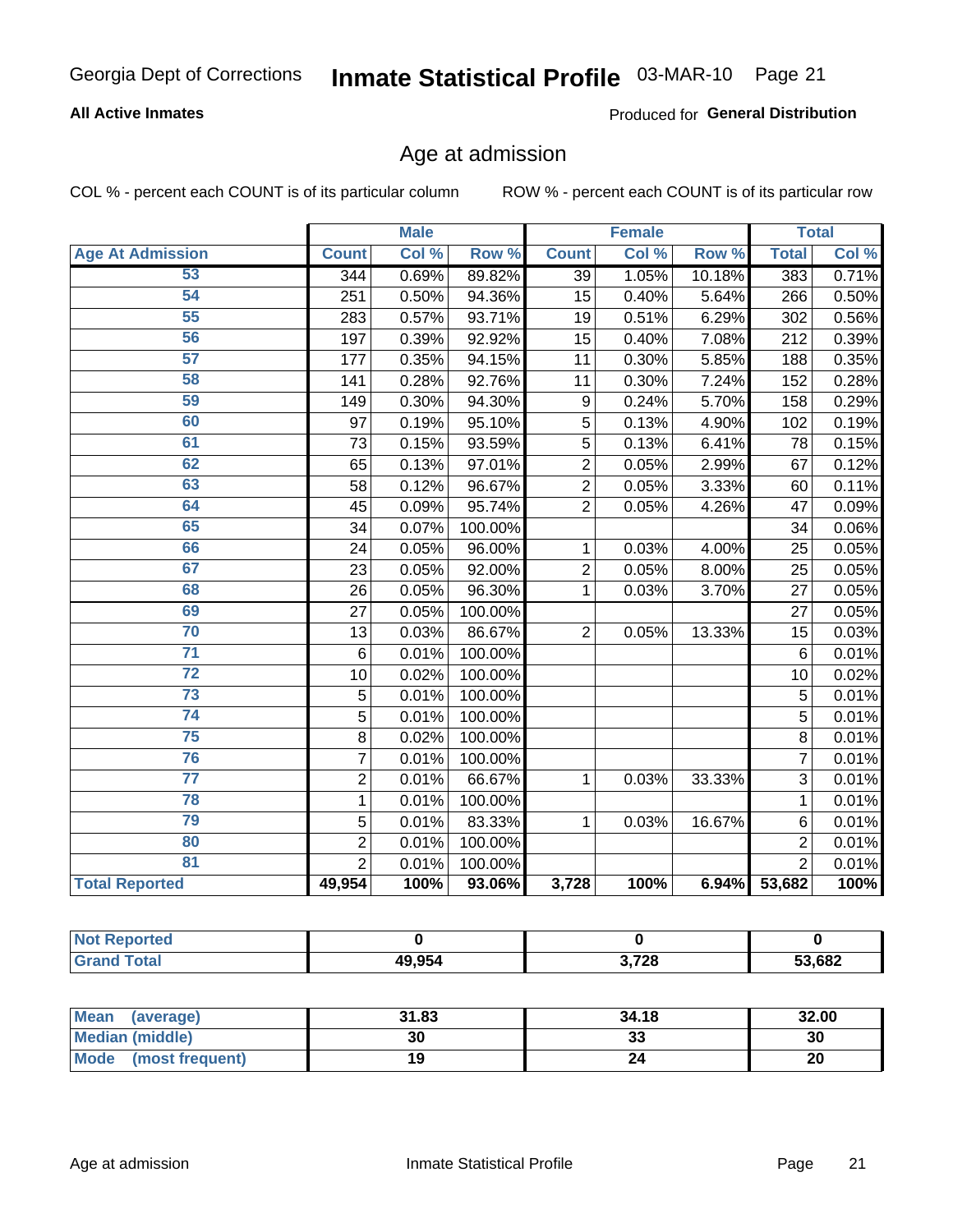### **All Active Inmates**

#### Produced for General Distribution

### Height, measured at entry to prison

COL % - percent each COUNT is of its particular column

|                       |                         | <b>Male</b> |         |              | <b>Female</b> |        | <b>Total</b>   |        |
|-----------------------|-------------------------|-------------|---------|--------------|---------------|--------|----------------|--------|
| <b>Height</b>         | <b>Count</b>            | Col %       | Row %   | <b>Count</b> | Col %         | Row %  | <b>Total</b>   | Col %  |
| 4'10"                 | $\overline{2}$          | 0.02%       | 15.38%  | 11           | 5.31%         | 84.62% | 13             | 0.10%  |
| 4'11''                | 10                      | 0.08%       | 13.51%  | 64           | 30.92%        | 86.49% | 74             | 0.59%  |
| 5'01''                |                         |             |         |              |               |        | 1              | 0.01%  |
| 5'02''                | $\mathbf 2$             | 0.02%       | 100.00% |              |               |        | $\overline{2}$ | 0.02%  |
| 5'03''                | $\overline{\mathbf{c}}$ | 0.02%       | 100.00% |              |               |        | $\overline{2}$ | 0.02%  |
| 5'04''                | $\overline{2}$          | 0.02%       | 100.00% |              |               |        | $\overline{2}$ | 0.02%  |
| 5'05''                | 13                      | 0.11%       | 100.00% |              |               |        | 13             | 0.10%  |
| 5'06''                | 16                      | 0.13%       | 100.00% |              |               |        | 16             | 0.13%  |
| 5'07''                | 28                      | 0.23%       | 96.55%  |              |               |        | 29             | 0.23%  |
| 5'08''                | 32                      | 0.26%       | 100.00% |              |               |        | 32             | 0.26%  |
| 5'09''                | 39                      | 0.32%       | 100.00% |              |               |        | 39             | 0.31%  |
| 5'10''                | 5,895                   | 48.12%      | 98.74%  | 74           | 35.75%        | 1.24%  | 5,970          | 47.91% |
| 5'11''                | 6,101                   | 49.80%      | 99.06%  | 58           | 28.02%        | 0.94%  | 6,159          | 49.43% |
| 6'00''                | 27                      | 0.22%       | 100.00% |              |               |        | 27             | 0.22%  |
| 6'01''                | 21                      | 0.17%       | 100.00% |              |               |        | 21             | 0.17%  |
| 6'02''                | 18                      | 0.15%       | 100.00% |              |               |        | 18             | 0.14%  |
| 6'03''                | $\,6$                   | 0.05%       | 100.00% |              |               |        | 6              | 0.05%  |
| 6'04''                | 6                       | 0.05%       | 100.00% |              |               |        | 6              | 0.05%  |
| 6'05''                | 3                       | 0.02%       | 100.00% |              |               |        | 3              | 0.02%  |
| 6'06''                | $\overline{c}$          | 0.02%       | 100.00% |              |               |        | $\overline{2}$ | 0.02%  |
| 6'07''                | 1                       | 0.01%       | 100.00% |              |               |        | 1              | 0.01%  |
| 6'10''                | $\overline{7}$          | 0.06%       | 100.00% |              |               |        | $\overline{7}$ | 0.06%  |
| 6'11''                | 16                      | 0.13%       | 100.00% |              |               |        | 16             | 0.13%  |
| Seven feet +          | 1                       | 0.01%       | 100.00% |              |               |        | 1              | 0.01%  |
| <b>Total Reported</b> | 12,250                  | 100%        | 98.31%  | 207          | 100%          | 1.66%  | 12,460         | 100%   |

| <b>o</b> rted            | 37.704 | 3,521 | 41,225 |
|--------------------------|--------|-------|--------|
| <sup>™</sup> ota⊾<br>Gra | 49,954 | 3,728 | 53,685 |

| <b>Mean</b><br>(average) | 5'11" | 5'06" | 5'10"  |
|--------------------------|-------|-------|--------|
| Median (middle)          | 544"  | 5'10" | 5'11'' |
| Mode<br>(most frequent)  | 5'11" | 5'10" | 5'11"  |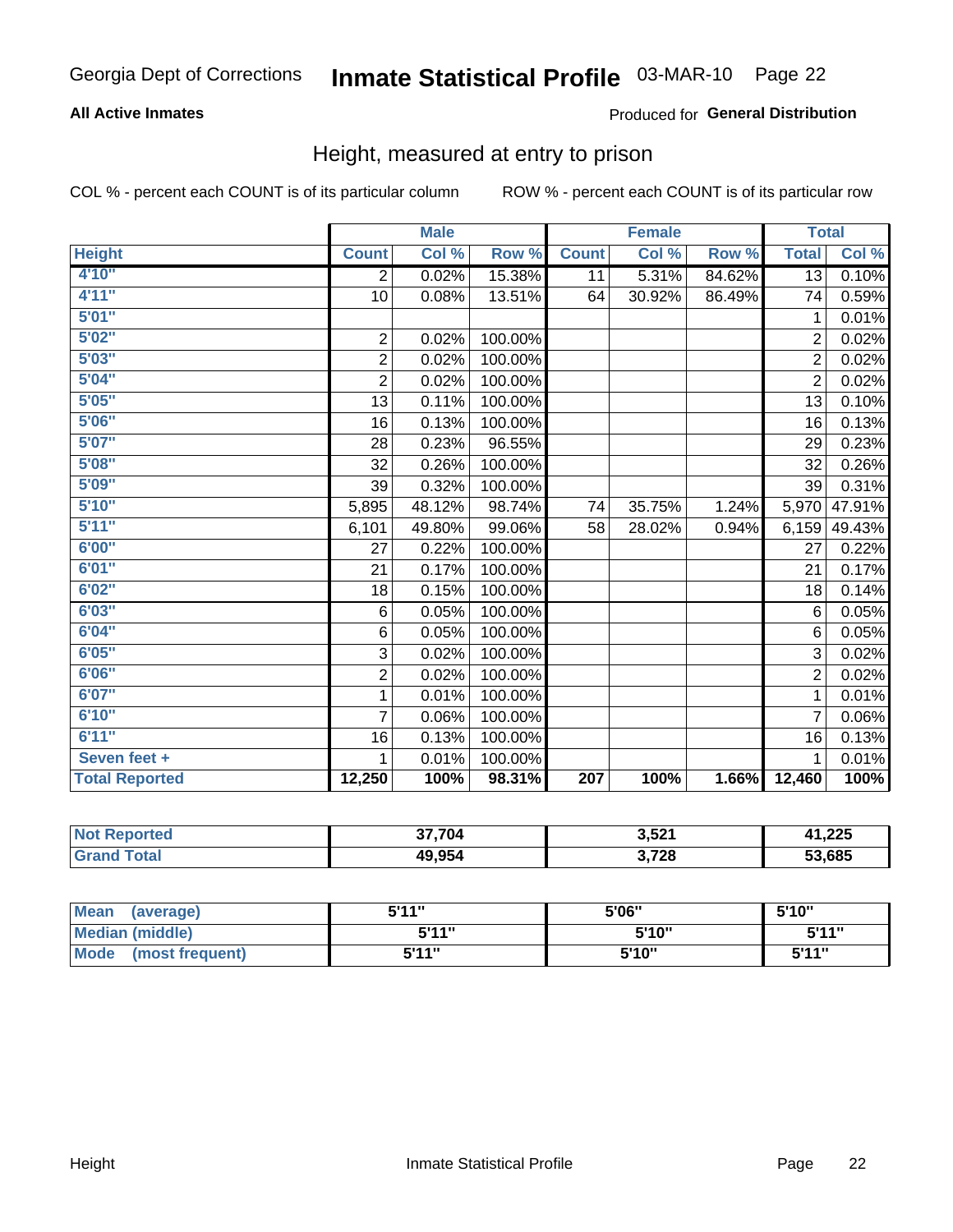### **All Active Inmates**

### Produced for General Distribution

### Weight, measured at entry to prison

COL % - percent each COUNT is of its particular column

|                        |              | <b>Male</b> |                  |                         | <b>Female</b> |        | <b>Total</b>    |        |
|------------------------|--------------|-------------|------------------|-------------------------|---------------|--------|-----------------|--------|
| <b>Weight</b>          | <b>Count</b> | Col %       | Row <sup>%</sup> | <b>Count</b>            | Col %         | Row %  | <b>Total</b>    | Col %  |
| <b>Under 80 pounds</b> | 30           | 0.06%       | 90.91%           | $\overline{3}$          | 0.08%         | 9.09%  | $\overline{33}$ | 0.06%  |
| 80 - 89 pounds         | 12           | 0.02%       | 85.71%           | $\overline{2}$          | 0.05%         | 14.29% | 14              | 0.03%  |
| <b>90 - 99 pounds</b>  | 5            | 0.01%       | 25.00%           | $\overline{15}$         | 0.40%         | 75.00% | 20              | 0.04%  |
| 100 - 109 pounds       | 10           | 0.02%       | 14.93%           | 57                      | 1.53%         | 85.07% | 67              | 0.13%  |
| 110 - 119 pounds       | 85           | 0.17%       | 33.73%           | 167                     | 4.48%         | 66.27% | 252             | 0.47%  |
| 120 - 129 pounds       | 450          | 0.91%       | 58.14%           | 324                     | 8.69%         | 41.86% | 774             | 1.45%  |
| 130 - 139 pounds       | 1,359        | 2.74%       | 75.37%           | 444                     | 11.91%        | 24.63% | 1,803           | 3.38%  |
| 140 - 149 pounds       | 3,407        | 6.86%       | 88.31%           | 451                     | 12.10%        | 11.69% | 3,858           | 7.23%  |
| 150 - 159 pounds       | 4,654        | 9.37%       | 91.99%           | 405                     | 10.86%        | 8.01%  | 5,059           | 9.48%  |
| 160 - 169 pounds       | 7,135        | 14.37%      | 94.43%           | 421                     | 11.29%        | 5.57%  | 7,556           | 14.15% |
| 170 - 179 pounds       | 6,142        | 12.37%      | 95.31%           | 302                     | 8.10%         | 4.69%  | 6,444           | 12.07% |
| 180 - 189 pounds       | 6,999        | 14.09%      | 95.97%           | 294                     | 7.89%         | 4.03%  | 7,293           | 13.66% |
| 190 - 199 pounds       | 4,532        | 9.13%       | 96.20%           | 179                     | 4.80%         | 3.80%  | 4,711           | 8.82%  |
| 200 - 209 pounds       | 4,101        | 8.26%       | 96.22%           | 161                     | 4.32%         | 3.78%  | 4,262           | 7.98%  |
| 210 - 219 pounds       | 2,854        | 5.75%       | 96.52%           | 103                     | 2.76%         | 3.48%  | 2,957           | 5.54%  |
| 220 - 229 pounds       | 2,624        | 5.28%       | 96.29%           | 101                     | 2.71%         | 3.71%  | 2,725           | 5.10%  |
| 230 - 239 pounds       | 1,512        | 3.04%       | 94.38%           | 90                      | 2.41%         | 5.62%  | 1,602           | 3.00%  |
| 240 - 249 pounds       | 1,251        | 2.52%       | 95.50%           | 59                      | 1.58%         | 4.50%  | 1,310           | 2.45%  |
| 250 - 259 pounds       | 805          | 1.62%       | 95.04%           | 42                      | 1.13%         | 4.96%  | 847             | 1.59%  |
| 260 - 269 pounds       | 599          | 1.21%       | 94.63%           | 34                      | 0.91%         | 5.37%  | 633             | 1.19%  |
| 270 - 279 pounds       | 332          | 0.67%       | 93.79%           | 22                      | 0.59%         | 6.21%  | 354             | 0.66%  |
| 280 - 289 pounds       | 298          | 0.60%       | 96.13%           | 12                      | 0.32%         | 3.87%  | 310             | 0.58%  |
| 290 - 299 pounds       | 120          | 0.24%       | 95.24%           | 6                       | 0.16%         | 4.76%  | 126             | 0.24%  |
| 300 - 309 pounds       | 118          | 0.24%       | 88.72%           | 15                      | 0.40%         | 11.28% | 133             | 0.25%  |
| 310 - 319 pounds       | 52           | 0.10%       | 92.86%           | 4                       | 0.11%         | 7.14%  | 56              | 0.10%  |
| 320 - 329 pounds       | 65           | 0.13%       | 92.86%           | $\overline{5}$          | 0.13%         | 7.14%  | 70              | 0.13%  |
| 330 - 339 pounds       | 30           | 0.06%       | 100.00%          |                         |               |        | 30              | 0.06%  |
| 340 - 349 pounds       | 10           | 0.02%       | 83.33%           | $\overline{2}$          | 0.05%         | 16.67% | 12              | 0.02%  |
| 350 - 359 pounds       | 22           | 0.04%       | 84.62%           | $\overline{\mathbf{4}}$ | 0.11%         | 15.38% | 26              | 0.05%  |
| 360 - 369 pounds       | 15           | 0.03%       | 88.24%           | $\overline{2}$          | 0.05%         | 11.76% | 17              | 0.03%  |
| 370 - 379 pounds       | 12           | 0.02%       | 100.00%          |                         |               |        | 12              | 0.02%  |
| 380 - 389 pounds       | 5            | 0.01%       | 83.33%           | $\mathbf{1}$            | 0.03%         | 16.67% | $\,6$           | 0.01%  |
| 390 - 399 pounds       | 3            | 0.01%       | 100.00%          |                         |               |        | 3               | 0.01%  |
| 400 pounds and over    | 12           | 0.02%       | 92.31%           | $\mathbf{1}$            | 0.03%         | 7.69%  | 13              | 0.02%  |
| <b>Total Reported</b>  | 49,660       | 100%        | 93.02%           | 3,728                   | 100%          | 6.98%  | 53,388          | 100%   |

| Reported<br>' NOT | 294    |       | 294    |
|-------------------|--------|-------|--------|
| ⊺otal<br>"Gra.    | 49,954 | 3,728 | 53,682 |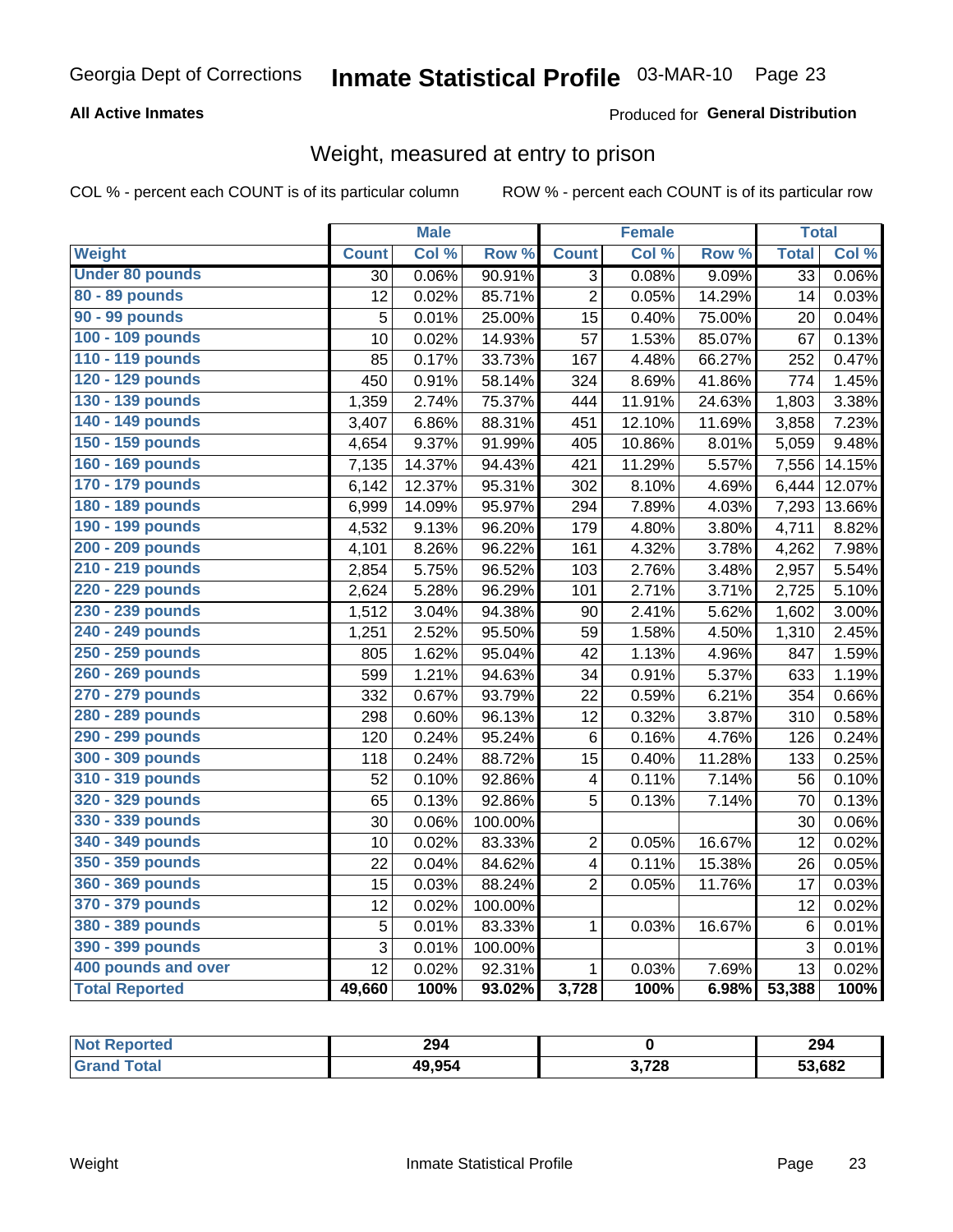#### **All Active Inmates**

#### Produced for General Distribution

### Weight, measured at entry to prison

COL % - percent each COUNT is of its particular column

|                          | <b>Male</b> | <b>Female</b> | Total |
|--------------------------|-------------|---------------|-------|
| <b>Mean</b><br>(average) | 185         | 165           | 183   |
| <b>Median (middle)</b>   | 180         | 159           | 180   |
| Mode<br>(most frequent)  | 180         | 160           | 180   |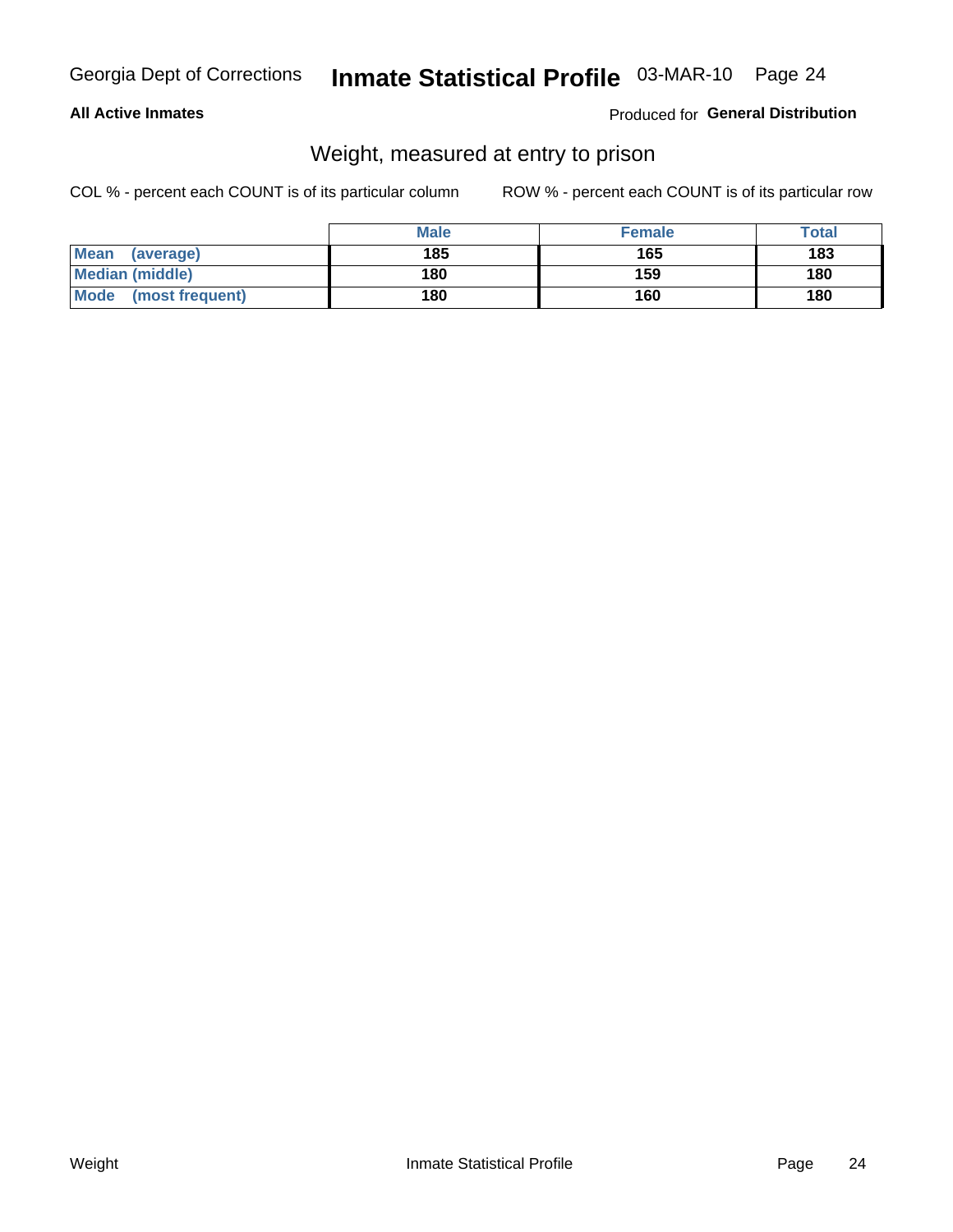# Inmate Statistical Profile 03-MAR-10 Page 25

**Produced for General Distribution** 

#### **All Active Inmates**

### Military service

COL % - percent each COUNT is of its particular column

|                             |              | <b>Male</b> |         |                    | <b>Female</b> |        |              | <b>Total</b> |
|-----------------------------|--------------|-------------|---------|--------------------|---------------|--------|--------------|--------------|
| <b>Military service</b>     | <b>Count</b> | Col %       |         | <b>Row % Count</b> | Col %         | Row %  | <b>Total</b> | Col %        |
| <b>Air Force</b>            | .973         | 4.87%       | 98.31%  | 34                 | .99%          | 1.69%  | 2,007        | 4.56%        |
| $\mathbf{2}$<br><b>Army</b> | 303          | .75%        | 96.81%  | 10                 | .29%          | 3.19%  | 313          | .71%         |
| <b>Navy</b><br>3            | 639          | 1.58%       | 97.86%  | 14                 | .41%          | 2.14%  | 653          | 1.49%        |
| <b>Marines</b><br>4         | 27           | $.07\%$     | 100.00% |                    |               |        | 27           | .06%         |
| <b>Coast Guard</b><br>5.    | 452          | 1.11%       | 99.78%  |                    | .03%          | .22%   | 453          | 1.03%        |
| <b>None</b><br>96           | 37,154       | 91.63%      | 91.70%  | 3,361              | 98.27%        | 8.30%  | 40,518       | 92.15%       |
| <b>Total Reported</b>       | 40,548       | 100%        | 92.22%  | 3,420              | 100%          | 7.78%I | 43,971       | 100%         |

| тео<br>N | .406   | 308   | 741<br>14 |
|----------|--------|-------|-----------|
| ' Gra    | 49,954 | 3,728 | 53,685    |

|  | <b>Mode (most frequent)</b> | Force | <b>Force</b><br>Л і Р | <b>Force</b><br>ΑL |
|--|-----------------------------|-------|-----------------------|--------------------|
|--|-----------------------------|-------|-----------------------|--------------------|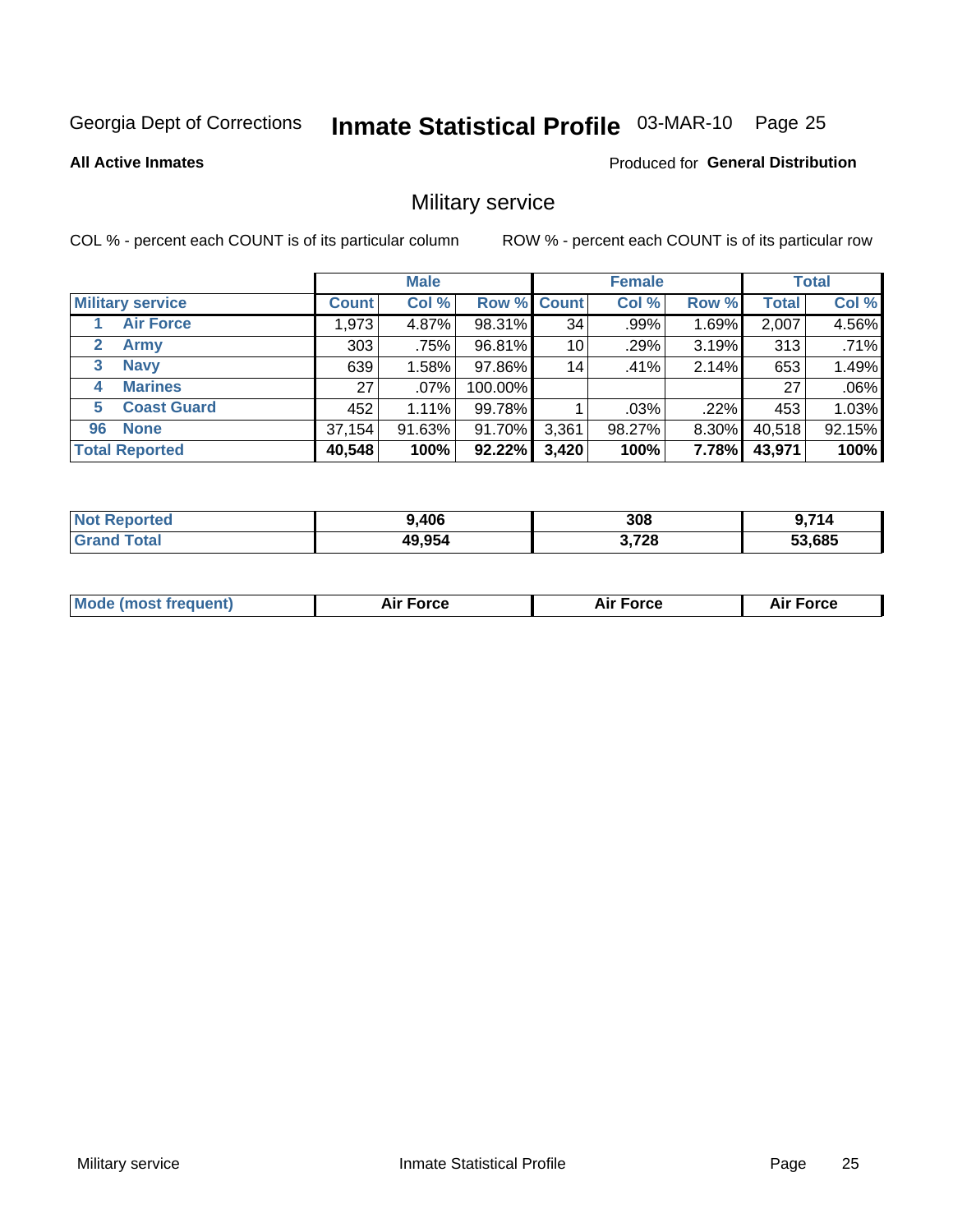# Inmate Statistical Profile 03-MAR-10 Page 26

**All Active Inmates** 

#### **Produced for General Distribution**

### Type of admission to prison

COL % - percent each COUNT is of its particular column

|              |                             |                 | <b>Male</b> |                    |     | <b>Female</b> |       |              | <b>Total</b> |
|--------------|-----------------------------|-----------------|-------------|--------------------|-----|---------------|-------|--------------|--------------|
|              | <b>Type of Admission</b>    | <b>Count</b>    | Col %       | <b>Row % Count</b> |     | Col %         | Row % | <b>Total</b> | Col %        |
|              | <b>Committed From Court</b> | 37,488          | 75.16%      | 92.92% 2,854       |     | 76.60%        | 7.07% | 40,345       | 75.26%       |
| $\mathbf{2}$ | <b>Return Appeal/Bond</b>   | 8               | .02%        | 100.00%            |     |               |       | 8            | .01%         |
| 3            | <b>Parole Rev/New Sent</b>  | 3,745           | 7.51%       | 95.44%             | 179 | 4.80%         | 4.56% | 3,924        | 7.32%        |
| 4            | <b>Par Rev/No New Sent</b>  | 1,426           | 2.86%       | 93.02%             | 107 | 2.87%         | 6.98% | 1,533        | 2.86%        |
| 5            | <b>Prob Viol/Total Rev</b>  |                 | .01%        | 100.00%            |     |               |       |              | .01%         |
| 6            | <b>Prob Viol/Partial</b>    | 2,700           | 5.41%       | 90.82%             | 272 | 7.30%         | 9.15% | 2,973        | 5.55%        |
| 7            | <b>Admit Fm Other Cust</b>  | 26              | .05%        | 100.00%            |     |               |       | 26           | .05%         |
| 9            | <b>Prob Rev/Remainder</b>   | 3,661           | 7.34%       | 92.33%             | 304 | 8.16%         | 7.67% | 3,965        | 7.40%        |
| 10           | <b>New Sent/Par Rev Pnd</b> | 39              | .08%        | 97.50%             |     | .03%          | 2.50% | 40           | .07%         |
| 11           | <b>Life W/O Parole</b>      | 331             | .66%        | 98.51%             | 5   | .13%          | 1.49% | 336          | .63%         |
| 30           | <b>Par Rev/Rsn Unknown</b>  | 281             | .56%        | 100.00%            |     |               |       | 281          | .52%         |
| 32           | <b>Pb Parole Rescinded</b>  | 15 <sub>1</sub> | .03%        | 93.75%             | 1   | .03%          | 6.25% | 16           | .03%         |
| 33           | <b>Prob Revoc/Spec Cond</b> | 75              | .15%        | 96.15%             | 3   | .08%          | 3.85% | 78           | .15%         |
| 40           | <b>Par Rev/Revoc Center</b> | 65              | .13%        | 100.00%            |     |               |       | 65           | .12%         |
| 44           | <b>Whitworth Detention</b>  | 7               | .01%        | 100.00%            |     |               |       | 7            | .01%         |
| 50           | <b>Dcys At Risk</b>         | 5               | .01%        | 100.00%            |     |               |       | 5            | .01%         |
| 97           | <b>Other</b>                | 6               | .01%        | 100.00%            |     |               |       | 6            | .01%         |
|              | <b>Total Reported</b>       | 49,879          | 100%        | 93.04% 3,726       |     | 100%          | 6.95% | 53,609       | 100%         |

| <b>Not</b><br><b>ported</b> | --     |       | --     |
|-----------------------------|--------|-------|--------|
| <b>Fotal</b>                | 49.954 | 3,728 | 53.686 |

| <b>Mode (most frequent)</b> | Court Cmmt | <b>Court Cmmt</b> | Court Cmmt |
|-----------------------------|------------|-------------------|------------|
|                             |            |                   |            |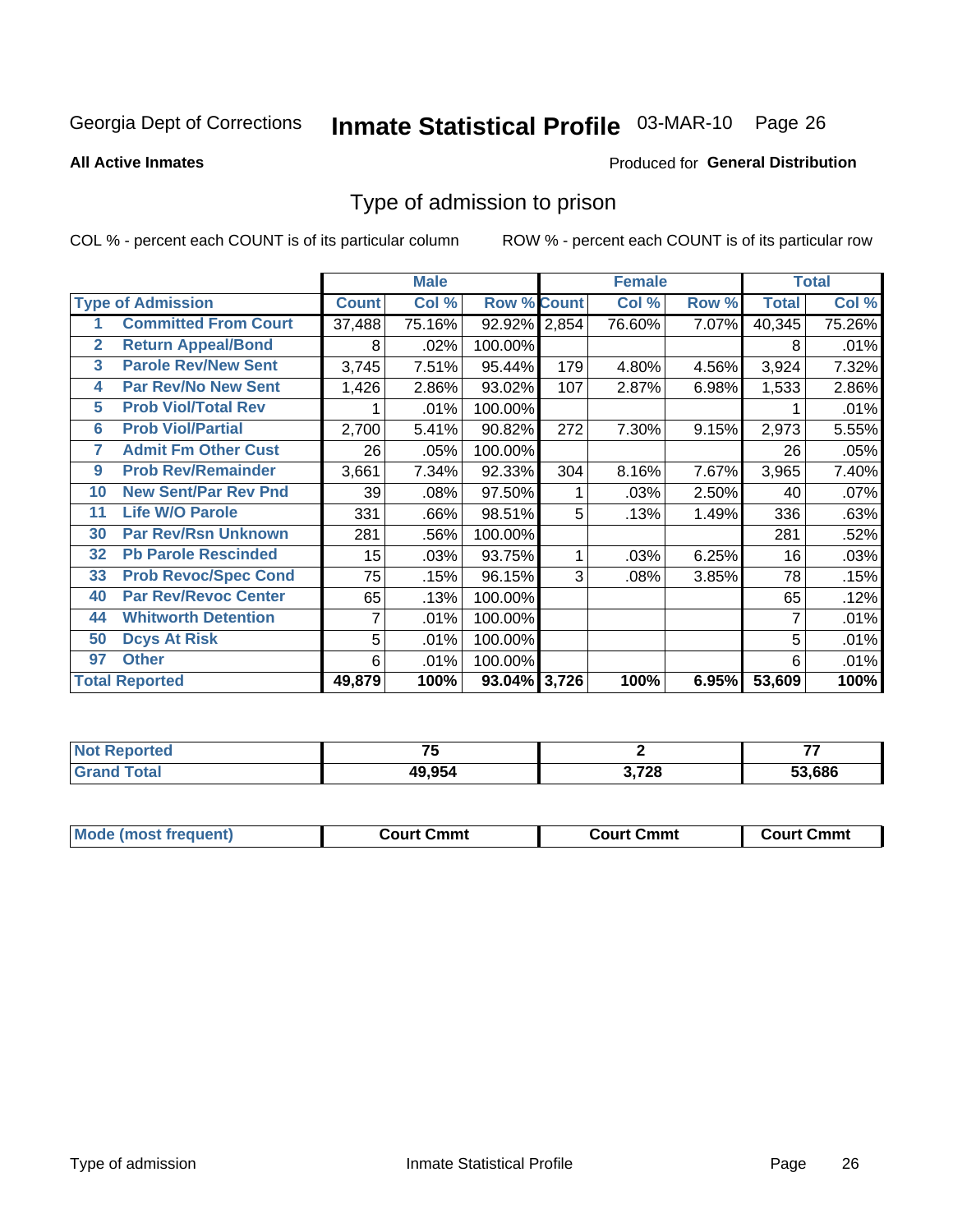# Inmate Statistical Profile 03-MAR-10 Page 27

**Produced for General Distribution** 

#### **All Active Inmates**

### Current / last security status

COL % - percent each COUNT is of its particular column

|                        |              | <b>Male</b> |                    |       | <b>Female</b> |          |        | <b>Total</b> |
|------------------------|--------------|-------------|--------------------|-------|---------------|----------|--------|--------------|
| <b>Security Status</b> | <b>Count</b> | Col %       | <b>Row % Count</b> |       | Col %         | Row %    | Total  | Col %        |
| 0 Diag Incom           |              | .01%        | 33.33%             | 2     | $.06\%$       | 66.67%   | 3      | .01%         |
| 1 Wrk Releas           | 9            | .02%        | 100.00%            |       | .00%          |          | 9      | .02%         |
| 2 Trusty               | 35           | .07%        | 97.22%             |       | $.03\%$       | 2.78%    | 36     | .07%         |
| 3 Minimum              | 12,904       | 26.93%      | 85.93%             | 2,111 | 60.54%        | 14.06%   | 15,017 | 29.21%       |
| 4 Medium               | 27,666       | 57.73%      | 95.97%             | 1,162 | 33.32%        | 4.03%    | 28,829 | 56.08%       |
| 5 Close                | 7,210        | 15.05%      | 97.17%             | 210   | 6.02%         | 2.83%    | 7,420  | 14.43%       |
| <b>Maximum</b><br>6.   | 95           | .20%        | 98.96%             |       | .03%          | $1.04\%$ | 96     | .19%         |
| <b>Total Reported</b>  | 47,920       | 100%        | 93.21%             | 3,487 | 100%          | 6.78%    | 51,410 | 100%         |

| <b>Still being diagnosed</b> | 2,034  | 241   | 2,275  |
|------------------------------|--------|-------|--------|
| <b>Not Reported</b>          |        |       |        |
| <b>Grand Total</b>           | 49,954 | 3,728 | 53,685 |

| <b>Mode</b><br>auent<br>∽ | <b>Medium</b> | ---<br>mum<br>м. | <b>Medium</b> |
|---------------------------|---------------|------------------|---------------|
|                           |               |                  |               |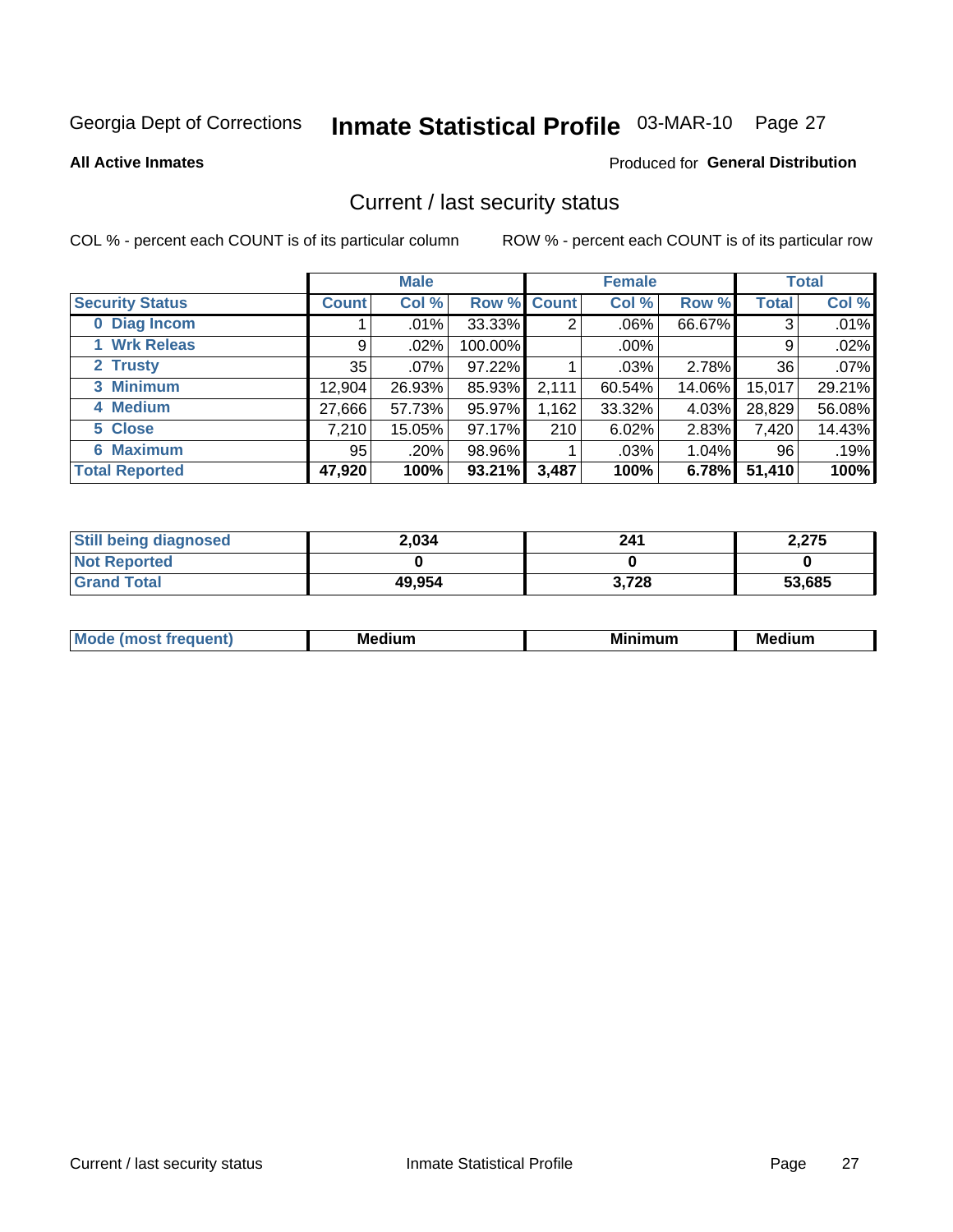# Inmate Statistical Profile 03-MAR-10 Page 28

**All Active Inmates** 

#### **Produced for General Distribution**

### Current / last type of institution

COL % - percent each COUNT is of its particular column

|                            |                | <b>Male</b> |             |       | <b>Female</b> |        |              | <b>Total</b> |
|----------------------------|----------------|-------------|-------------|-------|---------------|--------|--------------|--------------|
| <b>Type of Institution</b> | <b>Count</b>   | Col %       | Row % Count |       | Col %         | Row %  | <b>Total</b> | Col %        |
| <b>Transitional Center</b> | 2,271          | 4.58%       | 90.80%      | 229   | 6.19%         | 9.16%  | 2,501        | 4.69%        |
| <b>County Camp</b>         | 4,874          | 9.82%       | 100.00%     |       |               |        | 4,874        | 9.14%        |
| <b>State Prison</b>        | 36,350         | 73.27%      | $91.71\%$   | 3,284 | 88.78%        | 8.29%  | 39,637       | 74.35%       |
| <b>Private Prison</b>      | 4,983          | 10.04%      | 100.00%     |       |               |        | 4,983        | 9.35%        |
| <b>Pre Release Center</b>  | 1,129          | 2.28%       | 85.86%      | 186   | 5.03%         | 14.14% | 1,315        | 2.47%        |
| <b>Detention Center</b>    |                | .01%        | 100.00%     |       |               |        |              | .01%         |
| <b>Parole Revoc Center</b> | 3 <sub>l</sub> | .01%        | 100.00%     |       |               |        | 3            | .01%         |
| <b>Total Reported</b>      | 49,611         | 100%        | 93.05%      | 3,699 | 100%          | 6.94%  | 53,314       | 100%         |

| N<br>тес | 343    | 29    | ヘフヘ<br>JI L |
|----------|--------|-------|-------------|
|          | 49,954 | 3,728 | 53.686      |

| <b>Mode (most frequent)</b> | <b>State Prison</b> | <b>State Prison</b> | <b>State Prison</b> |
|-----------------------------|---------------------|---------------------|---------------------|
|                             |                     |                     |                     |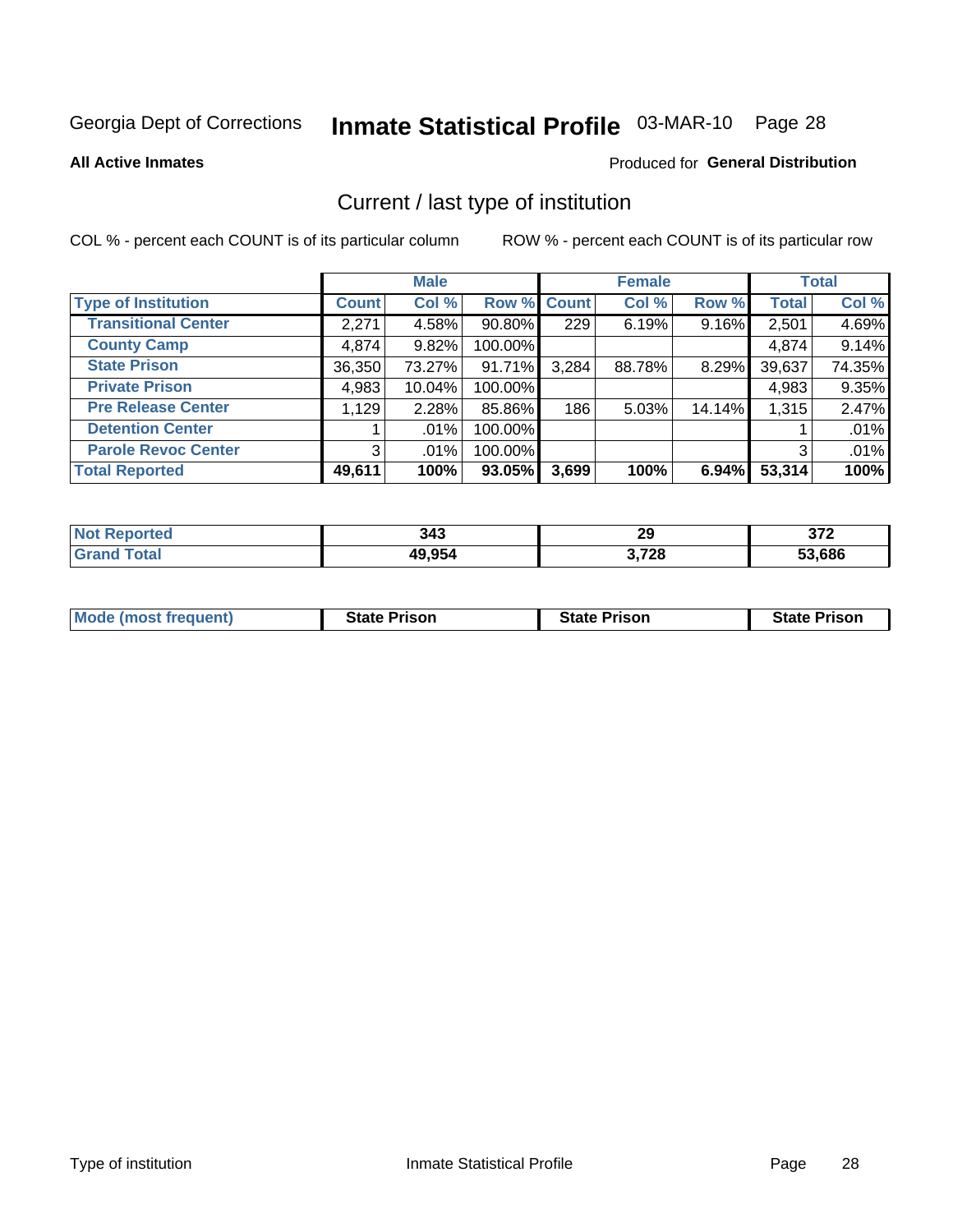# Inmate Statistical Profile 03-MAR-10 Page 29

**All Active Inmates** 

### Produced for General Distribution

### Institution type - transitional centers

COL % - percent each COUNT is of its particular column

|     |                                          |              | <b>Male</b> |         |              | <b>Female</b> |         |              | <b>Total</b> |
|-----|------------------------------------------|--------------|-------------|---------|--------------|---------------|---------|--------------|--------------|
|     | <b>Institution Type - Trans. Centers</b> | <b>Count</b> | Col %       | Row %   | <b>Count</b> | Col %         | Row %   | <b>Total</b> | Col %        |
| 220 | <b>Albany Trans-Ctr</b>                  | 148          | 6.52%       | 100.00% |              |               |         | 148          | 5.92%        |
| 223 | <b>Atlanta Male Trans-Ctr</b>            | 245          | 10.79%      | 100.00% |              |               |         | 245          | 9.80%        |
| 246 | <b>Augusta Trans-Ctr</b>                 | 205          | 9.03%       | 100.00% |              |               |         | 205          | 8.20%        |
| 249 | <b>Clayton Transitional Ctr</b>          | 331          | 14.58%      | 100.00% |              |               |         | 331          | 13.23%       |
| 247 | <b>Coastal Transitional Ctr</b>          | 255          | 11.23%      | 100.00% |              |               |         | 255          | 10.20%       |
| 225 | <b>Columbus Trans-Ctr</b>                | 180          | 7.93%       | 100.00% |              |               |         | 180          | 7.20%        |
| 252 | <b>Emanuel-Swainsboro Tc</b>             | 207          | 9.11%       | 99.52%  |              |               |         | 208          | 8.32%        |
| 250 | <b>Helms Trans-Ctr</b>                   | 104          | 4.58%       | 100.00% |              |               |         | 104          | 4.16%        |
| 248 | <b>Lagrange Trans Ctr</b>                | 154          | 6.78%       | 100.00% |              |               |         | 154          | 6.16%        |
| 231 | <b>Macon Male Trans-Ctr</b>              | 153          | 6.74%       | 100.00% |              |               |         | 153          | 6.12%        |
| 235 | <b>Metro Womens Trans-Ctr</b>            |              |             |         | 229          | 100.00%       | 100.00% | 229          | 9.16%        |
| 253 | <b>Smith Trans-Ctr</b>                   | 191          | 8.41%       | 100.00% |              |               |         | 191          | 7.64%        |
| 230 | <b>Valdosta Trans-Ctr</b>                | 98           | 4.32%       | 100.00% |              |               |         | 98           | 3.92%        |
|     | <b>Total Reported</b>                    | 2,271        | 100%        | 90.8%   | 229          | 100%          | 9.16%   | 2,501        | 100%         |

| rteo<br>m. |                 |            |       |
|------------|-----------------|------------|-------|
| υιαι       | 0.274<br>4,41 I | ה ה<br>LLJ | 2,501 |

| Mode (most frequent) | 249 Clayton Transitional Ctrl 235 Metro Womens Trans- | 249 Clayton<br><b>Transitional Ctr</b> |
|----------------------|-------------------------------------------------------|----------------------------------------|
|                      |                                                       |                                        |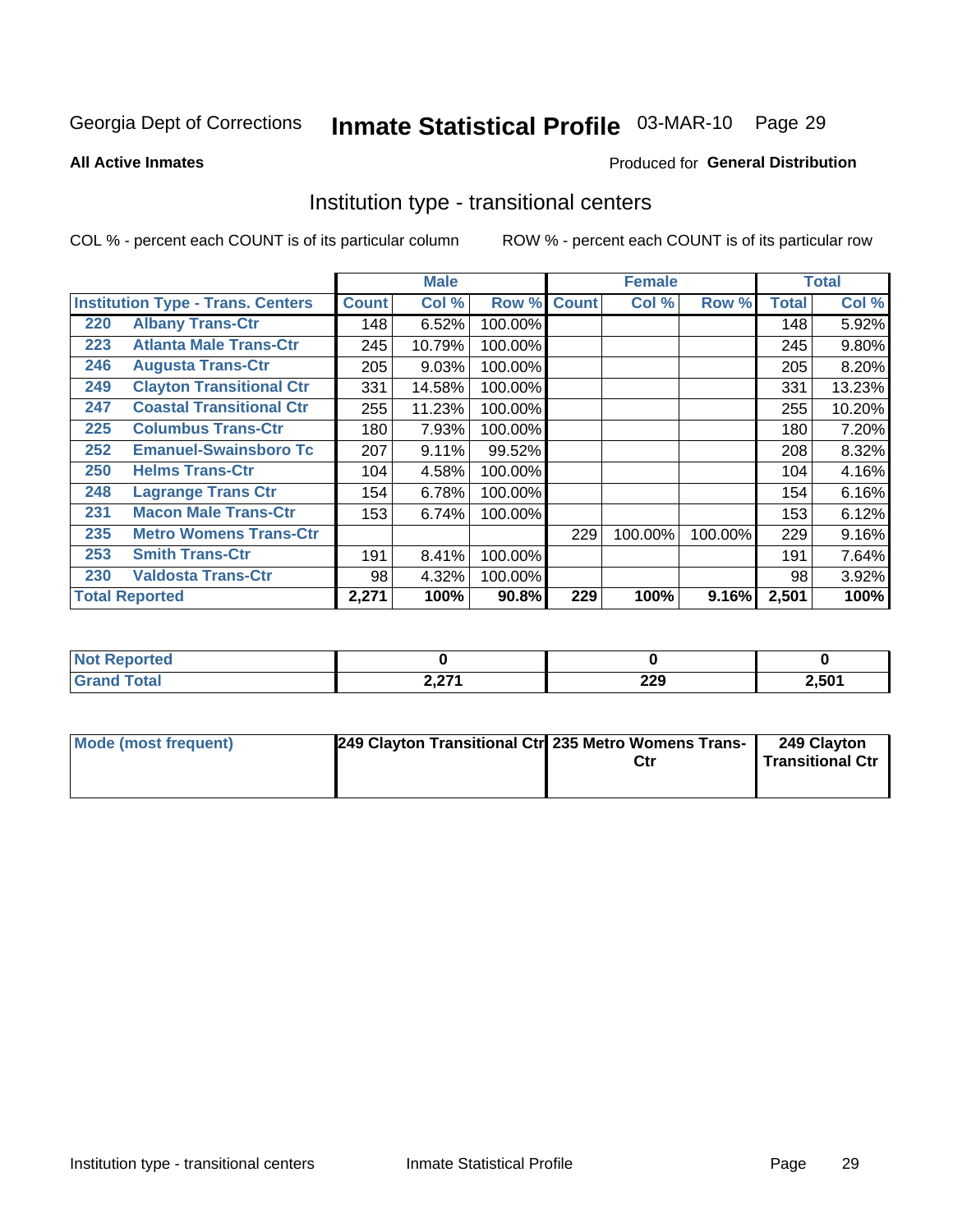# Inmate Statistical Profile 03-MAR-10 Page 30

#### **All Active Inmates**

#### Produced for General Distribution

### Institution type - mental hospitals

COL % - percent each COUNT is of its particular column

|                                                  | Male  |                    | <b>Female</b> |                   | <b>Total</b> |
|--------------------------------------------------|-------|--------------------|---------------|-------------------|--------------|
| <b>Institution Type - Mental Hospitals Count</b> | Col % | <b>Row % Count</b> |               | Col % Row % Total | Col %        |
| <b>Total Reported</b>                            |       |                    |               |                   |              |

| <b>Not Reported</b>   |  |  |
|-----------------------|--|--|
| <b>Total</b><br>_____ |  |  |

| Mode.<br>frequent) | <b>Nul</b><br>_____ | <b>Null</b> | <b>Null</b> |
|--------------------|---------------------|-------------|-------------|
|                    |                     |             |             |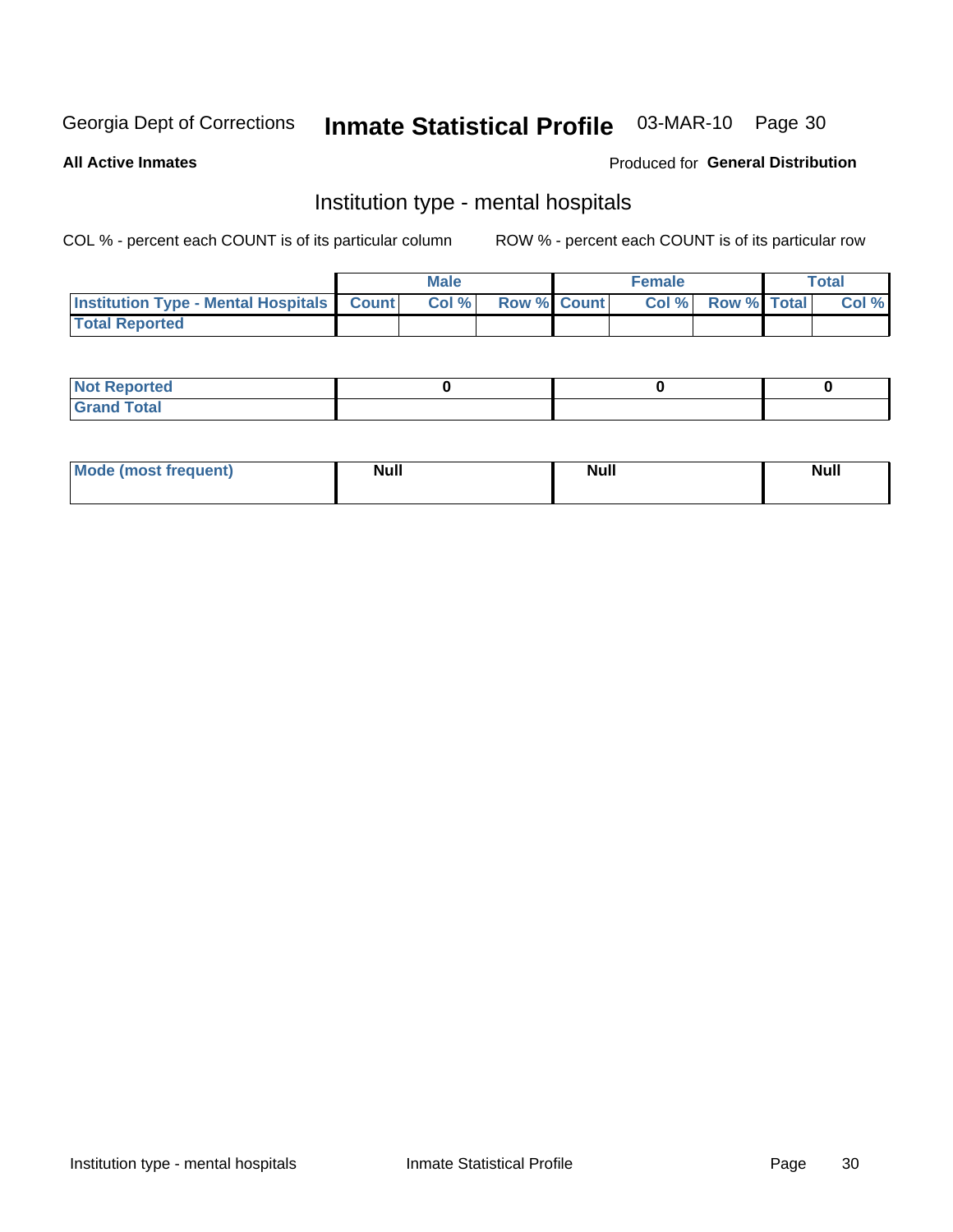# Inmate Statistical Profile 03-MAR-10 Page 31

#### **All Active Inmates**

#### **Produced for General Distribution**

### Institution type - county prisons

COL % - percent each COUNT is of its particular column

|                                          |              | <b>Male</b> |         |              | <b>Female</b> |               |              | <b>Total</b> |
|------------------------------------------|--------------|-------------|---------|--------------|---------------|---------------|--------------|--------------|
| <b>Institution Type - County Prisons</b> | <b>Count</b> | Col %       | Row %   | <b>Count</b> | Col %         | Row %         | <b>Total</b> | Col %        |
| <b>Bulloch County Ci</b><br>402          | 143          | 2.93%       | 100.00% |              |               |               | 143          | 2.93%        |
| <b>Carroll County Ci</b><br>404          | 210          | 4.31%       | 100.00% |              |               |               | 210          | 4.31%        |
| <b>Clarke County Ci</b><br>406           | 106          | 2.17%       | 100.00% |              |               |               | 106          | 2.17%        |
| <b>Clayton County Ci</b><br>456          | 219          | 4.49%       | 100.00% |              |               |               | 219          | 4.49%        |
| <b>Colquitt County Ci</b><br>407         | 181          | 3.71%       | 100.00% |              |               |               | 181          | 3.71%        |
| <b>Coweta County Ci</b><br>409           | 197          | 4.04%       | 100.00% |              |               |               | 197          | 4.04%        |
| <b>Decatur County Ci</b><br>411          | 222          | 4.55%       | 100.00% |              |               |               | 222          | 4.55%        |
| <b>Effingham County Ci</b><br>413        | 235          | 4.82%       | 100.00% |              |               |               | 235          | 4.82%        |
| <b>Floyd County Ci</b><br>415            | 344          | 7.06%       | 100.00% |              |               |               | 344          | 7.06%        |
| <b>Gwinnett County Ci</b><br>419         | 124          | 2.54%       | 100.00% |              |               |               | 124          | 2.54%        |
| <b>Hall County Ci</b><br>420             | 149          | 3.06%       | 100.00% |              |               |               | 149          | 3.06%        |
| <b>Harris County Ci</b><br>422           | 109          | 2.24%       | 100.00% |              |               |               | 109          | 2.24%        |
| <b>Jackson County Ci</b><br>426          | 170          | 3.49%       | 100.00% |              |               |               | 170          | 3.49%        |
| <b>Jefferson County Ci</b><br>428        | 184          | 3.78%       | 100.00% |              |               |               | 184          | 3.78%        |
| <b>Mitchell County Ci</b><br>433         | 118          | 2.42%       | 100.00% |              |               |               | 118          | 2.42%        |
| <b>Muscogee County Ci</b><br>435         | 521          | 10.69%      | 100.00% |              |               |               | 521          | 10.69%       |
| <b>Richmond County Ci</b><br>439         | 215          | 4.41%       | 100.00% |              |               |               | 215          | 4.41%        |
| <b>Screven County Prison</b><br>440      | 135          | 2.77%       | 100.00% |              |               |               | 135          | 2.77%        |
| <b>Spalding County Ci</b><br>441         | 373          | 7.65%       | 100.00% |              |               |               | 373          | 7.65%        |
| <b>Sumter County Ci</b><br>443           | 342          | 7.02%       | 100.00% |              |               |               | 342          | 7.02%        |
| <b>Terrell County Ci</b><br>444          | 140          | 2.87%       | 100.00% |              |               |               | 140          | 2.87%        |
| <b>Thomas County Ci</b><br>445           | 163          | 3.34%       | 100.00% |              |               |               | 163          | 3.34%        |
| <b>Troup County Ci</b><br>447            | 274          | 5.62%       | 100.00% |              |               |               | 274          | 5.62%        |
| <b>Total Reported</b>                    | 4,874        | 100%        | 100%    |              |               | $\frac{9}{6}$ | 4,874        | 100%         |

| <b>Not Reported</b>     |        |            |
|-------------------------|--------|------------|
| <b>Total</b><br>' Grand | $\sim$ | <b>874</b> |

| <b>Mode (most frequent)</b> | 435 Muscogee County Ci | <b>Null</b> | 435 Muscogee<br><b>County Ci</b> |
|-----------------------------|------------------------|-------------|----------------------------------|
|                             |                        |             |                                  |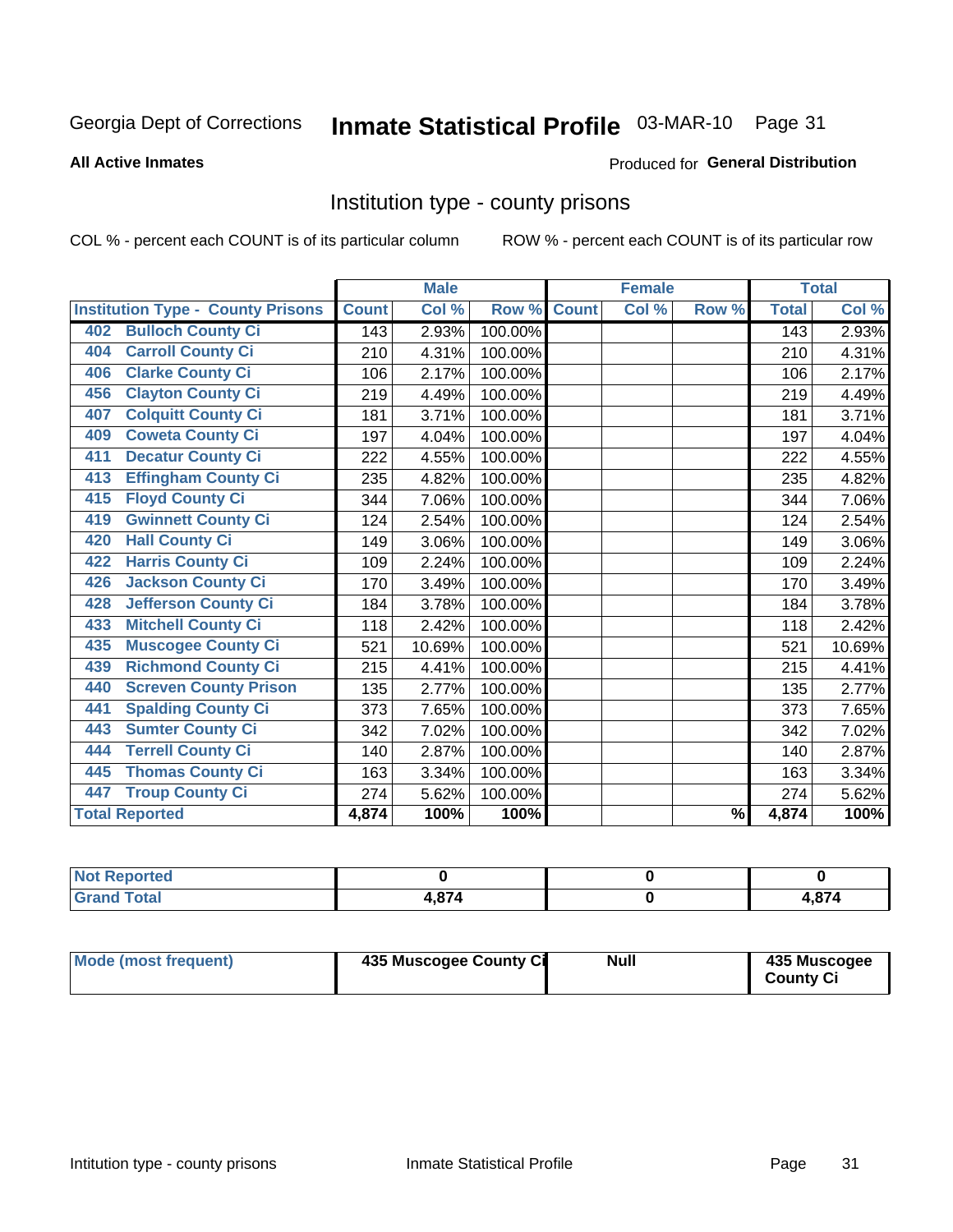# Inmate Statistical Profile 03-MAR-10 Page 32

#### **All Active Inmates**

#### **Produced for General Distribution**

### Institution type - state prisons

COL % - percent each COUNT is of its particular column

|                                         |              | <b>Male</b> |                  |              | <b>Female</b> |         | <b>Total</b> |       |
|-----------------------------------------|--------------|-------------|------------------|--------------|---------------|---------|--------------|-------|
| <b>Institution Type - State Prisons</b> | <b>Count</b> | Col %       | Row <sup>%</sup> | <b>Count</b> | Col %         | Row %   | <b>Total</b> | Col % |
| <b>Arrendale State Prison</b><br>508    |              |             |                  | 1,345        | 40.96%        | 100.00% | 1,345        | 3.39% |
| 532 Augusta State Med.                  | 1,137        | 3.13%       | 99.30%           | 8            | .24%          | .70%    | 1,145        | 2.89% |
| <b>Prison</b>                           |              |             |                  |              |               |         |              |       |
| <b>Autry State Prison</b><br>543        | 1,649        | 4.54%       | 100.00%          |              |               |         | 1,649        | 4.16% |
| <b>Baldwin State Prison</b><br>553      | 913          | 2.51%       | 100.00%          |              |               |         | 913          | 2.30% |
| <b>Bostick State Prison</b><br>536      | 677          | 1.86%       | 100.00%          |              |               |         | 677          | 1.71% |
| <b>Burrus Corr Trn Cntr</b><br>534      | 684          | 1.88%       | 100.00%          |              |               |         | 684          | 1.73% |
| <b>Calhoun State Prison</b><br>547      | 1,638        | 4.51%       | 100.00%          |              |               |         | 1,638        | 4.13% |
| <b>Central State Prison</b><br>531      | 868          | 2.39%       | 100.00%          |              |               |         | 868          | 2.19% |
| 523<br><b>Coastal State Prison</b>      | 1,596        | 4.39%       | 100.00%          |              |               |         | 1,596        | 4.03% |
| <b>Dodge State Prison</b><br>503        | 1,219        | 3.35%       | 100.00%          |              |               |         | 1,219        | 3.08% |
| <b>Dooly State Prison</b><br>548        | 1,699        | 4.67%       | 100.00%          |              |               |         | 1,699        | 4.29% |
| <b>Ga Diag &amp; Class Pris</b><br>521  | 1,859        | 5.11%       | 99.95%           |              |               |         | 1,860        | 4.69% |
| 517<br><b>Ga State Prison</b>           | 1,499        | 4.12%       | 100.00%          |              |               |         | 1,499        | 3.78% |
| <b>Hancock State Prison</b><br>541      | 1,316        | 3.62%       | 100.00%          |              |               |         | 1,316        | 3.32% |
| 540<br><b>Hays State Prison</b>         | 1,675        | 4.61%       | 99.94%           |              |               |         | 1,676        | 4.23% |
| <b>Johnson State Prison</b><br>545      | 1,515        | 4.17%       | 100.00%          |              |               |         | 1,515        | 3.82% |
| 510<br><b>Lee State Prison</b>          | 645          | 1.77%       | 100.00%          |              |               |         | 645          | 1.63% |
| <b>Long State Prison</b><br>564         | 229          | .63%        | 100.00%          |              |               |         | 229          | .58%  |
| <b>Macon State Prison</b><br>549        | 1,759        | 4.84%       | 100.00%          |              |               |         | 1,759        | 4.44% |
| <b>Men'S State Prison</b><br>519        | 667          | 1.83%       | 100.00%          |              |               |         | 667          | 1.68% |
| 554<br><b>Metro State Prison (W)</b>    | 5            | .01%        | .65%             | 769          | 23.42%        | 99.35%  | 774          | 1.95% |
| <b>Montgomery State Prison</b><br>509   | 411          | 1.13%       | 100.00%          |              |               |         | 411          | 1.04% |
| <b>Phillips State Prison</b><br>505     | 1,098        | 3.02%       | 100.00%          |              |               |         | 1,098        | 2.77% |
| <b>Pulaski State Prison (W)</b><br>557  |              |             |                  | 1,162        | 35.38%        | 99.91%  | 1,163        | 2.93% |
| 533<br><b>Rogers State Prison</b>       | 1,566        | 4.31%       | 100.00%          |              |               |         | 1,566        | 3.95% |
| <b>Rutledge State Prison</b><br>530     | 588          | 1.62%       | 100.00%          |              |               |         | 588          | 1.48% |
| 550<br><b>Smith State Prison</b>        | 1,615        | 4.44%       | 100.00%          |              |               |         | 1,615        | 4.07% |
| 542<br><b>Telfair State Prison</b>      | 1,154        | 3.17%       | 100.00%          |              |               |         | 1,154        | 2.91% |
| 537<br><b>Valdosta State Prison</b>     | 1,322        | 3.64%       | 100.00%          |              |               |         | 1,322        | 3.34% |
| <b>Walker State Prison</b><br>506       | 427          | 1.17%       | 100.00%          |              |               |         | 427          | 1.08% |
| <b>Ware State Prison</b><br>501         | 1,524        | 4.19%       | 100.00%          |              |               |         | 1,524        | 3.84% |
| 552<br><b>Washington Sp</b>             | 1,539        | 4.23%       | 100.00%          |              |               |         | 1,539        | 3.88% |
| <b>Wilcox State Prison</b><br>546       | 1,857        | 5.11%       | 100.00%          |              |               |         | 1,857        | 4.69% |
| <b>Total Reported</b>                   | 36,350       | 100%        | 91.71%           | 3,284        | 100%          | 8.29%   | 39,637       | 100%  |

| <b>Not Reported</b> |  |  |
|---------------------|--|--|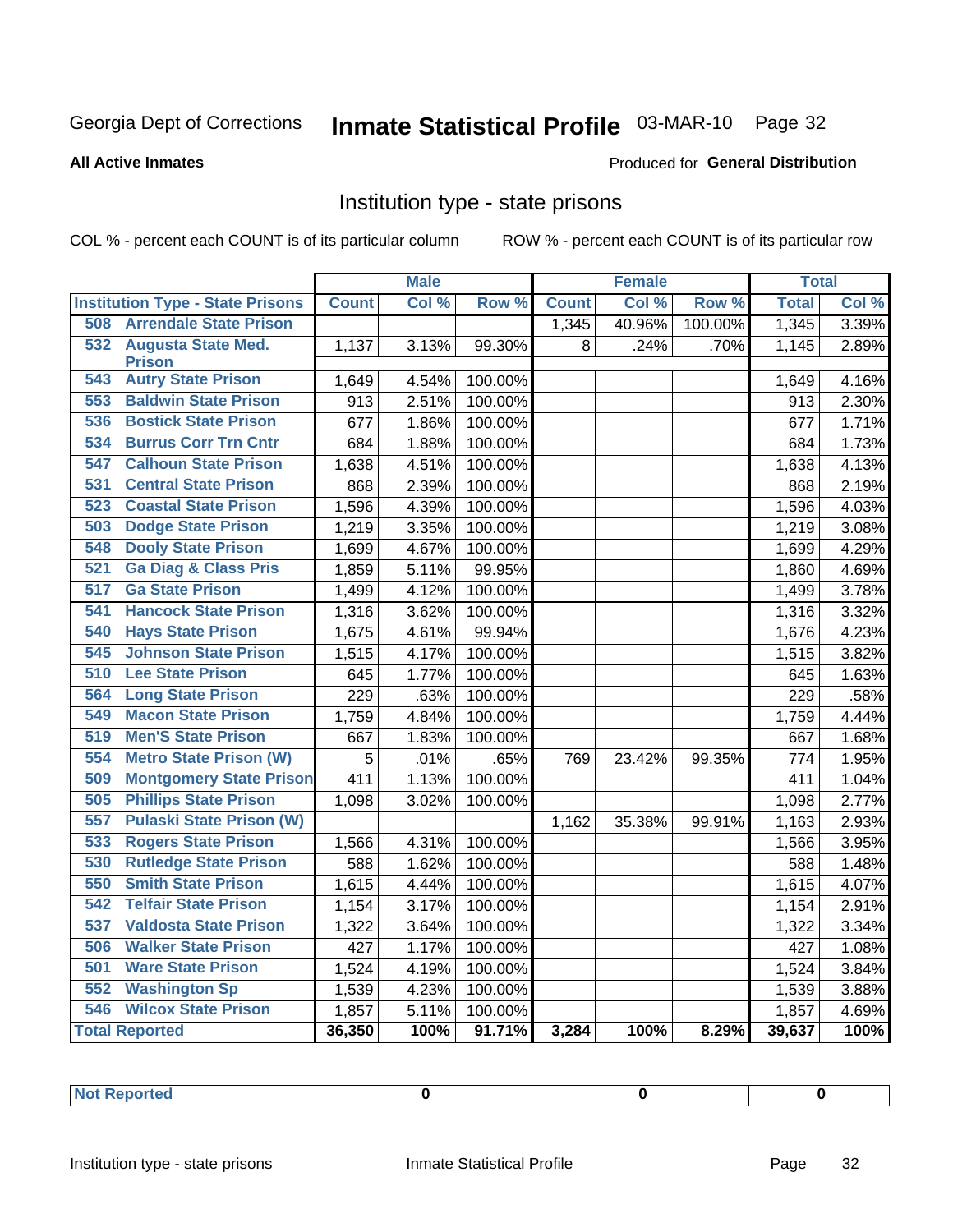# Inmate Statistical Profile 03-MAR-10 Page 33

**All Active Inmates** 

**Produced for General Distribution** 

### Institution type - state prisons

COL % - percent each COUNT is of its particular column

|                    | <b>Male</b> | Female | Total  |
|--------------------|-------------|--------|--------|
| <b>Grand Total</b> | 36,350      | 3,284  | 39,637 |
|                    |             |        |        |

| Mode (most frequent) | <b>521 Ga Diag &amp; Class Pris</b> | <b>508 Arrendale State Prison</b> | 521 Ga Diag &<br><b>Class Pris</b> |
|----------------------|-------------------------------------|-----------------------------------|------------------------------------|
|----------------------|-------------------------------------|-----------------------------------|------------------------------------|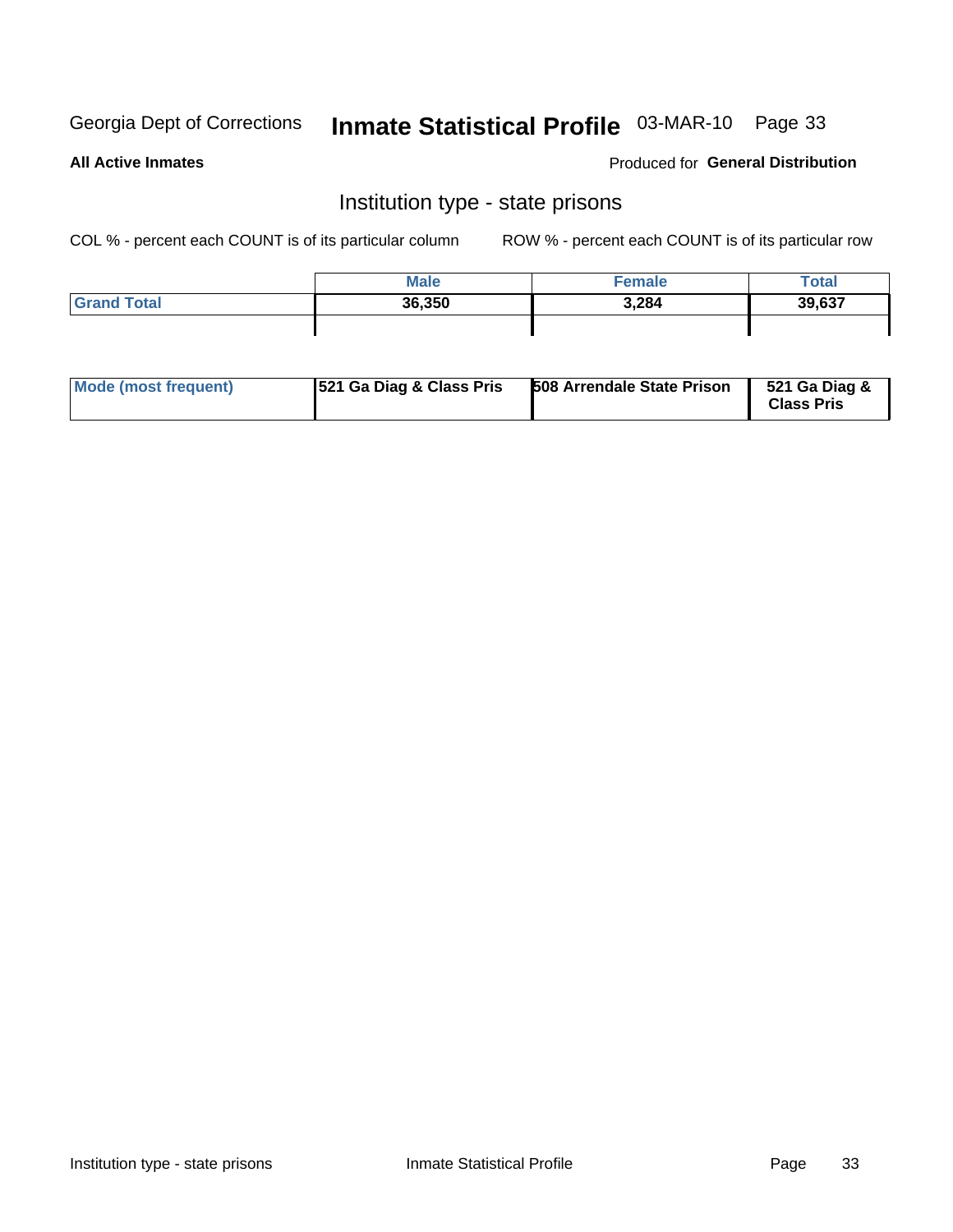# Inmate Statistical Profile 03-MAR-10 Page 35

**All Active Inmates** 

#### **Produced for General Distribution**

### Institution type - private prisons

COL % - percent each COUNT is of its particular column

|                                           |              | <b>Male</b> |             | <b>Female</b> |       |         | <b>Total</b> |
|-------------------------------------------|--------------|-------------|-------------|---------------|-------|---------|--------------|
| <b>Institution Type - Private Prisons</b> | <b>Count</b> | Col %       | Row % Count | Col %         | Row % | Total I | Col %        |
| <b>Coffee Corr Facility</b><br>569        | 1.722        | 34.56%      | $100.00\%$  |               |       | 1.722   | 34.56%       |
| 567 D Ray James Corr Fac                  | 1.562        | $31.35\%$   | 100.00%     |               |       | .562    | 31.35%       |
| <b>Wheeler Corr Facility</b><br>571       | 1.699        | 34.10%      | 100.00%     |               |       | .699    | 34.10%       |
| <b>Total Reported</b>                     | 4,983        | 100%        | 100%        |               | %     | 4,983   | 100%         |

| <b>Reported</b><br><b>NOT</b> |       |      |
|-------------------------------|-------|------|
| Total                         | 4,983 | ,983 |

| Mode (most frequent) | 569 Coffee Corr Facility | <b>Null</b> | 569 Coffee Corr<br><b>Facility</b> |
|----------------------|--------------------------|-------------|------------------------------------|
|----------------------|--------------------------|-------------|------------------------------------|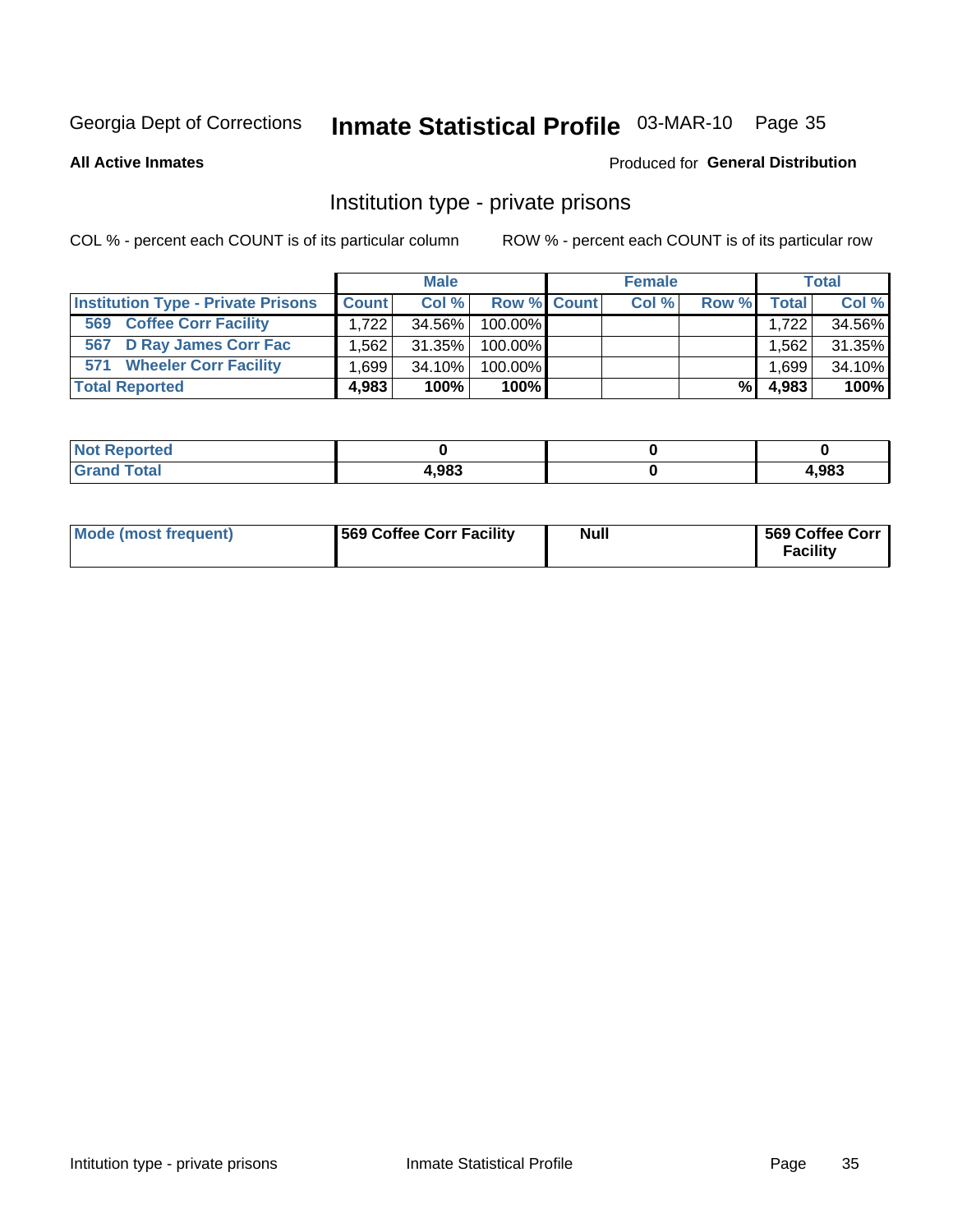# Inmate Statistical Profile 03-MAR-10 Page 36

**All Active Inmates** 

Produced for General Distribution

## Institution type - prison annexes

COL % - percent each COUNT is of its particular column

|                                                   | <b>Male</b> |       |              | <b>Female</b> |             | <b>Total</b> |
|---------------------------------------------------|-------------|-------|--------------|---------------|-------------|--------------|
| <b>Institution Type - Prison Annexe   Count  </b> | Col %       | Row % | <b>Count</b> | Col %         | Row % Total | Col %        |
| <b>Total Reported</b>                             |             |       |              |               |             |              |

| <b>Reported</b><br>I NOT |  |  |
|--------------------------|--|--|
| <b>Total</b><br>$C$ ren  |  |  |

| $^{\circ}$ Mo<br>frequent)<br>⊥(mos* | <b>Null</b> | Noll<br><b>vull</b> | <b>Null</b> |
|--------------------------------------|-------------|---------------------|-------------|
|                                      |             |                     |             |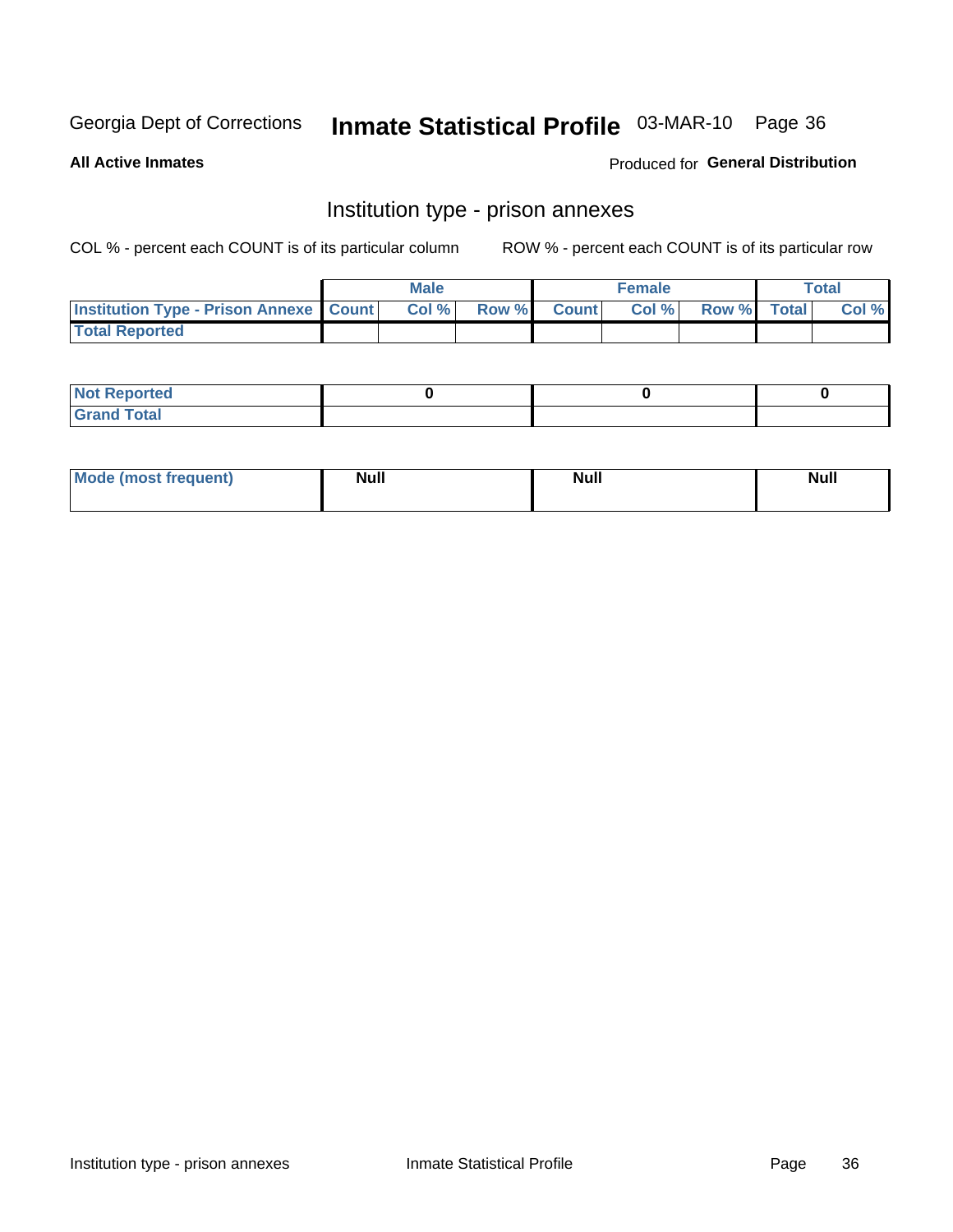# Inmate Statistical Profile 03-MAR-10 Page 37

**All Active Inmates** 

Produced for General Distribution

# Institution type - pre-release centers

COL % - percent each COUNT is of its particular column

|                                         |              | <b>Male</b> |         |              | <b>Female</b> |         |              | <b>Total</b> |
|-----------------------------------------|--------------|-------------|---------|--------------|---------------|---------|--------------|--------------|
| <b>Institution Type - Prison Annexe</b> | <b>Count</b> | Col %       | Row %   | <b>Count</b> | Col %         | Row %   | <b>Total</b> | Col %        |
| 7507 Appling Pre-Release Ctr            | 223          | 19.75%      | 100.00% |              |               |         | 223          | 16.96%       |
| 7521 Lamar Pre-Release Center           | 233          | 20.64%      | 100.00% |              |               |         | 233          | 17.72%       |
| <b>7546 Turner Pre-Release</b>          | 218          | 19.31%      | 100.00% |              |               |         | 218          | 16.58%       |
| <b>Center</b>                           |              |             |         |              |               |         |              |              |
| 7538 W Central Pre-Release Ctr          |              |             |         | 186          | 100.00%       | 100.00% | 186          | 14.14%       |
| 556 Western Pre-Release Cntr            | 227          | 20.11%      | 100.00% |              |               |         | 227          | 17.26%       |
| <b>7572 Wilkes Pre-Release</b>          | 228          | 20.19%      | 100.00% |              |               |         | 228          | 17.34%       |
| <b>Center</b>                           |              |             |         |              |               |         |              |              |
| <b>Total Reported</b>                   | 1,129        | 100%        | 85.86%  | 186          | 100%          | 14.14%  | 1,315        | 100%         |

| oorted<br>N. |       |     |              |
|--------------|-------|-----|--------------|
| <b>otal</b>  | 1,129 | 186 | 24E<br>1.31J |

| Mode (most frequent) | Center | 7521 Lamar Pre-Release   7538 W Central Pre-Release   7521 Lamar Pre- | Release Center |
|----------------------|--------|-----------------------------------------------------------------------|----------------|
|                      |        | Ctr                                                                   |                |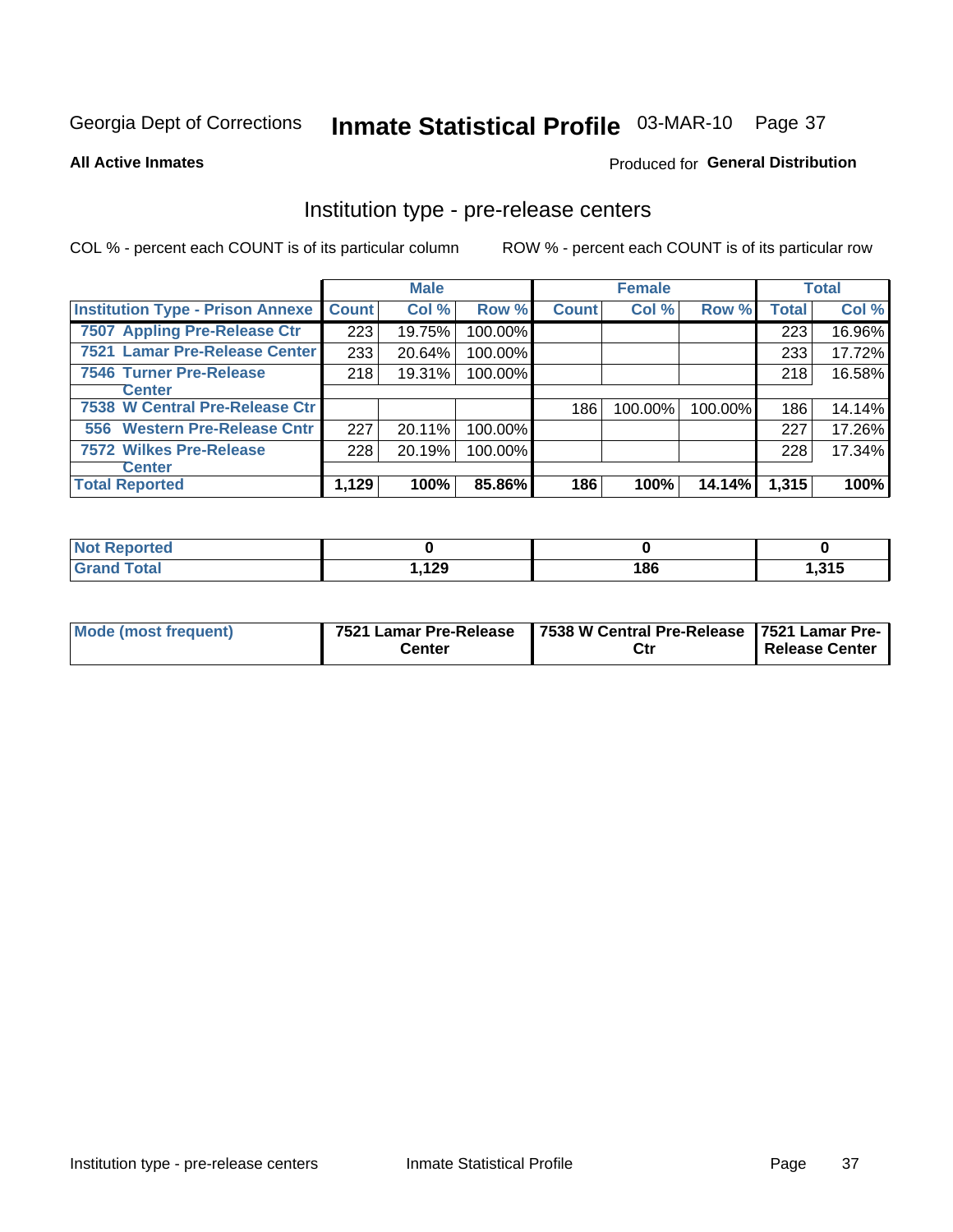# Inmate Statistical Profile 03-MAR-10 Page 38

**All Active Inmates** 

#### Produced for General Distribution

## Institution type - inmate boot camp

COL % - percent each COUNT is of its particular column

|                                      |              | <b>Male</b> |             | <b>Female</b> |             | Total |
|--------------------------------------|--------------|-------------|-------------|---------------|-------------|-------|
| <b>Institution Type - Boot Camps</b> | <b>Count</b> | Col %       | Row % Count | Col%          | Row % Total | Col % |
| <b>Total Rported</b>                 |              |             |             |               |             |       |

| <b>Not Reported</b>                   |  |  |
|---------------------------------------|--|--|
| <b>Total</b><br><b>C HAM</b><br>_____ |  |  |

| <b>Mode (most frequent)</b> | <b>Null</b> | <b>Null</b> | <b>Null</b> |
|-----------------------------|-------------|-------------|-------------|
|                             |             |             |             |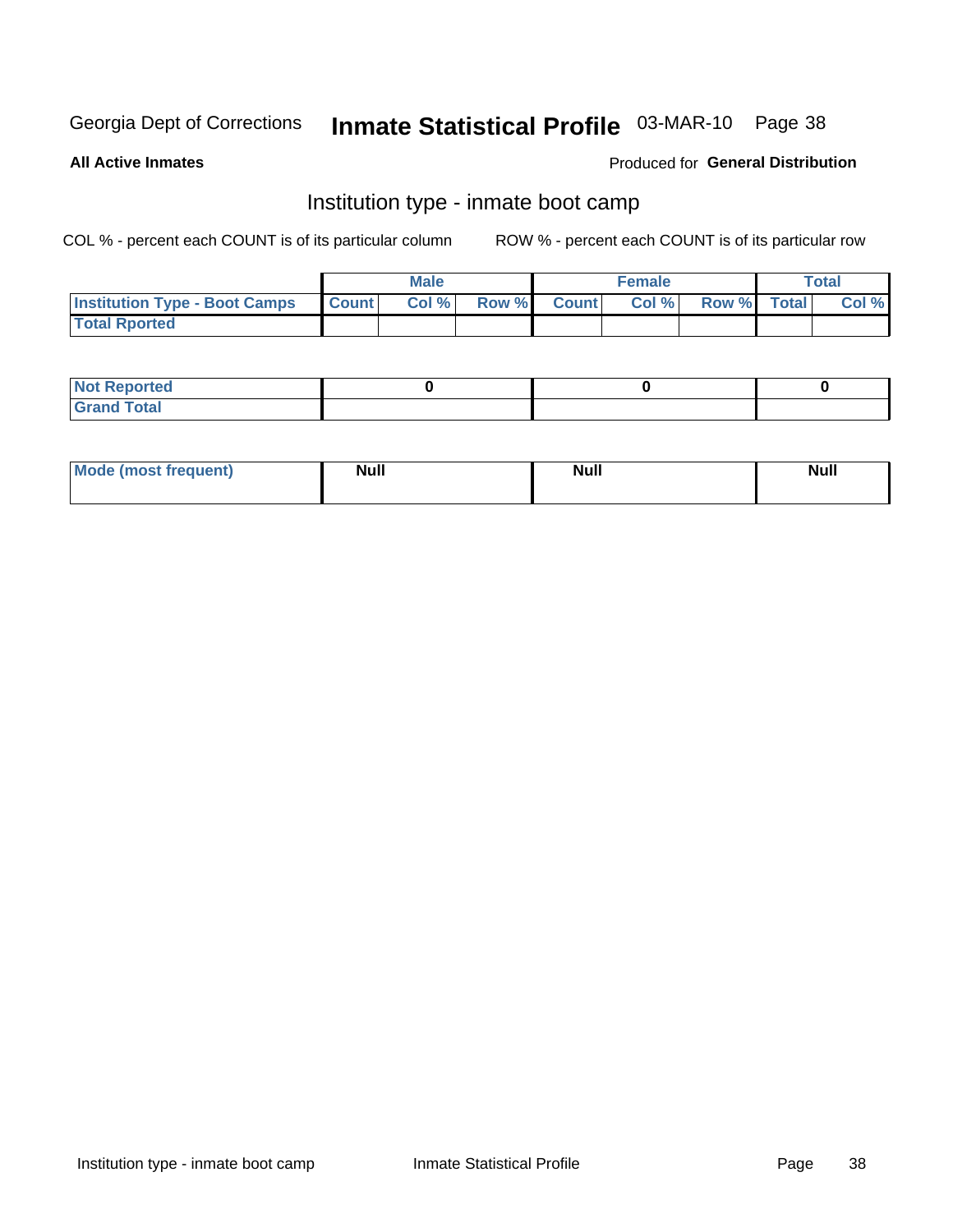# Inmate Statistical Profile 03-MAR-10 Page 39

#### **All Active Inmates**

#### Produced for General Distribution

## Number of disciplinary reports

COL % - percent each COUNT is of its particular column

|                                       |              | <b>Male</b> |        |       | <b>Female</b> |          |        | <b>Total</b> |
|---------------------------------------|--------------|-------------|--------|-------|---------------|----------|--------|--------------|
| <b>Number of Disciplinary Reports</b> | <b>Count</b> | Col %       | Row %  | Count | Col %         | Row %    | Total  | Col %        |
|                                       | 21,362       | 42.76%      | 90.34% | 2,282 | 61.21%        | 9.65%    | 23,647 | 44.05%       |
|                                       | 3,139        | 6.28%       | 94.01% | 200   | 5.36%         | 5.99%    | 3,339  | 6.22%        |
|                                       | 5,639        | 11.29%      | 93.39% | 398   | 10.68%        | 6.59%    | 6,038  | 11.25%       |
| 3                                     | 2,138        | 4.28%       | 94.94% | 114   | $3.06\%$      | 5.06%    | 2,252  | 4.19%        |
| 4                                     | 2,673        | 5.35%       | 94.22% | 164   | 4.40%         | 5.78%    | 2,837  | 5.28%        |
| 5                                     | 1.499        | $3.00\%$    | 95.97% | 63    | 1.69%         | $4.03\%$ | 1,562  | 2.91%        |
| <b>More Than 5</b>                    | 13,504       | 27.03%      | 96.38% | 507   | 13.60%        | $3.62\%$ | 14,011 | 26.10%       |
| <b>Total Reported</b>                 | 49,954       | 100%        | 93.05% | 3,728 | 100%          | 6.94%    | 53,686 | 100%         |

| orted<br>NO1 |        |                       |        |
|--------------|--------|-----------------------|--------|
| Total        | 49 954 | 2 72R<br>. I 20<br>v. | 53.686 |

| Mean (average)       | 5.80 | 2.73 | 5.59 |
|----------------------|------|------|------|
| Median (middle)      |      |      |      |
| Mode (most frequent) |      |      |      |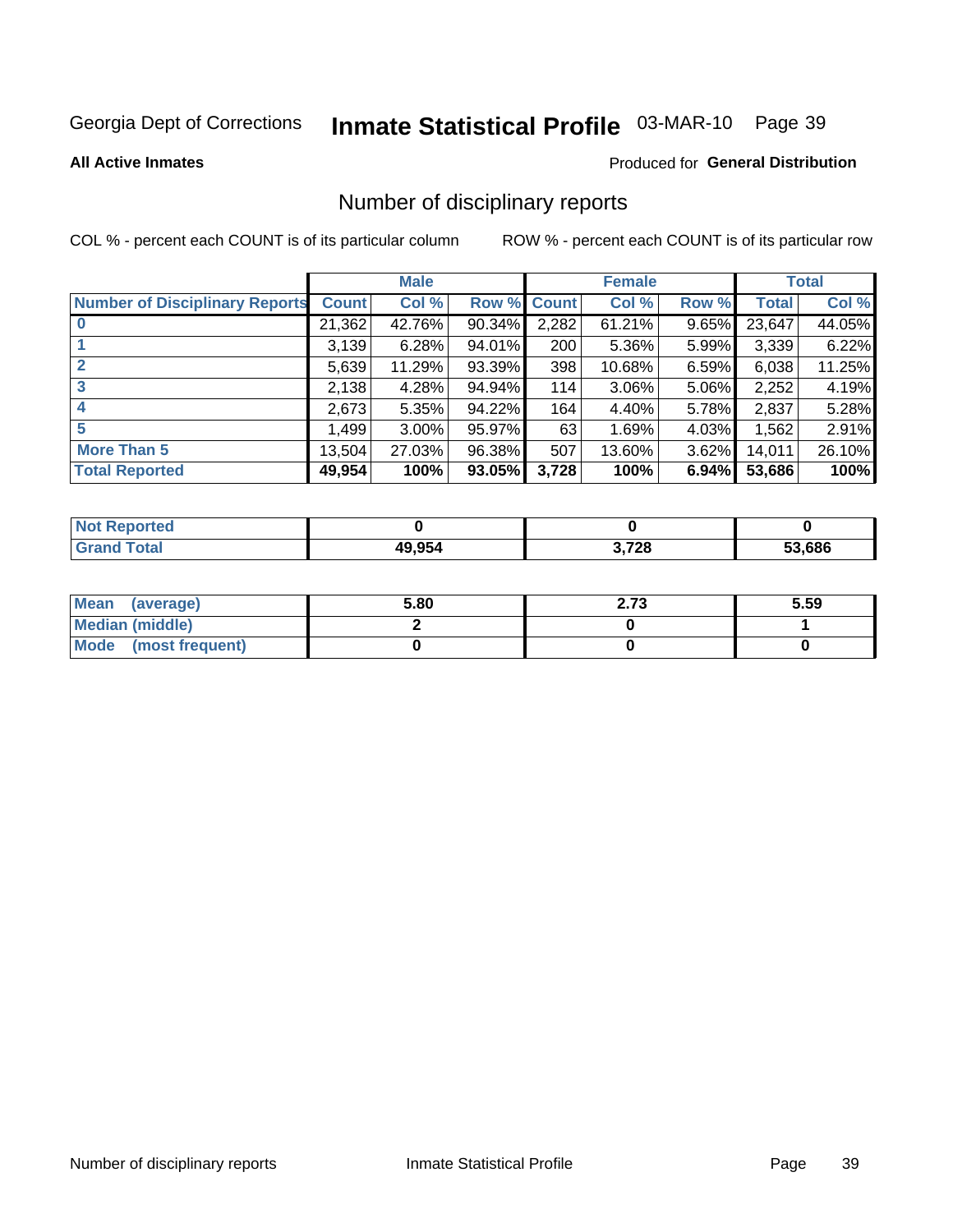# Inmate Statistical Profile 03-MAR-10 Page 40

#### **All Active Inmates**

#### **Produced for General Distribution**

## Number of transfers

COL % - percent each COUNT is of its particular column

|                            |         | <b>Male</b> |        |              | <b>Female</b> |          |              | <b>Total</b> |
|----------------------------|---------|-------------|--------|--------------|---------------|----------|--------------|--------------|
| <b>Number of Transfers</b> | Count l | Col %       | Row %  | <b>Count</b> | Col %         | Row %    | <b>Total</b> | Col %        |
|                            | 2,523   | 5.05%       | 84.41% | 465          | 12.47%        | 15.56%   | 2,989        | 5.57%        |
|                            | 7,206   | 14.43%      | 90.23% | 780          | 20.92%        | $9.77\%$ | 7,986        | 14.88%       |
| $\mathbf{2}$               | 12,006  | 24.03%      | 90.80% | 1,214        | 32.56%        | 9.18%    | 13,223       | 24.63%       |
| 3                          | 9,547   | 19.11%      | 92.69% | 753          | 20.20%        | $7.31\%$ | 10,300       | 19.19%       |
|                            | 5,078   | 10.17%      | 96.16% | 203          | 5.45%         | $3.84\%$ | 5,281        | 9.84%        |
| 5                          | 4,854   | 9.72%       | 96.27% | 188          | 5.04%         | 3.73%    | 5,042        | 9.39%        |
| <b>More Than 5</b>         | 8,740   | 17.50%      | 98.59% | 125          | 3.35%         | $1.41\%$ | 8,865        | 16.51%       |
| <b>Total Reported</b>      | 49,954  | 100%        | 93.05% | 3,728        | 100%          | 6.94%    | 53,686       | 100.0%       |

| orted<br>NO1 |            |       |        |
|--------------|------------|-------|--------|
| Гоtal        | $AO$ $05/$ | 3,728 | 53.686 |

| Mean (average)       | 3.59 | 2.18 | 3.49 |
|----------------------|------|------|------|
| Median (middle)      |      |      |      |
| Mode (most frequent) |      |      |      |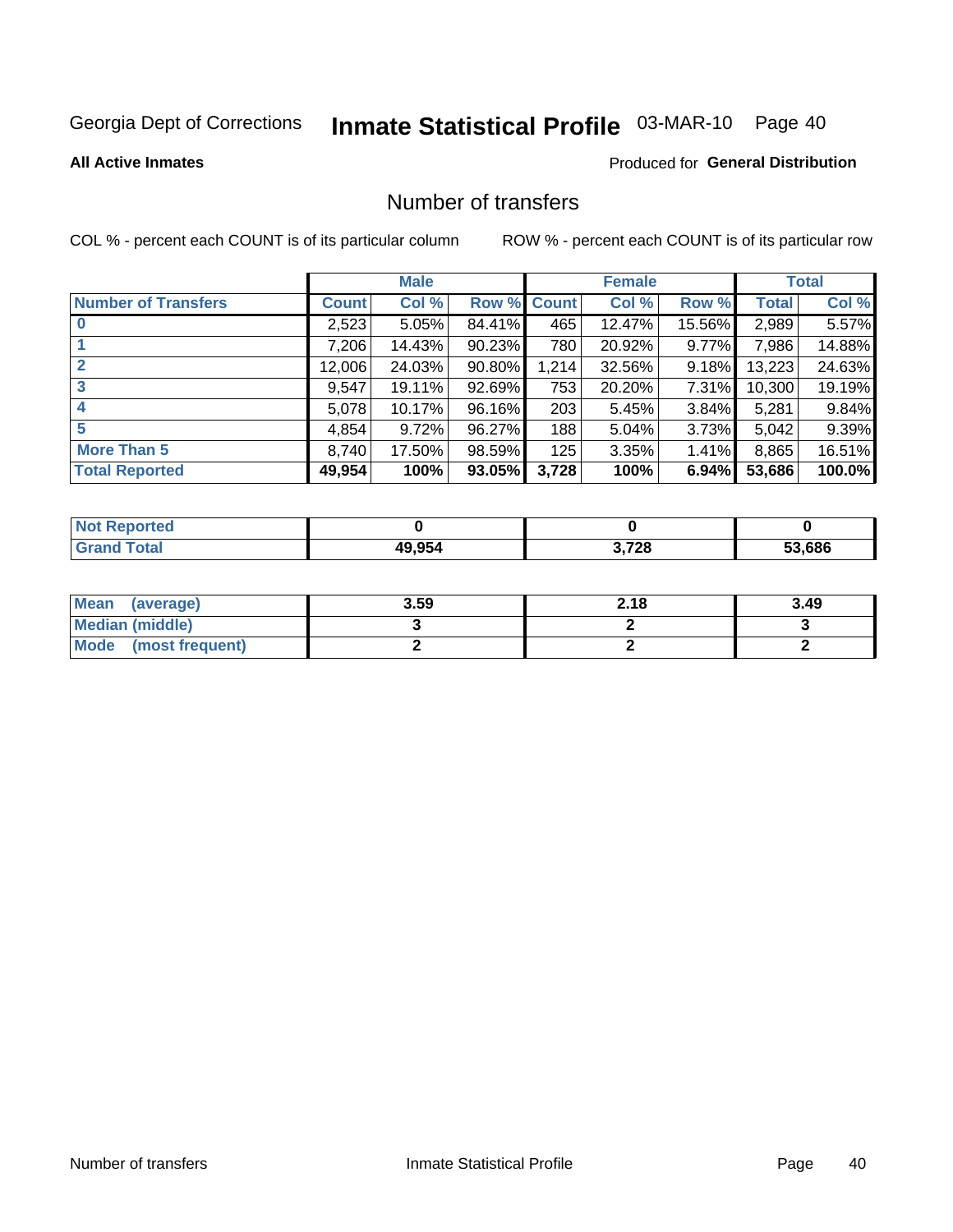# Inmate Statistical Profile 03-MAR-10 Page 41

**All Active Inmates** 

#### **Produced for General Distribution**

## Number of escapes

COL % - percent each COUNT is of its particular column

|                          |              | <b>Male</b> |             |       | <b>Female</b> |          |        | <b>Total</b> |
|--------------------------|--------------|-------------|-------------|-------|---------------|----------|--------|--------------|
| <b>Number of Escapes</b> | <b>Count</b> | Col %       | Row % Count |       | Col %         | Row %    | Total  | Col %        |
|                          | 49,613       | 99.32%      | 93.02%      | 3,719 | 99.76%        | 6.97%    | 53,336 | 99.35%       |
|                          | 194          | 0.39%       | $97.98\%$   | 4     | 0.11%         | 2.02%    | 198    | 0.37%        |
| 2                        | 139          | 0.28%       | 96.53%      | 5     | 0.13%         | 3.47%    | 144    | 0.27%        |
| 3                        |              | 0.01%       | 100.00%     |       |               |          |        | 0.01%        |
|                          |              | 0.01%       | 100.00%     |       |               |          |        | 0.01%        |
| <b>Total Reported</b>    | 49,954       | 100%        | 93.05%      | 3,728 | 100%          | $6.94\%$ | 53,686 | 100.0%       |

| Reported<br>Not. |        |       |        |
|------------------|--------|-------|--------|
| Total            | 49.954 | 3,728 | 53,686 |

| Mean (average)       |  | .0 <sup>1</sup> |
|----------------------|--|-----------------|
| Median (middle)      |  |                 |
| Mode (most frequent) |  |                 |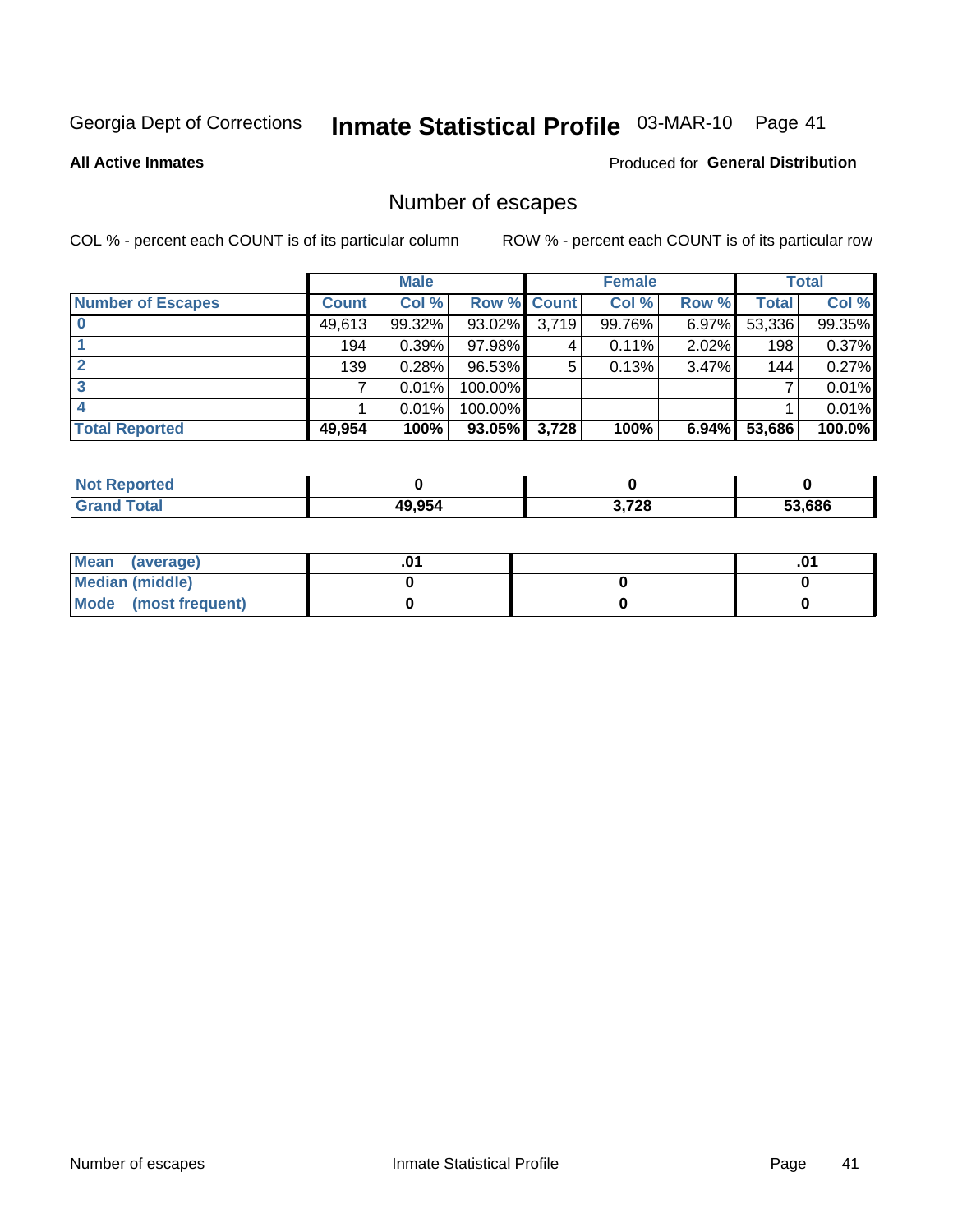# Inmate Statistical Profile 03-MAR-10 Page 42

**All Active Inmates** 

#### Produced for General Distribution

## Split sentences - Probation to follow

COL % - percent each COUNT is of its particular column

|                            |              | <b>Male</b> |                    | <b>Female</b> |          |                 | <b>Total</b> |
|----------------------------|--------------|-------------|--------------------|---------------|----------|-----------------|--------------|
| <b>Probation to follow</b> | <b>Count</b> | Col%        | <b>Row % Count</b> | Col %         | Row %    | Total           | Col %        |
| <b>Yes</b>                 | 17,867       | 35.77%      | 93.99% 1.139       | $30.55\%$     | $5.99\%$ | 19,009          | 35.41%       |
| <b>No</b>                  | 32.087       | 64.23%      | 92.53% 2.589       | 69.45%        |          | 7.47% 34,677    | 64.59%       |
| <b>Total Reported</b>      | 49,954       | 100%        | $93.05\%$ 3,728    | 100%          |          | $6.94\%$ 53,686 | 100%         |

| ______ | ו הבי<br>- 50 | 2 72R<br>1 LU<br>__ | 53.686 |
|--------|---------------|---------------------|--------|
|        |               |                     |        |

| $M_{\odot}$<br><b>requent</b><br><b>No</b><br>Nr<br><b>No</b><br>טיי |
|----------------------------------------------------------------------|
|----------------------------------------------------------------------|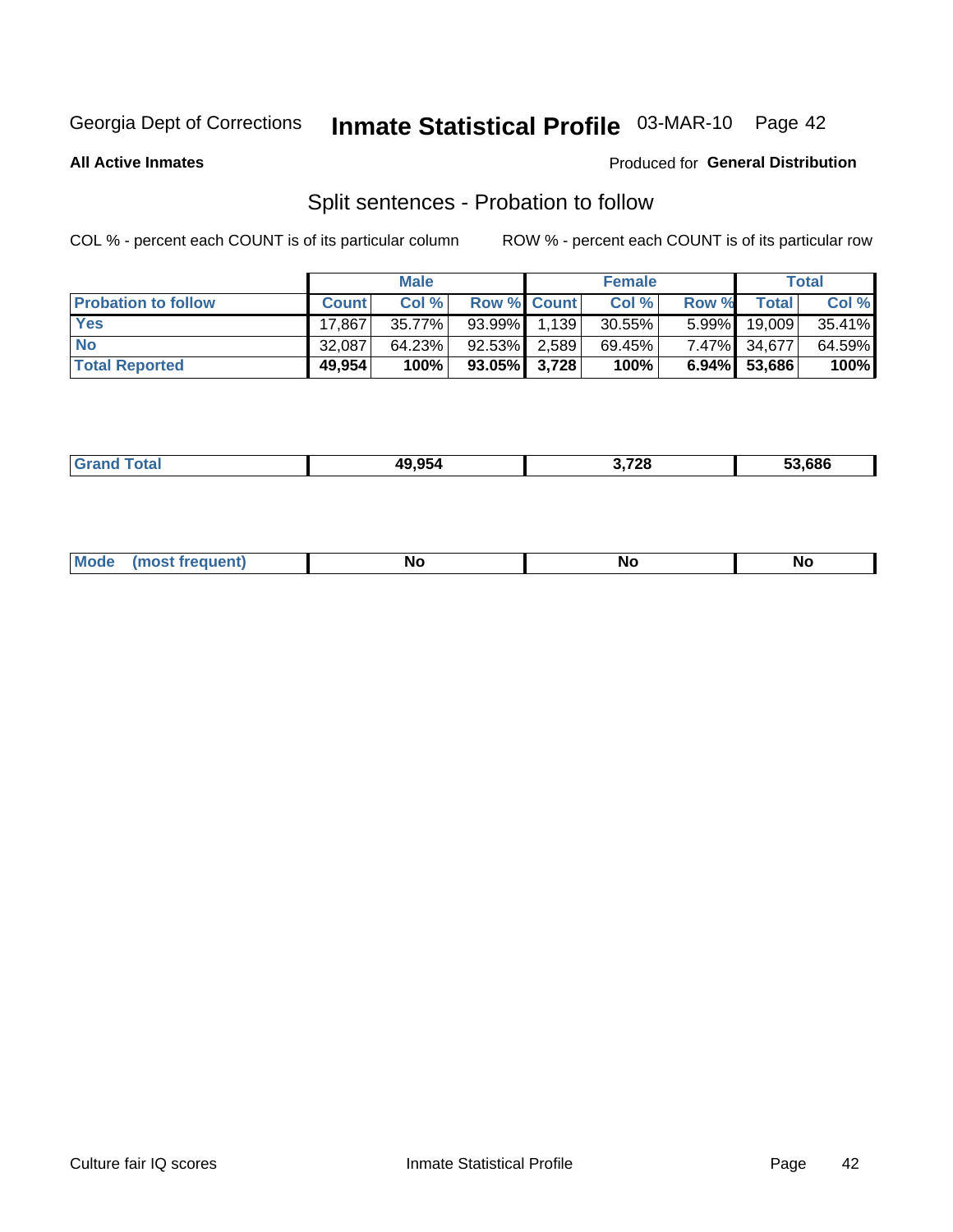# Inmate Statistical Profile 03-MAR-10 Page 43

**All Active Inmates** 

#### Produced for General Distribution

## Probable future release type of still active inmates

COL % - percent each COUNT is of its particular column

|                                         |              | <b>Male</b> |                    |     | <b>Female</b> |          | <b>Total</b> |        |
|-----------------------------------------|--------------|-------------|--------------------|-----|---------------|----------|--------------|--------|
| <b>Probable Future Release Type</b>     | <b>Count</b> | Col %       | <b>Row % Count</b> |     | Col %         | Row %    | <b>Total</b> | Col %  |
| <b>Paroled with probation to follow</b> | 6,454        | 12.94%      | 93.58%             | 443 | 11.90%        | 6.42%    | 6,897        | 12.87% |
| Paroled w/o probation to follow         | 6,214        | 12.46%      | 93.37%             | 441 | 11.85%        | 6.63%    | 6,655        | 12.42% |
| <b>Maxout with probation to follow</b>  | 10,930       | 21.91%      | 94.05%             | 688 | 18.48%        | 5.92%    | 11,621       | 21.68% |
| <b>Maxout w/o probation to follow</b>   | 19,081       | 38.26%      | 91.20% 1.841       |     | 49.46%        | 8.80%    | 20,923       | 39.03% |
| Life, LWOP or death sentence            | 7,199        | 14.43%      | 95.88%             | 309 | 8.30%         | $4.12\%$ | 7,508        | 14.01% |
| <b>Total Reported</b>                   | 49,878       | 100%        | 93.05% 3,722       |     | 100%          | 6.94%    | 53,604       | 100%   |

| eleased     |               |                         |              |
|-------------|---------------|-------------------------|--------------|
| <b>otal</b> | <b>10.878</b> | フヘヘ<br>$\sqrt{2}$<br>v. | 53,604<br>აა |

| Mode (most frequent) | Maxout w/o PROB follow   Maxout w/o PROB follow   Maxout w/o PROB |        |
|----------------------|-------------------------------------------------------------------|--------|
|                      |                                                                   | follow |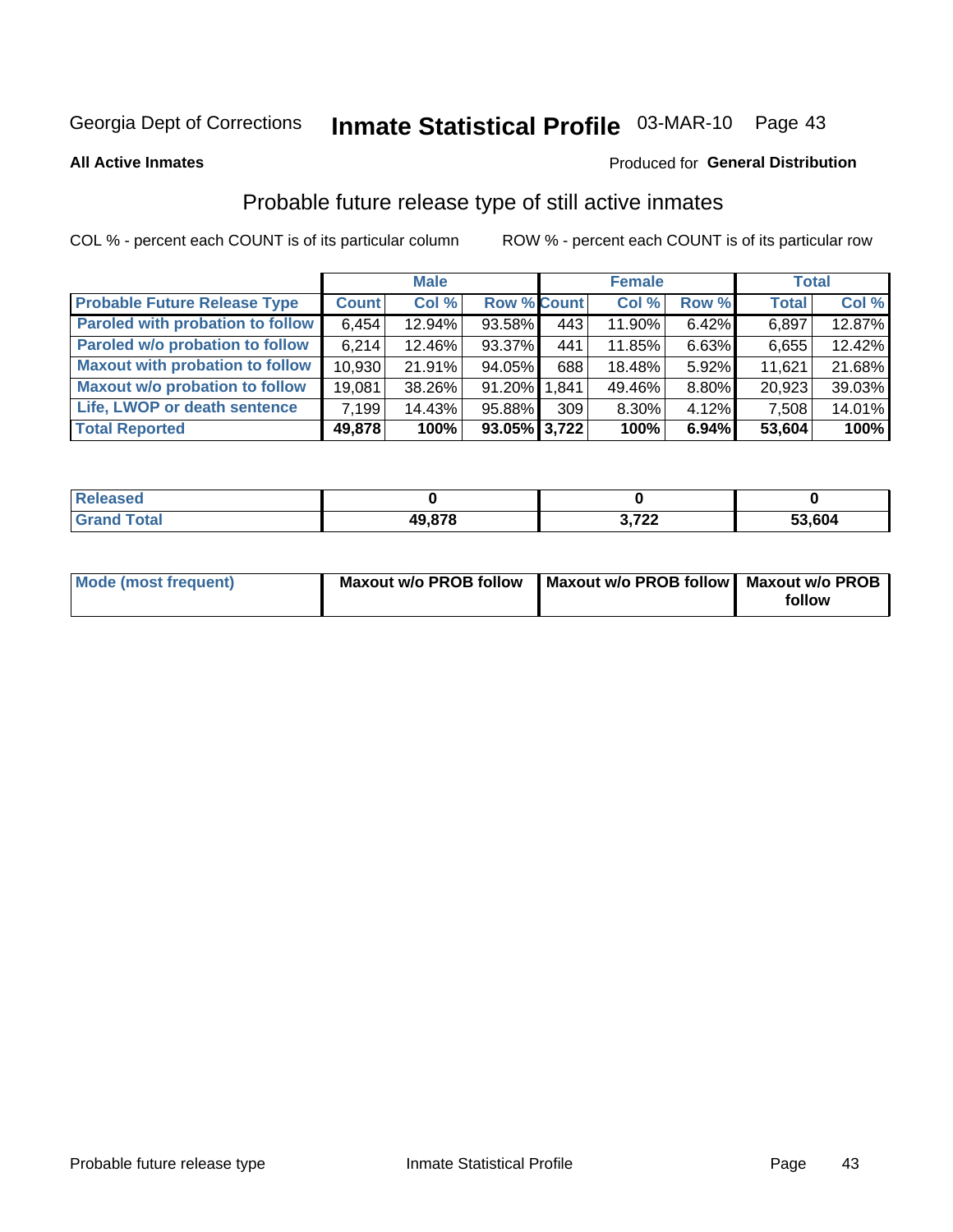#### **All Active Inmates**

### **Produced for General Distribution**

## Time served in current (or last) institution

COL % - percent each COUNT is of its particular column

|                            |              | <b>Male</b> |        |              | <b>Female</b> |        |              | <b>Total</b> |
|----------------------------|--------------|-------------|--------|--------------|---------------|--------|--------------|--------------|
| <b>Time In Institution</b> | <b>Count</b> | Col %       | Row %  | <b>Count</b> | Col %         | Row %  | <b>Total</b> | Col %        |
| 0 to 3 months              | 11,583       | 23.19%      | 91.63% | 1,058        | 28.38%        | 8.37%  | 12,641       | 23.55%       |
| <b>3.01 to 6 months</b>    | 7,633        | 15.28%      | 92.96% | 578          | 15.50%        | 7.04%  | 8,211        | 15.29%       |
| 6.01 to 9 months           | 6,726        | 13.46%      | 93.72% | 449          | 12.04%        | 6.26%  | 7,177        | 13.37%       |
| 9.01 to 12 months          | 4,627        | 9.26%       | 93.63% | 315          | 8.45%         | 6.37%  | 4,942        | 9.21%        |
| <b>12.01 to 18 months</b>  | 6,604        | 13.22%      | 93.87% | 429          | 11.51%        | 6.10%  | 7,035        | 13.10%       |
| <b>18.01 to 24 months</b>  | 3,508        | 7.02%       | 91.14% | 341          | 9.15%         | 8.86%  | 3,849        | 7.17%        |
| 2.01 to 3 years            | 3,460        | 6.93%       | 94.98% | 183          | 4.91%         | 5.02%  | 3,643        | 6.79%        |
| $3.01$ to 4 years          | 1,617        | 3.24%       | 94.07% | 102          | 2.74%         | 5.93%  | 1,719        | 3.20%        |
| 4.01 to 5 years            | 1,165        | 2.33%       | 88.66% | 149          | 4.00%         | 11.34% | 1,314        | 2.45%        |
| 5.01 to 6 years            | 706          | 1.41%       | 95.66% | 32           | 0.86%         | 4.34%  | 738          | 1.37%        |
| 6.01 to 7 years            | 530          | 1.06%       | 97.07% | 16           | 0.43%         | 2.93%  | 546          | 1.02%        |
| $7.01$ to 8 years          | 435          | 0.87%       | 97.32% | 12           | 0.32%         | 2.68%  | 447          | 0.83%        |
| 8.01 to 9 years            | 326          | 0.65%       | 94.77% | 18           | 0.48%         | 5.23%  | 344          | 0.64%        |
| 9.01 to 10 years           | 224          | 0.45%       | 95.32% | 11           | 0.30%         | 4.68%  | 235          | 0.44%        |
| Over 10 years              | 810          | 1.62%       | 95.86% | 35           | 0.94%         | 4.14%  | 845          | 1.57%        |
| <b>Total Reported</b>      | 49,954       | 100%        | 93.05% | 3,728        | 100%          | 6.94%  | 53,686       | 100%         |

| <b>Penorted</b><br><b>Not</b> |        |       |        |
|-------------------------------|--------|-------|--------|
| intal                         | 49,954 | המד י | 53.686 |

| <b>Mean</b><br>(average) | 21 months | 15 months | 21 months |  |
|--------------------------|-----------|-----------|-----------|--|
| Median (middle)          | 9 months  | 7 months  | 8 months  |  |
| Mode (most frequent)     | ' months  | months    | l months  |  |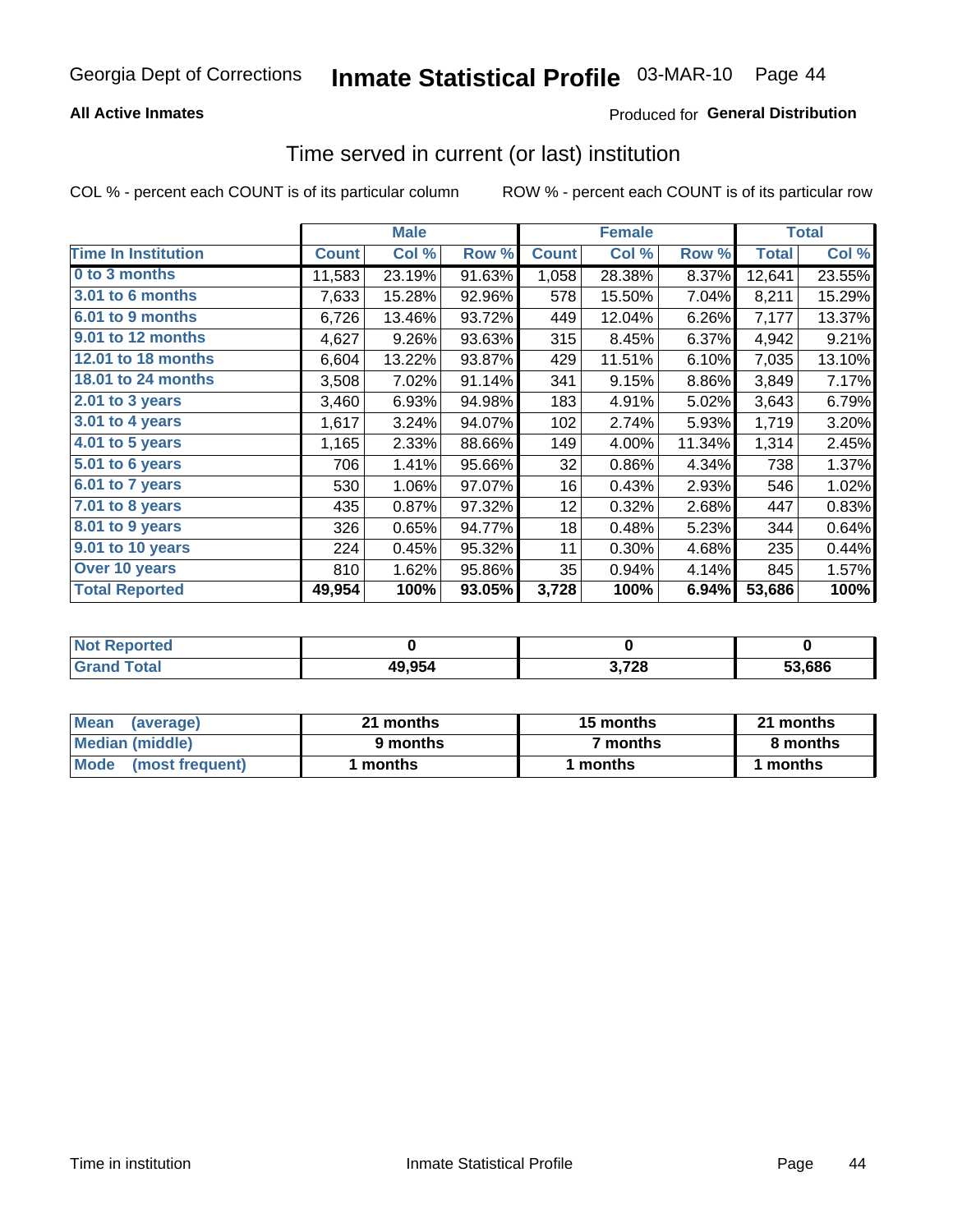# Inmate Statistical Profile 03-MAR-10 Page 45

#### **All Active Inmates**

#### Produced for General Distribution

## Highest grade level attained

COL % - percent each COUNT is of its particular column

|                              |              | <b>Male</b> |         |                | <b>Female</b> |        |              | <b>Total</b> |
|------------------------------|--------------|-------------|---------|----------------|---------------|--------|--------------|--------------|
| <b>Grade Level</b>           | <b>Count</b> | Col %       | Row %   | <b>Count</b>   | Col %         | Row %  | <b>Total</b> | Col %        |
| No school at all             | 39           | 0.08%       | 97.50%  | 1              | 0.03%         | 2.50%  | 40           | 0.08%        |
| <b>Grade 1</b>               | 50           | 0.10%       | 98.04%  | 1              | 0.03%         | 1.96%  | 51           | 0.10%        |
| <b>Grade 2</b>               | 81           | 0.16%       | 98.78%  | 1              | 0.03%         | 1.22%  | 82           | 0.15%        |
| Grade 3                      | 129          | 0.26%       | 94.85%  | 7              | 0.19%         | 5.15%  | 136          | 0.26%        |
| Grade 4                      | 162          | 0.33%       | 95.86%  | $\overline{7}$ | 0.19%         | 4.14%  | 169          | 0.32%        |
| Grade 5                      | 202          | 0.41%       | 90.18%  | 22             | 0.60%         | 9.82%  | 224          | 0.42%        |
| Grade 6                      | 758          | 1.54%       | 95.95%  | 32             | 0.88%         | 4.05%  | 790          | 1.49%        |
| <b>Grade 7</b>               | 1,050        | 2.13%       | 94.77%  | 57             | 1.56%         | 5.14%  | 1,108        | 2.09%        |
| <b>Grade 8</b>               | 3,890        | 7.89%       | 93.44%  | 272            | 7.44%         | 6.53%  | 4,163        | 7.86%        |
| Grade 9                      | 6,727        | 13.65%      | 94.24%  | 410            | 11.22%        | 5.74%  | 7,138        | 13.48%       |
| Grade 10                     | 9,001        | 18.26%      | 95.18%  | 456            | 12.48%        | 4.82%  | 9,457        | 17.86%       |
| Grade 11                     | 8,656        | 17.56%      | 94.86%  | 469            | 12.84%        | 5.14%  | 9,125        | 17.23%       |
| <b>Grade 12 or GED</b>       | 13,327       | 27.04%      | 92.01%  | 1,158          | 31.69%        | 7.99%  | 14,485       | 27.36%       |
| Some tech school             | 352          | 0.71%       | 89.11%  | 43             | 1.18%         | 10.89% | 395          | 0.75%        |
| <b>Completed tech school</b> | 449          | 0.91%       | 85.69%  | 75             | 2.05%         | 14.31% | 524          | 0.99%        |
| College, 1 year              | 1,339        | 2.72%       | 87.29%  | 195            | 5.34%         | 12.71% | 1,534        | 2.90%        |
| College, 2 year              | 1,812        | 3.68%       | 87.62%  | 256            | 7.01%         | 12.38% | 2,068        | 3.91%        |
| College, 3 year              | 483          | 0.98%       | 89.28%  | 58             | 1.59%         | 10.72% | 541          | 1.02%        |
| <b>Bachelor's degree</b>     | 632          | 1.28%       | 85.29%  | 109            | 2.98%         | 14.71% | 741          | 1.40%        |
| <b>Master's degree</b>       | 107          | 0.22%       | 82.95%  | 22             | 0.60%         | 17.05% | 129          | 0.24%        |
| Ph.D. degree                 | 17           | 0.03%       | 94.44%  | 1              | 0.03%         | 5.56%  | 18           | 0.03%        |
| Law degree                   | 16           | 0.03%       | 88.89%  | 2              | 0.05%         | 11.11% | 18           | 0.03%        |
| <b>Medical degree</b>        | 10           | 0.02%       | 100.00% |                |               |        | 10           | 0.02%        |
| <b>Total Reported</b>        | 49,289       | 100%        | 93.09%  | 3,654          | 100.0%        | 6.90%  | 52,946       | 100%         |

| N<br>11 L O | 665    |                  | 730<br>7 J J<br>$ -$ |
|-------------|--------|------------------|----------------------|
|             | 10 Q51 | 0מד י<br>), I ZO | 53.685               |

| <b>Mean</b><br>(average)       | 10.65           | 11.23           | 10.69             |
|--------------------------------|-----------------|-----------------|-------------------|
| Median (middle)                | Grade 11        | Grade 12 or GED | Grade 11          |
| <b>Mode</b><br>(most frequent) | Grade 12 or GED | Grade 12 or GED | I Grade 12 or GED |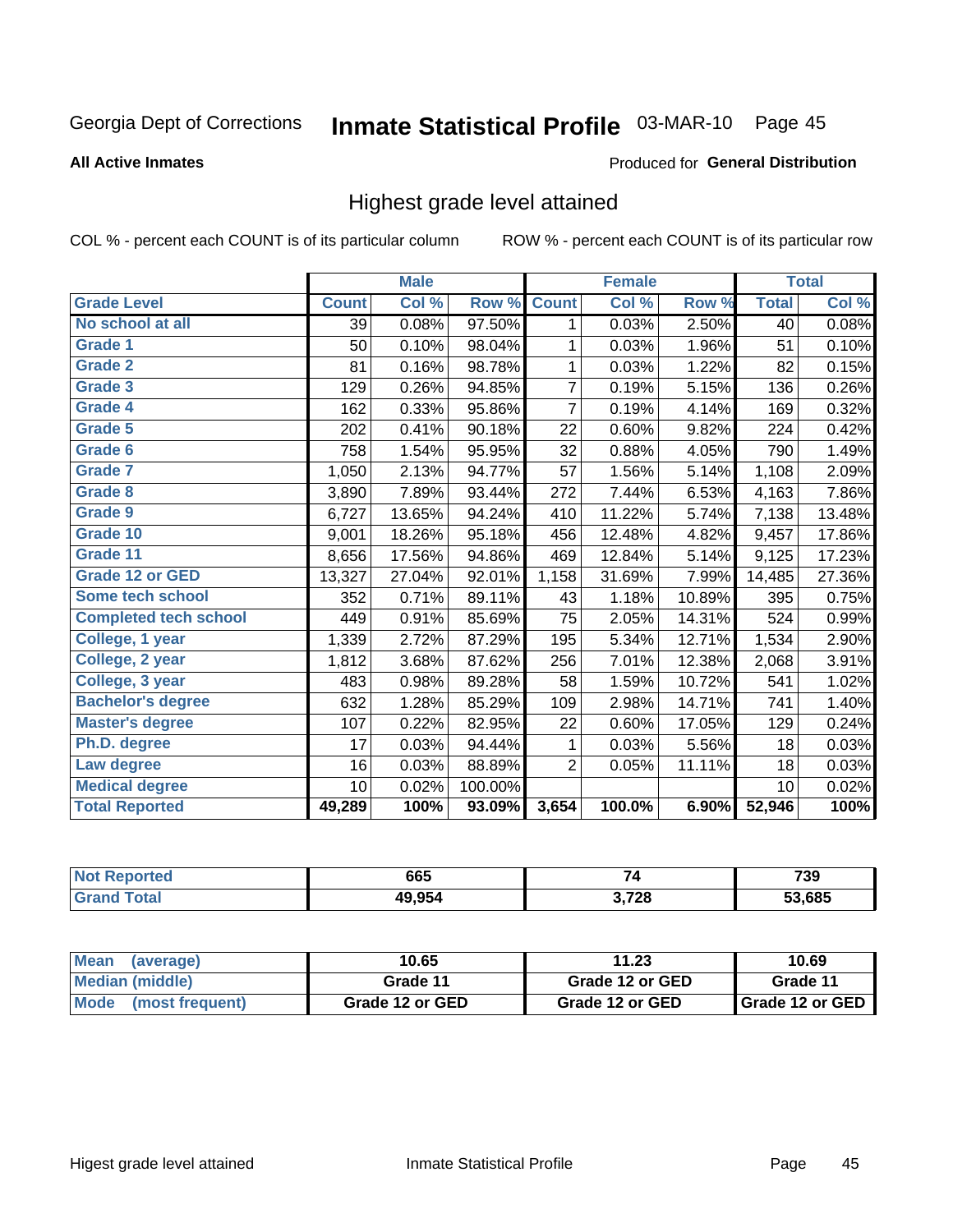# Inmate Statistical Profile 03-MAR-10 Page 46

**All Active Inmates** 

#### **Produced for General Distribution**

## Culture fair IQ scores

COL % - percent each COUNT is of its particular column

|                       |              | <b>Male</b> |        |              | <b>Female</b> |          |              | <b>Total</b> |
|-----------------------|--------------|-------------|--------|--------------|---------------|----------|--------------|--------------|
| <b>IQ Scores</b>      | <b>Count</b> | Col %       | Row %  | <b>Count</b> | Col %         | Row %    | <b>Total</b> | Col %        |
| $60 - 69$             | 1,482        | $3.20\%$    | 94.58% | 85           | 2.85%         | 5.42%    | 1,567        | 3.17%        |
| $70 - 79$             | 3,740        | 8.06%       | 93.66% | 253          | 8.49%         | $6.34\%$ | 3,993        | 8.09%        |
| $80 - 89$             | 7,209        | 15.54%      | 90.74% | 736          | 24.71%        | $9.26\%$ | 7,945        | 16.10%       |
| $90 - 99$             | 12,199       | 26.30%      | 92.22% | 1,027        | 34.47%        | 7.76%    | 13,228       | 26.80%       |
| $100 - 109$           | 12,354       | 26.64%      | 96.58% | 437          | 14.67%        | 3.42%    | 12,792       | 25.91%       |
| $110 - 119$           | 7,735        | 16.68%      | 97.30% | 215          | 7.22%         | 2.70%    | 7,950        | 16.11%       |
| $120 - 129$           | 1,578        | $3.40\%$    | 92.55% | 127          | 4.26%         | 7.45%    | 1,705        | 3.45%        |
| $130 - 139$           | 65           | 0.14%       | 48.87% | 68           | 2.28%         | 51.13%   | 133          | 0.27%        |
| 140 & Up              | 18           | 0.04%       | 36.73% | 31           | 1.04%         | 63.27%   | 49           | 0.10%        |
| <b>Total Reported</b> | 46,380       | 100%        | 93.96% | 2,979        | 100%          | 6.04%    | 49,362       | 100%         |

| <b>Not Reported</b>         | 2,891  | 511   | 3,403  |
|-----------------------------|--------|-------|--------|
| <b>Not Valid (under 60)</b> | 683    | 238   | 921    |
| <b>Grand Total</b>          | 49,954 | 3,728 | 53,686 |

| <b>Mean</b><br>(average) | 98  | 96 | 97 |
|--------------------------|-----|----|----|
| <b>Median (middle)</b>   | 99  | 94 | 99 |
| Mode<br>(most frequent)  | 103 | 94 | 99 |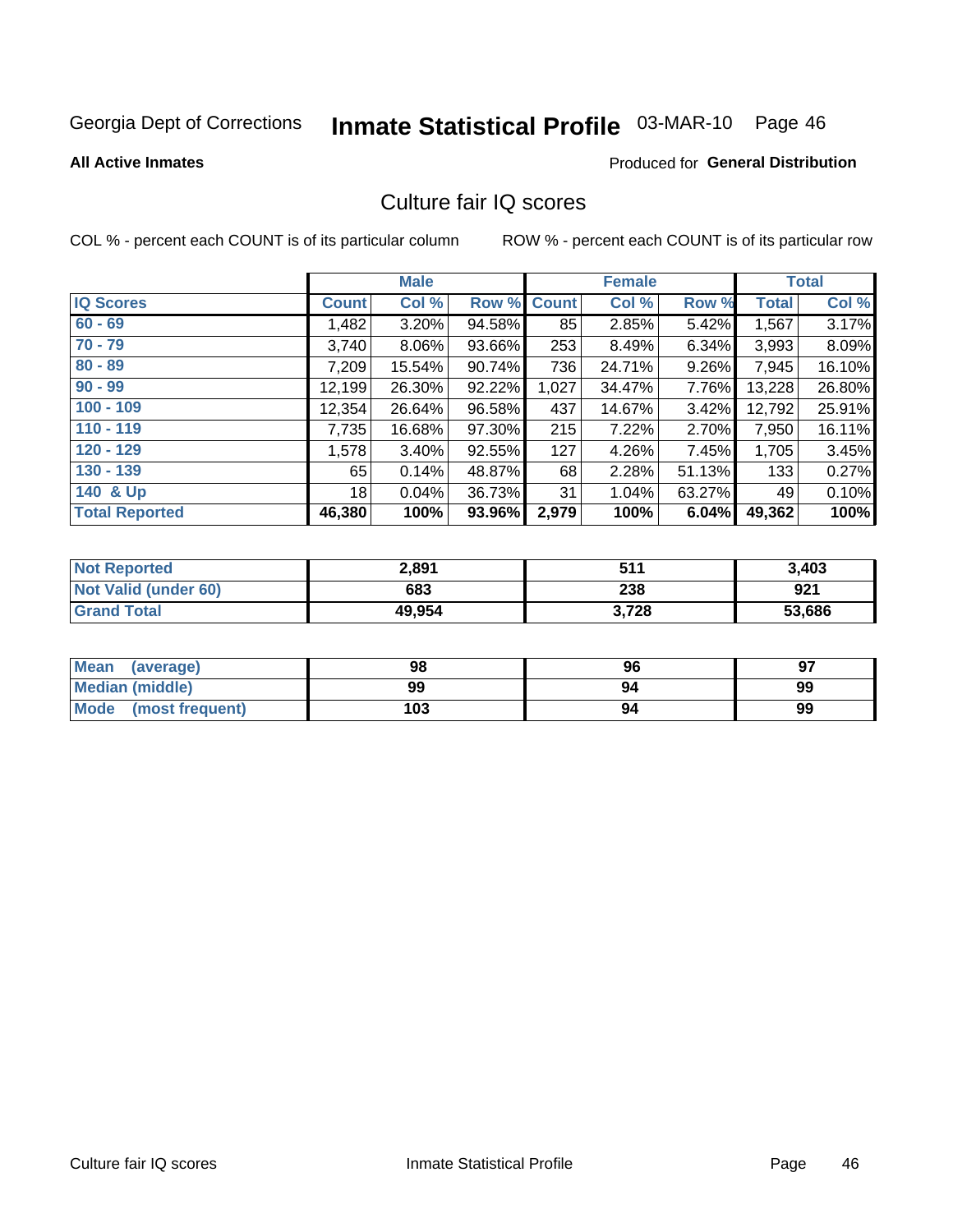# Inmate Statistical Profile 03-MAR-10 Page 47

**All Active Inmates** 

#### Produced for General Distribution

## Wide Range Achievement Test (WRAT) reading score

COL % - percent each COUNT is of its particular column

|                           |              | <b>Male</b> |        |              | <b>Female</b> |        |              | <b>Total</b> |
|---------------------------|--------------|-------------|--------|--------------|---------------|--------|--------------|--------------|
| <b>WRAT Reading Score</b> | <b>Count</b> | Col %       | Row %  | <b>Count</b> | Col %         | Row %  | <b>Total</b> | Col %        |
| 0.1 to 0.9                | 976          | 2.07%       | 98.49% | 15           | 0.47%         | 1.51%  | 991          | 1.97%        |
| 1.0 to 1.9                | 1,225        | 2.60%       | 97.38% | 33           | 1.02%         | 2.62%  | 1,258        | 2.50%        |
| 2.0 to 2.9                | 2,177        | 4.63%       | 96.33% | 83           | 2.58%         | 3.67%  | 2,260        | 4.49%        |
| 3.0 to 3.9                | 3,818        | 8.11%       | 95.52% | 179          | 5.55%         | 4.48%  | 3,997        | 7.95%        |
| 4.0 to 4.9                | 4,492        | 9.55%       | 94.95% | 239          | 7.42%         | 5.05%  | 4,731        | 9.41%        |
| 5.0 to 5.9                | 3,902        | 8.29%       | 95.17% | 197          | 6.11%         | 4.80%  | 4,100        | 8.15%        |
| 6.0 to 6.9                | 4,168        | 8.86%       | 93.92% | 270          | 8.38%         | 6.08%  | 4,438        | 8.83%        |
| 7.0 to 7.9                | 1,863        | 3.96%       | 93.57% | 128          | 3.97%         | 6.43%  | 1,991        | 3.96%        |
| 8.0 to 8.9                | 3,786        | 8.05%       | 94.37% | 226          | 7.01%         | 5.63%  | 4,012        | 7.98%        |
| 9.0 to 9.9                | 2,910        | 6.18%       | 95.07% | 151          | 4.69%         | 4.93%  | 3,061        | 6.09%        |
| 10.0 to 10.9              | 2,661        | 5.65%       | 92.56% | 213          | 6.61%         | 7.41%  | 2,875        | 5.72%        |
| 11.0 to 11.9              | 3,281        | 6.97%       | 90.56% | 342          | 10.61%        | 9.44%  | 3,623        | 7.21%        |
| 12.0 to 12.9              | 9,802        | 20.83%      | 91.45% | 915          | 28.39%        | 8.54%  | 10,718       | 21.32%       |
| 13                        | 1,995        | 4.24%       | 89.58% | 232          | 7.20%         | 10.42% | 2,227        | 4.43%        |
| <b>Total Reported</b>     | 47,056       | 100%        | 93.58% | 3,223        | 100.0%        | 6.41%  | 50,282       | 100.0%       |

| NO | 2,898  | 505   | 3,403  |
|----|--------|-------|--------|
|    | 49.954 | 3,728 | 53.685 |

| <b>Mean</b><br>(average) | 8.04       | 9.28 | 8.12 |
|--------------------------|------------|------|------|
| Median (middle)          | י ה<br>o.z | 10.2 | o.z  |
| Mode (most frequent)     | 12.9       | 12.9 | 12.9 |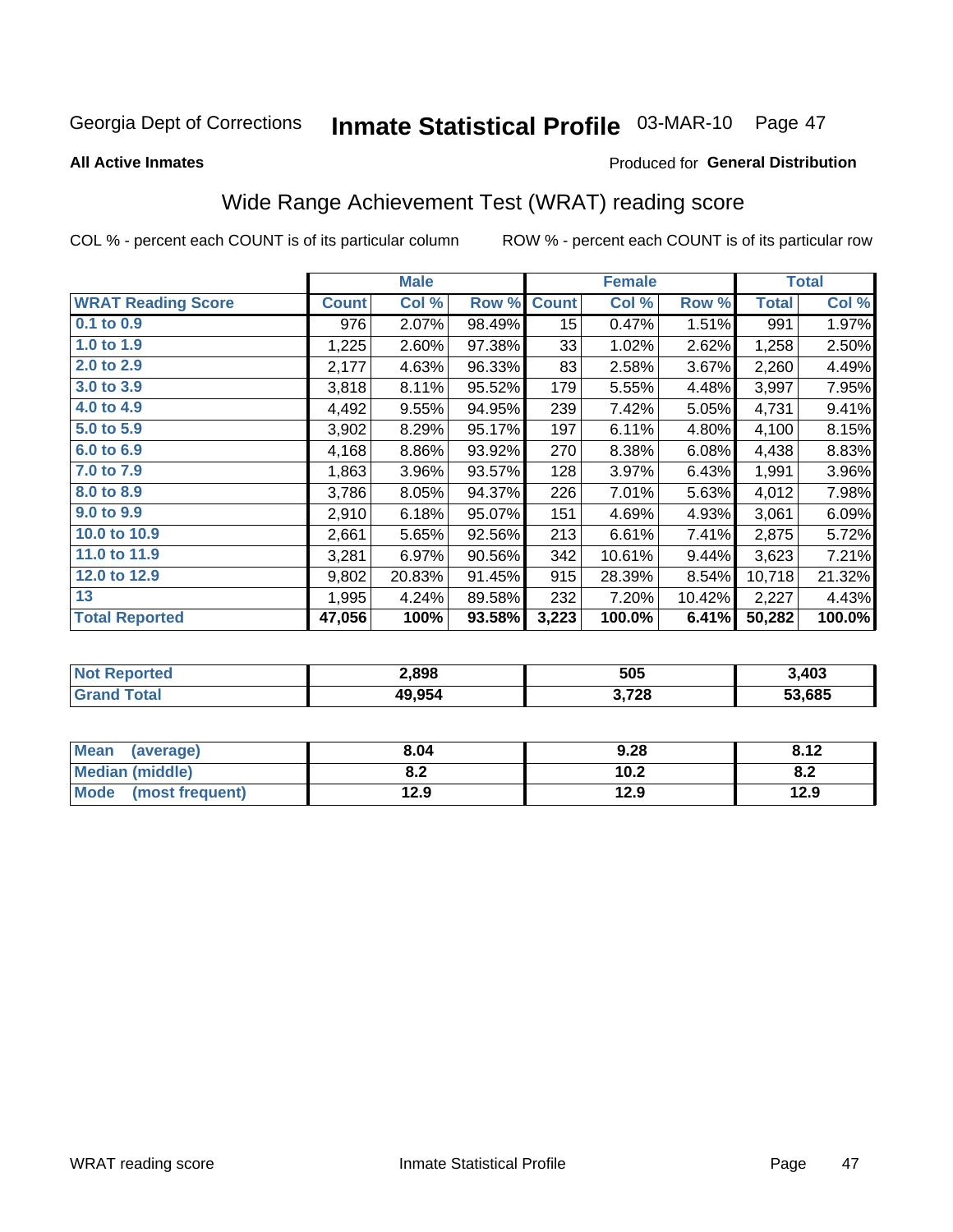# Inmate Statistical Profile 03-MAR-10 Page 48

**All Active Inmates** 

#### Produced for General Distribution

## Wide Range Achievement Test (WRAT) math score

COL % - percent each COUNT is of its particular column

|                              |              | <b>Male</b> |        |                | <b>Female</b> |        |              | <b>Total</b> |
|------------------------------|--------------|-------------|--------|----------------|---------------|--------|--------------|--------------|
| <b>WRAT Mathematic Score</b> | <b>Count</b> | Col %       | Row %  | <b>Count</b>   | Col %         | Row %  | <b>Total</b> | Col %        |
| $0.1$ to $0.9$               | 131          | 0.28%       | 98.50% | $\overline{2}$ | 0.06%         | 1.50%  | 133          | 0.26%        |
| 1.0 to 1.9                   | 315          | 0.67%       | 96.04% | 13             | 0.40%         | 3.96%  | 328          | 0.65%        |
| 2.0 to 2.9                   | 1,181        | 2.51%       | 95.24% | 59             | 1.83%         | 4.76%  | 1,240        | 2.47%        |
| 3.0 to 3.9                   | 2,804        | 5.96%       | 96.19% | 111            | 3.45%         | 3.81%  | 2,915        | 5.80%        |
| 4.0 to 4.9                   | 5,557        | 11.81%      | 95.33% | 272            | 8.44%         | 4.67%  | 5,829        | 11.59%       |
| 5.0 to 5.9                   | 7,020        | 14.91%      | 94.70% | 391            | 12.14%        | 5.27%  | 7,413        | 14.74%       |
| 6.0 to 6.9                   | 10,280       | 21.84%      | 94.26% | 626            | 19.43%        | 5.74%  | 10,906       | 21.68%       |
| 7.0 to 7.9                   | 5,223        | 11.10%      | 94.76% | 289            | 8.97%         | 5.24%  | 5,512        | 10.96%       |
| 8.0 to 8.9                   | 4,090        | 8.69%       | 90.91% | 408            | 12.66%        | 9.07%  | 4,499        | 8.95%        |
| 9.0 to 9.9                   | 3,136        | 6.66%       | 93.25% | 227            | 7.05%         | 6.75%  | 3,363        | 6.69%        |
| 10.0 to 10.9                 | 1,381        | 2.93%       | 96.30% | 53             | 1.64%         | 3.70%  | 1,434        | 2.85%        |
| 11.0 to 11.9                 | 1,719        | 3.65%       | 91.10% | 168            | 5.21%         | 8.90%  | 1,887        | 3.75%        |
| 12.0 to 12.9                 | 3,992        | 8.48%       | 87.56% | 567            | 17.60%        | 12.44% | 4,559        | $9.06\%$     |
| 13                           | 242          | 0.51%       | 87.05% | 36             | 1.12%         | 12.95% | 278          | 0.55%        |
| <b>Total Reported</b>        | 47,071       | 100%        | 93.59% | 3,222          | 100%          | 6.41%  | 50,296       | 100%         |

| orted<br>NO. | 2,883  | 506   | 3.389  |
|--------------|--------|-------|--------|
| ota          | 49,954 | 3,728 | 53.685 |

| Mean<br>(average)    | 7.13 | 8.04 | 7.19 |
|----------------------|------|------|------|
| Median (middle)      | 6.5  |      | o.o  |
| Mode (most frequent) | 6.9  | 12.9 | 6.9  |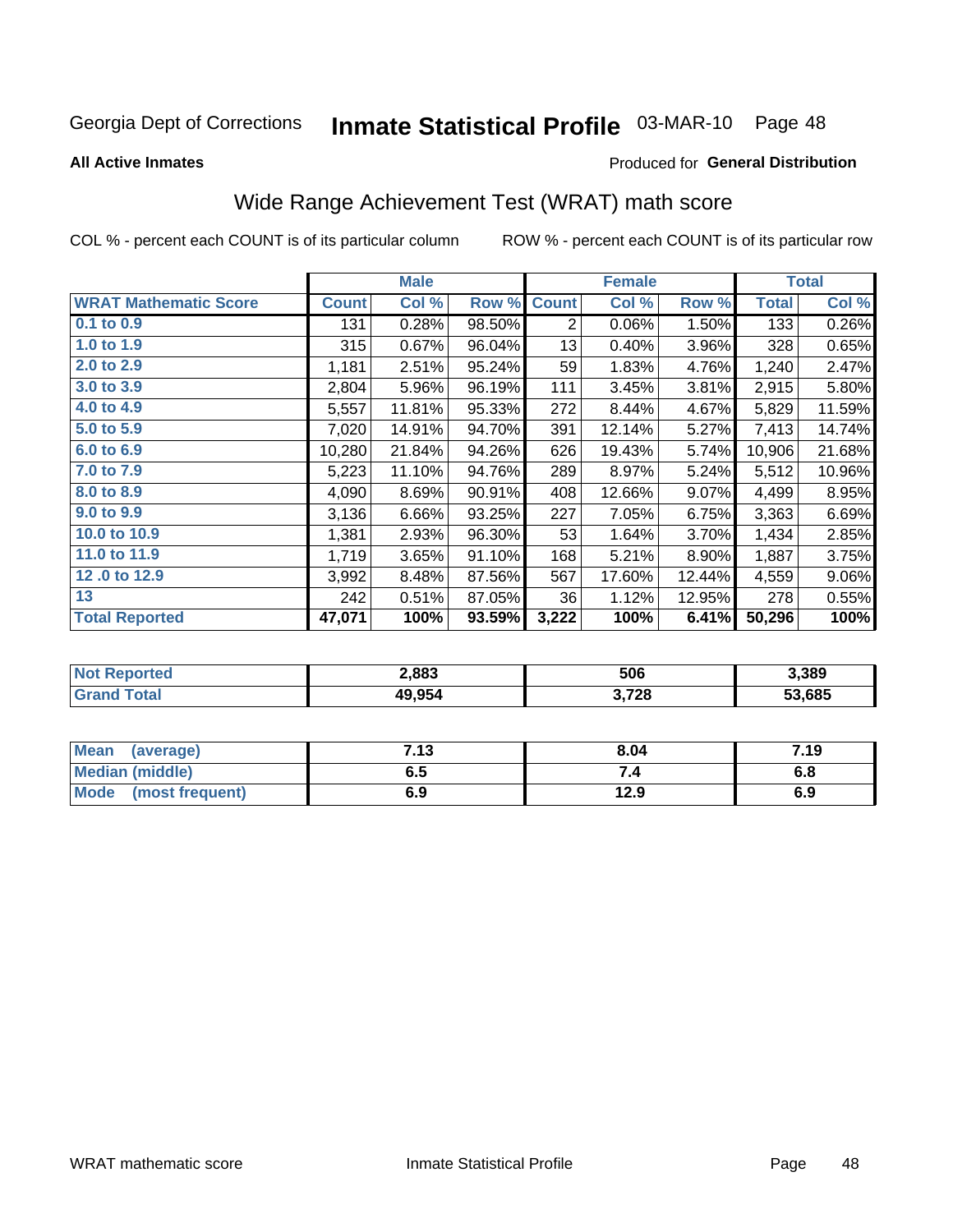#### Inmate Statistical Profile 03-MAR-10 Page 49

#### **All Active Inmates**

#### Produced for General Distribution

## Wide Range Achievement Test (WRAT) spelling score

COL % - percent each COUNT is of its particular column

|                            |              | <b>Male</b> |        |              | <b>Female</b> |        |              | <b>Total</b> |
|----------------------------|--------------|-------------|--------|--------------|---------------|--------|--------------|--------------|
| <b>WRAT Spelling Score</b> | <b>Count</b> | Col %       | Row %  | <b>Count</b> | Col %         | Row %  | <b>Total</b> | Col %        |
| $0.1$ to $0.9$             | 1,109        | 2.36%       | 98.14% | 21           | 0.65%         | 1.86%  | 1,130        | 2.25%        |
| 1.0 to 1.9                 | 1,855        | 3.94%       | 98.30% | 32           | 0.99%         | 1.70%  | 1,887        | 3.75%        |
| 2.0 to 2.9                 | 3,144        | 6.68%       | 97.91% | 66           | 2.05%         | 2.06%  | 3,211        | 6.38%        |
| 3.0 to 3.9                 | 3,865        | 8.21%       | 96.87% | 125          | 3.88%         | 3.13%  | 3,990        | 7.93%        |
| 4.0 to 4.9                 | 3,918        | 8.32%       | 96.50% | 142          | 4.40%         | 3.50%  | 4,060        | 8.07%        |
| 5.0 to 5.9                 | 5,501        | 11.69%      | 95.04% | 287          | 8.90%         | 4.96%  | 5,788        | 11.51%       |
| 6.0 to 6.9                 | 5,002        | 10.63%      | 94.99% | 263          | 8.16%         | 4.99%  | 5,266        | 10.47%       |
| 7.0 to 7.9                 | 3,957        | 8.41%       | 93.37% | 281          | 8.72%         | 6.63%  | 4,238        | 8.43%        |
| 8.0 to 8.9                 | 3,720        | 7.90%       | 92.58% | 298          | 9.24%         | 7.42%  | 4,018        | 7.99%        |
| 9.0 to 9.9                 | 2,772        | 5.89%       | 93.65% | 188          | 5.83%         | 6.35%  | 2,960        | 5.89%        |
| 10.0 to 10.9               | 2,621        | 5.57%       | 93.17% | 192          | 5.96%         | 6.83%  | 2,813        | 5.59%        |
| 11.0 to 11.9               | 2,545        | 5.41%       | 90.63% | 263          | 8.16%         | 9.37%  | 2,808        | 5.58%        |
| 12.0 to 12.9               | 6,118        | 13.00%      | 86.84% | 926          | 28.72%        | 13.14% | 7,045        | 14.01%       |
| 13                         | 941          | 2.00%       | 87.05% | 140          | 4.34%         | 12.95% | 1,081        | 2.15%        |
| <b>Total Reported</b>      | 47,068       | 100%        | 93.58% | 3,224        | 100%          | 6.41%  | 50,295       | 100%         |

| <b>nted</b><br>NO | 2,886  | 504   | 3,390  |
|-------------------|--------|-------|--------|
| $-401$            | 49,954 | 3,728 | 53.685 |

| Mean<br>(average)    | 7.19 | 9.19 | 7.32 |
|----------------------|------|------|------|
| Median (middle)      |      | 9.6  | י.ט  |
| Mode (most frequent) | 12.9 | 12.9 | 12.9 |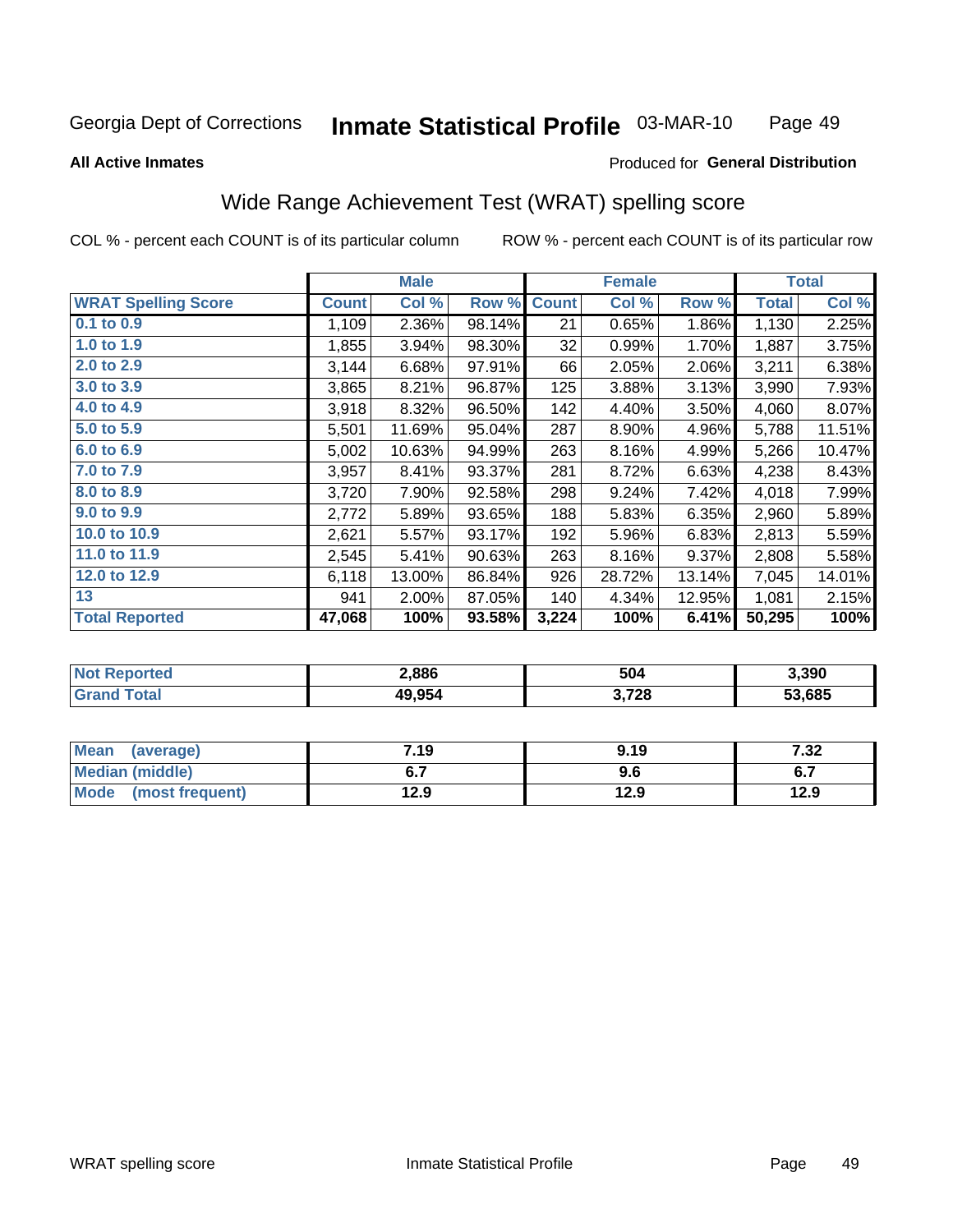#### **All Active Inmates**

### Produced for General Distribution

# Scope of substance abuse - summary

COL % - percent each COUNT is of its particular column

|                        |              | <b>Male</b> |           |                                     | <b>Female</b> |          |              | <b>Total</b> |
|------------------------|--------------|-------------|-----------|-------------------------------------|---------------|----------|--------------|--------------|
| <b>Substance Abuse</b> | <b>Count</b> | Col %       | Row %     | <b>Count</b>                        | Col %         | Row %    | <b>Total</b> | Col %        |
| <b>None</b>            | 21.434       | 42.91%      | 92.64%    | $,700$ <sup><math>\mid</math></sup> | 45.60%        | 7.35%    | 23,136       | 43.10%       |
| <b>Drugs only</b>      | 15,769       | $31.57\%$   | $90.28\%$ | .697                                | 45.52%        | $9.72\%$ | 17,467       | 32.54%       |
| <b>Alcohol only</b>    | 3.067        | $6.14\%$    | $97.92\%$ | 65                                  | $1.74\%$      | $2.08\%$ | 3,132        | 5.83%        |
| Drugs and alcohol      | 9,684        | 19.39%      | 97.32%    | 266                                 | 7.14%         | 2.67%    | 9,951        | 18.54%       |
| <b>Total Reported</b>  | 49,954       | 100%        | $93.05\%$ | 3,728                               | 100%          | 6.94%    | 53,686       | 100.0%       |

| <b>Not</b><br><b>Reported</b> |              |       |        |
|-------------------------------|--------------|-------|--------|
| Total                         | 49.954<br>ΔU | 3,728 | 53.686 |

|  | Mode<br>auenu | None | None | None |
|--|---------------|------|------|------|
|--|---------------|------|------|------|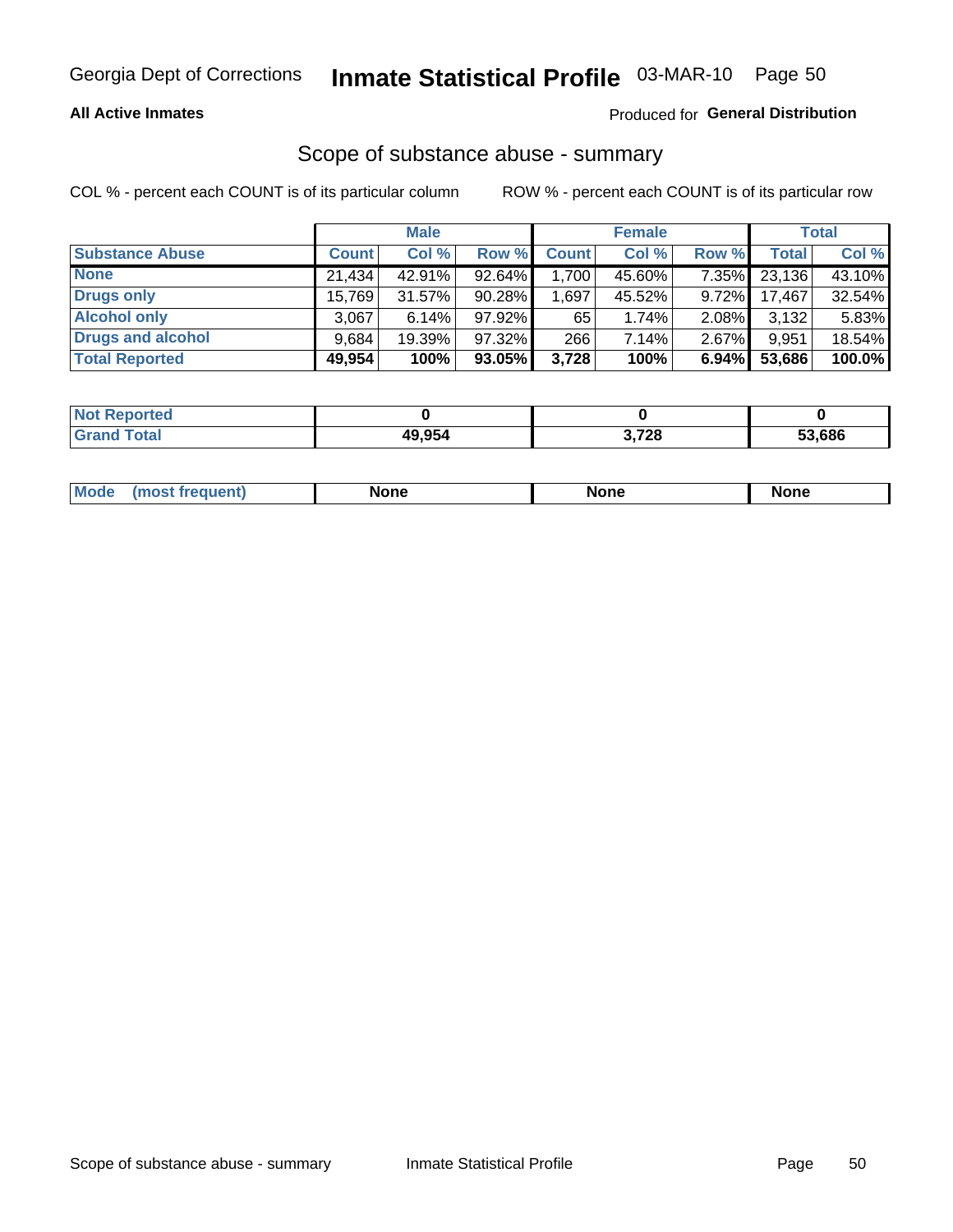#### **All Active Inmates**

### **Produced for General Distribution**

### Scope of substance abuse - detail

COL % - percent each COUNT is of its particular column

|                                      |              | <b>Male</b> |        |                 | <b>Female</b> |        |              | <b>Total</b> |
|--------------------------------------|--------------|-------------|--------|-----------------|---------------|--------|--------------|--------------|
| <b>Substance Abuse</b>               | <b>Count</b> | Col %       | Row %  | <b>Count</b>    | Col %         | Row %  | <b>Total</b> | Col %        |
| No drug or alcohol problems          | 21,434       | 42.91%      | 92.64% | 1,700           | 45.60%        | 7.35%  | 23,136       | 43.10%       |
| <b>Drug addiction but no alcohol</b> | 257          | 0.51%       | 81.07% | 60              | 1.61%         | 18.93% | 317          | 0.59%        |
| <b>Drug addiction and alcohol</b>    | 113          | 0.23%       | 98.26% | 2               | 0.05%         | 1.74%  | 115          | 0.21%        |
| <b>labuse</b>                        |              |             |        |                 |               |        |              |              |
| <b>Drug addiction and alcoholism</b> | 68           | 0.14%       | 93.15% | 5               | 0.13%         | 6.85%  | 73           | 0.14%        |
| No drug problem but alcohol          | 2,529        | 5.06%       | 98.83% | 30 <sup>°</sup> | $0.80\%$      | 1.17%  | 2,559        | 4.77%        |
| <b>labuse</b>                        |              |             |        |                 |               |        |              |              |
| No drug problem but alcoholism       | 538          | 1.08%       | 93.89% | 35              | 0.94%         | 6.11%  | 573          | 1.07%        |
| Drug experiment but no alcohol       | 7,239        | 14.49%      | 95.60% | 333             | 8.93%         | 4.40%  | 7,572        | 14.10%       |
| <b>Drug experiment &amp; alcohol</b> | 1,382        | 2.77%       | 98.57% | 20 <sub>1</sub> | 0.54%         | 1.43%  | 1,402        | 2.61%        |
| <b>labuse</b>                        |              |             |        |                 |               |        |              |              |
| Drug experiment & alcoholism         | 479          | 0.96%       | 95.80% | 21              | 0.56%         | 4.20%  | 500          | 0.93%        |
| Drug abuse but no alcohol            | 8,273        | 16.56%      | 86.38% | 1,304           | 34.98%        | 13.61% | 9,578        | 17.84%       |
| Drug abuse and alcohol abuse         | 6,531        | 13.07%      | 98.54% | 96              | 2.58%         | 1.45%  | 6,628        | 12.35%       |
| <b>Drug abuse and alcoholism</b>     | 1,111        | 2.22%       | 90.11% | 122             | 3.27%         | 9.89%  | 1,233        | 2.30%        |
| <b>Total Reported</b>                | 49,954       | 100%        | 93.05% | 3,728           | 100%          | 6.94%  | 53,686       | 100.0%       |

| Reported<br>-NO) |        |             |        |
|------------------|--------|-------------|--------|
| <b>c</b> otal    | 49.954 | 3,728<br>u. | 53,686 |

| Mode (most frequent) | No drug or alcohol problems No drug or alcohol problems No drug or alcohol |          |
|----------------------|----------------------------------------------------------------------------|----------|
|                      |                                                                            | problems |
|                      |                                                                            |          |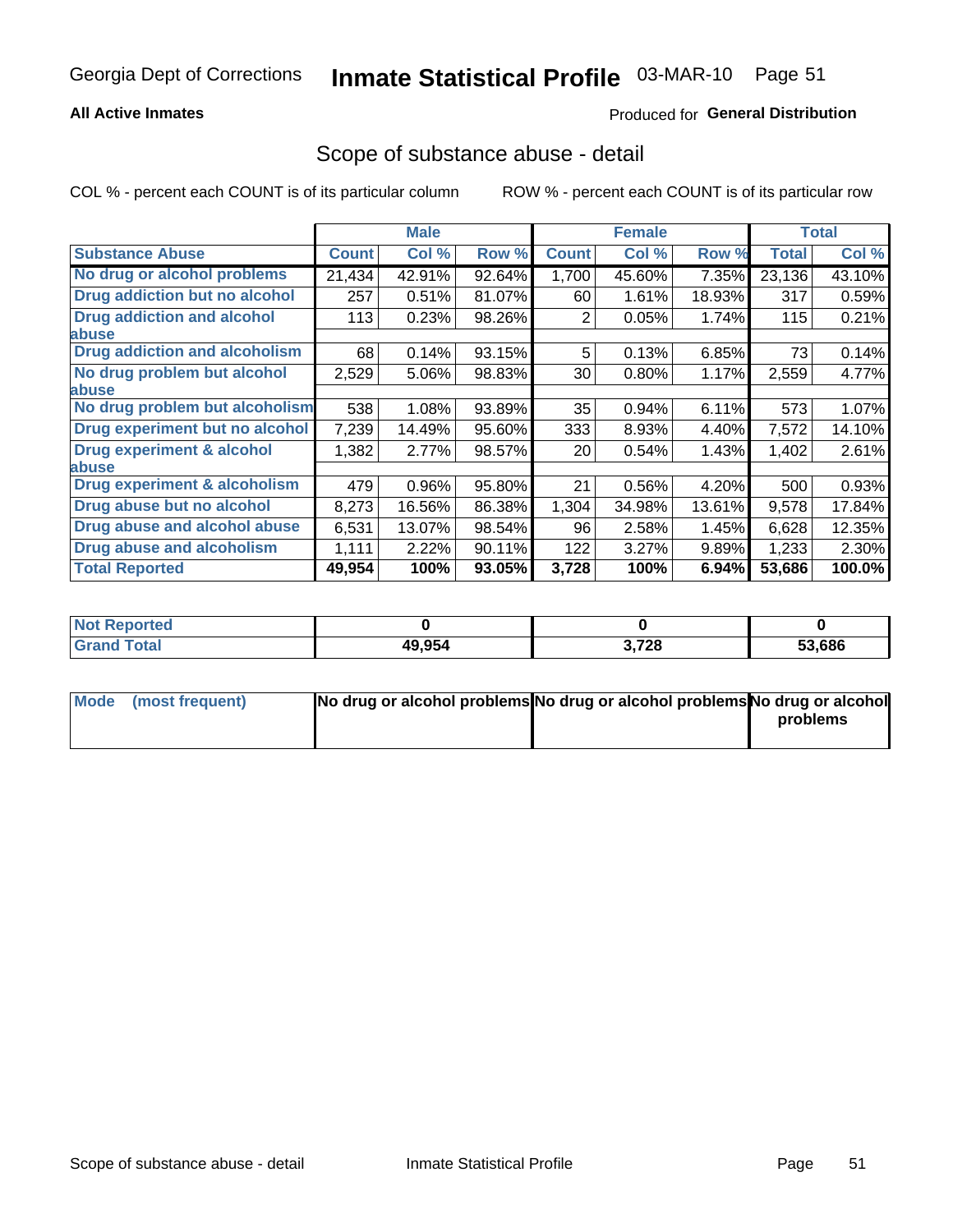# Inmate Statistical Profile 03-MAR-10 Page 52

#### **All Active Inmates**

#### **Produced for General Distribution**

## Current / last mental health treatment level

COL % - percent each COUNT is of its particular column

|                                    |              | <b>Male</b> |         |              | <b>Female</b> |        |              | <b>Total</b> |
|------------------------------------|--------------|-------------|---------|--------------|---------------|--------|--------------|--------------|
| <b>Mental Health Treatment Lev</b> | <b>Count</b> | Col %       | Row %   | <b>Count</b> | Col%          | Row %  | <b>Total</b> | Col %        |
| 1 No problem at current time       | 2,538        | 20.32%      | 96.72%  | 86           | $3.87\%$      | 3.28%  | 2,624        | 17.83%       |
| <b>2 Receiving outpatient</b>      | 7,950        | 63.64%      | 79.24%  | 2,082        | 93.57%        | 20.75% | 10,033       | 68.17%       |
| <b>Treatment</b>                   |              |             |         |              |               |        |              |              |
| 3 Inpatient, moderate              | 1,513        | 12.11%      | 97.42%  | 40           | 1.80%         | 2.58%  | 1,553        | 10.55%       |
| <b>Treatment</b>                   |              |             |         |              |               |        |              |              |
| 4 Inpatient, intensive             | 367          | 2.94%       | 95.82%  | 16           | 0.72%         | 4.18%  | 383          | 2.60%        |
| <b>Treatment</b>                   |              |             |         |              |               |        |              |              |
| <b>5 Undergoing crisis</b>         | 24           | 0.19%       | 100.00% |              |               |        | 24           | 0.16%        |
| <b>stabilization</b>               |              |             |         |              |               |        |              |              |
| <b>6 Hospital for criminally</b>   | 100          | 0.80%       | 99.01%  |              | 0.04%         | 0.99%  | 101          | 0.69%        |
| <b>Tinsane</b>                     |              |             |         |              |               |        |              |              |
| <b>Total Evaluated</b>             | 12,492       | 100%        | 84.88%  | 2,225        | 100%          | 15.12% | 14,718       | 100%         |

| Never had MH evaluation | 37,462 | 1,503 | 38,965 |
|-------------------------|--------|-------|--------|
| Total<br>Grand          | 49,954 | 3,728 | 53,683 |

| <b>Median (middle)</b>         | <b>Receiving outpatient</b><br>treatment | <b>Receiving outpatient</b><br>treatment | <b>Receiving</b><br>outpatient<br>treatment |
|--------------------------------|------------------------------------------|------------------------------------------|---------------------------------------------|
| <b>Mode</b><br>(most frequent) | <b>Receiving outpatient</b><br>treatment | <b>Receiving outpatient</b><br>treatment | Receiving<br>outpatient<br>treatment        |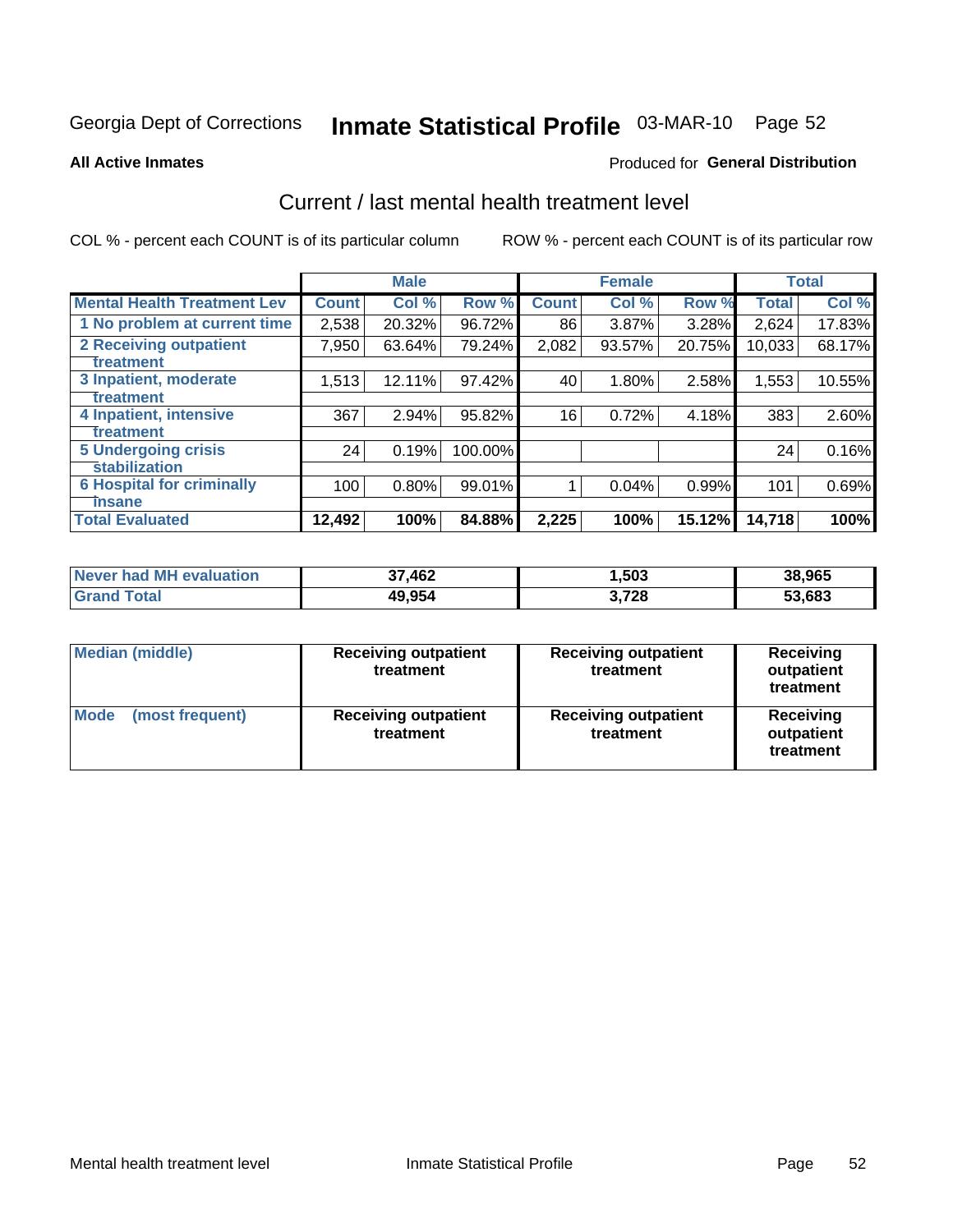#### **All Active Inmates**

### Produced for General Distribution

## PULHESDWIT medical scale - 'P' overall condition ('P'hysical)

COL % - percent each COUNT is of its particular column

|                                  |              | <b>Male</b> |        |              | <b>Female</b> |         |              | <b>Total</b> |
|----------------------------------|--------------|-------------|--------|--------------|---------------|---------|--------------|--------------|
| 'P' Overall Condition            | <b>Count</b> | Col %       | Row %  | <b>Count</b> | Col %         | Row %   | <b>Total</b> | Col %        |
| 1 No medical illness             | 35,751       | 74.92%      | 94.62% | 2,029        | 56.72%        | 5.37%   | 37,783       | 73.66%       |
| 2 Well-controlled chronic        | 10,152       | 21.28%      | 88.15% | 1,365        | 38.16%        | 11.85%  | 11,517       | 22.45%       |
| <b>lillness</b>                  |              |             |        |              |               |         |              |              |
| 3 Poorly-controlled chronic      | 1,601        | $3.36\%$    | 92.92% | 122          | 3.41%         | 7.08%   | 1,723        | 3.36%        |
| <b>lillness</b>                  |              |             |        |              |               |         |              |              |
| 4 Significant problems requiring | 205          | 0.43%       | 90.31% | 22           | 0.62%         | 9.69%   | 227          | 0.44%        |
| special housing                  |              |             |        |              |               |         |              |              |
| 5 Terminal illness, < 6 months   | 8            | 0.02%       | 88.89% |              | 0.03%         | 11.11%  | 9            | 0.02%        |
| to live                          |              |             |        |              |               |         |              |              |
| 6 Inmate is pregnant             |              |             |        | 38           | 1.06%         | 100.00% | 38           | 0.07%        |
| <b>Total Reported</b>            | 47,717       | 100%        | 93.02% | 3,577        | 100%          | 6.97%   | 51,297       | 100%         |

| тео | דמה ה<br>ا دے, ے  |                                                                  | 2,388  |
|-----|-------------------|------------------------------------------------------------------|--------|
|     | ה הו<br>дu<br>чn, | 700<br>1 Z O<br>$\sim$ $\sim$ $\sim$ $\sim$ $\sim$ $\sim$ $\sim$ | 53,685 |

| Mode<br>(most frequent) |  | <sup>1</sup> No medical illness | 1 No medical illness | 1 No medical<br>illness |
|-------------------------|--|---------------------------------|----------------------|-------------------------|
|-------------------------|--|---------------------------------|----------------------|-------------------------|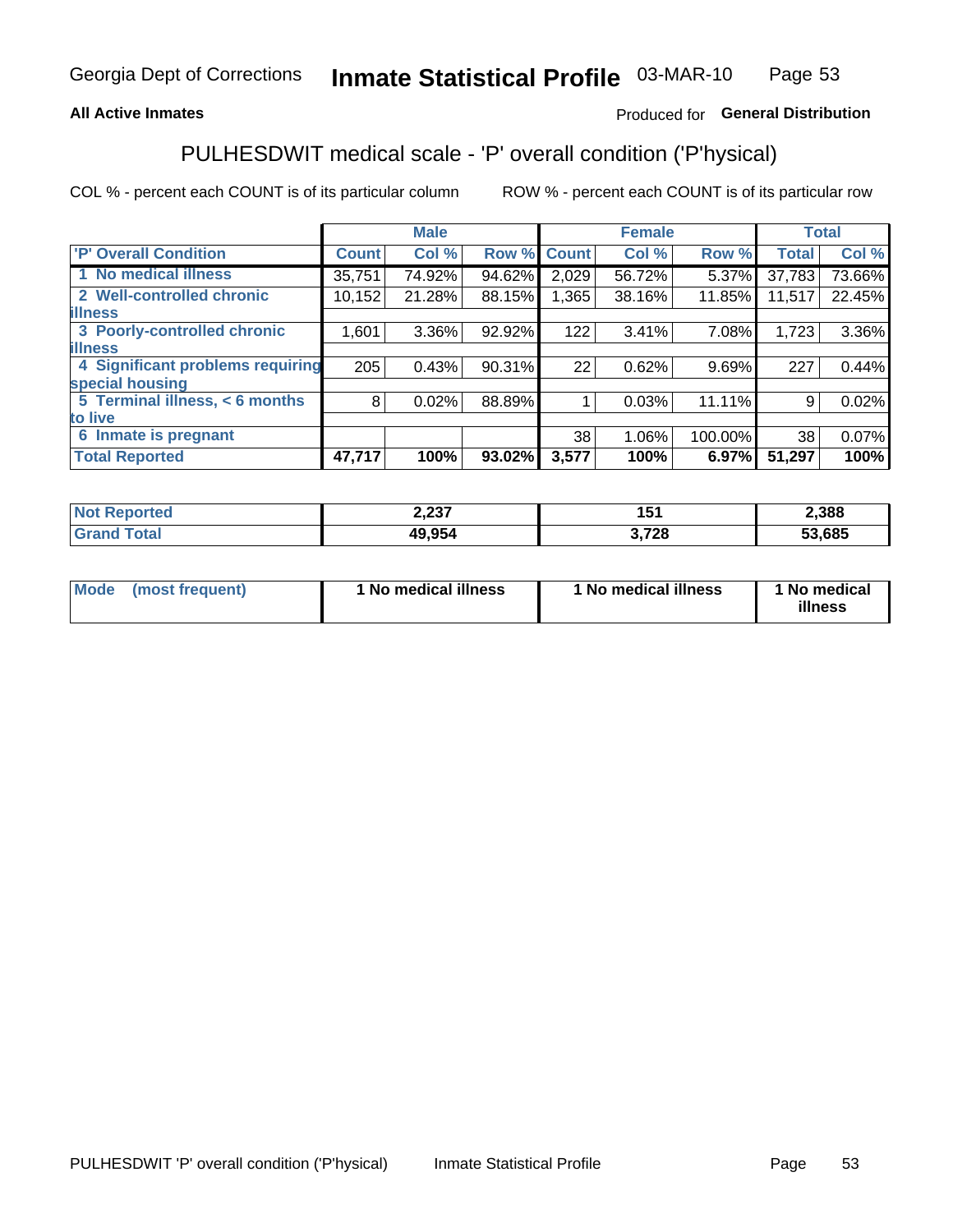#### **All Active Inmates**

### Produced for General Distribution

# PULHESDWIT medical scale - 'U' upper body

COL % - percent each COUNT is of its particular column

|                              |              | <b>Male</b> |         |              | <b>Female</b> |        |              | <b>Total</b> |
|------------------------------|--------------|-------------|---------|--------------|---------------|--------|--------------|--------------|
| <b>U' Upper Body</b>         | <b>Count</b> | Col %       | Row %   | <b>Count</b> | Col %         | Row %  | <b>Total</b> | Col %        |
| 1 Upper bones, joints,       | 45,776       | 96.08%      | 93.27%  | 3,301        | 92.18%        | 6.73%  | 49,080       | 95.80%       |
| muscles all OK               |              |             |         |              |               |        |              |              |
| 2 One or both arms minimally | 1,592        | 3.34%       | 85.82%  | 263          | 7.34%         | 14.18% | 1,855        | 3.62%        |
| limited                      |              |             |         |              |               |        |              |              |
| 3 One or both arms           | 230          | 0.48%       | 93.88%  | 15           | 0.42%         | 6.12%  | 245          | 0.48%        |
| <b>moderately limited</b>    |              |             |         |              |               |        |              |              |
| 4 One arm disabled,          | 46           | 0.10%       | 95.83%  | 2            | 0.06%         | 4.17%  | 48           | 0.09%        |
| paralyzed, or amputated      |              |             |         |              |               |        |              |              |
| 5 Both arms disabled,        | 2            | 0.01%       | 100.00% |              |               |        | 2            | 0.01%        |
| paralyzed, or amputated      |              |             |         |              |               |        |              |              |
| <b>Total Reported</b>        | 47,646       | 100%        | 93.00%  | 3,581        | 100%          | 6.99%  | 51,230       | 100%         |

| <b>Not Reported</b>   | 2,308  | 147   | 2,455  |
|-----------------------|--------|-------|--------|
| <b>Total</b><br>Grand | 49,954 | 3,728 | 53,685 |

| Mode (most frequent) | 1 Upper bones, joints,<br>muscles all OK | 1 Upper bones, joints,<br>muscles all OK | 1 Upper bones,<br>joints, muscles all<br>ΟK |
|----------------------|------------------------------------------|------------------------------------------|---------------------------------------------|
|----------------------|------------------------------------------|------------------------------------------|---------------------------------------------|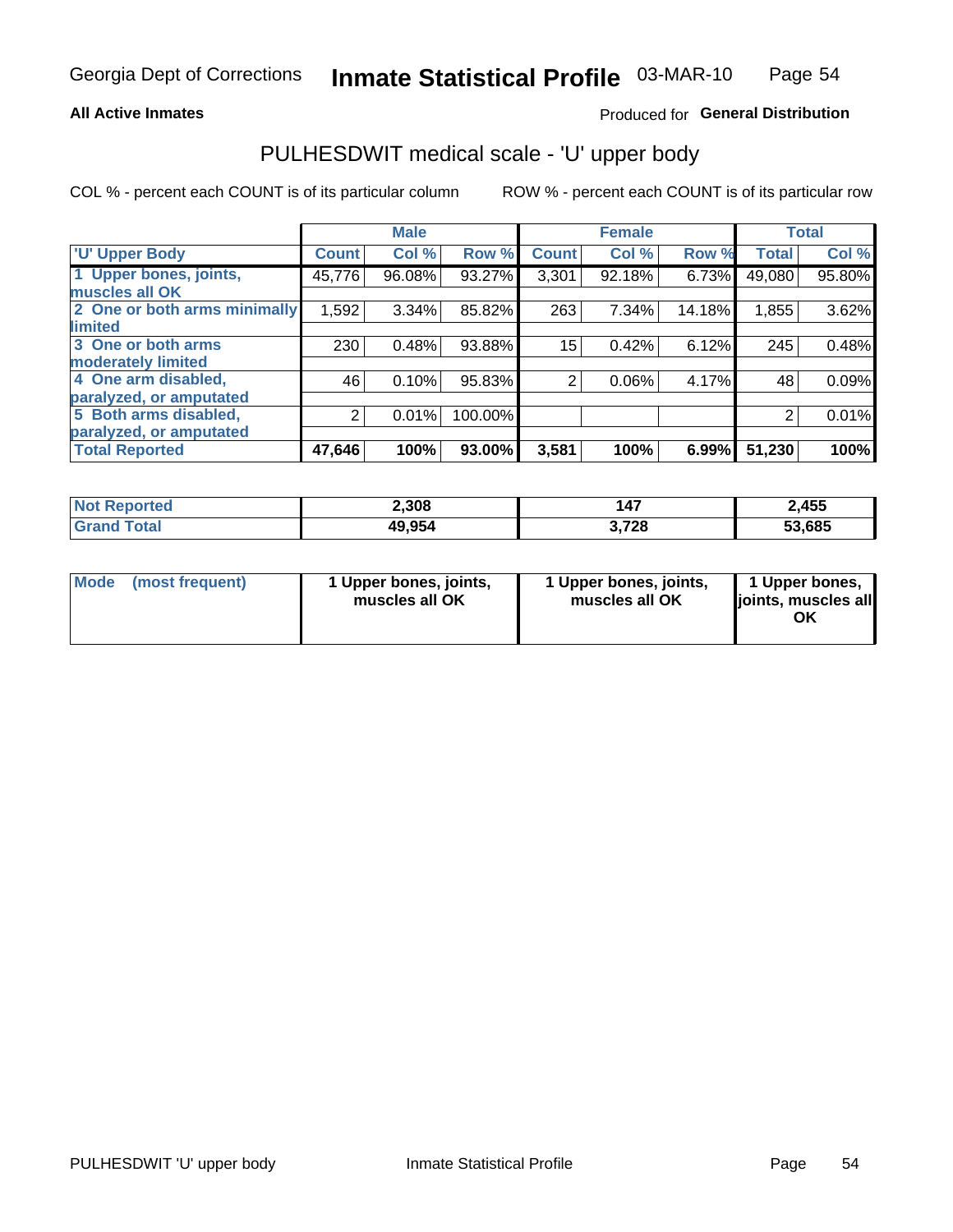#### **All Active Inmates**

### Produced for General Distribution

## PULHESDWIT medical scale - 'L' lower body

COL % - percent each COUNT is of its particular column

|                                |              | <b>Male</b> |        |              | <b>Female</b> |        |              | <b>Total</b> |
|--------------------------------|--------------|-------------|--------|--------------|---------------|--------|--------------|--------------|
| 'L' Lower Body                 | <b>Count</b> | Col %       | Row %  | <b>Count</b> | Col %         | Row %  | <b>Total</b> | Col %        |
| 1 Lower bones, joints,         | 42,450       | 89.09%      | 94.15% | 2,636        | 73.63%        | 5.85%  | 45,088       | 88.01%       |
| muscles all OK                 |              |             |        |              |               |        |              |              |
| 2 One or both legs minimally   | 4,400        | 9.23%       | 83.03% | 898          | 25.08%        | 16.95% | 5,299        | 10.34%       |
| limited                        |              |             |        |              |               |        |              |              |
| 3 One or both legs             | 662          | 1.39%       | 95.25% | 33           | 0.92%         | 4.75%  | 695          | 1.36%        |
| moderately limited             |              |             |        |              |               |        |              |              |
| 4 One leg disabled, paralyzed, | 121          | 0.25%       | 91.67% | 11           | 0.31%         | 8.33%  | 132          | 0.26%        |
| or amputated                   |              |             |        |              |               |        |              |              |
| 5 Both legs disabled,          | 13           | 0.03%       | 86.67% | 2            | 0.06%         | 13.33% | 15           | 0.03%        |
| paralyzed, or amputated        |              |             |        |              |               |        |              |              |
| <b>Total Reported</b>          | 47,646       | 100%        | 93.01% | 3,580        | 100%          | 6.99%  | 51,229       | 100%         |

| <b>Not Reported</b>   | 2,308  | 148   | 2,456  |
|-----------------------|--------|-------|--------|
| <b>Total</b><br>Grand | 49,954 | 3,728 | 53,685 |

| Mode | (most frequent) | 1 Lower bones, joints,<br>muscles all OK | 1 Lower bones, joints,<br>muscles all OK | 1 Lower bones,<br>joints, muscles all<br>ΟK |
|------|-----------------|------------------------------------------|------------------------------------------|---------------------------------------------|
|------|-----------------|------------------------------------------|------------------------------------------|---------------------------------------------|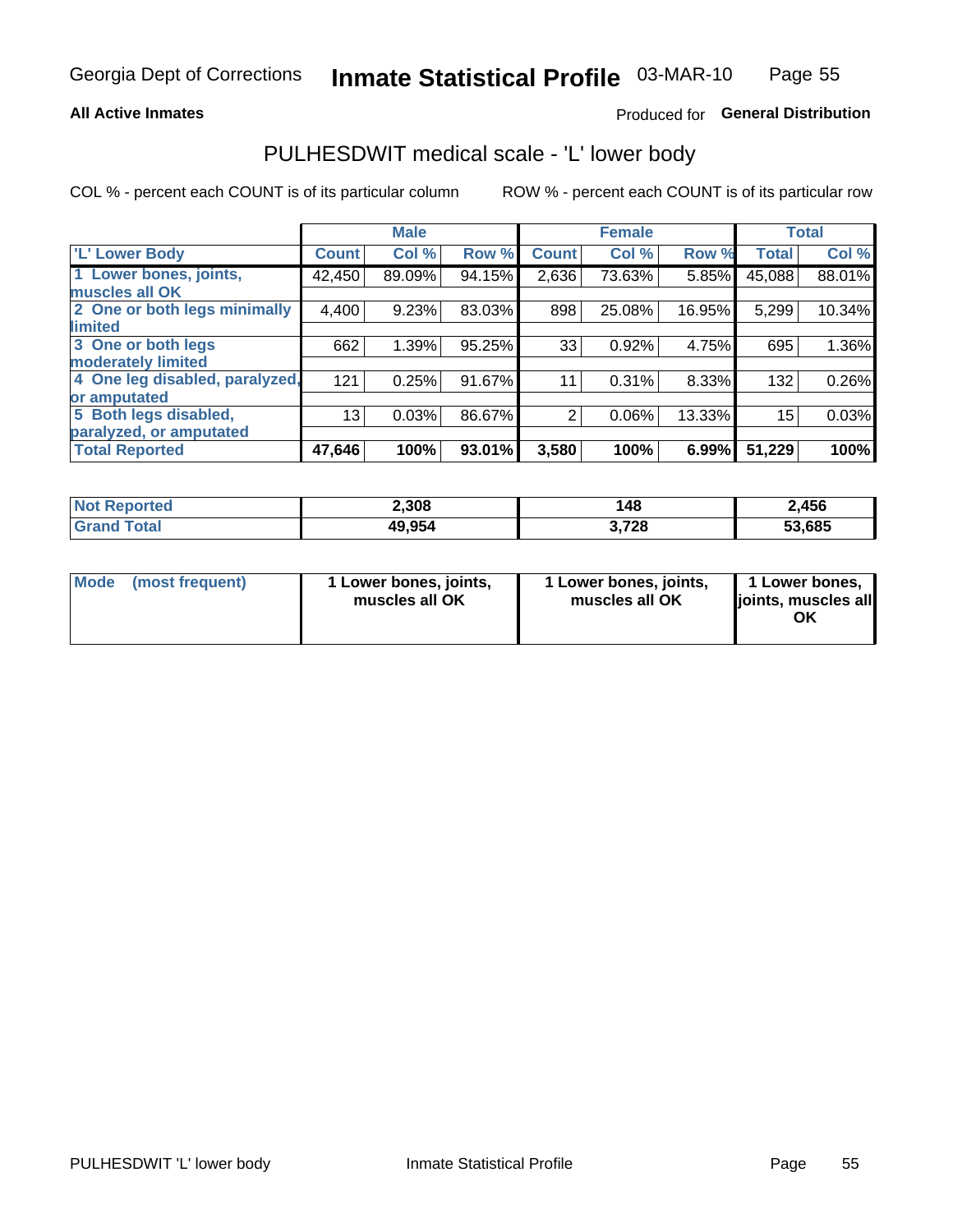#### **All Active Inmates**

### Produced for General Distribution

## PULHESDWIT medical scale - 'H' hearing

COL % - percent each COUNT is of its particular column

|                                |              | <b>Male</b> |                    |       | <b>Female</b> |        | <b>Total</b> |        |
|--------------------------------|--------------|-------------|--------------------|-------|---------------|--------|--------------|--------|
| <b>'H' Hearing</b>             | <b>Count</b> | Col %       | <b>Row % Count</b> |       | Col %         | Row %  | <b>Total</b> | Col %  |
| 1 Normal hearing both ears     | 47,119       | 98.94%      | 93.01%             | 3,538 | 98.80%        | 6.98%  | 50,660       | 98.93% |
| 2 Some loss in one ear with    | 387          | 0.81%       | 91.27%             | 37    | 1.03%         | 8.73%  | 424          | 0.83%  |
| other OK, or mild loss in both |              |             |                    |       |               |        |              |        |
| 3 Total loss in one ear with   | 76           | 0.16%       | 96.20%             | 3     | 0.08%         | 3.80%  | 79           | 0.15%  |
| mild loss in other             |              |             |                    |       |               |        |              |        |
| 4 Severe loss in both ears     | 27           | 0.06%       | 100.00%            |       |               |        | 27           | 0.05%  |
| 5 Total loss in both ears,     | 17           | 0.04%       | 85.00%             | 3     | 0.08%         | 15.00% | 20           | 0.04%  |
| requiring special housing      |              |             |                    |       |               |        |              |        |
| <b>Total Reported</b>          | 47,626       | 100%        | 93.00%             | 3,581 | 100%          | 6.99%  | 51,210       | 100%   |

| <b>Not Reno</b><br>ాorted | 2,328  | 147   | ∠,475  |
|---------------------------|--------|-------|--------|
| Total                     | 49,954 | 3,728 | 53,685 |

| Mode (most frequent) | 1 Normal hearing both ears 1 Normal hearing both ears 1 Normal hearing | both ears |
|----------------------|------------------------------------------------------------------------|-----------|
|                      |                                                                        |           |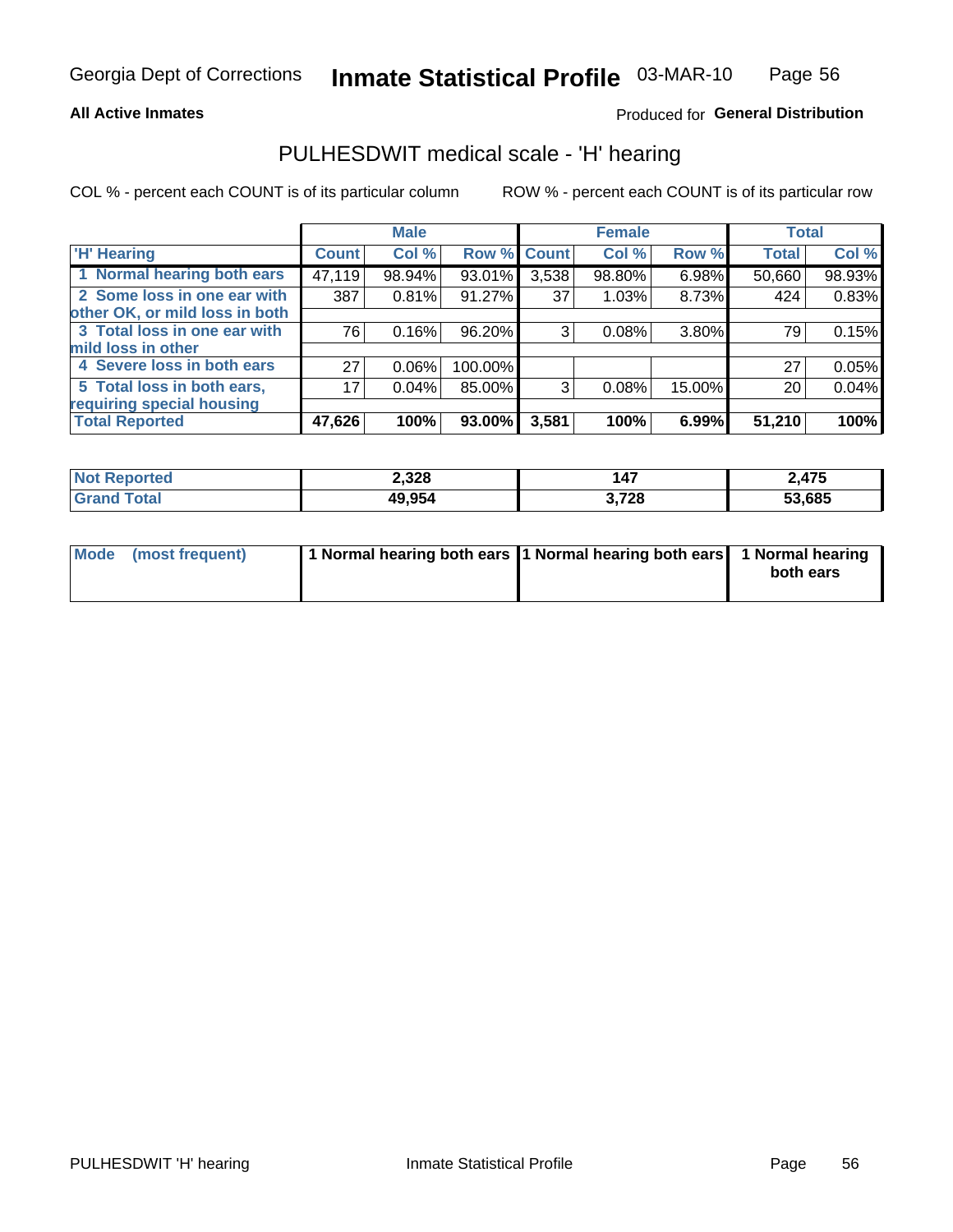#### **All Active Inmates**

### Produced for General Distribution

## PULHESDWIT medical scale - 'E' vision

COL % - percent each COUNT is of its particular column

|                                 |                 | <b>Male</b> |         |              | <b>Female</b> |        |              | <b>Total</b> |
|---------------------------------|-----------------|-------------|---------|--------------|---------------|--------|--------------|--------------|
| 'E' Vision                      | <b>Count</b>    | Col %       | Row %   | <b>Count</b> | Col %         | Row %  | <b>Total</b> | Col %        |
| 1 Correctable to 20/40 in both  | 39,854          | 84.75%      | 94.48%  | 2,325        | 64.94%        | 5.51%  | 42,182       | 83.35%       |
| eyes                            |                 |             |         |              |               |        |              |              |
| 2 Correctable to 20/70 in one   | 6,396           | 13.60%      | 84.87%  | 1,140        | 31.84%        | 15.13% | 7,536        | 14.89%       |
| eye, may be blind in other      |                 |             |         |              |               |        |              |              |
| 3 Correctable to 20/200 in one  | 648             | 1.38%       | 85.04%  | 114          | 3.18%         | 14.96% | 762          | 1.51%        |
| leye, may be blind in other     |                 |             |         |              |               |        |              |              |
| 4 One eye not correctable to    | 114             | 0.24%       | 99.13%  |              | 0.03%         | 0.87%  | 115          | 0.23%        |
| 20/200, other may be blind      |                 |             |         |              |               |        |              |              |
| 5 Blind in both eyes, requiring | 12 <sup>2</sup> | 0.03%       | 100.00% |              |               |        | 12           | 0.02%        |
| special housing                 |                 |             |         |              |               |        |              |              |
| <b>Total Reported</b>           | 47,024          | 100%        | 92.92%  | 3,580        | 100%          | 7.07%  | 50,607       | 100%         |

| <b>Not Reported</b> | 2,930  | 148   | 3,078  |
|---------------------|--------|-------|--------|
| <b>Total</b>        | 49,954 | 3,728 | 53,685 |

| Mode (most frequent) | 1 Correctable to 20/40 in both<br>eves | 1 Correctable to 20/40 in   1 Correctable to  <br>both eves | 20/40 in both eyes |
|----------------------|----------------------------------------|-------------------------------------------------------------|--------------------|
|                      |                                        |                                                             |                    |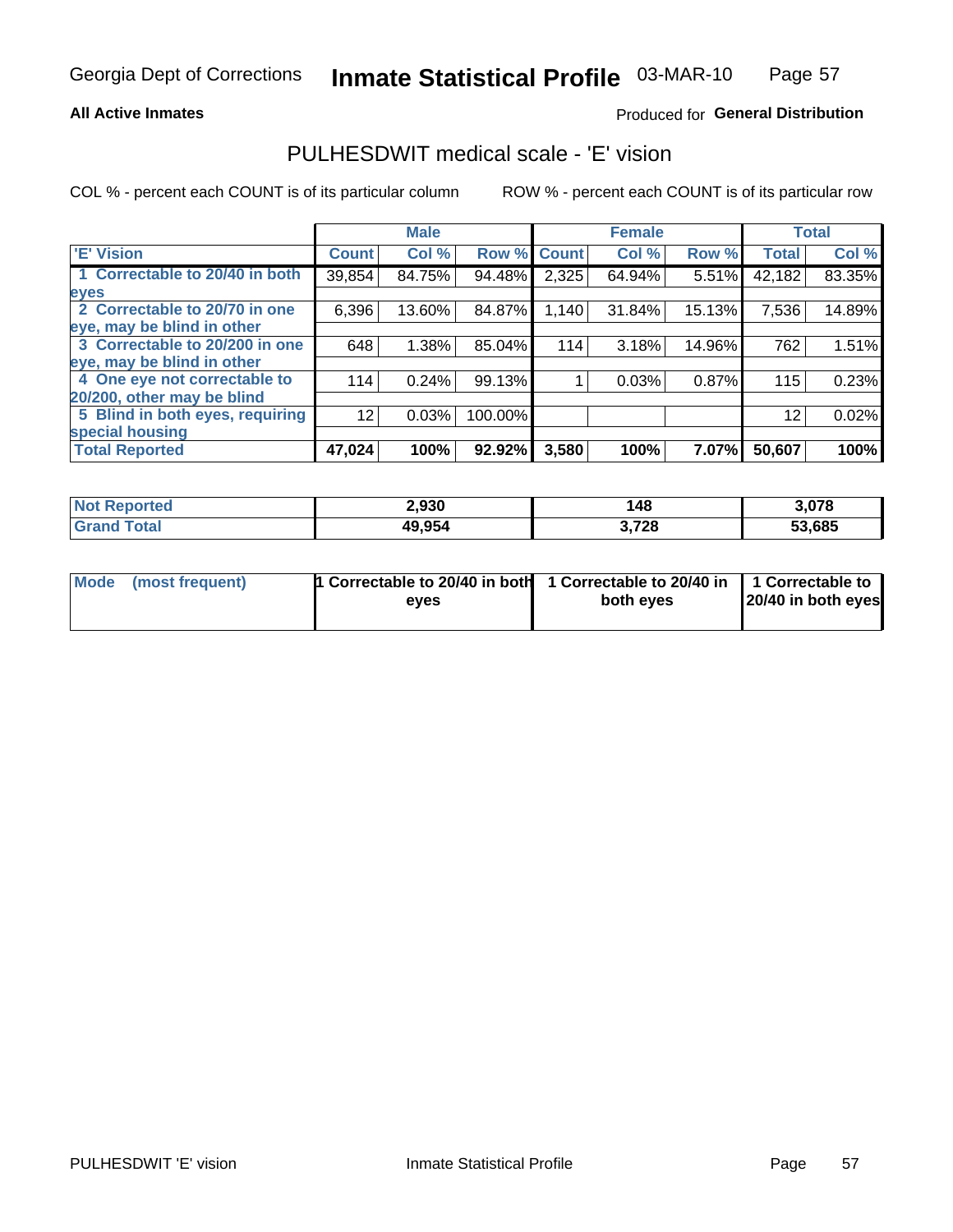#### **All Active Inmates**

### Produced for General Distribution

## PULHESDWIT medical scale - 'S' pSychiatric

COL % - percent each COUNT is of its particular column

|                                        |              | <b>Male</b> |         |                 | <b>Female</b> |        |              | <b>Total</b> |
|----------------------------------------|--------------|-------------|---------|-----------------|---------------|--------|--------------|--------------|
| 'S' pSychiatric                        | <b>Count</b> | Col %       |         | Row % Count     | Col %         | Row %  | <b>Total</b> | Col %        |
| 1 No impairment or disorders           | 40,766       | 87.22%      | 95.14%  | 2,079           | 59.97%        | 4.85%  | 42,847       | 85.34%       |
| 2 Stable, or in remission, or          | 4,498        | 9.62%       | 76.95%  | 1,346           | 38.82%        | 23.03% | 5,845        | 11.64%       |
| mild impairment or retardation         |              |             |         |                 |               |        |              |              |
| 3 Requires moderate inpatient          | 1,242        | 2.66%       | 97.72%  | 29              | 0.84%         | 2.28%  | 1,271        | 2.53%        |
| treatment                              |              |             |         |                 |               |        |              |              |
| 4 Requires intensive inpatient         | 208          | 0.45%       | 94.12%  | 13 <sub>1</sub> | 0.37%         | 5.88%  | 221          | 0.44%        |
| treatment                              |              |             |         |                 |               |        |              |              |
| <b>5 Requires Crisis Stabilization</b> | 26           | $0.06\%$    | 100.00% |                 |               |        | 26           | 0.05%        |
| Unit (CSU) inpatient care              |              |             |         |                 |               |        |              |              |
| <b>Total Reported</b>                  | 46,740       | 100%        | 93.09%  | 3,467           | 100%          | 6.90%  | 50,210       | 100%         |

| <b>Not Reported</b> | 3,214  | 261   | 3,475  |
|---------------------|--------|-------|--------|
| Total<br>Gran       | 49,954 | 3,728 | 53,685 |

| Mode            | <b>1 No impairment or disorders</b> | 1 No impairment or | 1 No impairment or |
|-----------------|-------------------------------------|--------------------|--------------------|
| (most frequent) |                                     | disorders          | disorders          |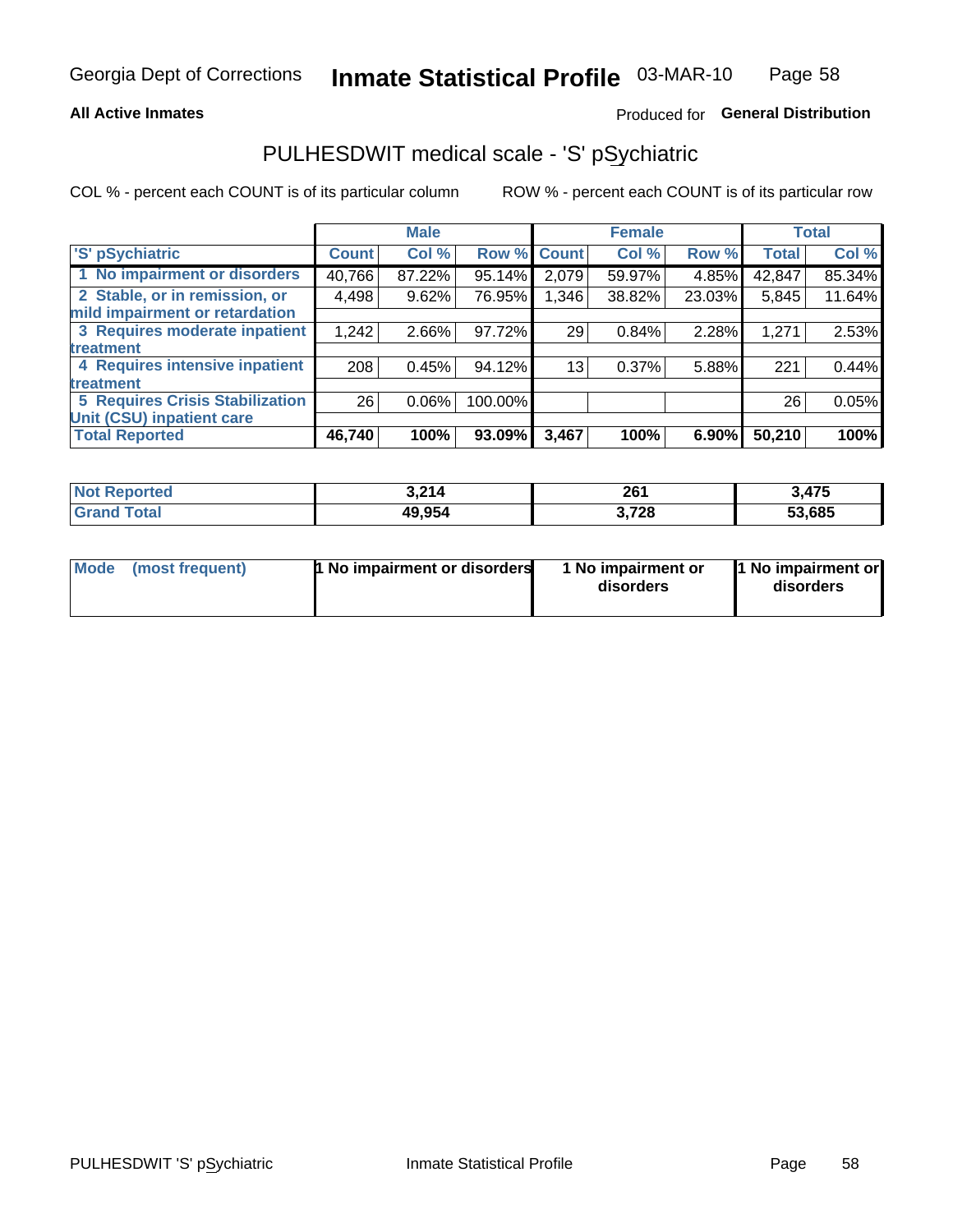#### **All Active Inmates**

### **Produced for General Distribution**

## PULHESDWIT medical scale - 'D' dental

COL % - percent each COUNT is of its particular column

|                                 |              | <b>Male</b> |         |              | <b>Female</b> |        |              | <b>Total</b> |
|---------------------------------|--------------|-------------|---------|--------------|---------------|--------|--------------|--------------|
| <b>D'</b> Dental                | <b>Count</b> | Col %       | Row %   | <b>Count</b> | Col %         | Row %  | <b>Total</b> | Col %        |
| 1 Minimal routine dental health | 16,861       | 37.29%      | 89.83%  | 909.         | 55.09%        | 10.17% | 18,770       | 38.55%       |
| <b>needs</b>                    |              |             |         |              |               |        |              |              |
| 2 Moderate cavities and/or gum  | 17,938       | 39.67%      | 93.29%  | 1,289        | 37.20%        | 6.70%  | 19,229       | 39.50%       |
| disease                         |              |             |         |              |               |        |              |              |
| 3 Extensive gum disease         | 10,383       | 22.96%      | 97.48%  | 267          | 7.71%         | 2.51%  | 10,651       | 21.88%       |
| and/or widespread decay         |              |             |         |              |               |        |              |              |
| 4 Urgent need for dental        | 33           | 0.07%       | 100.00% |              |               |        | 33           | 0.07%        |
| <b>services</b>                 |              |             |         |              |               |        |              |              |
| 5 Life-threatening disease or   |              | 0.01%       | 100.00% |              |               |        |              | 0.01%        |
| extreme pain or infection       |              |             |         |              |               |        |              |              |
| <b>Total Reported</b>           | 45,216       | 100%        | 92.88%  | 3,465        | 100%          | 7.12%  | 48,684       | 100.0%       |

| <b>Not Reported</b> | ,738   | 263   | 5,001  |
|---------------------|--------|-------|--------|
| Total<br>' Grand    | 49,954 | 3,728 | 53,685 |

| 2 Moderate cavities and/or<br>Mode<br>(most frequent)<br>qum disease | 1 Minimal routine dental<br>health needs | 2 Moderate<br>cavities and/or<br>gum disease |
|----------------------------------------------------------------------|------------------------------------------|----------------------------------------------|
|----------------------------------------------------------------------|------------------------------------------|----------------------------------------------|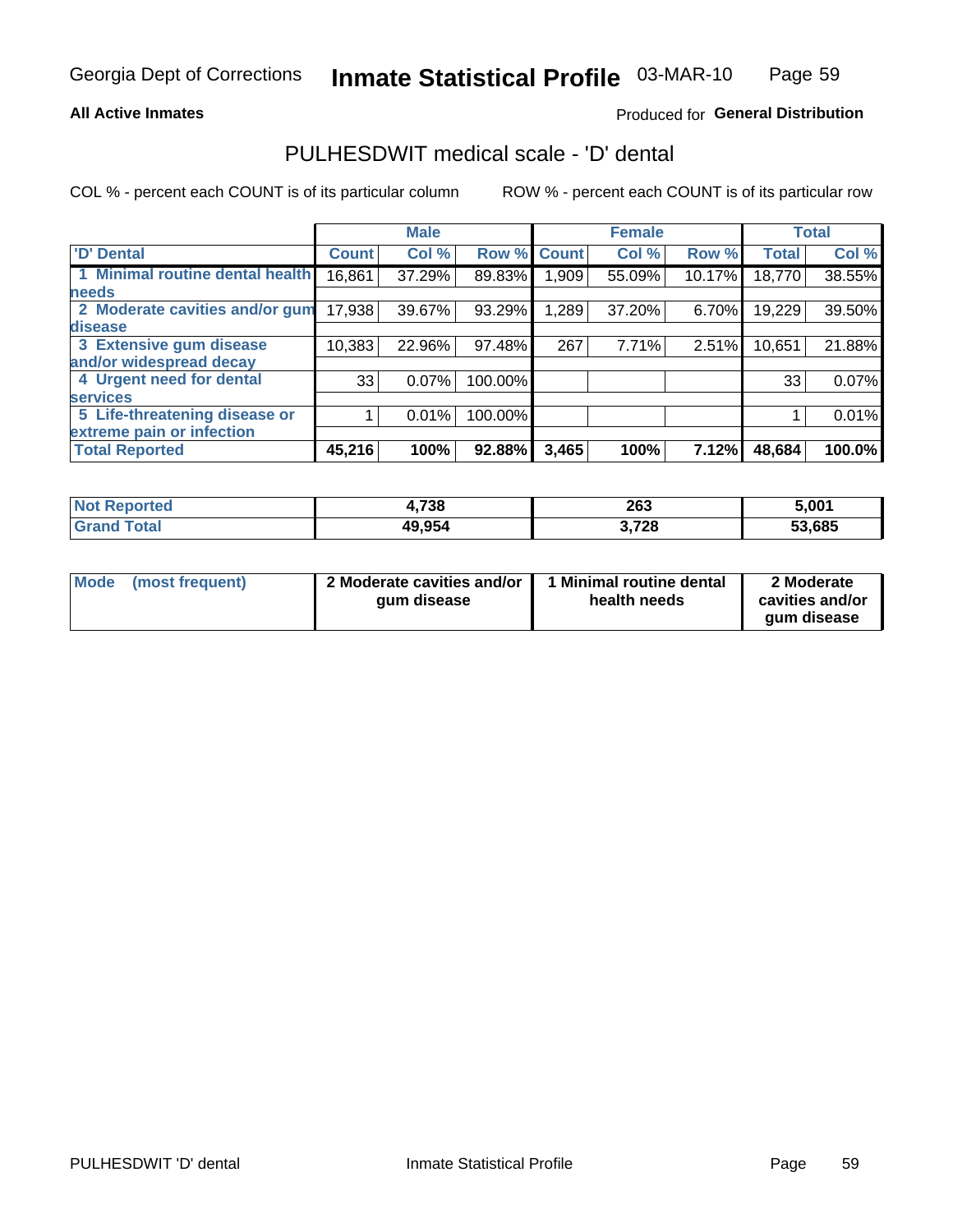#### **All Active Inmates**

### Produced for General Distribution

# PULHESDWIT medical scale - 'W' work ability

COL % - percent each COUNT is of its particular column

|                                 |              | <b>Male</b> |        |             | <b>Female</b> |        |              | <b>Total</b> |
|---------------------------------|--------------|-------------|--------|-------------|---------------|--------|--------------|--------------|
| 'W' work ability                | <b>Count</b> | Col %       |        | Row % Count | Col %         | Row %  | <b>Total</b> | Col %        |
| 1 Unrestricted work or activity | 39,666       | 83.26%      | 93.27% | 2,858       | 79.81%        | 6.72%  | 42,527       | 83.02%       |
| 2 Minor restrictions on type of | 6,263        | 13.15%      | 92.13% | 535         | 14.94%        | 7.87%  | 6,798        | 13.27%       |
| <b>work</b>                     |              |             |        |             |               |        |              |              |
| 3 Moderate restrictions on type | 1,153        | 2.42%       | 90.79% | 117         | 3.27%         | 9.21%  | 1,270        | 2.48%        |
| lof work                        |              |             |        |             |               |        |              |              |
| 4 Major restrictions on type of | 454          | 0.95%       | 87.31% | 66          | 1.84%         | 12.69% | 520          | 1.02%        |
| <b>work</b>                     |              |             |        |             |               |        |              |              |
| 5 Cannot work under any         | 104          | 0.22%       | 95.41% | 5           | 0.14%         | 4.59%  | 109          | 0.21%        |
| <b>circumstances</b>            |              |             |        |             |               |        |              |              |
| <b>Total Reported</b>           | 47,640       | 100%        | 93.00% | 3,581       | 100%          | 6.99%  | 51,224       | 100%         |

| <b>Emorted</b> | ) 21 <i>1</i> | 147   | 2,461  |
|----------------|---------------|-------|--------|
| NO1            | <u>.</u>      |       |        |
| <b>Total</b>   | 49,954        | 3,728 | 53,685 |

| Mode            | 1 Unrestricted work or | 1 Unrestricted work or | 1 Unrestricted   |
|-----------------|------------------------|------------------------|------------------|
| (most frequent) | activity               | activity               | work or activity |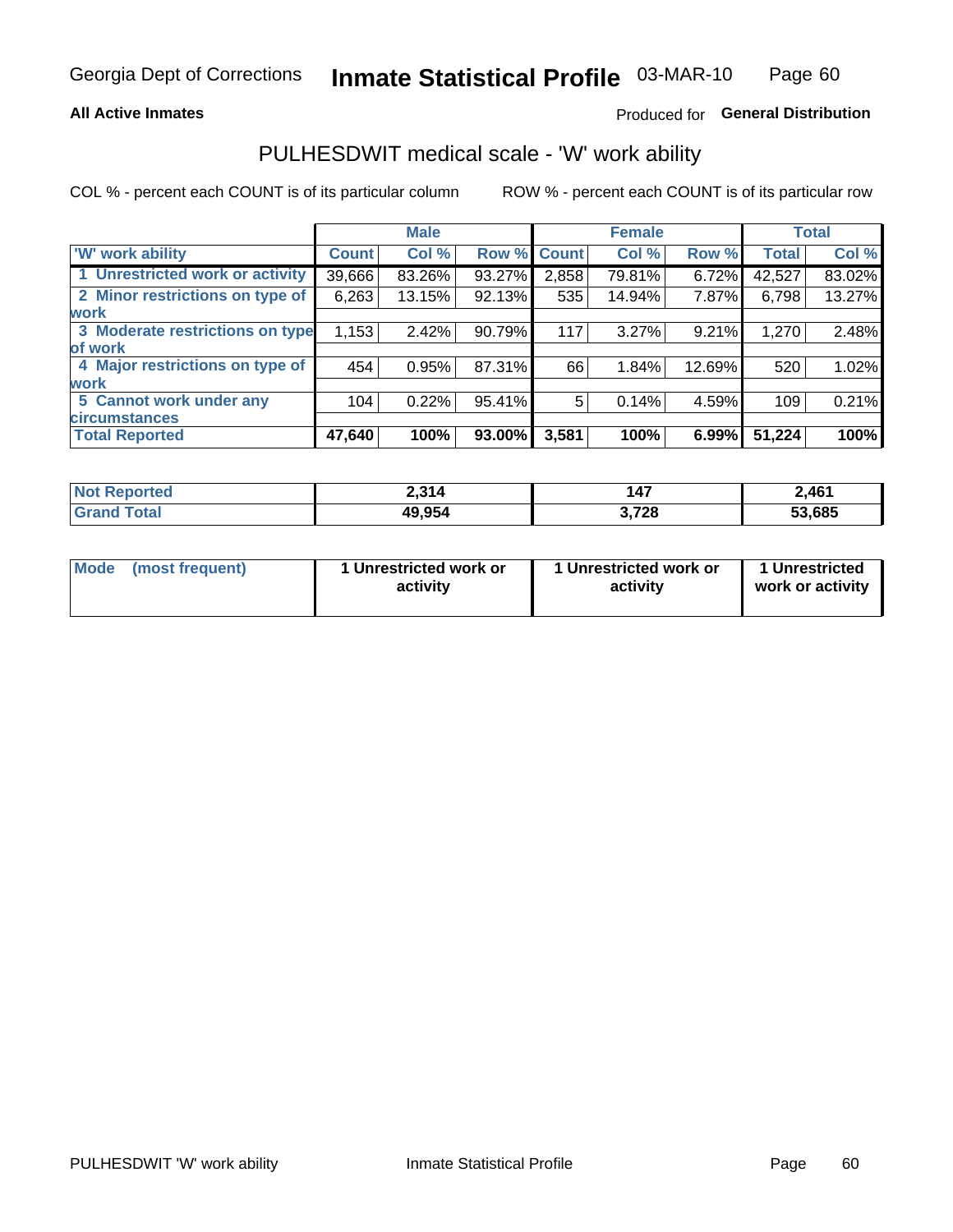#### **All Active Inmates**

### Produced for General Distribution

## PULHESDWIT medical scale - 'I' impairment

COL % - percent each COUNT is of its particular column

|                                   |              | <b>Male</b> |             |       | <b>Female</b> |       |              | <b>Total</b> |
|-----------------------------------|--------------|-------------|-------------|-------|---------------|-------|--------------|--------------|
| <b>T' Impairment</b>              | <b>Count</b> | Col %       | Row % Count |       | Col %         | Row % | <b>Total</b> | Col %        |
| 1 No impairments or               | 47,326       | 99.42%      | 92.99%      | 3,564 | 99.58%        | 7.00% | 50,893       | 99.43%       |
| disabilities                      |              |             |             |       |               |       |              |              |
| 2 Wheelchair-bound but            | 159          | 0.33%       | 95.78%      | 7     | 0.20%         | 4.22% | 166          | 0.32%        |
| otherwise OK                      |              |             |             |       |               |       |              |              |
| <b>3 Needs low-level Assisted</b> | 39           | 0.08%       | 90.70%      | 4     | 0.11%         | 9.30% | 43           | 0.08%        |
| Living (level I)                  |              |             |             |       |               |       |              |              |
| 4 Needs moderate Assisted         | 15           | 0.03%       | 100.00%     |       |               |       | 15           | 0.03%        |
| <b>Living (level II)</b>          |              |             |             |       |               |       |              |              |
| <b>5 Needs maximal Assisted</b>   | 62           | 0.13%       | 93.94%      | 4     | 0.11%         | 6.06% | 66           | 0.13%        |
| <b>Living (level III)</b>         |              |             |             |       |               |       |              |              |
| <b>Total Reported</b>             | 47,601       | 100%        | 93.00%      | 3,579 | 100%          | 6.99% | 51,183       | 100%         |

| <b>Not</b><br>Reported | 2,353  | 149        | 2,502  |
|------------------------|--------|------------|--------|
| Total                  | 49,954 | ,728<br>v. | 53,685 |

| Mode | (most frequent) | 1 No impairments or<br>disabilities | 1 No impairments or<br>disabilities | 1 No impairments<br>or disabilities |
|------|-----------------|-------------------------------------|-------------------------------------|-------------------------------------|
|------|-----------------|-------------------------------------|-------------------------------------|-------------------------------------|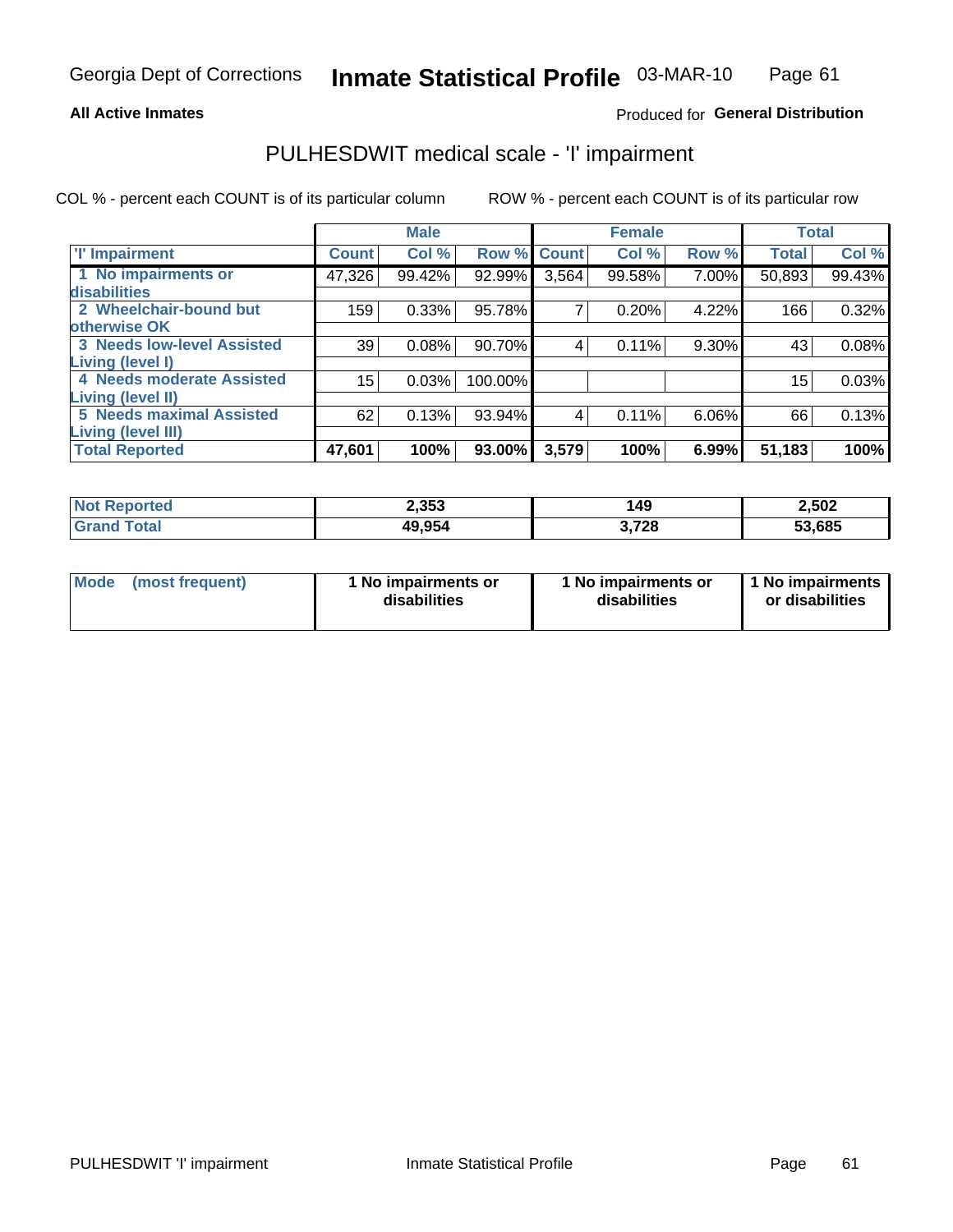#### **All Active Inmates**

### Produced fo General Distribution

## PULHESDWIT medical scale - 'T' transportability

COL % - percent each COUNT is of its particular column

|                              |              | <b>Male</b> |         |              | <b>Female</b> |        |              | <b>Total</b> |
|------------------------------|--------------|-------------|---------|--------------|---------------|--------|--------------|--------------|
| <b>T' Transportability</b>   | <b>Count</b> | Col %       | Row %   | <b>Count</b> | Col %         | Row %  | <b>Total</b> | Col %        |
| 1 Can be transported in any  | 47,407       | 99.63%      | 93.01%  | 3,560        | 99.66%        | 6.98%  | 50,970       | 99.63%       |
| ordinary approved vehicle    |              |             |         |              |               |        |              |              |
| 2 Wheelchair-bound, not      | 66           | 0.14%       | 89.19%  | 8            | 0.22%         | 10.81% | 74           | 0.14%        |
| needing special vehicle      |              |             |         |              |               |        |              |              |
| 3 Wheelchair-bound, requires | 21           | 0.04%       | 95.45%  |              | 0.03%         | 4.55%  | 22           | 0.04%        |
| special vehicle              |              |             |         |              |               |        |              |              |
| 4 Needs specially-equipped   |              | 0.01%       | 100.00% |              |               |        |              | 0.01%        |
| medical vehicle              |              |             |         |              |               |        |              |              |
| <b>5 Requires ambulance</b>  | 83           | 0.17%       | 96.51%  | 3            | 0.08%         | 3.49%  | 86           | 0.17%        |
| transport                    |              |             |         |              |               |        |              |              |
| <b>Total Reported</b>        | 47,584       | 100%        | 93.01%  | 3,572        | 100%          | 6.98%  | 51,159       | 100%         |

| ported      | 2,370  | 156            | 2,526  |
|-------------|--------|----------------|--------|
| <b>otal</b> | 49,954 | 700<br>J, 1 ZO | 53,685 |

|  | Mode (most frequent) | 1 Can be transported in any 1 Can be transported in any<br>ordinary approved vehicle   ordinary approved vehicle   transported in any |  | 1 Can be<br>  ordinary approved  <br>vehicle |
|--|----------------------|---------------------------------------------------------------------------------------------------------------------------------------|--|----------------------------------------------|
|--|----------------------|---------------------------------------------------------------------------------------------------------------------------------------|--|----------------------------------------------|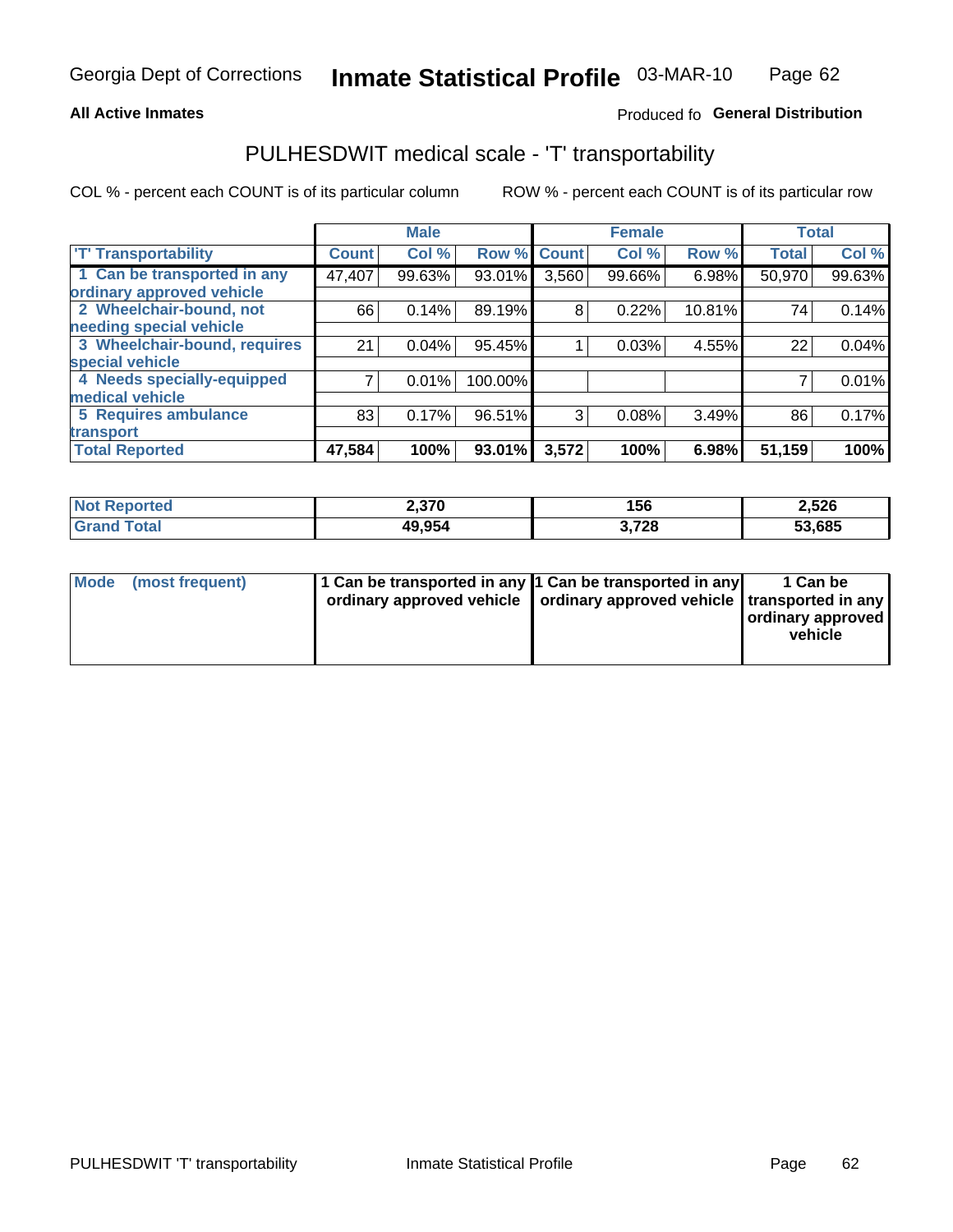#### **All Active Inmates**

### Produced for General Distribution

## Criminality in family, self-reported

COL % - percent each COUNT is of its particular column

|                              |              | <b>Male</b> |        |             | <b>Female</b> |           |                 | Total   |
|------------------------------|--------------|-------------|--------|-------------|---------------|-----------|-----------------|---------|
| <b>Criminality In Family</b> | <b>Count</b> | Col %       |        | Row % Count | Col %         | Row %     | <b>Total</b>    | Col %   |
| Yes, criminality in family   | 9.729        | 21.93%      | 88.13% | 1,309       | 44.37%        | $11.86\%$ | 11,039          | 23.33%  |
| No criminality in family     | 34.627       | 78.07%      | 95.47% | 1,641       | 55.63%        |           | 4.52% 36,270    | 76.67%  |
| <b>Total Reported</b>        | 44,356       | 100%        | 93.76% | 2,950       | 100%          |           | $6.24\%$ 47,309 | $100\%$ |

| <b>Not</b><br>Reported | 5,598  | 778        | 6,376  |
|------------------------|--------|------------|--------|
| <b>ota</b>             | 49,954 | ,728<br>v, | 53.685 |

|  | Mode (most frequent) | No criminality in family | No criminality in family | No criminality in<br>family |
|--|----------------------|--------------------------|--------------------------|-----------------------------|
|--|----------------------|--------------------------|--------------------------|-----------------------------|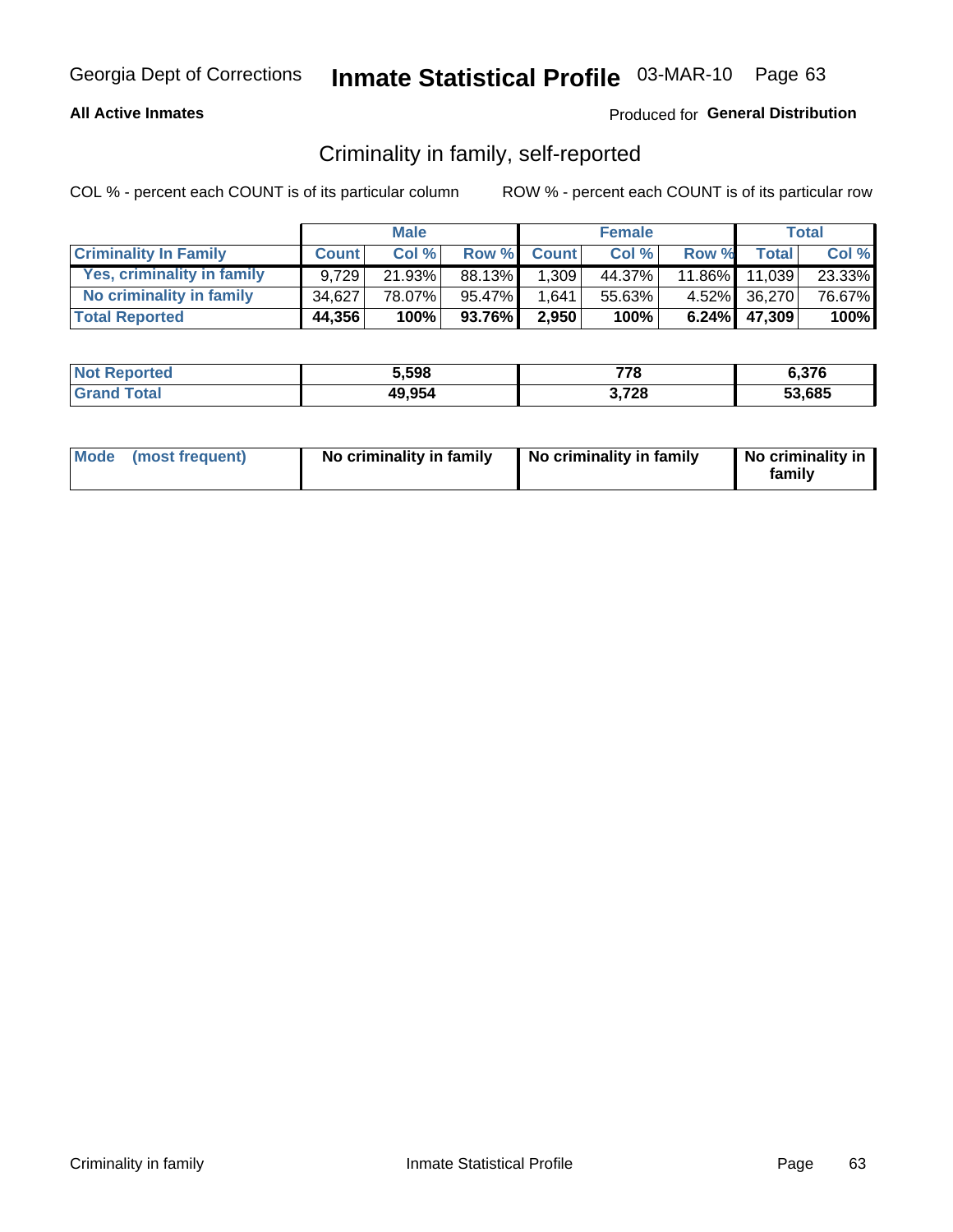#### **All Active Inmates**

### Produced for General Distribution

## Alcoholism in family, self-reported

COL % - percent each COUNT is of its particular column

|                             |              | <b>Male</b> |              |              | <b>Female</b> |           |                 | Total   |
|-----------------------------|--------------|-------------|--------------|--------------|---------------|-----------|-----------------|---------|
| <b>Alcoholism In Family</b> | <b>Count</b> | Col %       | <b>Row %</b> | <b>Count</b> | Col %         | Row %     | <b>Total</b>    | Col %   |
| Yes, alcoholism in family   | 6.279        | 14.16%      | 89.11%       | 766          | 25.97%        | $10.87\%$ | 7,046           | 14.89%  |
| No alcoholism in family     | 38.077       | 85.84%      | 94.57%       | 2,184        | 74.03%        |           | 5.42% 40,263    | 85.11%  |
| <b>Total Reported</b>       | 44,356       | 100%        | 93.76%       | 2,950        | 100%          |           | $6.24\%$ 47,309 | $100\%$ |

| <b>Not</b><br>Reported | 5,598  | 778        | 6,376  |
|------------------------|--------|------------|--------|
| <b>ota</b>             | 49,954 | ,728<br>v, | 53.685 |

|  | Mode (most frequent) | No alcoholism in family | No alcoholism in family | No alcoholism in<br>family |
|--|----------------------|-------------------------|-------------------------|----------------------------|
|--|----------------------|-------------------------|-------------------------|----------------------------|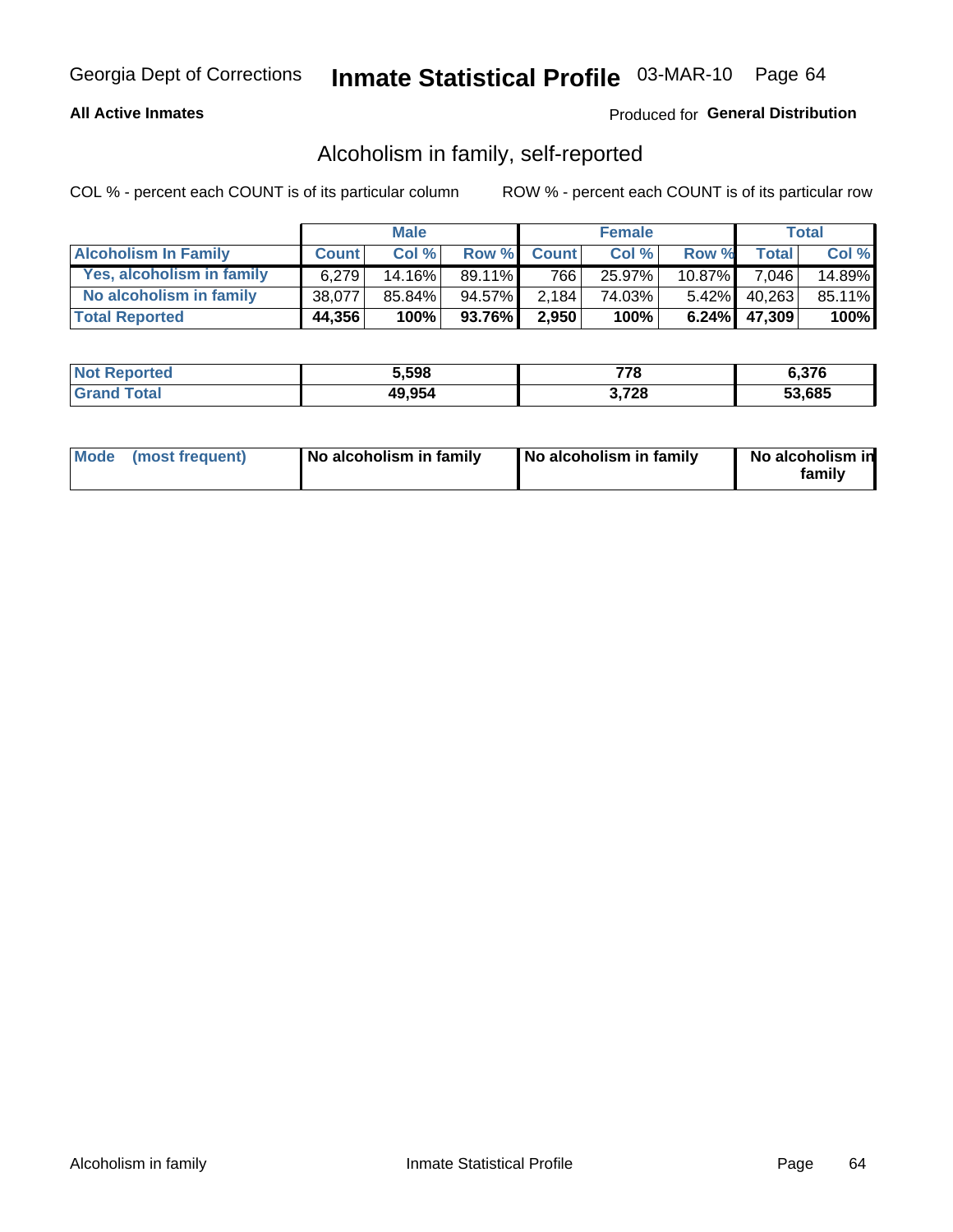#### **All Active Inmates**

### Produced for General Distribution

## Drug abuse in family, self-reported

COL % - percent each COUNT is of its particular column

|                           |              | <b>Male</b> |        |              | <b>Female</b> |           |        | <b>Total</b> |
|---------------------------|--------------|-------------|--------|--------------|---------------|-----------|--------|--------------|
| Drug Abuse In Family      | <b>Count</b> | Col%        | Row %  | <b>Count</b> | Col %         | Row %     | Total  | Col %        |
| Yes, drug abuse in family | 3.457        | 7.79%l      | 83.16% | 699          | 23.69%        | $16.82\%$ | 4.157  | 8.79%        |
| No drug abuse in family   | 40.899       | $92.21\%$   | 94.78% | 2,251        | 76.31%        | $5.22\%$  | 43,152 | 91.21%       |
| <b>Total Reported</b>     | 44,356       | 100%        | 93.76% | 2,950        | 100%          | 6.24%     | 47,309 | 100%         |

| <b>Not Reported</b>   | 5,598  | 770<br>1 C | 6,376  |
|-----------------------|--------|------------|--------|
| Total<br><b>Grand</b> | 49,954 | 3,728      | 53.685 |

|  | Mode (most frequent) | No drug abuse in family | No drug abuse in family | No drug abuse in<br>familv |
|--|----------------------|-------------------------|-------------------------|----------------------------|
|--|----------------------|-------------------------|-------------------------|----------------------------|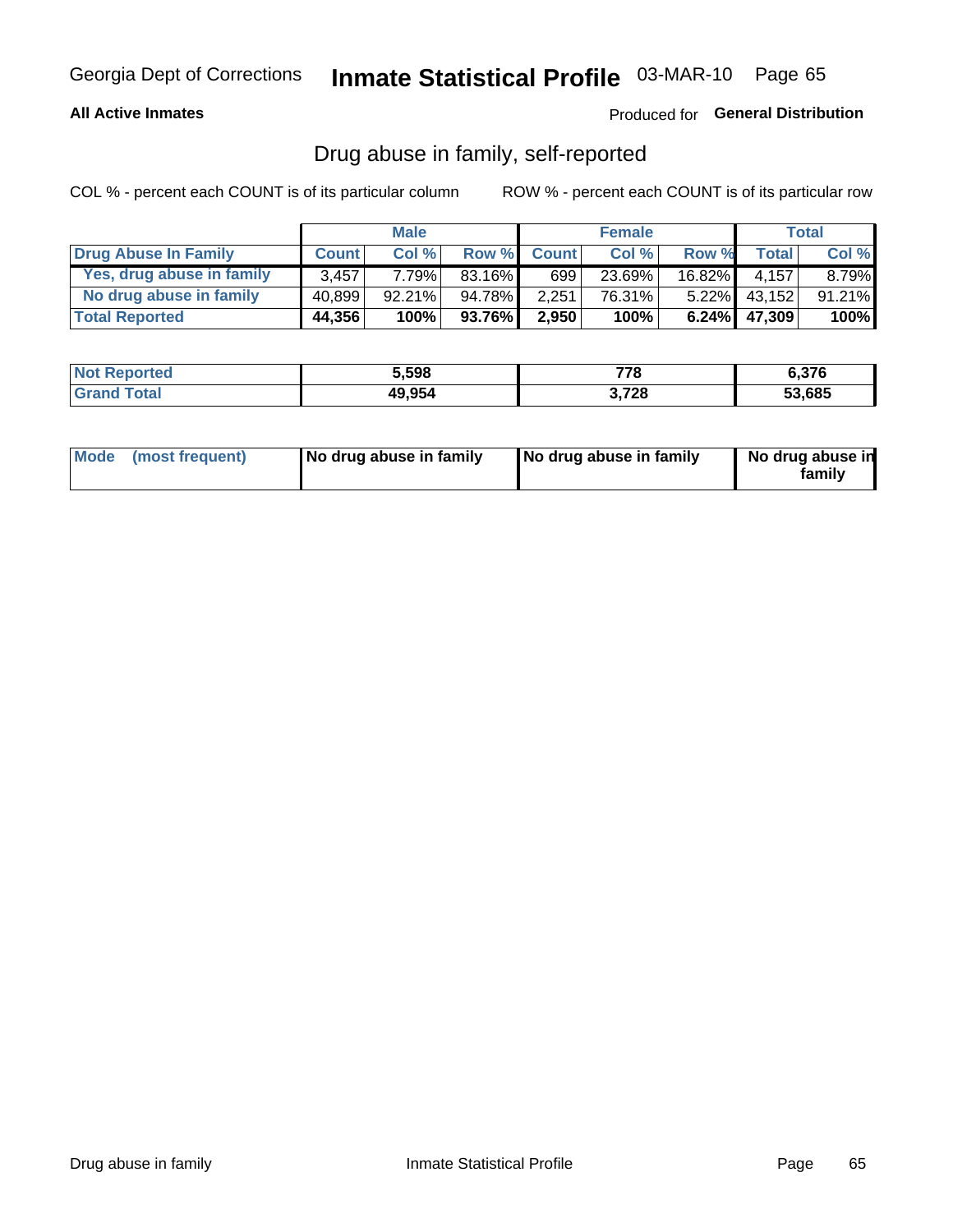#### **All Active Inmates**

### Produced for General Distribution

## Subjected to frequent beatings, self-reported

COL % - percent each COUNT is of its particular column

|                                   |              | <b>Male</b> |        |              | <b>Female</b> |          |        | Total  |
|-----------------------------------|--------------|-------------|--------|--------------|---------------|----------|--------|--------|
| <b>Frequent beatings</b>          | <b>Count</b> | Col %       | Row %  | <b>Count</b> | Col %         | Row %    | Total  | Col %  |
| <b>Yes, subjected to frequent</b> | 1,716        | $3.87\%$    | 80.04% | 428          | 14.51%        | 19.96%   | 2.144  | 4.53%  |
| <b>beatings</b>                   |              |             |        |              |               |          |        |        |
| Not subjected to frequent         | 42.640       | 96.13%      | 94.41% | 2,522        | 85.49%        | $5.58\%$ | 45,165 | 95.47% |
| <b>beatings</b>                   |              |             |        |              |               |          |        |        |
| <b>Total Reported</b>             | 44,356       | 100%        | 93.76% | 2,950        | 100%          | 6.24%    | 47,309 | 100%   |

| <b>Not</b><br>Reported | 5.598  | 778   | 6,376  |
|------------------------|--------|-------|--------|
| <b>Total</b>           | 49,954 | 3,728 | 53,685 |

| Mode (most frequent) | Not subjected to frequent<br>beatings | Not subjected to frequent<br>beatings | Not subjected to<br><b>frequent beatings</b> |
|----------------------|---------------------------------------|---------------------------------------|----------------------------------------------|
|                      |                                       |                                       |                                              |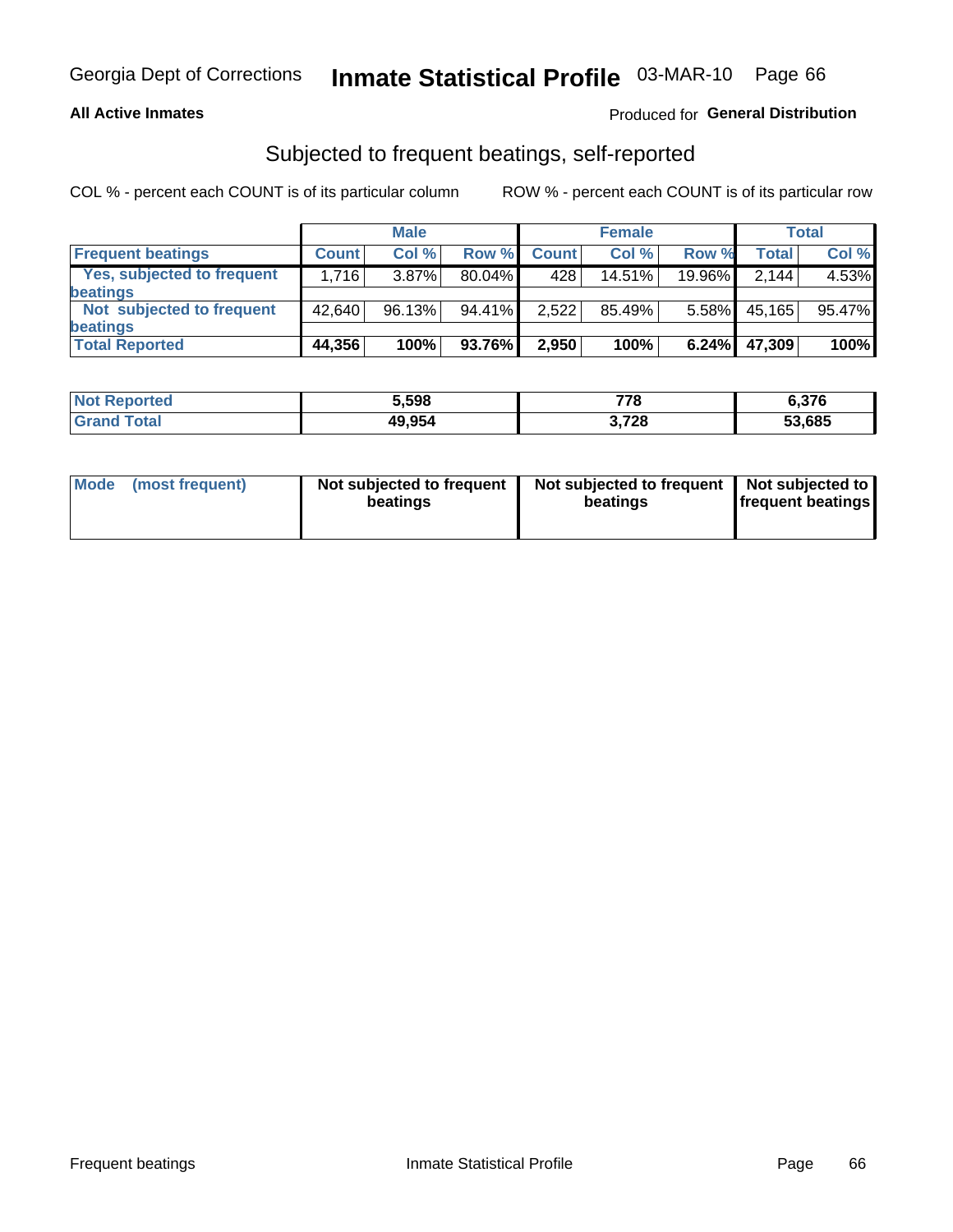#### **All Active Inmates**

### Produced for General Distribution

## Father absent during inmate's childhood

COL % - percent each COUNT is of its particular column

|                           |              | <b>Male</b> |        |              | <b>Female</b> |          |              | <b>Total</b> |
|---------------------------|--------------|-------------|--------|--------------|---------------|----------|--------------|--------------|
| <b>Father Absent</b>      | <b>Count</b> | Col %       | Row %  | <b>Count</b> | Col %         | Row %    | <b>Total</b> | Col %        |
| Yes, father was absent    | 21.937       | 49.46%      | 95.20% | 1,105        | 37.46%        |          | 4.80% 23,042 | 48.71%       |
| No, father was not absent | 22.419       | $50.54\%$   | 92.38% | 1.845        | $62.54\%$     |          | 7.60% 24,267 | 51.29%       |
| <b>Total Reported</b>     | 44,356       | 100%        | 93.76% | 2,950        | 100%          | $6.24\%$ | 47,309       | $100\%$      |

| <b>Not Reported</b> | 5,598  | 778        | 6,376  |
|---------------------|--------|------------|--------|
| <b>Grand Total</b>  | 49,954 | ,728<br>J. | 53,685 |

|  | Mode (most frequent) | No, father was not absent No, father was not absent |  | No, father was not<br>absent |
|--|----------------------|-----------------------------------------------------|--|------------------------------|
|--|----------------------|-----------------------------------------------------|--|------------------------------|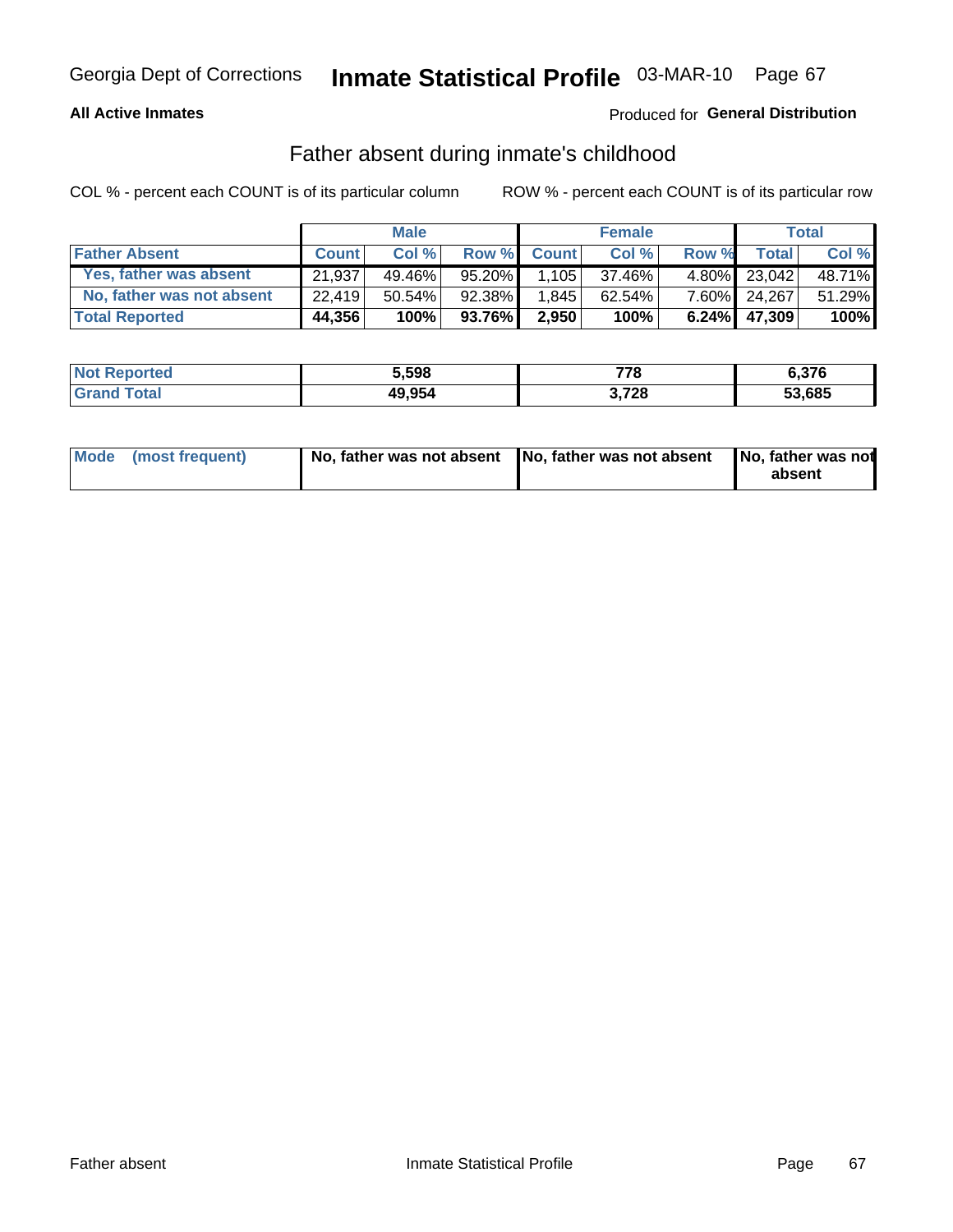#### **All Active Inmates**

### Produced for General Distribution

## Mother absent during inmate's childhood

COL % - percent each COUNT is of its particular column

|                           |              | <b>Male</b> |          |              | <b>Female</b> |          |              | <b>Total</b> |
|---------------------------|--------------|-------------|----------|--------------|---------------|----------|--------------|--------------|
| <b>Mother Absent</b>      | <b>Count</b> | Col%        | Row %    | <b>Count</b> | Col %         | Row %    | <b>Total</b> | Col %        |
| Yes, mother was absent    | 5.806        | $13.09\%$   | 93.55%   | 400          | 13.56%        | $6.45\%$ | 6.206        | 13.12%       |
| No, mother was not absent | 38,550       | 86.91%      | 93.79%   | 2,550        | 86.44%        | $6.20\%$ | 41.103       | 86.88%       |
| <b>Total Reported</b>     | 44,356       | 100%        | 93.76% I | 2,950        | 100%          | $6.24\%$ | 47,309       | 100%         |

| <b>Not</b><br>Reported | 5,598  | 778        | 6,376  |
|------------------------|--------|------------|--------|
| <b>ota</b>             | 49,954 | ,728<br>v, | 53.685 |

| Mode (most frequent) | No, mother was not absent   No, mother was not absent   No, mother was | not absent |
|----------------------|------------------------------------------------------------------------|------------|
|                      |                                                                        |            |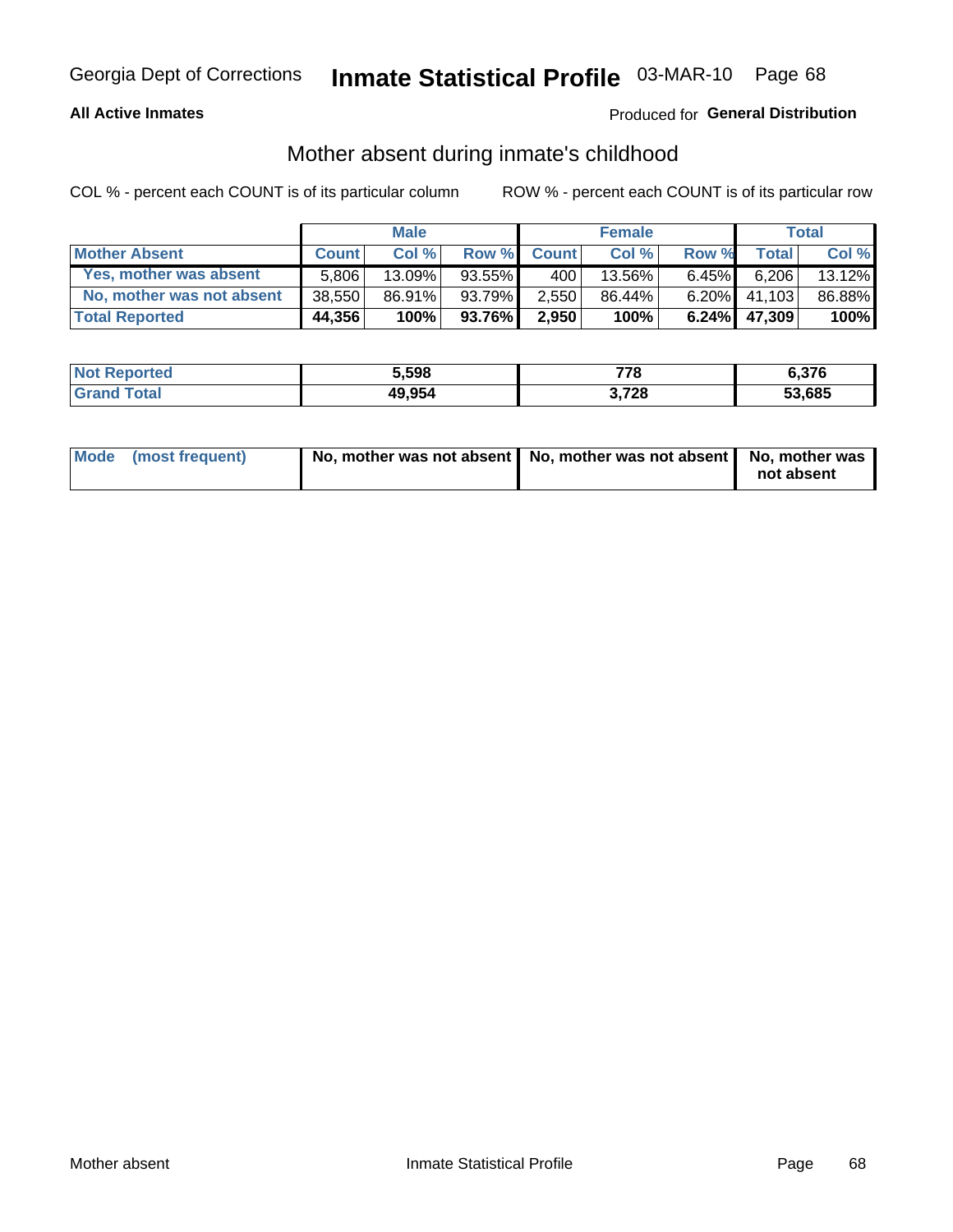#### **All Active Inmates**

### Produced for General Distribution

## Inmate diagnosed as manipulative

COL % - percent each COUNT is of its particular column

|                       |              | <b>Male</b> |           |              | <b>Female</b> |          |              | Total  |
|-----------------------|--------------|-------------|-----------|--------------|---------------|----------|--------------|--------|
| <b>Manipulative</b>   | <b>Count</b> | Col %       | Row %     | <b>Count</b> | Col%          | Row %    | <b>Total</b> | Col %  |
| Yes, manipulative     | 8.643        | $20.87\%$   | $99.57\%$ | 37           | 1.26%         | 0.43%    | 8.680        | 19.58% |
| No, not manipulative  | 32,765       | 79.13%      | 91.88%    | 2,893        | 98.74%」       |          | 8.11% 35,661 | 80.42% |
| <b>Total Reported</b> | 41,408       | 100%        | 93.39%    | 2,930        | 100%          | $6.61\%$ | 44.341       | 100%   |

| <b>Not Reported</b>   | 8,546  | 798   | 9,344  |
|-----------------------|--------|-------|--------|
| Гоtal<br><b>Grand</b> | 49,954 | 3,728 | 53,685 |

| Mode | (most frequent) | No, not manipulative | No, not manipulative | No. not<br><b>I</b> manipulative |
|------|-----------------|----------------------|----------------------|----------------------------------|
|------|-----------------|----------------------|----------------------|----------------------------------|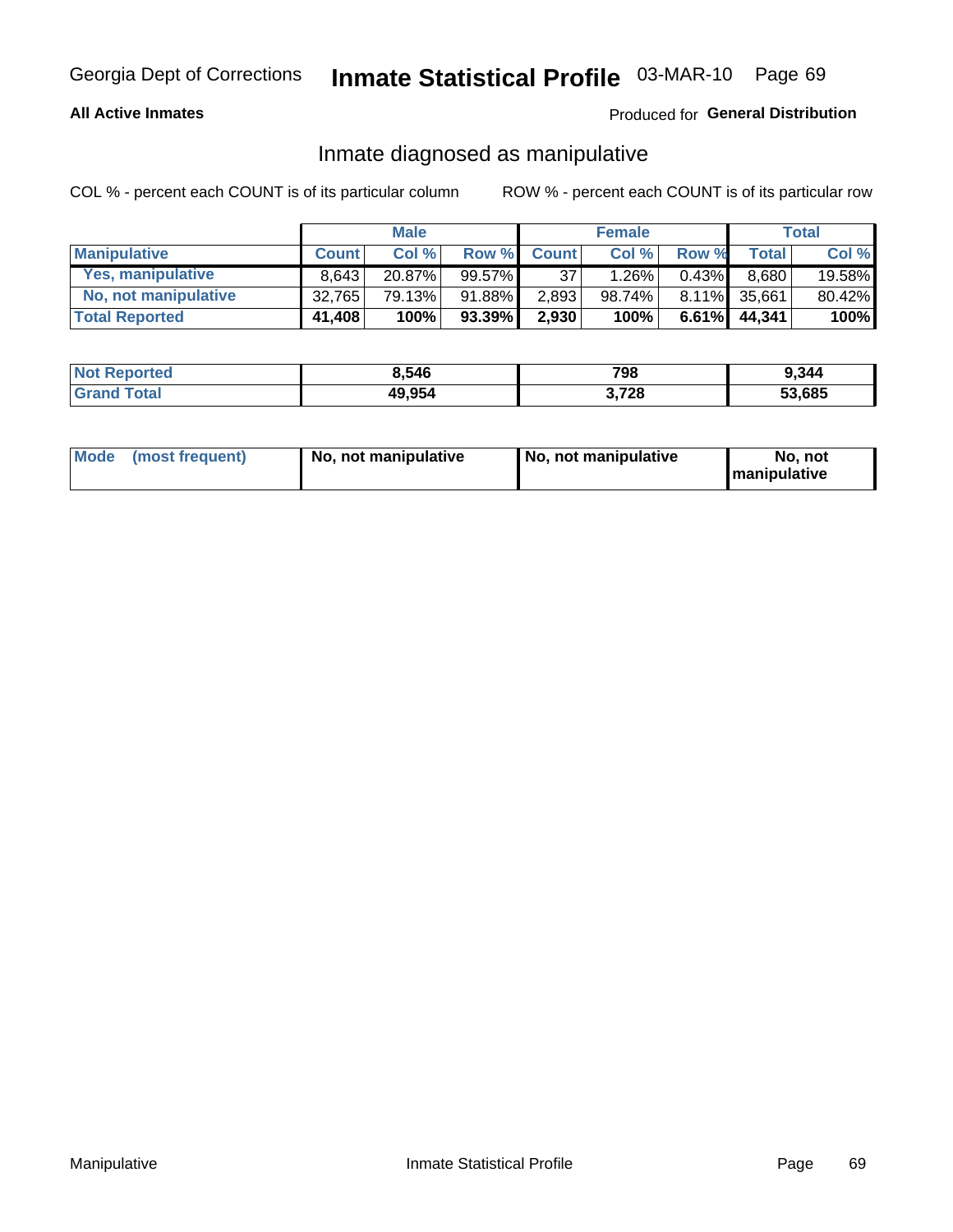#### **All Active Inmates**

Produced for General Distribution

## Inmate diagnosed as assaultive

COL % - percent each COUNT is of its particular column

|                           |              | <b>Male</b> |           |              | <b>Female</b> |       |                 | Total  |
|---------------------------|--------------|-------------|-----------|--------------|---------------|-------|-----------------|--------|
| <b>Assaultive</b>         | <b>Count</b> | Col%        | Row %     | <b>Count</b> | Col %         | Row % | <b>Total</b>    | Col %  |
| Yes, assaultive           | 19.253       | 46.50%      | 94.88%    | 1,040        | 35.49%        |       | 5.12% 20,293    | 45.77% |
| <b>No, not assaultive</b> | 22,155       | 53.50%      | 92.13%    | 1,890        | 64.51%        |       | 7.86% 24,048    | 54.23% |
| <b>Total Reported</b>     | 41,408       | 100%        | $93.39\%$ | 2,930        | 100%          |       | $6.61\%$ 44,341 | 100%   |

| <b>Not Reported</b> | 8,546  | 798        | 9.344  |
|---------------------|--------|------------|--------|
| <b>Tota</b>         | 49,954 | ,728<br>v. | 53.685 |

| Mode (most frequent) | No, not assaultive | No, not assaultive | No, not assaultive |
|----------------------|--------------------|--------------------|--------------------|
|----------------------|--------------------|--------------------|--------------------|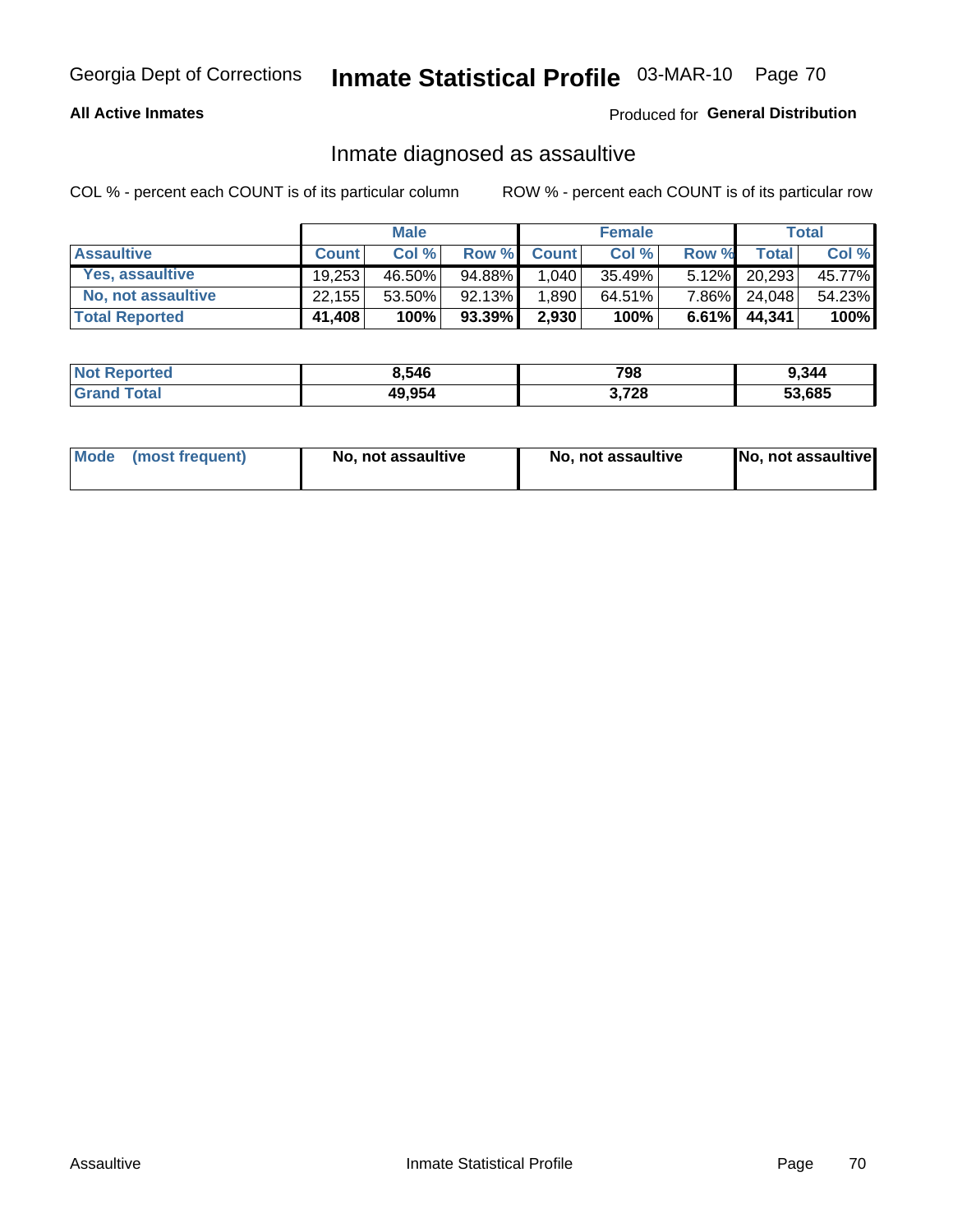# Inmate Statistical Profile 03-MAR-10 Page 71

#### **All Active Inmates**

#### **Produced for General Distribution**

## Number of prior Georgia incarcerations

COL % - percent each COUNT is of its particular column

|                                       |              | <b>Male</b> |             |       | <b>Female</b> |       |        | <b>Total</b> |
|---------------------------------------|--------------|-------------|-------------|-------|---------------|-------|--------|--------------|
| <b>Num of Prior GA Incarcerations</b> | <b>Count</b> | Col %       | Row % Count |       | Col %         | Row % | Total  | Col %        |
|                                       | 28,909       | 57.87%      | 91.81%      | 2,575 | 69.07%        | 8.18% | 31,488 | 58.65%       |
|                                       | 8,764        | 17.54%      | 94.45%      | 515   | 13.81%        | 5.55% | 9,279  | 17.28%       |
| $\overline{2}$                        | 4,868        | 9.74%       | 94.29%      | 295   | 7.91%         | 5.71% | 5,163  | 9.62%        |
| 3                                     | 3,027        | $6.06\%$    | $95.82\%$   | 132   | 3.54%         | 4.18% | 3,159  | 5.88%        |
| $\boldsymbol{4}$                      | 1,830        | 3.66%       | 95.31%      | 90    | 2.41%         | 4.69% | 1,920  | 3.58%        |
| 5                                     | 1,100        | 2.20%       | 95.99%      | 46    | 1.23%         | 4.01% | 1,146  | 2.13%        |
| <b>More Than 5</b>                    | 1,456        | 2.91%       | $95.10\%$   | 75    | 2.01%         | 4.90% | 1,531  | 2.85%        |
| <b>Total Reported</b>                 | 49,954       | 100%        | $93.05\%$   | 3,728 | 100%          | 6.94% | 53,686 | 100%         |

| orted<br>NO. |        |      |        |
|--------------|--------|------|--------|
| 'ota.<br>Gr  | 49.954 | ,728 | 53,686 |

| Mean (average)       | l.01 | .99 |
|----------------------|------|-----|
| Median (middle)      |      |     |
| Mode (most frequent) |      |     |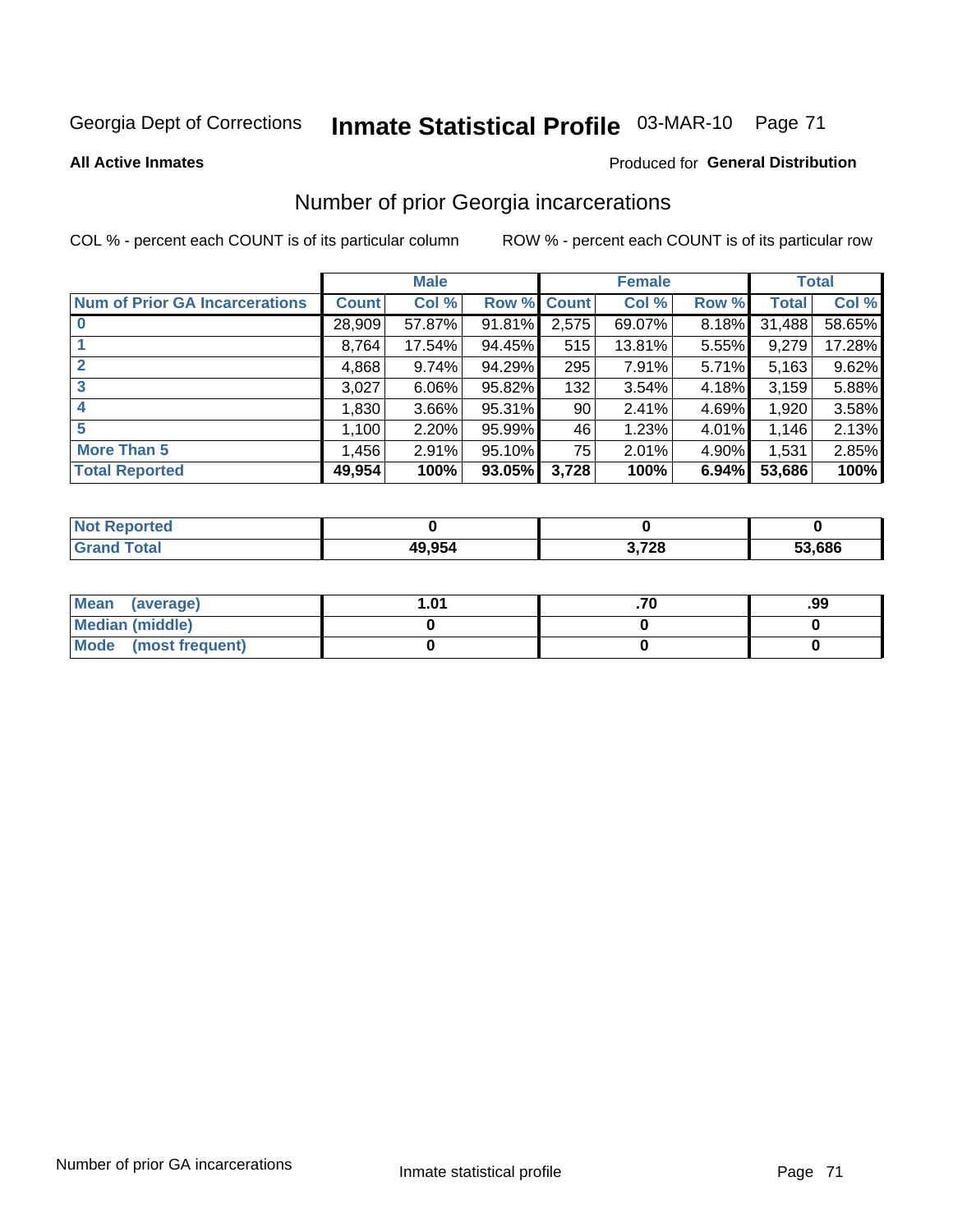# Inmate Statistical Profile 03-MAR-10 Page 72

**All Active Inmates** 

#### Produced for General Distribution

### Prison sentence in years

COL % - percent each COUNT is of its particular column

ROW % - percent each COUNT is of its particular row

|                                 |              | <b>Male</b> |         |              | <b>Female</b> |        |              | <b>Total</b> |
|---------------------------------|--------------|-------------|---------|--------------|---------------|--------|--------------|--------------|
| <b>Prison Sentence In Years</b> | <b>Count</b> | Col %       | Row %   | <b>Count</b> | Col %         | Row %  | <b>Total</b> | Col %        |
| $0 - 1$                         | 1,344        | 2.69%       | 88.42%  | 176          | 4.72%         | 11.58% | 1,520        | 2.83%        |
| $1.1 - 2$                       | 3,622        | 7.25%       | 88.67%  | 462          | 12.39%        | 11.31% | 4,085        | 7.61%        |
| $2.1 - 3$                       | 4,009        | 8.03%       | 88.42%  | 523          | 14.03%        | 11.54% | 4,534        | 8.45%        |
| $3.1 - 4$                       | 2,891        | 5.79%       | 90.34%  | 309          | 8.29%         | 9.66%  | 3,200        | 5.96%        |
| $4.1 - 5$                       | 5,232        | 10.47%      | 90.53%  | 547          | 14.67%        | 9.47%  | 5,779        | 10.76%       |
| $5.1 - 6$                       | 2,042        | 4.09%       | 92.27%  | 171          | 4.59%         | 7.73%  | 2,213        | 4.12%        |
| $6.1 - 7$                       | 1,958        | 3.92%       | 92.40%  | 161          | 4.32%         | 7.60%  | 2,119        | 3.95%        |
| $7.1 - 8$                       | 1,801        | 3.61%       | 93.70%  | 121          | 3.25%         | 6.30%  | 1,922        | 3.58%        |
| $8.1 - 9$                       | 770          | 1.54%       | 92.55%  | 62           | 1.66%         | 7.45%  | 832          | 1.55%        |
| $9.1 - 10$                      | 6,110        | 12.23%      | 94.14%  | 379          | 10.17%        | 5.84%  | 6,490        | 12.09%       |
| $10.1 - 12$                     | 2,448        | 4.90%       | 95.36%  | 119          | 3.19%         | 4.64%  | 2,567        | 4.78%        |
| $12.1 - 15$                     | 3,824        | 7.66%       | 95.86%  | 165          | 4.43%         | 4.14%  | 3,989        | 7.43%        |
| $15.1 - 20$                     | 3,706        | 7.42%       | 96.28%  | 143          | 3.84%         | 3.72%  | 3,849        | 7.17%        |
| 20.1 - Over                     | 2,995        | 6.00%       | 97.37%  | 81           | 2.17%         | 2.63%  | 3,076        | 5.73%        |
| <b>Life</b>                     | 6,538        | 13.09%      | 95.67%  | 296          | 7.94%         | 4.33%  | 6,834        | 12.73%       |
| <b>Life Without Parole</b>      | 562          | 1.13%       | 97.91%  | 12           | 0.32%         | 2.09%  | 574          | 1.07%        |
| <b>Death</b>                    | 99           | 0.20%       | 99.00%  |              | 0.03%         | 1.00%  | 100          | 0.19%        |
| <b>Youthful Offenders</b>       | 3            | 0.01%       | 100.00% |              |               |        | 3            | 0.01%        |
| <b>Total Reported</b>           | 49,954       | 100%        | 93.05%  | 3,728        | 100.0%        | 6.94%  | 53,686       | 100.0%       |

| <b>Not Reported</b> |        |     |        |
|---------------------|--------|-----|--------|
| $\sim$<br>. Caro    | 49.954 | 700 | 53,686 |

#### **Determinate (numeric) sentences only**

| <b>Mear</b><br>1119311 | ,,,, | o.zu<br>__ | 10.96 |
|------------------------|------|------------|-------|
|                        |      |            |       |

All sentences (including determinate), with life, life without parole, and death sentences figured at 45 years

| <b>M</b> c<br>$\sim$<br>6.88<br>--<br>.<br>______ |  |  |  |
|---------------------------------------------------|--|--|--|
|                                                   |  |  |  |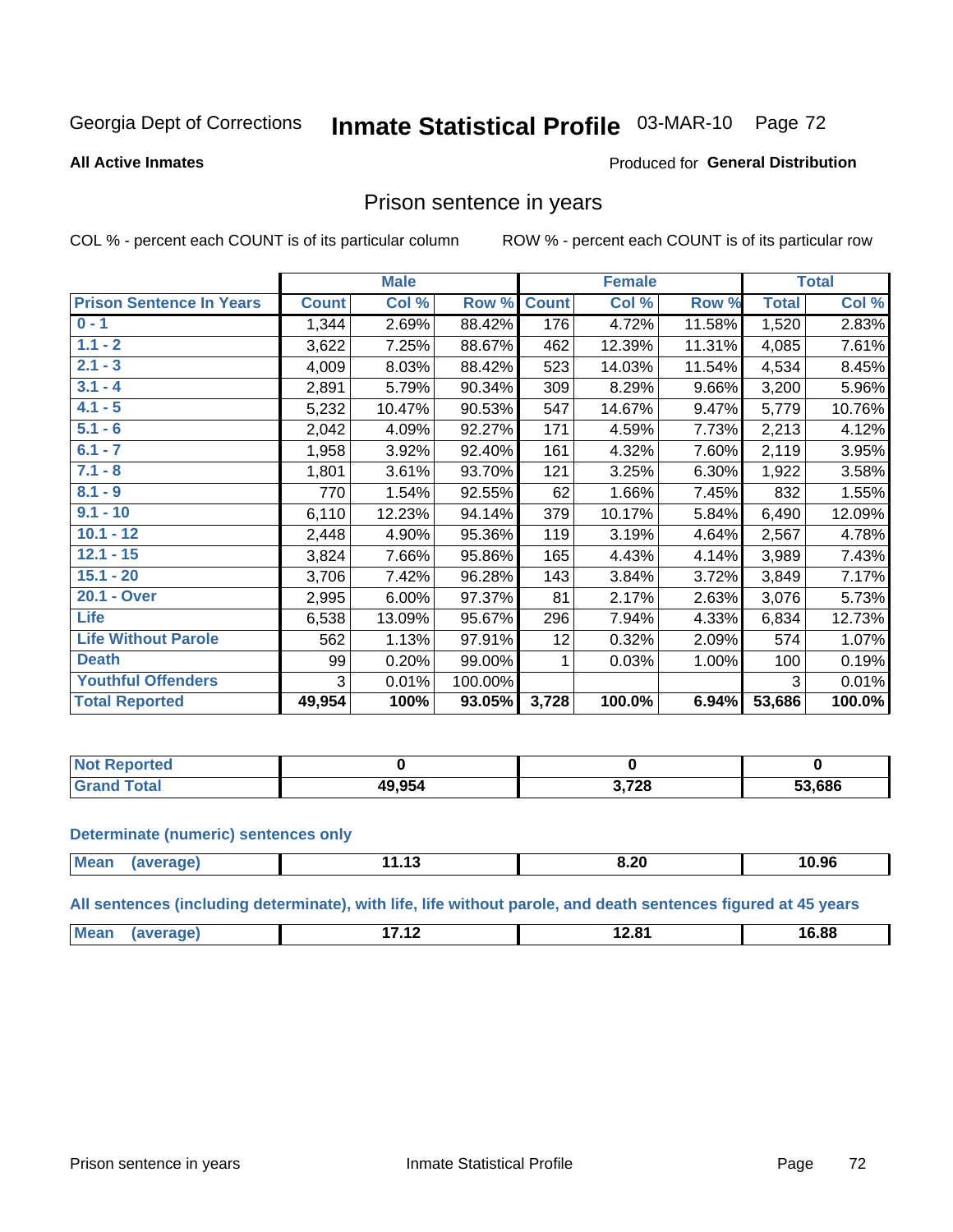#### Inmate Statistical Profile 03-MAR-10 Page 73 Georgia Dept of Corrections

#### **All Active Inmates**

#### **Produced for General Distribution**

## Primary offense, broken out into felonies vs misdemeanors

COL % - percent each COUNT is of its particular column

|                                  |              | <b>Male</b> |                    | <b>Female</b> |          |              | Total   |
|----------------------------------|--------------|-------------|--------------------|---------------|----------|--------------|---------|
| <b>Felonies and Misdemeanors</b> | <b>Count</b> | Col%        | <b>Row % Count</b> | Col %         | Row %    | <b>Total</b> | Col %   |
| <b>Felonies</b>                  | 49,926       | 100.00%     | 93.06% 3.725       | 100.00%       | $6.94\%$ | 53,652       | 100.00% |
| <b>Total Reported</b>            | 49,926       | 100%        | $93.06\%$ 3,725    | 100%          | $6.94\%$ | 53.652       | 100%    |

| <b>Not</b><br><b>ported</b> | റ<br>ZO |                |        |
|-----------------------------|---------|----------------|--------|
| <b>Grand</b>                | 49,954  | 19,929<br>11 W | 53,683 |

| <b>Mode</b><br>frequent)<br>nies<br>≧ (most tr.<br>. | onies<br>. | lonies<br>ею<br>____ |
|------------------------------------------------------|------------|----------------------|
|------------------------------------------------------|------------|----------------------|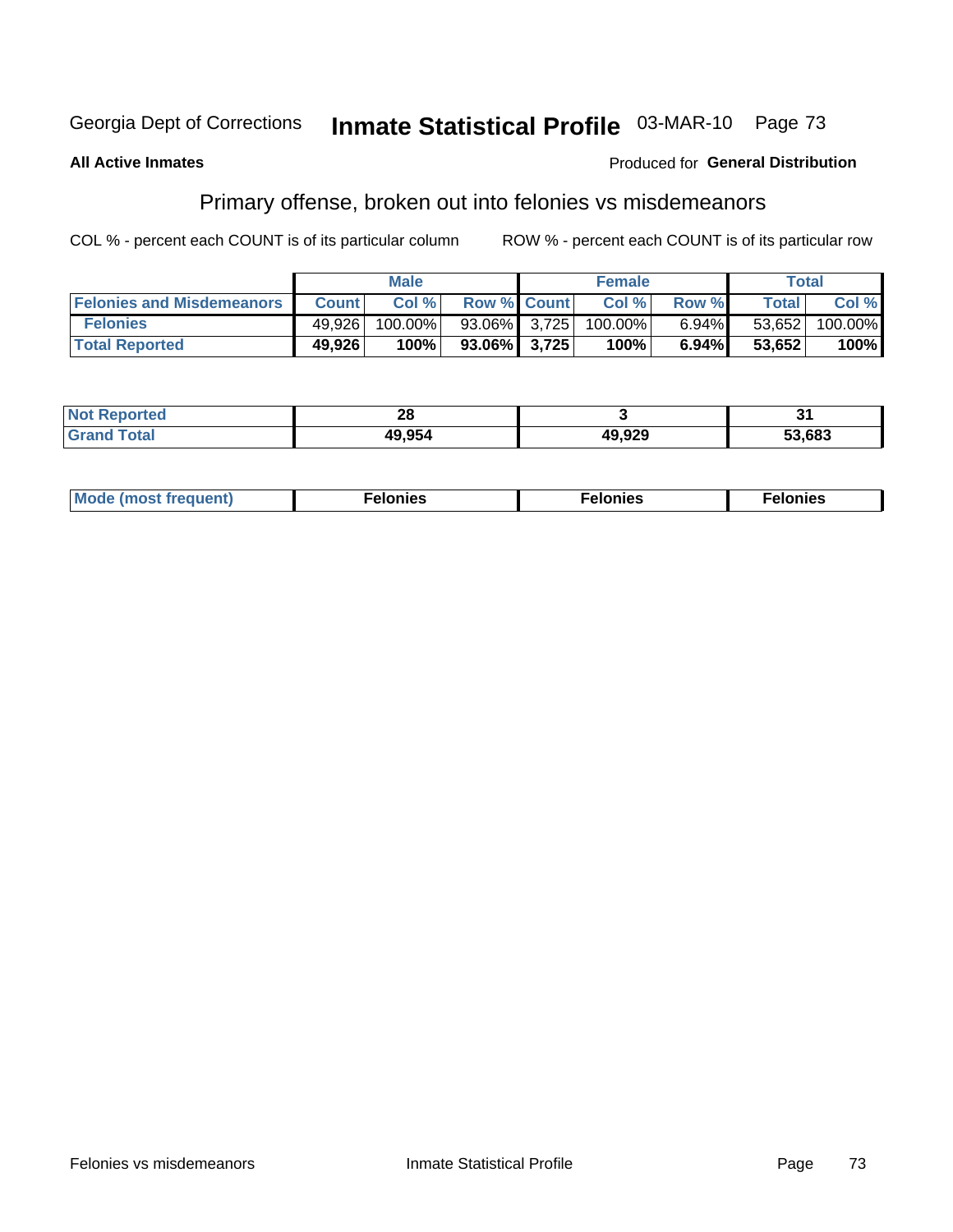# Inmate Statistical Profile 03-MAR-10 Page 74

#### **All Active Inmates**

### Produced for General Distribution

### Primary offense, broken out into six broad crime categories

COL % - percent each COUNT is of its particular column

|                                  |              | <b>Male</b> |        |             | <b>Female</b> |          |              | <b>Total</b> |
|----------------------------------|--------------|-------------|--------|-------------|---------------|----------|--------------|--------------|
| <b>Crime Categories</b>          | <b>Count</b> | Col %       |        | Row % Count | Col %         | Row %    | <b>Total</b> | Col %        |
| <b>Violent</b>                   | 22,741       | 45.55%      | 94.22% | 1,396       | 37.48%        | 5.78%    | 24,137       | 44.99%       |
| <b>Sex Crime</b><br>$\mathbf{2}$ | 7,675        | 15.37%      | 98.64% | 106         | 2.85%         | $1.36\%$ | 7,781        | 14.50%       |
| 3<br><b>Property</b>             | 9,446        | 18.92%      | 88.55% | 1,222       | 32.81%        | 11.45%   | 10,668       | 19.88%       |
| <b>Drug</b><br>4                 | 7,874        | 15.77%      | 90.11% | 864         | 23.19%        | $9.89\%$ | 8,738        | 16.29%       |
| <b>Habit/DUI</b><br>5            | 110          | .22%        | 94.02% |             | $.19\%$       | 5.98%    | 117          | .22%         |
| <b>Other</b><br>6                | 2,080        | 4.17%       | 94.08% | 130         | 3.49%         | 5.88%    | 2,211        | 4.12%        |
| <b>Total Reported</b>            | 49,926       | 100%        | 93.06% | 3,725       | 100%          | 6.94%    | 53,652       | 100%         |

| <b>eported</b><br>NO: | - 6    |       |        |
|-----------------------|--------|-------|--------|
| <b>Total</b>          | 49,954 | 3,728 | 53,683 |

| M | - --<br>1010111 | .<br><b>VIOIGIIL</b> | 1.91311 |
|---|-----------------|----------------------|---------|
|   |                 |                      |         |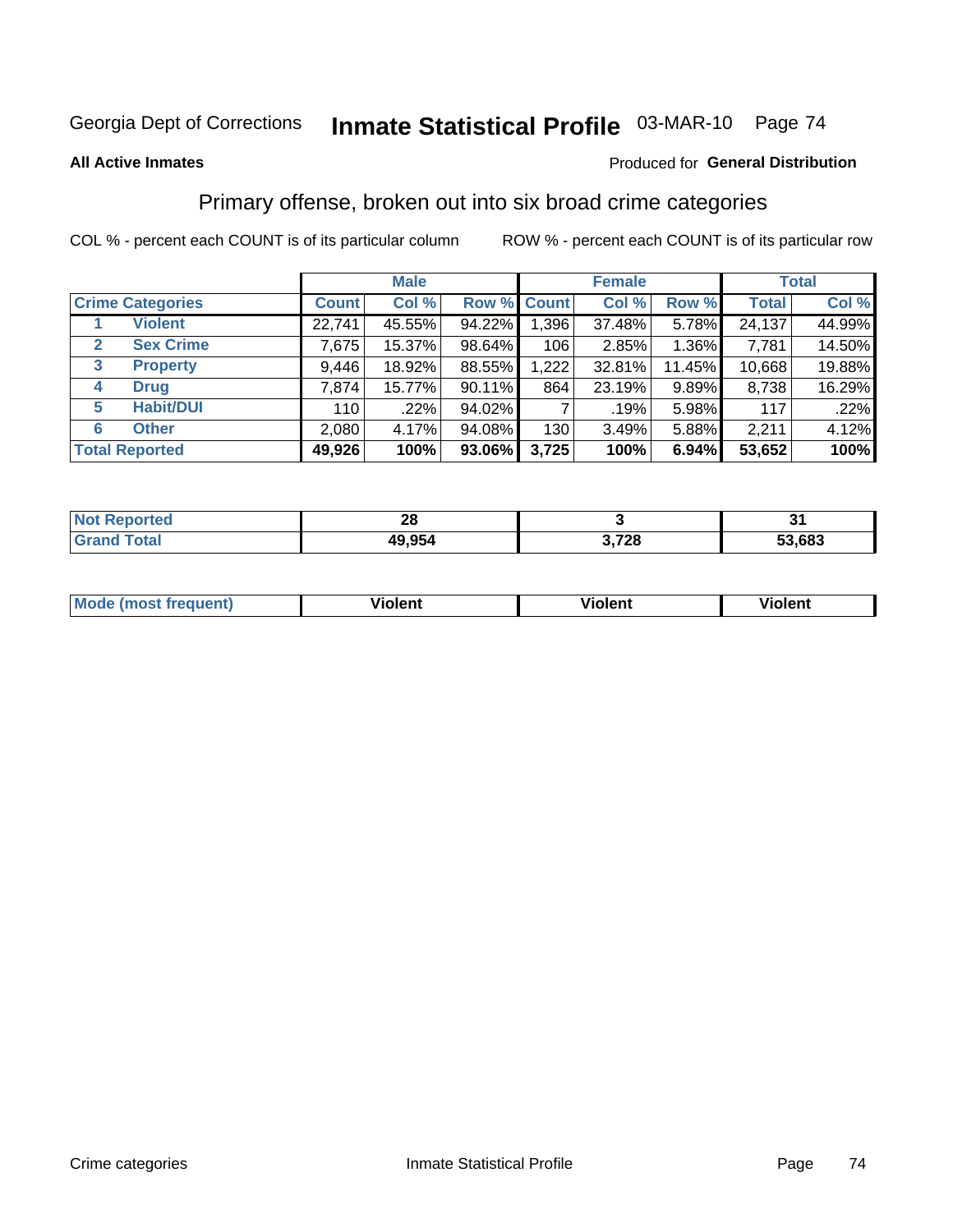# Inmate Statistical Profile 03-MAR-10 Page 75

#### **All Active Inmates**

### **Produced for General Distribution**

# Primary offense, detailed offense code

COL % - percent each COUNT is of its particular column

|              |                                            |              | <b>Male</b> |         |                 | <b>Female</b> |        |                | <b>Total</b> |
|--------------|--------------------------------------------|--------------|-------------|---------|-----------------|---------------|--------|----------------|--------------|
|              | <b>Primary Offense</b>                     | <b>Count</b> | Col %       | Row %   | <b>Count</b>    | Col %         | Row %  | <b>Total</b>   | Col %        |
| 1100         | <b>Misc Homicide Offense</b>               | 11           | .02%        | 78.57%  | $\overline{3}$  | .08%          | 21.43% | 14             | .03%         |
| 1101         | <b>Murder</b>                              | 4,844        | 9.70%       | 94.42%  | 286             | 7.68%         | 5.58%  | 5,130          | 9.56%        |
| 1102         | <b>Voluntary Manslaughter</b>              | 1,022        | 2.05%       | 88.33%  | 135             | 3.62%         | 11.67% | 1,157          | 2.16%        |
| 1103         | <b>Involuntary Manslaughter</b>            | 119          | .24%        | 82.07%  | 26              | .70%          | 17.93% | 145            | .27%         |
| 1118         | <b>Feticide By Vehicle</b>                 | 1            | .01%        | 25.00%  | 3               | .08%          | 75.00% | 4              | .01%         |
| 1120         | <b>Reckless Abandonment</b>                | 1            | .01%        | 100.00% |                 |               |        | 1              | .01%         |
| 1121         | <b>Feticide</b>                            | 5            | .01%        | 100.00% |                 |               |        | 5              | .01%         |
| 1123         | <b>Vehicular Homicide</b>                  | 333          | .67%        | 87.63%  | 47              | 1.26%         | 12.37% | 380            | .71%         |
| 1124         | <b>Homicide By Vessel</b>                  | 11           | .02%        | 91.67%  | 1               | .03%          | 8.33%  | 12             | .02%         |
| 1125         | <b>Conceal Death Of</b>                    | 19           | .04%        | 90.48%  | $\overline{2}$  | .05%          | 9.52%  | 21             | .04%         |
|              | <b>Another</b><br><b>Atmpt Murder</b>      |              |             |         |                 |               |        |                |              |
| 1190<br>1191 | <b>Murder, Conspire To</b>                 | 13           | .03%        | 100.00% |                 |               |        | 13             | .02%         |
|              | <b>Commit</b>                              | 1            | .01%        | 16.67%  | 5               | .13%          | 83.33% | 6              | .01%         |
| 1300         | <b>Misc Assault/Battery</b>                | 14           | .03%        | 93.33%  | 1               | .03%          | 6.67%  | 15             | .03%         |
| 1301         | <b>Family Violence Battery</b>             | 99           | .20%        | 98.02%  | $\overline{2}$  | .05%          | 1.98%  | 101            | .19%         |
| 1302         | <b>Aggrav Assault</b>                      | 4,413        | 8.84%       | 94.23%  | 270             | 7.25%         | 5.77%  | 4,683          | 8.73%        |
| 1303         | <b>Atmpt Aggrav Assault</b>                | 8            | .02%        | 100.00% |                 |               |        | 8              | .01%         |
| 1304         | <b>Aggravated Assault On</b>               | 5            | .01%        | 100.00% |                 |               |        | 5              | .01%         |
|              | $65+$                                      |              |             |         |                 |               |        |                |              |
| 1305         | <b>Aggrav Battery</b>                      | 819          | 1.64%       | 92.96%  | 62              | 1.66%         | 7.04%  | 881            | 1.64%        |
| 1306         | <b>Misc Family Violence</b>                | 7            | .01%        | 100.00% |                 |               |        | $\overline{7}$ | .01%         |
| 1307         | <b>Terrorist Threats &amp; Acts</b>        | 355          | .71%        | 93.67%  | 24              | .64%          | 6.33%  | 379            | .71%         |
| 1308         | <b>False Imprisonment</b>                  | 204          | .41%        | 96.68%  | 7               | .19%          | 3.32%  | 211            | .39%         |
| 1309         | <b>False Impris Color Legal</b>            | 1            | .01%        | 100.00% |                 |               |        | 1              | .01%         |
| 1311         | <b>Kidnapping</b>                          | 1,570        | 3.14%       | 96.91%  | 50              | 1.34%         | 3.09%  | 1,620          | 3.02%        |
| 1312         | <b>Interference With</b><br><b>Custody</b> | 12           | .02%        | 100.00% |                 |               |        | 12             | .02%         |
| 1314         | <b>Aggrav Assault Peace</b><br><b>Ofcr</b> | 314          | .63%        | 94.86%  | 17              | .46%          | 5.14%  | 331            | .62%         |
| 1315         | <b>Aggrav Battery Peace</b><br><b>Ofcr</b> | 21           | .04%        | 95.45%  | $\mathbf{1}$    | .03%          | 4.55%  | 22             | .04%         |
| 1316         | <b>Simple Battery</b>                      | 15           | .03%        | 93.75%  | 1               | .03%          | 6.25%  | 16             | .03%         |
| 1317         | <b>Reck Cond Infected</b><br><b>Person</b> | 13           | .03%        | 76.47%  | $\vert 4 \vert$ | .11%          | 23.53% | 17             | .03%         |
| 1318         | <b>Injury By Vehicle</b>                   | 99           | .20%        | 95.19%  | 5 <sup>1</sup>  | .13%          | 4.81%  | 104            | .19%         |
| 1320         | <b>Stalking</b>                            | 5            | .01%        | 100.00% |                 |               |        | 5              | .01%         |
| 1321         | <b>Aggrav Stalking</b>                     | 275          | .55%        | 98.21%  | 5 <sup>1</sup>  | .13%          | 1.79%  | 280            | .52%         |
| 1390         | <b>Atmpt Kidnap</b>                        | 4            | .01%        | 100.00% |                 |               |        | 4              | .01%         |
| 1400         | <b>Arson Misc</b>                          | 1            | .01%        | 100.00% |                 |               |        | 1              | .01%         |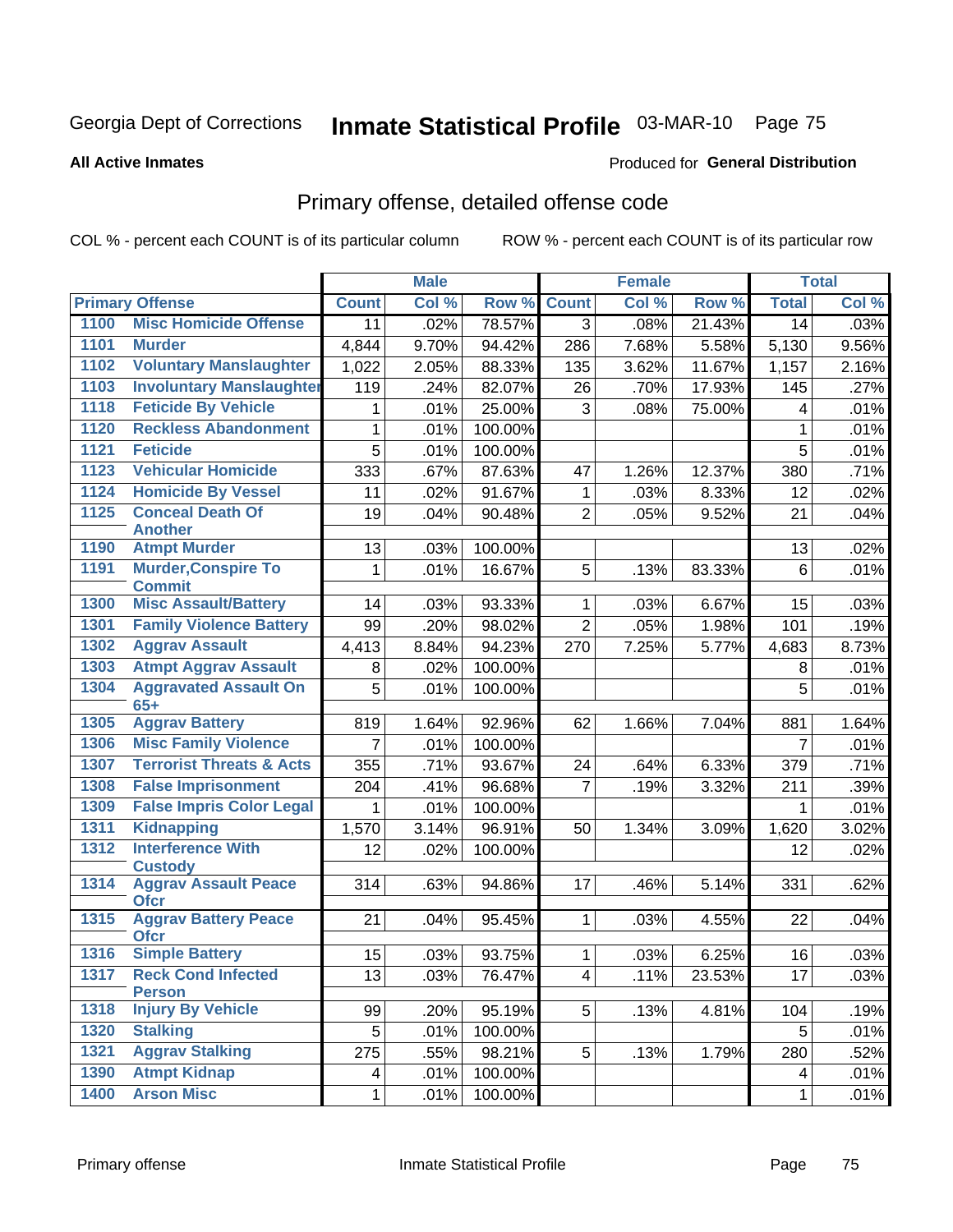# Inmate Statistical Profile 03-MAR-10 Page 76

**Produced for General Distribution** 

#### **All Active Inmates**

# Primary offense, detailed offense code

COL % - percent each COUNT is of its particular column

|      |                                                 |                 | <b>Male</b> |         |                | <b>Female</b> |         |                 | <b>Total</b> |
|------|-------------------------------------------------|-----------------|-------------|---------|----------------|---------------|---------|-----------------|--------------|
|      | <b>Primary Offense</b>                          | <b>Count</b>    | Col %       | Row %   | <b>Count</b>   | Col %         | Row %   | <b>Total</b>    | Col %        |
| 1401 | <b>Arson 1st Degree</b>                         | 107             | .21%        | 83.59%  | 21             | .56%          | 16.41%  | 128             | .24%         |
| 1402 | <b>Arson 2nd Degree</b>                         | 20              | .04%        | 80.00%  | 5              | .13%          | 20.00%  | 25              | .05%         |
| 1403 | <b>Arson 3rd Degree</b>                         | 3               | .01%        | 75.00%  | $\mathbf{1}$   | .03%          | 25.00%  | 4               | .01%         |
| 1501 | <b>Crmnl Damage 1st</b>                         | 28              | .06%        | 84.85%  | 5              | .13%          | 15.15%  | 33              | .06%         |
|      | <b>Degree</b>                                   |                 |             |         |                |               |         |                 |              |
| 1502 | <b>Crmnl Damage 2nd</b><br><b>Degree</b>        | 118             | .24%        | 97.52%  | 3 <sup>1</sup> | .08%          | 2.48%   | 121             | .23%         |
| 1504 | <b>Damage, Destroy Secr</b>                     | $\mathbf{1}$    | .01%        | 100.00% |                |               |         | 1               | .01%         |
|      | <b>Prop</b>                                     |                 |             |         |                |               |         |                 |              |
| 1506 | <b>Alter Id</b>                                 | 3               | .01%        | 100.00% |                |               |         | 3               | .01%         |
| 1601 | <b>Burglary</b>                                 | 5,135           | 10.29%      | 96.31%  | 197            | 5.29%         | 3.69%   | 5,332           | 9.94%        |
| 1602 | <b>Poss Tools Commit</b>                        | 40              | .08%        | 97.56%  | $\mathbf 1$    | .03%          | 2.44%   | 41              | .08%         |
|      | <b>Crime</b>                                    |                 |             |         |                |               |         |                 |              |
| 1690 | <b>Atmpt Burglary</b>                           | 33              | .07%        | 97.06%  | 1              | .03%          | 2.94%   | 34              | .06%         |
| 1700 | <b>Misc Forgery</b>                             | 1               | .01%        | 50.00%  | $\mathbf{1}$   | .03%          | 50.00%  | $\overline{2}$  | .01%         |
| 1701 | <b>Forgery 1st Degree</b>                       | 1,062           | 2.13%       | 71.52%  | 423            | 11.36%        | 28.48%  | 1,485           | 2.77%        |
| 1702 | <b>Forgery 2nd Degree</b>                       | 32              | .06%        | 80.00%  | 8              | .21%          | 20.00%  | 40              | .07%         |
| 1704 | <b>Bad Checks</b>                               | 5               | .01%        | 83.33%  | 1              | .03%          | 16.67%  | 6               | .01%         |
| 1750 | <b>Fraudulent Checks</b>                        | $\overline{3}$  | .01%        | 75.00%  | $\mathbf{1}$   | .03%          | 25.00%  | 4               | .01%         |
| 1751 | <b>Theft Credit Card</b>                        | 20              | .04%        | 62.50%  | 12             | .32%          | 37.50%  | 32              | .06%         |
| 1752 | <b>Forgery Credit Card</b>                      | $\overline{2}$  | .01%        | 100.00% |                |               |         | $\overline{2}$  | .01%         |
| 1753 | <b>Fraudulent Credit Card</b>                   | 50              | .10%        | 61.73%  | 31             | .83%          | 38.27%  | 81              | .15%         |
| 1755 | <b>Recv Gds, Srvs Fraud</b>                     |                 |             |         | 1              | .03%          | 100.00% | 1               | .01%         |
| 1756 | <b>Obtnd</b><br><b>Financial Identity Fraud</b> | 45              | .09%        | 54.88%  | 37             | .99%          | 45.12%  | 82              | .15%         |
| 1759 | <b>Telecommunications</b>                       | $\overline{2}$  | .01%        | 100.00% |                |               |         | $\overline{2}$  | .01%         |
|      | <b>Fraud</b>                                    |                 |             |         |                |               |         |                 |              |
| 1760 | <b>Computer Pornography</b>                     | 15              | .03%        | 100.00% |                |               |         | 15              | .03%         |
| 1761 | <b>Computer Theft</b>                           | 4               | .01%        | 40.00%  | 6              | .16%          | 60.00%  | 10              | .02%         |
| 1762 | <b>Computer Trespass</b>                        | 1               | .01%        | 50.00%  | $\mathbf 1$    | .03%          | 50.00%  | $\overline{2}$  | .01%         |
| 1790 | <b>Atmpt Forgery</b>                            | 1               | .01%        | 100.00% |                |               |         | 1               | .01%         |
| 1796 | <b>Fraudulent Access</b>                        |                 |             |         | $\overline{2}$ | .05%          | 100.00% | $\overline{2}$  | .01%         |
|      | <b>Compute</b>                                  |                 |             |         |                |               |         |                 |              |
| 1799 | <b>Misc Fraud</b>                               | $\overline{13}$ | .03%        | 59.09%  | 9              | .24%          | 40.91%  | $\overline{22}$ | .04%         |
| 1802 | <b>Theft By Taking</b>                          | 952             | 1.91%       | 85.38%  | 163            | 4.38%         | 14.62%  | 1,115           | 2.08%        |
| 1803 | <b>Theft By Deception</b>                       | 42              | .08%        | 82.35%  | 9              | .24%          | 17.65%  | 51              | .10%         |
| 1804 | <b>Theft By Extortion</b>                       | 2               | .01%        | 100.00% |                |               |         | $\overline{2}$  | .01%         |
| 1805 | <b>Theft Of Lost Property</b>                   | 1               | .01%        | 50.00%  | $\mathbf{1}$   | .03%          | 50.00%  | $\overline{2}$  | .01%         |
| 1806 | <b>Theft By Rec Stolen Prop</b>                 | 927             | 1.86%       | 95.57%  | 43             | 1.15%         | 4.43%   | 970             | 1.81%        |
| 1807 | <b>Theft Of Services</b>                        | 3 <sup>1</sup>  | .01%        | 100.00% |                |               |         | 3               | .01%         |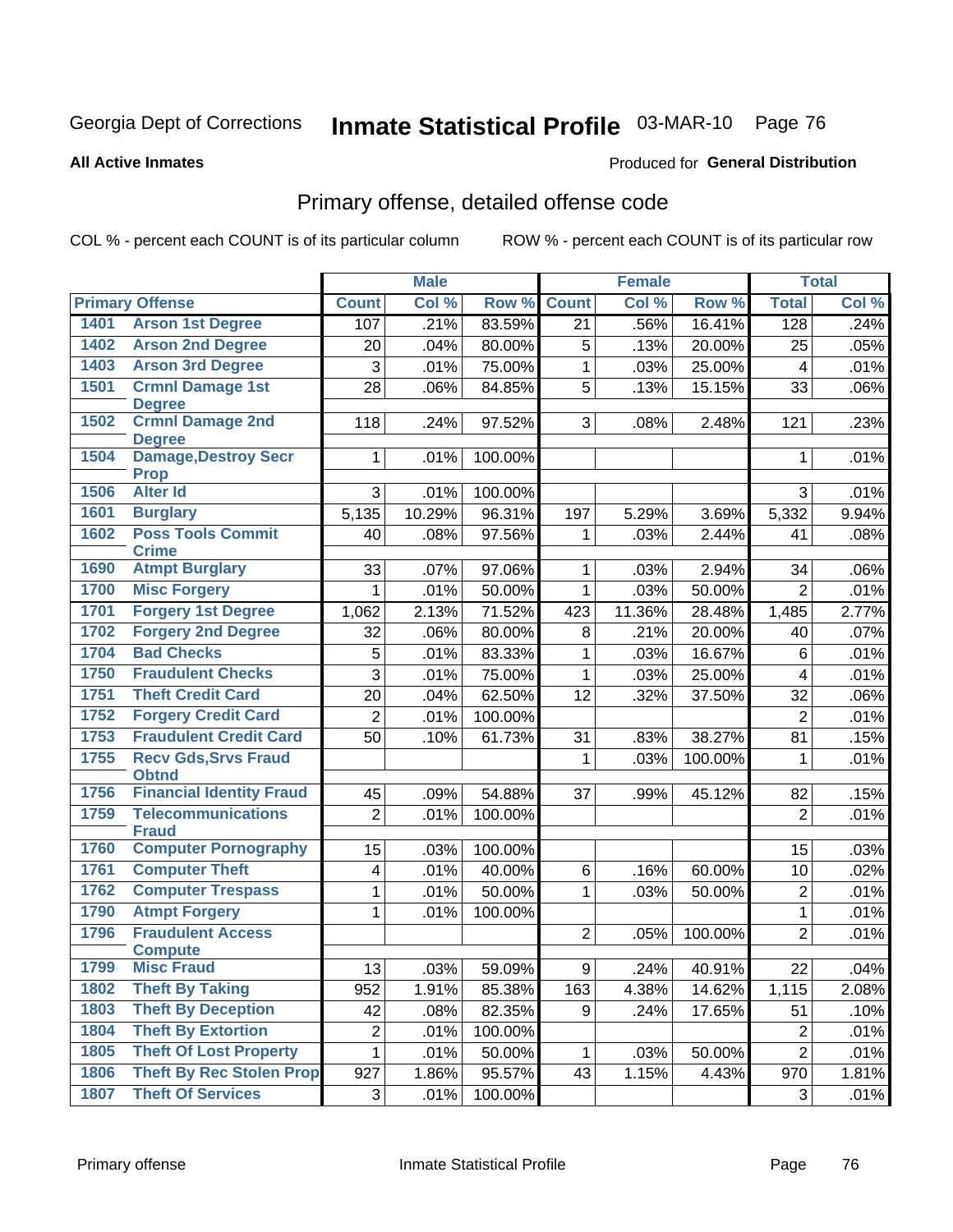# Inmate Statistical Profile 03-MAR-10 Page 77

#### **All Active Inmates**

### **Produced for General Distribution**

# Primary offense, detailed offense code

COL % - percent each COUNT is of its particular column

|      |                                            |                | <b>Male</b> |         |                 | <b>Female</b> |         | <b>Total</b>            |       |
|------|--------------------------------------------|----------------|-------------|---------|-----------------|---------------|---------|-------------------------|-------|
|      | <b>Primary Offense</b>                     | <b>Count</b>   | Col %       | Row %   | <b>Count</b>    | Col %         | Row %   | <b>Total</b>            | Col % |
| 1808 | <b>Theft By Conversion</b>                 | 31             | .06%        | 72.09%  | 12              | .32%          | 27.91%  | 43                      | .08%  |
| 1811 | <b>Convsn Paymnts Real</b><br><b>Propy</b> | $\overline{2}$ | .01%        | 100.00% |                 |               |         | $\overline{2}$          | .01%  |
| 1812 | <b>Atmpt Theft By Taking</b>               | 10             | .02%        | 100.00% |                 |               |         | 10                      | .02%  |
| 1813 | <b>Theft Motorveh Or Part</b>              | 117            | .23%        | 92.13%  | 10              | .27%          | 7.87%   | 127                     | .24%  |
| 1815 | <b>Theft Bring Prop In State</b>           | 11             | .02%        | 100.00% |                 |               |         | 11                      | .02%  |
| 1816 | <b>Theft Recv Prop Out</b><br><b>State</b> | 3              | .01%        | 75.00%  | 1               | .03%          | 25.00%  | $\overline{\mathbf{4}}$ | .01%  |
| 1821 | <b>Theft By Shoplifting</b>                | 425            | .85%        | 68.44%  | 196             | 5.26%         | 31.56%  | 621                     | 1.16% |
| 1880 | <b>Entering Vehicle</b>                    | 149            | .30%        | 98.68%  | $\overline{2}$  | .05%          | 1.32%   | 151                     | .28%  |
| 1901 | <b>Robbery</b>                             | 1,693          | 3.39%       | 94.42%  | 100             | 2.68%         | 5.58%   | 1,793                   | 3.34% |
| 1902 | <b>Armed Robbery</b>                       | 5,079          | 10.17%      | 96.74%  | 171             | 4.59%         | 3.26%   | 5,250                   | 9.79% |
| 1903 | <b>Robbery By Force</b>                    | 206            | .41%        | 92.38%  | 17              | .46%          | 7.62%   | 223                     | .42%  |
| 1904 | <b>Robbery By Intimidation</b>             | 263            | .53%        | 91.00%  | 26              | .70%          | 9.00%   | 289                     | .54%  |
| 1905 | <b>Robbery By Sudden</b><br><b>Snatch</b>  | 126            | .25%        | 92.65%  | 10              | .27%          | 7.35%   | 136                     | .25%  |
| 1911 | <b>Hijacking Motor Vehicle</b>             | 40             | .08%        | 97.56%  | 1               | .03%          | 2.44%   | 41                      | .08%  |
| 1991 | <b>Atmpt Robbery</b>                       | 39             | .08%        | 95.12%  | $\overline{2}$  | .05%          | 4.88%   | 41                      | .08%  |
| 1992 | <b>Atmpt Armed Robbery</b>                 | 69             | .14%        | 95.83%  | 3               | .08%          | 4.17%   | 72                      | .13%  |
| 2000 | <b>Misc Sexual Offense</b>                 | 31             | .06%        | 100.00% |                 |               |         | 31                      | .06%  |
| 2001 | Rape                                       | 1,788          | 3.58%       | 99.83%  | 3               | .08%          | .17%    | 1,791                   | 3.34% |
| 2002 | <b>Sodomy</b>                              | 25             | .05%        | 100.00% |                 |               |         | 25                      | .05%  |
| 2003 | <b>Aggrav Sodomy</b>                       | 212            | .42%        | 99.53%  | 1               | .03%          | .47%    | 213                     | .40%  |
| 2004 | <b>Bestiality</b>                          | $\overline{2}$ | .01%        | 100.00% |                 |               |         | $\overline{2}$          | .01%  |
| 2006 | <b>Incest</b>                              | 164            | .33%        | 97.62%  | 4               | .11%          | 2.38%   | 168                     | .31%  |
| 2007 | <b>Bigamy</b>                              |                |             |         | $\mathbf{1}$    | .03%          | 100.00% | 1                       | .01%  |
| 2009 | <b>Aggrav Sexual Battery</b>               | 180            | .36%        | 99.45%  | 1               | .03%          | .55%    | 181                     | .34%  |
| 2011 | <b>Sexual Battery</b>                      | 101            | .20%        | 99.02%  | 1               | .03%          | .98%    | 102                     | .19%  |
| 2016 | <b>Pimping A Minor Under</b><br>18         | $\overline{2}$ | .01%        | 66.67%  | 1               | .03%          | 33.33%  | 3                       | .01%  |
| 2017 | <b>Pandering By</b><br><b>Compulsion</b>   | 3              | .01%        | 100.00% |                 |               |         | 3                       | .01%  |
| 2018 | <b>Statutory Rape</b>                      | 827            | 1.66%       | 98.81%  | 10 <sup>1</sup> | $.27\%$       | 1.19%   | 837                     | 1.56% |
| 2019 | <b>Child Molestation</b>                   | 2,427          | 4.86%       | 97.74%  | 56              | 1.50%         | 2.26%   | 2,483                   | 4.63% |
| 2020 | <b>Enticing Child-Indec</b><br><b>Purp</b> | 98             | .20%        | 96.08%  | $\overline{4}$  | .11%          | 3.92%   | 102                     | .19%  |
| 2021 | <b>Aggrav Child Molestation</b>            | 1,301          | 2.61%       | 98.56%  | 19              | .51%          | 1.44%   | 1,320                   | 2.46% |
| 2023 | Sexl/Asslt/Agn/Pers/Cstd                   | 3              | .01%        | 100.00% |                 |               |         | 3                       | .01%  |
| 2025 | <b>Solicit Sodomy From</b><br><b>Minor</b> | 5              | .01%        | 100.00% |                 |               |         | 5                       | .01%  |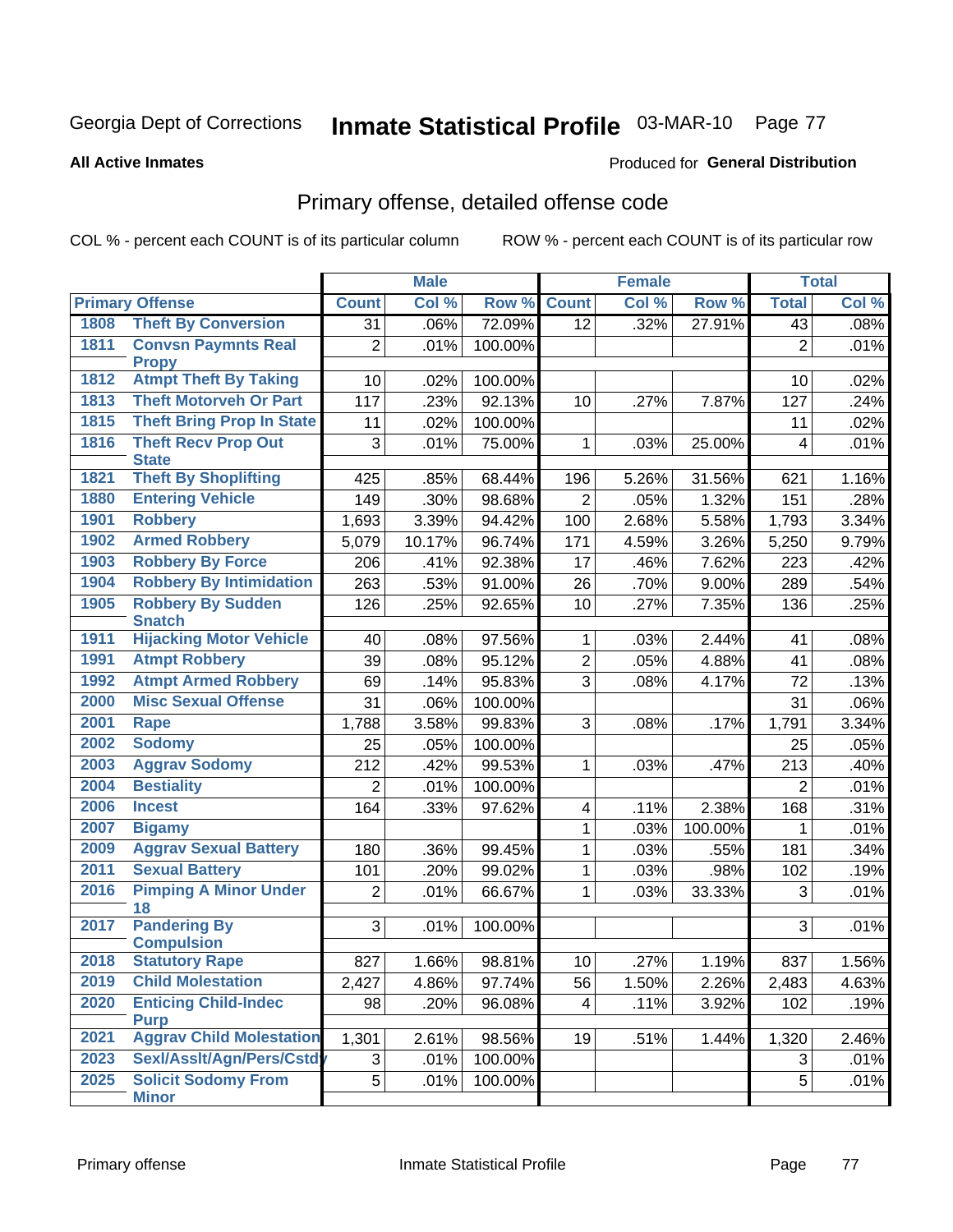# Inmate Statistical Profile 03-MAR-10 Page 78

**Produced for General Distribution** 

#### **All Active Inmates**

# Primary offense, detailed offense code

COL % - percent each COUNT is of its particular column

|      |                                            |                         | <b>Male</b> |         |                | <b>Female</b> |        |                  | <b>Total</b> |
|------|--------------------------------------------|-------------------------|-------------|---------|----------------|---------------|--------|------------------|--------------|
|      | <b>Primary Offense</b>                     | <b>Count</b>            | Col %       | Row %   | <b>Count</b>   | Col %         | Row %  | <b>Total</b>     | Col %        |
| 2026 | <b>Sex Offender Fail Registr</b>           | 259                     | .52%        | 98.48%  | 4              | .11%          | 1.52%  | $\overline{263}$ | .49%         |
| 2028 | <b>Sex Offender Fail To</b><br><b>Move</b> | $\overline{\mathbf{4}}$ | .01%        | 100.00% |                |               |        | 4                | .01%         |
| 2090 | <b>Entice Child, Attempted</b>             | 5                       | .01%        | 100.00% |                |               |        | 5                | .01%         |
| 2091 | <b>Atmpt Rape</b>                          | 25                      | .05%        | 96.15%  | 1              | .03%          | 3.85%  | 26               | .05%         |
| 2092 | <b>Atmpt Sodomy</b>                        | $\overline{2}$          | .01%        | 100.00% |                |               |        | $\overline{2}$   | .01%         |
| 2093 | <b>Atmpt Aggrav Sodomy</b>                 | 3                       | .01%        | 100.00% |                |               |        | 3                | .01%         |
| 2094 | <b>Atmpt Child Molestation</b>             | 24                      | .05%        | 100.00% |                |               |        | 24               | .04%         |
| 2095 | <b>Agg Aslt W Intnt To Rape</b>            | 43                      | .09%        | 100.00% |                |               |        | 43               | .08%         |
| 2096 | <b>Aggrav Ch Molest, Atmpt</b>             | $\overline{2}$          | .01%        | 100.00% |                |               |        | $\overline{2}$   | .01%         |
| 2097 | <b>Statutory Rape, Atmpt</b>               | $\overline{\mathbf{4}}$ | .01%        | 100.00% |                |               |        | 4                | .01%         |
| 2099 | <b>Agg Sex Battery Atmpt</b>               | $\overline{2}$          | .01%        | 100.00% |                |               |        | $\overline{2}$   | .01%         |
| 2100 | <b>Misc Obscenity</b>                      | 4                       | .01%        | 100.00% |                |               |        | 4                | .01%         |
| 2102 | <b>Distr Mat Depict Nudity</b>             | 1                       | .01%        | 100.00% |                |               |        | 1                | .01%         |
| 2200 | <b>Misc Public Order</b>                   | $\mathbf{1}$            | .01%        | 100.00% |                |               |        | 1                | .01%         |
| 2205 | <b>False Swearng Writtn</b><br><b>Stmt</b> | 5                       | .01%        | 71.43%  | $\overline{2}$ | .05%          | 28.57% | $\overline{7}$   | .01%         |
| 2301 | <b>Bribery Govt Officer</b>                | 3                       | .01%        | 100.00% |                |               |        | 3                | .01%         |
| 2302 | <b>Viol Oath Public Offcr</b>              | $\overline{2}$          | .01%        | 100.00% |                |               |        | $\overline{2}$   | .01%         |
| 2305 | <b>Influence Govt Official</b>             | $\mathbf{1}$            | .01%        | 100.00% |                |               |        | $\mathbf{1}$     | .01%         |
| 2307 | <b>Defrauding State</b>                    | $\mathbf{1}$            | .01%        | 33.33%  | $\overline{2}$ | .05%          | 66.67% | 3                | .01%         |
| 2311 | <b>False Certificates</b>                  | $\overline{2}$          | .01%        | 100.00% |                |               |        | $\overline{2}$   | .01%         |
| 2313 | <b>Influencing Witness</b>                 | $\overline{5}$          | .01%        | 83.33%  | 1              | .03%          | 16.67% | 6                | .01%         |
| 2314 | <b>Obstr Of Law Enf Officer</b>            | 605                     | 1.21%       | 93.80%  | 40             | 1.07%         | 6.20%  | 645              | 1.20%        |
| 2315 | <b>Tampering With</b><br><b>Evidence</b>   | 5                       | .01%        | 55.56%  | 4              | .11%          | 44.44% | 9                | .02%         |
| 2316 | <b>Fleeing/Eluding Police</b>              | 180                     | .36%        | 96.77%  | 6              | .16%          | 3.23%  | 186              | .35%         |
| 2400 | <b>Misc Judicial Proceeding</b>            | 1                       | .01%        | 100.00% |                |               |        | 1                | .01%         |
| 2401 | <b>Perjury</b>                             | $\overline{\mathbf{4}}$ | .01%        | 100.00% |                |               |        | 4                | .01%         |
| 2402 | <b>False Swearing</b>                      | 5                       | .01%        | 83.33%  | $\mathbf 1$    | .03%          | 16.67% | 6                | .01%         |
| 2404 | <b>Impersonation</b>                       | $\overline{3}$          | .01%        | 60.00%  | $\overline{2}$ | .05%          | 40.00% | 5                | .01%         |
| 2405 | <b>Impersonating Officer</b>               | $\overline{3}$          | .01%        | 100.00% |                |               |        | $\overline{3}$   | .01%         |
| 2408 | <b>False Statements Govt</b>               | 19                      | .04%        | 73.08%  | 7              | .19%          | 26.92% | 26               | .05%         |
| 2409 | <b>Unauth Represtn Peace</b>               | 1                       | .01%        | 100.00% |                |               |        | 1                | .01%         |
| 2501 | <b>Escape</b>                              | 64                      | .13%        | 92.75%  | 5              | .13%          | 7.25%  | 69               | .13%         |
| 2502 | <b>Aiding Escape</b>                       | 1                       | .01%        | 50.00%  | $\mathbf{1}$   | .03%          | 50.00% | $\boldsymbol{2}$ | .01%         |
| 2503 | <b>Hindering Appreh Or Pun</b>             | 3                       | .01%        | 100.00% |                |               |        | 3                | .01%         |
| 2507 | <b>Mutiny In Penal Inst</b>                | $\overline{\omega}$     | .01%        | 100.00% |                |               |        | 3                | .01%         |
| 2508 | <b>Instigating Mutiny</b>                  | $\mathbf{1}$            | .01%        | 100.00% |                |               |        | 1                | .01%         |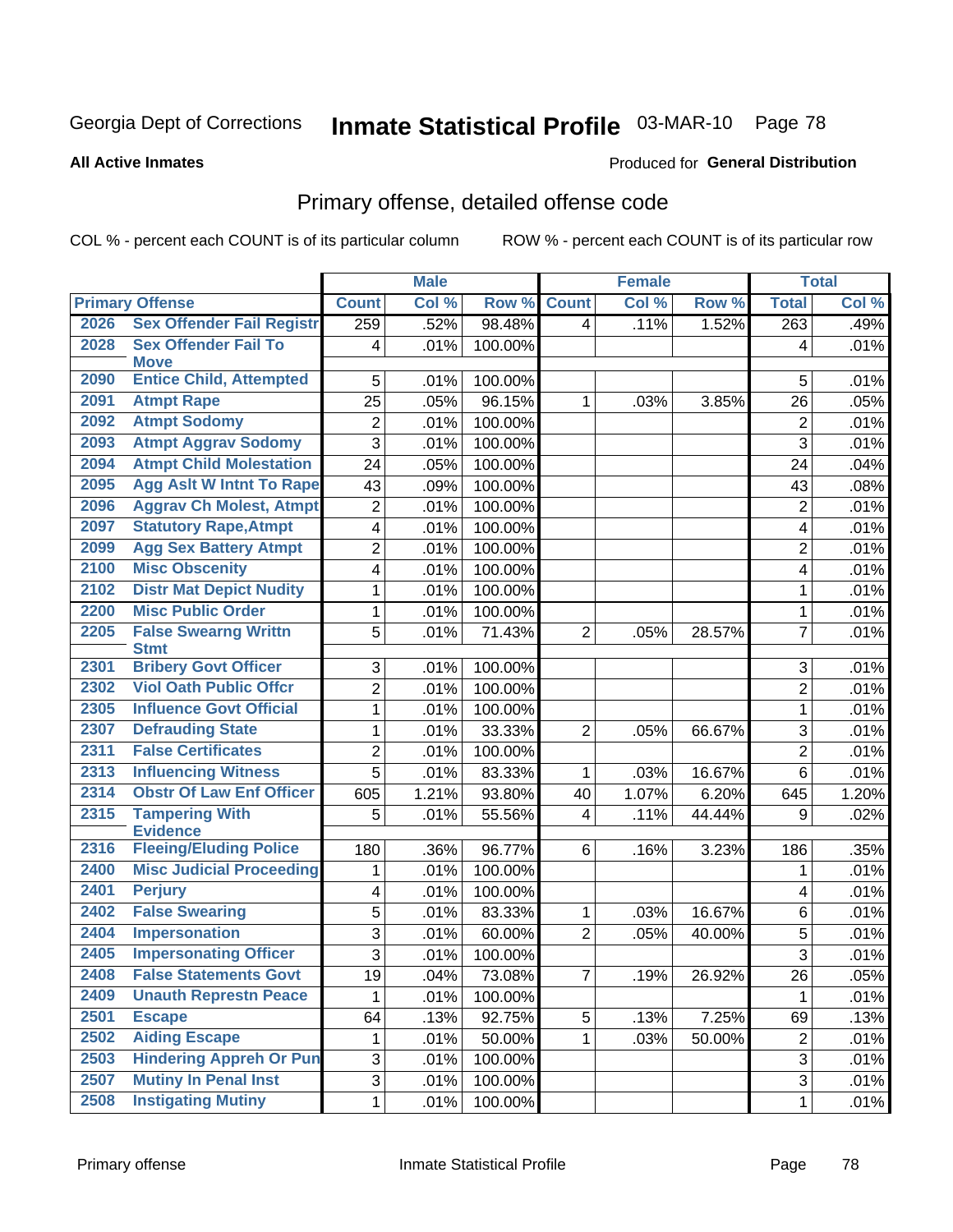# Inmate Statistical Profile 03-MAR-10 Page 79

**Produced for General Distribution** 

#### **All Active Inmates**

# Primary offense, detailed offense code

COL % - percent each COUNT is of its particular column

|      |                                                     |                 | <b>Male</b> |         |                | <b>Female</b> |        |                | <b>Total</b> |
|------|-----------------------------------------------------|-----------------|-------------|---------|----------------|---------------|--------|----------------|--------------|
|      | <b>Primary Offense</b>                              | <b>Count</b>    | Col %       | Row %   | <b>Count</b>   | Col %         | Row %  | <b>Total</b>   | Col %        |
| 2511 | <b>Bail Jumping</b>                                 | 6               | .01%        | 66.67%  | 3 <sup>1</sup> | .08%          | 33.33% | 9              | .02%         |
| 2613 | <b>Crmnl Interfere Govt</b><br><b>Prop</b>          | 36              | .07%        | 87.80%  | $\overline{5}$ | .13%          | 12.20% | 41             | .08%         |
| 2718 | <b>Dogfighting</b>                                  | 1               | .01%        | 100.00% |                |               |        | 1              | .01%         |
| 2751 | <b>Bus Hijacking</b>                                | 1               | .01%        | 100.00% |                |               |        | $\mathbf{1}$   | .01%         |
| 2801 | <b>Cruelty To Children</b>                          | 241             | .48%        | 75.55%  | 78             | 2.09%         | 24.45% | 319            | .59%         |
| 2802 | <b>Atmpt Cruelty To</b>                             | 1               | .01%        | 100.00% |                |               |        | 1              | .01%         |
|      | <b>Children</b>                                     |                 |             |         |                |               |        |                |              |
| 2803 | <b>Manufact Meth Near</b><br><b>Child</b>           | 15              | .03%        | 83.33%  | 3 <sup>1</sup> | .08%          | 16.67% | 18             | .03%         |
| 2811 | <b>Cruelty To Elder Person</b>                      | 18              | .04%        | 64.29%  | 10             | .27%          | 35.71% | 28             | .05%         |
| 2843 | <b>Sex Exploitation Child</b>                       | 101             | .20%        | 99.02%  | 1              | .03%          | .98%   | 102            | .19%         |
| 2852 | <b>Abandonment Of Child</b>                         | 3               | .01%        | 100.00% |                |               |        | 3              | .01%         |
| 2900 | <b>Misc Weapon/Explosive</b>                        | 4               | .01%        | 100.00% |                |               |        | 4              | .01%         |
|      | <b>Off</b>                                          |                 |             |         |                |               |        |                |              |
| 2901 | <b>Carry Concealed Weapon</b>                       | $\overline{2}$  | .01%        | 100.00% |                |               |        | $\overline{2}$ | .01%         |
| 2903 | <b>Carry Pistl Without Licns</b>                    | 1               | .01%        | 100.00% |                |               |        | $\mathbf{1}$   | .01%         |
| 2910 | <b>Poss Of Firearm Dur</b>                          | 324             | .65%        | 94.19%  | 20             | .54%          | 5.81%  | 344            | .64%         |
| 2911 | <b>Crime</b><br><b>Poss Knife During Crime</b>      | 3               | .01%        | 75.00%  | $\mathbf{1}$   | .03%          | 25.00% | $\overline{4}$ | .01%         |
| 2912 | <b>Poss Of Certain</b>                              | $\overline{38}$ | .08%        | 97.44%  | $\mathbf 1$    | .03%          | 2.56%  | 39             | .07%         |
|      | <b>Weapons</b>                                      |                 |             |         |                |               |        |                |              |
| 2913 | Poss Firearm 1st                                    | 94              | .19%        | 94.95%  | 5              | .13%          | 5.05%  | 99             | .18%         |
|      | <b>Offender</b>                                     |                 |             |         |                |               |        |                |              |
| 2914 | <b>Poss Firearm Convct</b><br><b>Felon</b>          | 820             | 1.64%       | 97.16%  | 23             | .62%          | 2.73%  | 844            | 1.57%        |
| 2915 | <b>Carry Weapon At School</b>                       | 13              | .03%        | 100.00% |                |               |        | 13             | .02%         |
| 2963 | <b>Guard Line</b>                                   | 4               | .01%        | 66.67%  | $\overline{2}$ | .05%          | 33.33% | $6\phantom{1}$ | .01%         |
|      | <b>W/Weapon/Drugs</b>                               |                 |             |         |                |               |        |                |              |
| 2965 | <b>Poss Wpn, Drugs By</b>                           | 29              | .06%        | 90.63%  | 3 <sup>1</sup> | .08%          | 9.38%  | 32             | .06%         |
| 2967 | <b>Prisnr</b><br><b>Destroy/Injur Police Dog</b>    | 1               | .01%        | 100.00% |                |               |        | 1              | .01%         |
| 2971 | <b>Cruelty To Animals</b>                           | 5               | .01%        | 100.00% |                |               |        | $\sqrt{5}$     | .01%         |
| 2972 | <b>Aggrav Cruelty To</b>                            | 8               | .02%        | 100.00% |                |               |        | 8              | .01%         |
|      | <b>Animals</b>                                      |                 |             |         |                |               |        |                |              |
| 3000 | <b>Misc Invasion Of Privacy</b>                     | $\overline{2}$  | .01%        | 100.00% |                |               |        | $\overline{2}$ | .01%         |
| 3001 | <b>Eavesdrop &amp;</b>                              | 1               | .01%        | 100.00% |                |               |        | $\mathbf 1$    | .01%         |
|      | <b>Surveillance</b>                                 |                 |             |         |                |               |        |                |              |
| 3002 | <b>Peeping Tom</b>                                  | 12              | .02%        | 100.00% |                |               |        | 12             | .02%         |
| 3404 | <b>Racketeering</b><br><b>S/D Narcotics Opiates</b> | 31              | .06%        | 67.39%  | 15             | .40%          | 32.61% | 46             | .09%         |
| 4001 |                                                     | 29              | .06%        | 80.56%  | $\overline{7}$ | .19%          | 19.44% | 36             | .07%         |
| 4002 | <b>S/D Dep Stim Cntrf Drugs</b>                     | 50              | .10%        | 81.97%  | 11             | .30%          | 18.03% | 61             | .11%         |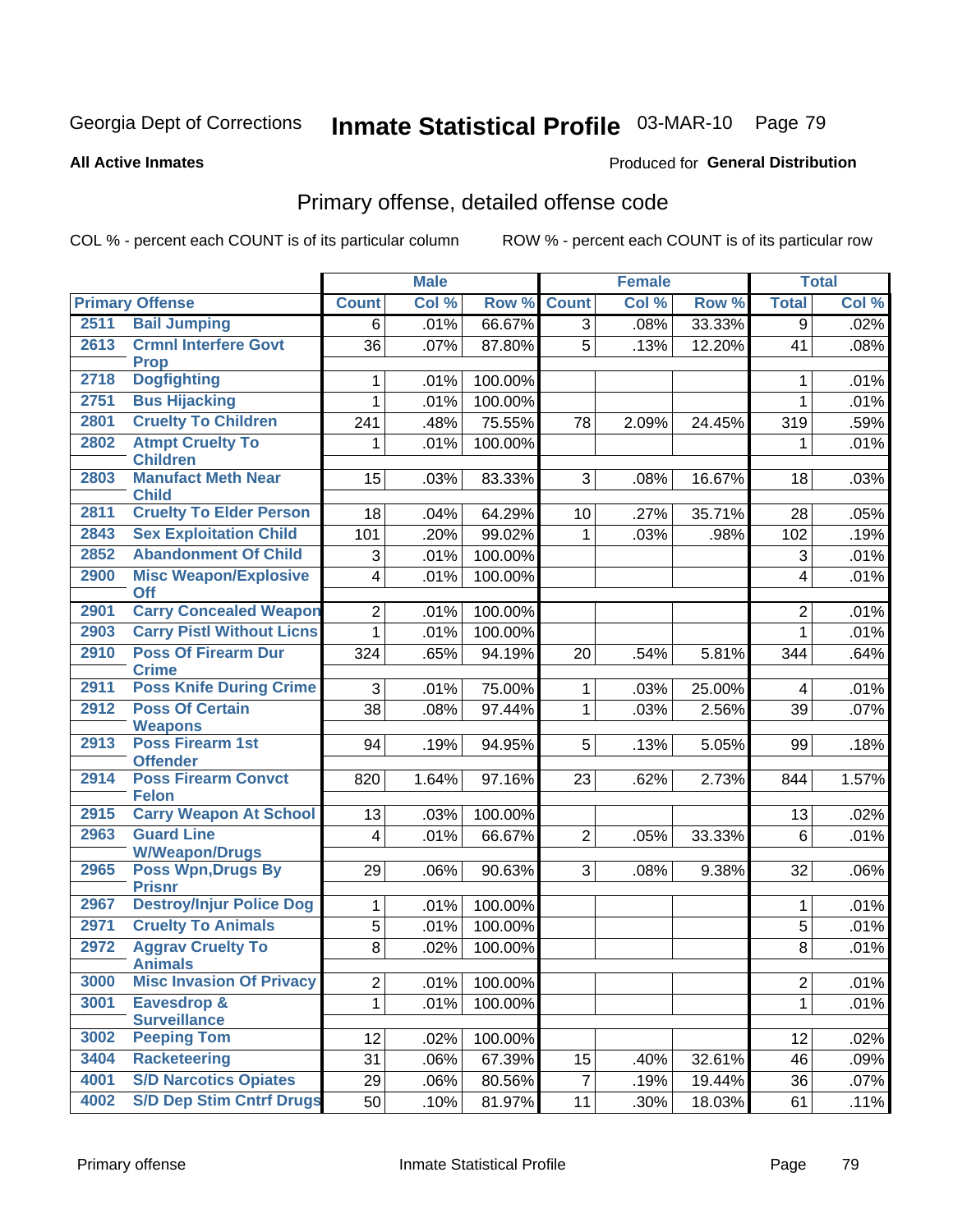# Inmate Statistical Profile 03-MAR-10 Page 80

#### **All Active Inmates**

### **Produced for General Distribution**

# Primary offense, detailed offense code

COL % - percent each COUNT is of its particular column

|      |                                            |                | <b>Male</b> |         |                         | <b>Female</b>       |        |              | <b>Total</b> |
|------|--------------------------------------------|----------------|-------------|---------|-------------------------|---------------------|--------|--------------|--------------|
|      | <b>Primary Offense</b>                     | <b>Count</b>   | Col %       | Row %   | <b>Count</b>            | Col %               | Row %  | <b>Total</b> | Col %        |
| 4003 | <b>S/D Of Lsd</b>                          | $\mathbf 1$    | .01%        | 100.00% |                         |                     |        | 1            | .01%         |
| 4004 | <b>S/D Of Marijuana</b>                    | 364            | .73%        | 96.30%  | 14                      | .38%                | 3.70%  | 378          | .70%         |
| 4006 | <b>Poss Narcotics Opiates</b>              | 71             | .14%        | 81.61%  | 16                      | .43%                | 18.39% | 87           | .16%         |
| 4007 | <b>Poss Dep Stim Cntrf</b>                 | 72             | .14%        | 80.90%  | 17                      | .46%                | 19.10% | 89           | .17%         |
|      | <b>Drugs</b>                               |                |             |         |                         |                     |        |              |              |
| 4008 | <b>Poss Of Lsd</b>                         | 1              | .01%        | 100.00% |                         |                     |        | 1            | .01%         |
| 4009 | <b>Poss Of Marijuana</b>                   | 101            | .20%        | 91.82%  | 9                       | .24%                | 8.18%  | 110          | .21%         |
| 4011 | <b>Illegal Attm To Obt Drugs</b>           | 12             | .02%        | 75.00%  | $\overline{\mathbf{4}}$ | .11%                | 25.00% | 16           | .03%         |
| 4012 | <b>Viol Ga Cntrl Sbst Act</b>              | 59             | .12%        | 84.29%  | 11                      | .30%                | 15.71% | 70           | .13%         |
| 4013 | <b>Viol Dngrous Drgs Act</b>               | 43             | .09%        | 81.13%  | 10                      | .27%                | 18.87% | 53           | .10%         |
| 4014 | <b>Uniwfl Mfg/Del/Dist N-C S</b>           | 27             | .05%        | 96.43%  | 1                       | .03%                | 3.57%  | 28           | .05%         |
| 4016 | <b>Poss Drug Related Matri</b>             | 14             | .03%        | 60.87%  | 9                       | .24%                | 39.13% | 23           | .04%         |
| 4017 | <b>S/D Cont Sub Public</b>                 | 66             | .13%        | 92.96%  | 5                       | .13%                | 7.04%  | 71           | .13%         |
| 4018 | <b>S/D Cont Sub School</b>                 | 62             | .12%        | 100.00% |                         |                     |        | 62           | .12%         |
| 4021 | <b>S/D Cocaine</b>                         | 1,392          | 2.79%       | 93.61%  | 95                      | 2.55%               | 6.39%  | 1,487        | 2.77%        |
| 4022 | <b>Poss Of Cocaine</b>                     | 1,383          | 2.77%       | 86.71%  | 212                     | 5.69%               | 13.29% | 1,595        | 2.97%        |
| 4030 | <b>Poss Ephedrine</b>                      | 11             | .02%        | 78.57%  | 3                       | .08%                | 21.43% | 14           | .03%         |
| 4031 | <b>Poss Methamphetamine</b>                | 457            | .92%        | 80.46%  | 111                     | 2.98%               | 19.54% | 568          | 1.06%        |
| 4032 | <b>Sale Methamphetamine</b>                | 97             | .19%        | 79.51%  | 25                      | .67%                | 20.49% | 122          | .23%         |
| 4033 | <b>Poss Mda/Extsy</b>                      | 20             | .04%        | 90.91%  | $\overline{2}$          | .05%                | 9.09%  | 22           | .04%         |
| 4034 | <b>Sale Mda/Extsy</b>                      | 8              | .02%        | 100.00% |                         |                     |        | 8            | .01%         |
| 4050 | <b>Poss W Int Dist Cocaine</b>             | 664            | 1.33%       | 93.65%  | 45                      | 1.21%               | 6.35%  | 709          | 1.32%        |
| 4051 | <b>Poss W Int Dist</b>                     | 701            | 1.40%       | 96.29%  | 27                      | .72%                | 3.71%  | 728          | 1.36%        |
|      | <b>Marijuana</b>                           |                |             |         |                         |                     |        |              |              |
| 4052 | <b>Poss W Int Dist Meth</b>                | 232            | .46%        | 83.75%  | 45                      | $\overline{1.21\%}$ | 16.25% | 277          | .52%         |
| 4053 | <b>Poss W Int Dis Other</b>                | 74             | .15%        | 85.06%  | 13                      | .35%                | 14.94% | 87           | .16%         |
| 4090 | <b>Drug</b><br><b>Atmpt Viol Substance</b> | 23             | .05%        | 92.00%  | 2                       | .05%                | 8.00%  | 25           | .05%         |
|      | <b>Act</b>                                 |                |             |         |                         |                     |        |              |              |
| 4100 | <b>Misc Drugs Trafficking</b>              | 60             | .12%        | 93.75%  | 4                       | .11%                | 6.25%  | 64           | .12%         |
| 4101 | <b>Traf Cocaine Less 200</b><br>Gm         | 572            | 1.15%       | 96.62%  | 20                      | .54%                | 3.38%  | 592          | 1.10%        |
| 4102 | <b>Traf Cocaine 201-400</b>                | 167            | .33%        | 90.27%  | 18                      | .48%                | 9.73%  | 185          | .34%         |
|      | Gm                                         |                |             |         |                         |                     |        |              |              |
| 4103 | <b>Traf Cocaine 401+ Gm</b>                | 151            | .30%        | 96.18%  | 6                       | .16%                | 3.82%  | 157          | .29%         |
| 4111 | <b>Traf Narcotic Less 14 Gm</b>            | 10             | .02%        | 100.00% |                         |                     |        | 10           | .02%         |
| 4112 | <b>Traf Narcotic 15-28 Gm</b>              | 3              | .01%        | 100.00% |                         |                     |        | 3            | .01%         |
| 4113 | <b>Traf Narcotic 29+ Gm</b>                | 3              | .01%        | 100.00% |                         |                     |        | 3            | .01%         |
| 4121 | Traf Marijna 10-2000 Lb                    | 102            | .20%        | 96.23%  | 4                       | .11%                | 3.77%  | 106          | .20%         |
| 4122 | Traf Marijna 2001-10k Lb                   | $\overline{2}$ | .01%        | 100.00% |                         |                     |        | $\mathbf{2}$ | .01%         |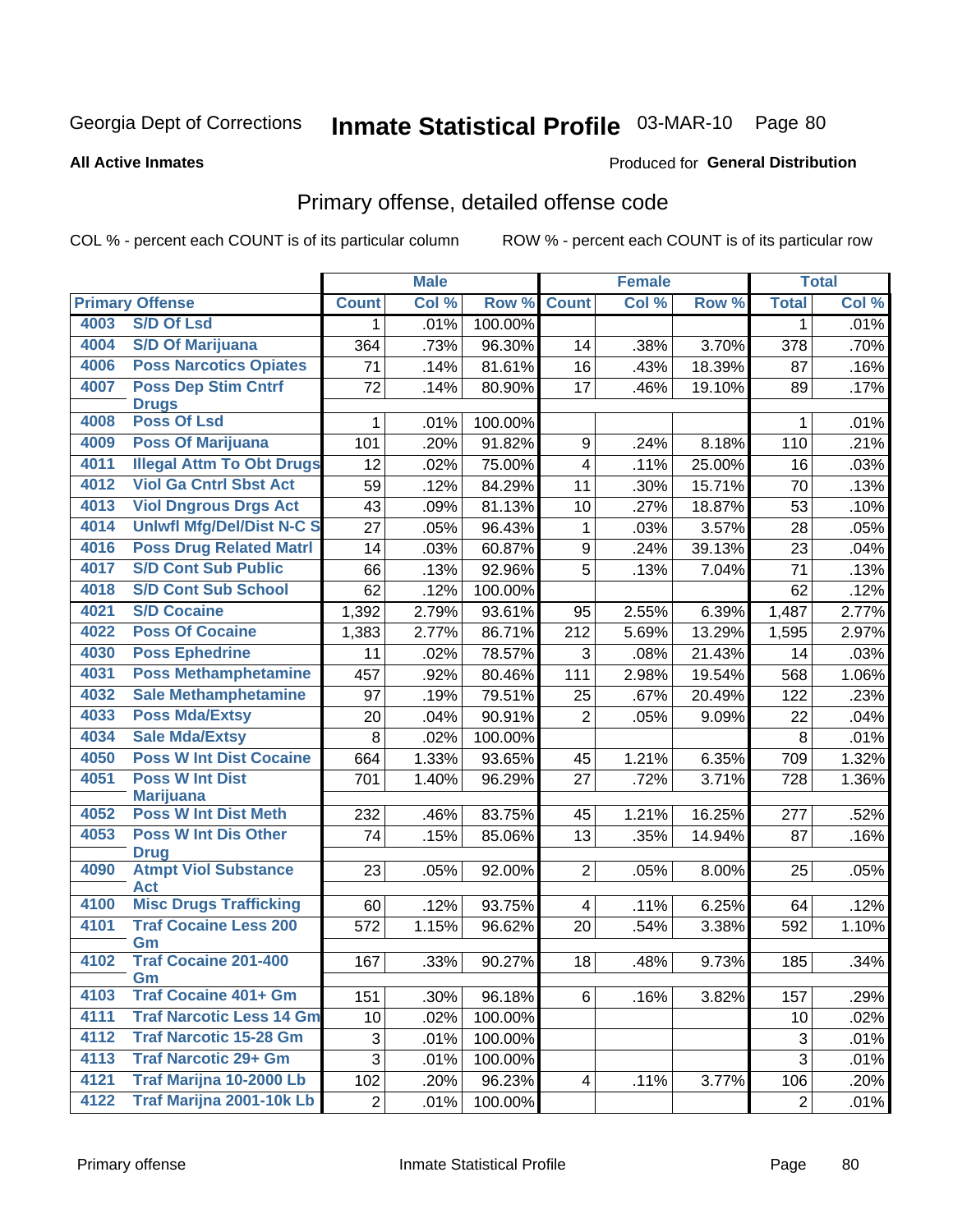# Inmate Statistical Profile 03-MAR-10 Page 81

**Produced for General Distribution** 

#### **All Active Inmates**

Primary offense, detailed offense code

COL % - percent each COUNT is of its particular column

|      |                                            |                         | <b>Male</b> |         | <b>Female</b>  |       | <b>Total</b> |                |         |
|------|--------------------------------------------|-------------------------|-------------|---------|----------------|-------|--------------|----------------|---------|
|      | <b>Primary Offense</b>                     | <b>Count</b>            | Col %       | Row %   | <b>Count</b>   | Col % | Row %        | <b>Total</b>   | Col %   |
| 4123 | Traf Marijna 10001+ Lb                     | 2 <sup>1</sup>          | .01%        | 100.00% |                |       |              | $\overline{2}$ | .01%    |
| 4126 | <b>Traf Amphtmine 28-199</b><br>Gm         | $\overline{7}$          | .01%        | 70.00%  | 3              | .08%  | 30.00%       | 10             | .02%    |
| 4127 | <b>Traf Amphtmine 200-399</b><br>Gm        | 2                       | .01%        | 100.00% |                |       |              | $\overline{2}$ | .01%    |
| 4128 | Traf Amphtmine 400+ Gm                     | 4                       | .01%        | 100.00% |                |       |              | 4              | .01%    |
| 4130 | <b>Cnspire Traffic Cntrl Sub</b>           | 8                       | .02%        | 72.73%  | 3              | .08%  | 27.27%       | 11             | .02%    |
| 4133 | <b>Use Comm Facity Vio C</b><br><b>Sub</b> | 1                       | .01%        | 100.00% |                |       |              | 1              | .01%    |
| 4134 | <b>Att/Consprcy Commt</b><br>C/S/Of        | 47                      | .09%        | 78.33%  | 13             | .35%  | 21.67%       | 60             | .11%    |
| 4140 | <b>Traf Methamph 28-199</b><br>Gm          | 259                     | .52%        | 84.64%  | 47             | 1.26% | 15.36%       | 306            | .57%    |
| 4141 | <b>Traf Methamph 200-399</b><br>Gm         | 79                      | .16%        | 91.86%  | $\overline{7}$ | .19%  | 8.14%        | 86             | .16%    |
| 4142 | Traf Methamph 400+ Gm                      | 72                      | .14%        | 97.30%  | $\mathbf{2}$   | .05%  | 2.70%        | 74             | .14%    |
| 4143 | <b>Manf Methamph 28-199</b><br>Gm          | 24                      | .05%        | 80.00%  | $6\phantom{a}$ | .16%  | 20.00%       | 30             | .06%    |
| 4144 | Manf Methamph 200-399<br>Gm                | 4 <sup>1</sup>          | .01%        | 80.00%  | 1.             | .03%  | 20.00%       | 5              | .01%    |
| 4145 | Manf Methamph 400+ Gm                      | $\mathbf{1}$            | .01%        | 100.00% |                |       |              | $\mathbf 1$    | .01%    |
| 4146 | <b>Traf Methamph Unspec</b><br><b>Amt</b>  | 89                      | .18%        | 89.90%  | 10             | .27%  | 10.10%       | 99             | .18%    |
| 4147 | <b>Manf Methamph Unspec</b><br><b>Amt</b>  | 132                     | .26%        | 88.00%  | 18             | .48%  | 12.00%       | 150            | .28%    |
| 4150 | <b>Traf Mda/Extsy 28-199gm</b>             | 21                      | .04%        | 80.77%  | 5              | .13%  | 19.23%       | 26             | .05%    |
| 4151 | <b>Traf Mda/Extsy 200-</b><br><b>399gm</b> | $\mathbf{1}$            | .01%        | 100.00% |                |       |              | 1              | .01%    |
| 4152 | Traf Mda/Extsy 400+Gm                      | $\overline{2}$          | .01%        | 100.00% |                |       |              | $\overline{2}$ | .01%    |
| 5001 | <b>Viol Motor Vehicle Laws</b>             | 26                      | .05%        | 89.66%  | 3              | .08%  | 10.34%       | 29             | .05%    |
| 5003 | <b>Chop Shop Violation</b>                 | $\mathbf{1}$            | .01%        | 100.00% |                |       |              | 1              | .01%    |
| 5004 | <b>Drvng Habtl Violator</b>                | 32                      | .06%        | 94.12%  | $\overline{2}$ | .05%  | 5.88%        | 34             | $.06\%$ |
| 5005 | <b>Habit Traf Viol/Impaired</b>            | 18                      | .04%        | 100.00% |                |       |              | 18             | .03%    |
| 5006 | <b>Habit Traf Viol/Other</b>               | 30                      | .06%        | 100.00% |                |       |              | 30             | $.06\%$ |
| 5007 | <b>Hit-Run W/Injury/Fatality</b>           | 4                       | .01%        | 66.67%  | $\overline{2}$ | .05%  | 33.33%       | 6              | .01%    |
| 6000 | <b>Misc Mrals/Pblic H/Safty</b>            | 19                      | .04%        | 79.17%  | 5              | .13%  | 20.83%       | 24             | .04%    |
| 6200 | <b>Misc Correctionl Inst Off</b>           | 8                       | .02%        | 88.89%  | 1              | .03%  | 11.11%       | 9              | .02%    |
| 8001 | <b>Violatn Othr States Law</b>             | $\overline{\mathbf{4}}$ | .01%        | 100.00% |                |       |              | $\overline{4}$ | .01%    |
| 9901 | <b>Conspiracy</b>                          | 40                      | .08%        | 80.00%  | 10             | .27%  | 20.00%       | 50             | .09%    |
| 9905 | <b>Crmnl Atmpt</b>                         | 1                       | .01%        | 100.00% |                |       |              | 1              | .01%    |
| 9907 | <b>Unauth Dist Recrd</b><br><b>Devices</b> | 5 <sup>1</sup>          | .01%        | 83.33%  | 1              | .03%  | 16.67%       | 6              | .01%    |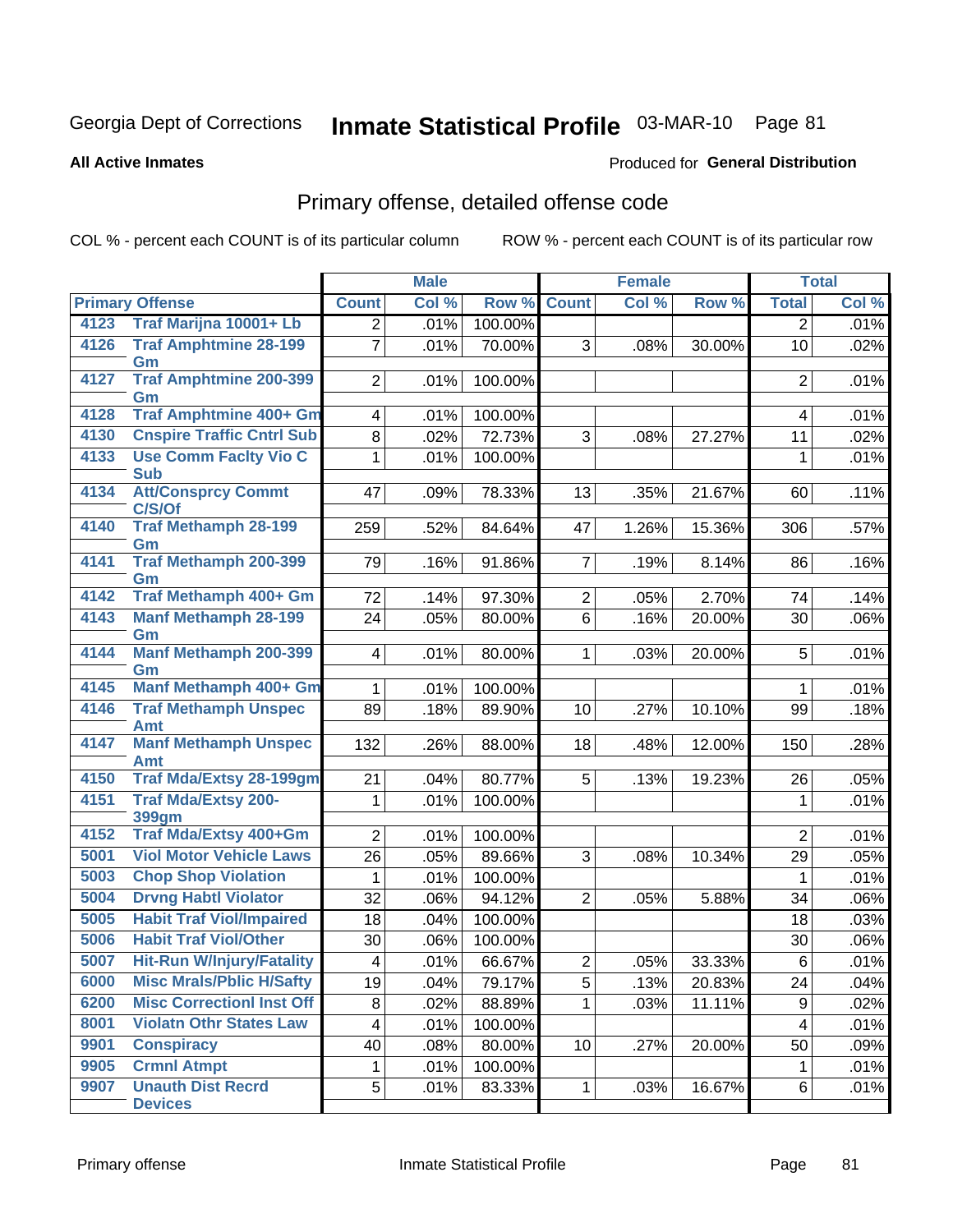# Inmate Statistical Profile 03-MAR-10 Page 82

**All Active Inmates** 

### **Produced for General Distribution**

# Primary offense, detailed offense code

COL % - percent each COUNT is of its particular column

|                                   |              | <b>Male</b> |                    |       | <b>Female</b> |           |        | <b>Total</b> |
|-----------------------------------|--------------|-------------|--------------------|-------|---------------|-----------|--------|--------------|
| <b>Primary Offense</b>            | <b>Count</b> | Col%        | <b>Row % Count</b> |       | Col %         | Row %     | Total  | Col %        |
| <b>Crmnl Solicitation</b><br>9910 |              | ا %01.      | 100.00%            |       |               |           |        | .01%         |
| <b>Gang Participation</b><br>9914 | 23           | .05%        | 95.83%             |       | .03%          | 4.17%     | 24     | .04%         |
| 9999<br><b>Unknown Offense</b>    |              | $.01\%$     | 85.71%             |       | .03%          | $14.29\%$ |        | .01%         |
| <b>Total Rported</b>              | 49,926       | 100%        | $93.06\%$          | 3.725 | 100%          | $6.94\%$  | 53,652 | 100%         |

| ported      | n.<br>ZO |       | $\mathbf{v}$ |
|-------------|----------|-------|--------------|
| <b>otal</b> | 49.954   | 3,728 | 53.683       |

| Mode (most frequent) | 1601 Burglary | 1701 Forgery 1st Degree | 1601 Burglary |
|----------------------|---------------|-------------------------|---------------|
|----------------------|---------------|-------------------------|---------------|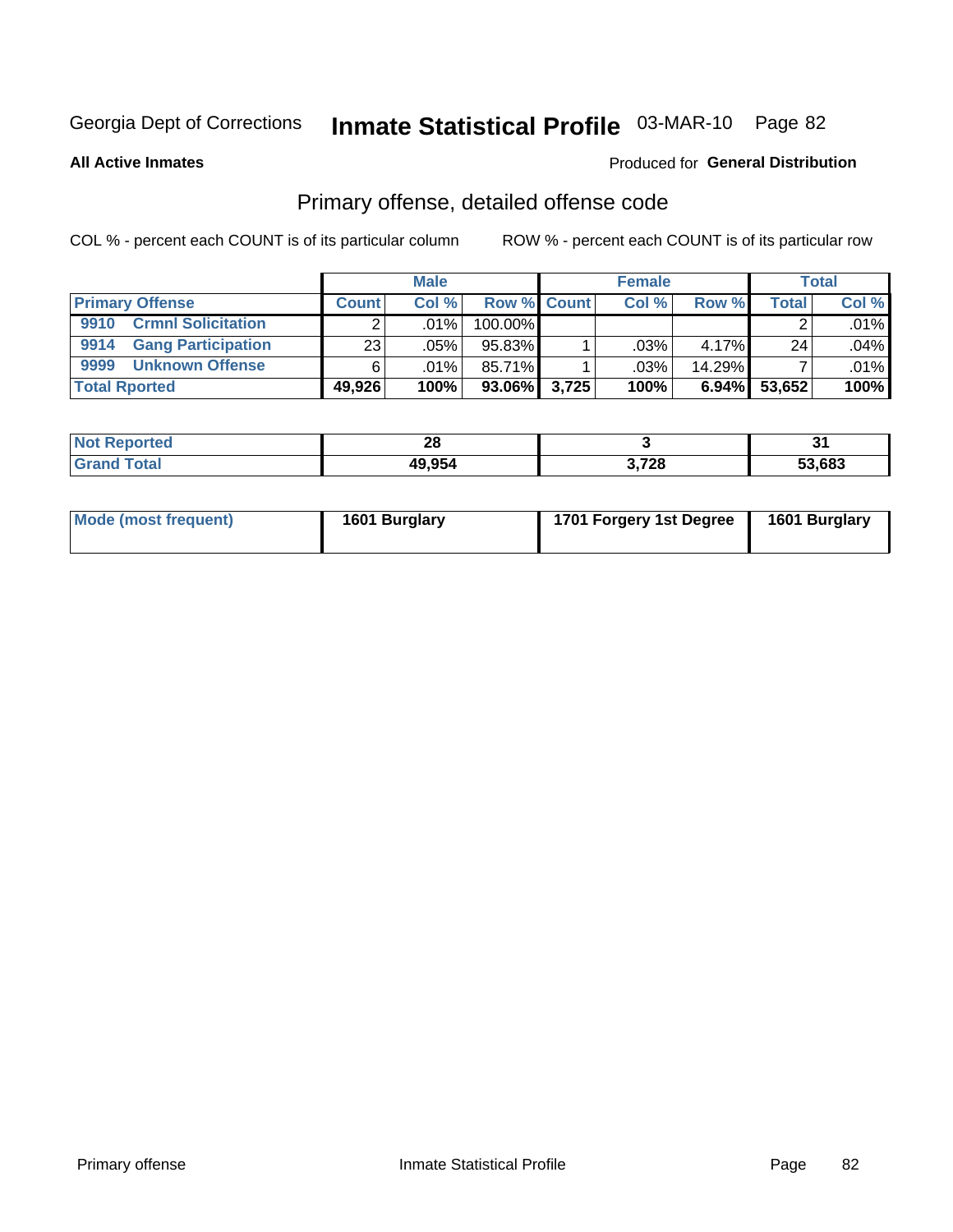# Inmate Statistical Profile 03-MAR-10 Page 83

#### **All Active Inmates**

### Produced for General Distribution

# County of conviction of primary offense

COL % - percent each COUNT is of its particular column

|                         |                             |              | <b>Male</b> |        |                  | <b>Female</b> |        |                  | <b>Total</b> |
|-------------------------|-----------------------------|--------------|-------------|--------|------------------|---------------|--------|------------------|--------------|
|                         | <b>County of Conviction</b> | <b>Count</b> | Col %       | Row %  | <b>Count</b>     | Col %         | Row %  | <b>Total</b>     | Col %        |
| $\overline{1}$          | <b>Appling</b>              | 100          | .20%        | 89.29% | $\overline{12}$  | .32%          | 10.71% | $\overline{112}$ | .21%         |
| $\overline{2}$          | <b>Atkinson</b>             | 44           | .09%        | 97.78% | 1                | .03%          | 2.22%  | 45               | .08%         |
| $\overline{\mathbf{3}}$ | <b>Bacon</b>                | 52           | .10%        | 96.30% | $\overline{2}$   | .05%          | 3.70%  | 54               | .10%         |
| 4                       | <b>Baker</b>                | 12           | .02%        | 92.31% | $\mathbf{1}$     | .03%          | 7.69%  | 13               | .02%         |
| 5                       | <b>Baldwin</b>              | 319          | .64%        | 94.66% | 18               | .48%          | 5.34%  | 337              | .63%         |
| $6\overline{6}$         | <b>Banks</b>                | 56           | .11%        | 90.32% | 6                | .16%          | 9.68%  | 62               | .12%         |
| 7                       | <b>Barrow</b>               | 262          | .52%        | 92.91% | 20               | .54%          | 7.09%  | 282              | .53%         |
| 8                       | <b>Bartow</b>               | 608          | 1.22%       | 89.02% | 75               | 2.01%         | 10.98% | 683              | 1.27%        |
| $\overline{9}$          | <b>Ben Hill</b>             | 265          | .53%        | 93.97% | 17               | .46%          | 6.03%  | 282              | .53%         |
| 10                      | <b>Berrien</b>              | 91           | .18%        | 95.79% | 4                | .11%          | 4.21%  | 95               | .18%         |
| $\overline{11}$         | <b>Bibb</b>                 | 1,020        | 2.04%       | 95.06% | 53               | 1.42%         | 4.94%  | 1,073            | 2.00%        |
| $\overline{12}$         | <b>Bleckley</b>             | 75           | .15%        | 86.21% | 12               | .32%          | 13.79% | 87               | .16%         |
| 13                      | <b>Brantley</b>             | 54           | .11%        | 96.43% | $\boldsymbol{2}$ | .05%          | 3.57%  | 56               | .10%         |
| $\overline{14}$         | <b>Brooks</b>               | 58           | .12%        | 92.06% | $\overline{5}$   | .13%          | 7.94%  | 63               | .12%         |
| $\overline{15}$         | <b>Bryan</b>                | 89           | .18%        | 90.82% | 9                | .24%          | 9.18%  | 98               | .18%         |
| 16                      | <b>Bulloch</b>              | 478          | .96%        | 91.57% | 44               | 1.18%         | 8.43%  | 522              | .97%         |
| $\overline{17}$         | <b>Burke</b>                | 196          | .39%        | 95.61% | 9                | .24%          | 4.39%  | 205              | .38%         |
| 18                      | <b>Butts</b>                | 163          | .33%        | 96.45% | 6                | .16%          | 3.55%  | 169              | .31%         |
| 19                      | <b>Calhoun</b>              | 32           | .06%        | 88.89% | 4                | .11%          | 11.11% | 36               | .07%         |
| 20                      | <b>Camden</b>               | 153          | .31%        | 92.73% | 12               | .32%          | 7.27%  | 165              | .31%         |
| $\overline{21}$         | <b>Candler</b>              | 93           | .19%        | 88.57% | 12               | .32%          | 11.43% | 105              | .20%         |
| $\overline{22}$         | <b>Carroll</b>              | 581          | 1.16%       | 89.66% | 67               | 1.80%         | 10.34% | 648              | 1.21%        |
| $\overline{23}$         | <b>Catoosa</b>              | 303          | .61%        | 91.82% | 27               | .72%          | 8.18%  | 330              | .62%         |
| 24                      | <b>Charlton</b>             | 58           | .12%        | 92.06% | $\sqrt{5}$       | .13%          | 7.94%  | 63               | .12%         |
| 25                      | <b>Chatham</b>              | 2,442        | 4.89%       | 95.13% | 125              | 3.36%         | 4.87%  | 2,567            | 4.78%        |
| 26                      | <b>Chattahoochee</b>        | 28           | .06%        | 93.33% | $\overline{2}$   | .05%          | 6.67%  | 30               | .06%         |
| $\overline{27}$         | <b>Chattooga</b>            | 242          | .48%        | 90.98% | 24               | .64%          | 9.02%  | 266              | .50%         |
| 28                      | <b>Cherokee</b>             | 605          | 1.21%       | 90.03% | 67               | 1.80%         | 9.97%  | 672              | 1.25%        |
| 29                      | <b>Clarke</b>               | 396          | .79%        | 93.40% | 28               | .75%          | 6.60%  | 424              | .79%         |
| 30                      | <b>Clay</b>                 | 32           | .06%        | 88.89% | 4                | .11%          | 11.11% | 36               | .07%         |
| $\overline{31}$         | <b>Clayton</b>              | 1,580        | 3.16%       | 92.45% | 129              | 3.46%         | 7.55%  | 1,709            | 3.19%        |
| 32                      | <b>Clinch</b>               | 62           | .12%        | 93.94% | 4                | .11%          | 6.06%  | 66               | .12%         |
| 33                      | Cobb                        | 2,804        | 5.62%       | 90.86% | 282              | 7.57%         | 9.14%  | 3,086            | 5.75%        |
| 34                      | <b>Coffee</b>               | 261          | .52%        | 92.88% | 20               | .54%          | 7.12%  | 281              | .52%         |
| 35                      | <b>Colquitt</b>             | 293          | .59%        | 95.13% | 15               | .40%          | 4.87%  | 308              | .57%         |
| 36                      | <b>Columbia</b>             | 287          | .57%        | 94.10% | 18               | .48%          | 5.90%  | 305              | .57%         |
| 37                      | <b>Cook</b>                 | 135          | .27%        | 95.74% | $\,6\,$          | .16%          | 4.26%  | 141              | .26%         |
| 38                      | <b>Coweta</b>               | 487          | .98%        | 92.76% | 38               | 1.02%         | 7.24%  | 525              | .98%         |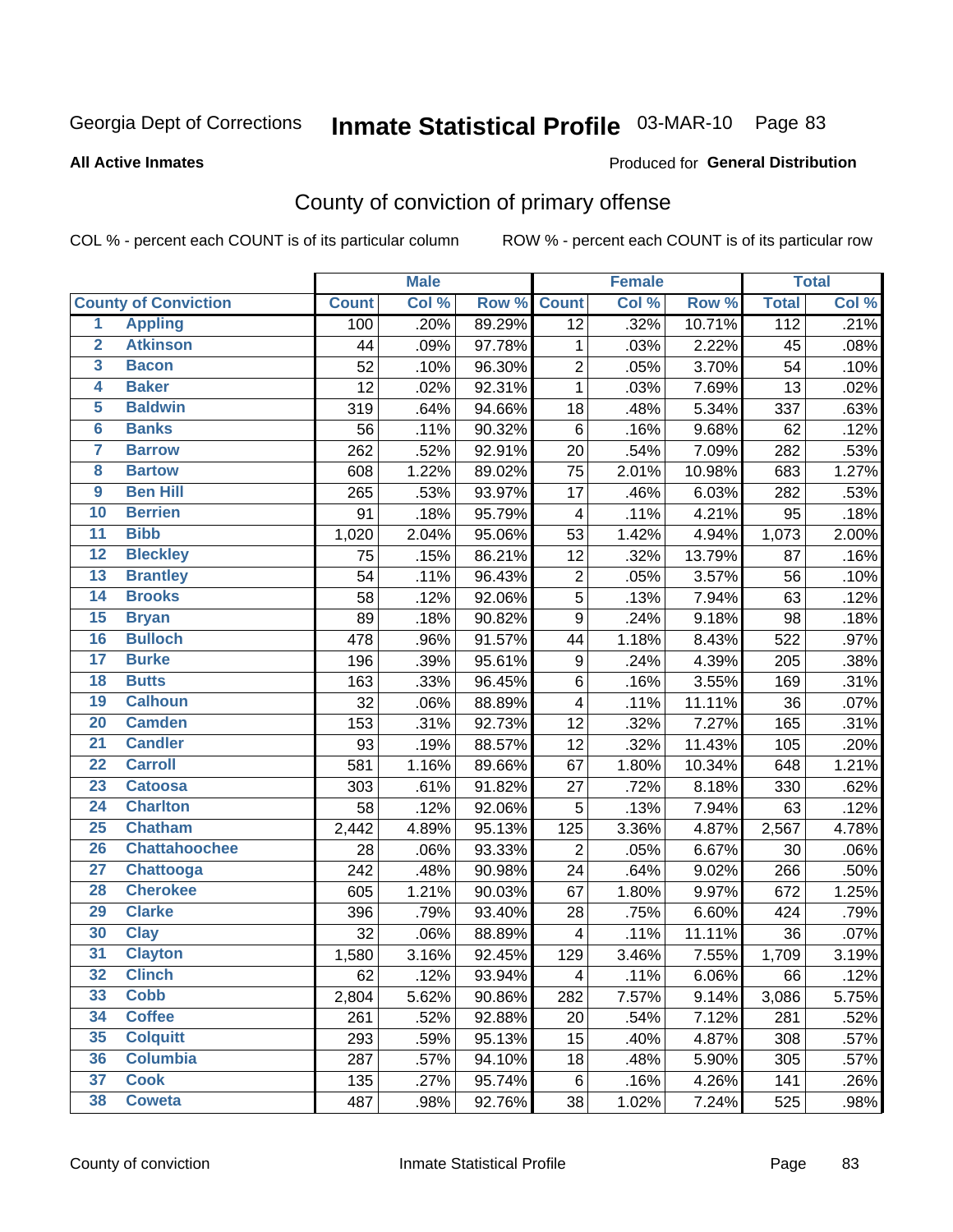# Inmate Statistical Profile 03-MAR-10 Page 84

#### **All Active Inmates**

### **Produced for General Distribution**

# County of conviction of primary offense

COL % - percent each COUNT is of its particular column

|                 |                             |                 | <b>Male</b> |         |                | <b>Female</b> |        |                    | <b>Total</b> |
|-----------------|-----------------------------|-----------------|-------------|---------|----------------|---------------|--------|--------------------|--------------|
|                 | <b>County of Conviction</b> | <b>Count</b>    | Col %       | Row %   | <b>Count</b>   | Col %         | Row %  | <b>Total</b>       | Col %        |
| 39              | <b>Crawford</b>             | $\overline{23}$ | .05%        | 88.46%  | 3              | .08%          | 11.54% | $\overline{26}$    | .05%         |
| 40              | <b>Crisp</b>                | 287             | .57%        | 91.99%  | 25             | .67%          | 8.01%  | 312                | .58%         |
| 41              | <b>Dade</b>                 | 134             | .27%        | 97.10%  | 4              | .11%          | 2.90%  | 138                | .26%         |
| 42              | <b>Dawson</b>               | 109             | .22%        | 90.83%  | 11             | .30%          | 9.17%  | 120                | .22%         |
| 43              | <b>Decatur</b>              | 353             | .71%        | 92.89%  | 27             | .72%          | 7.11%  | 380                | .71%         |
| 44              | <b>Dekalb</b>               | 2,959           | 5.93%       | 95.05%  | 154            | 4.13%         | 4.95%  | 3,113              | 5.80%        |
| 45              | <b>Dodge</b>                | 149             | .30%        | 91.41%  | 14             | .38%          | 8.59%  | 163                | .30%         |
| 46              | <b>Dooly</b>                | 102             | .20%        | 92.73%  | 8              | .21%          | 7.27%  | 110                | .21%         |
| 47              | <b>Dougherty</b>            | 961             | 1.92%       | 94.31%  | 58             | 1.56%         | 5.69%  | $\overline{1,019}$ | 1.90%        |
| 48              | <b>Douglas</b>              | 1,121           | 2.25%       | 90.70%  | 114            | 3.06%         | 9.22%  | 1,236              | 2.30%        |
| 49              | <b>Early</b>                | 83              | .17%        | 96.51%  | 3              | .08%          | 3.49%  | 86                 | .16%         |
| 50              | <b>Echols</b>               | 9               | .02%        | 100.00% |                |               |        | 9                  | .02%         |
| $\overline{51}$ | <b>Effingham</b>            | 164             | .33%        | 93.71%  | 11             | .30%          | 6.29%  | 175                | .33%         |
| 52              | <b>Elbert</b>               | 159             | .32%        | 97.55%  | 4              | .11%          | 2.45%  | 163                | .30%         |
| 53              | <b>Emanuel</b>              | 182             | .36%        | 96.81%  | 6              | .16%          | 3.19%  | 188                | .35%         |
| 54              | <b>Evans</b>                | 92              | .18%        | 94.85%  | 5              | .13%          | 5.15%  | 97                 | .18%         |
| 55              | <b>Fannin</b>               | 96              | .19%        | 92.31%  | 8              | .21%          | 7.69%  | 104                | .19%         |
| 56              | <b>Fayette</b>              | 365             | .73%        | 90.12%  | 40             | 1.07%         | 9.88%  | 405                | .75%         |
| 57              | <b>Floyd</b>                | 799             | 1.60%       | 89.47%  | 94             | 2.52%         | 10.53% | 893                | 1.66%        |
| 58              | <b>Forsyth</b>              | 288             | .58%        | 88.07%  | 39             | 1.05%         | 11.93% | 327                | .61%         |
| 59              | <b>Franklin</b>             | 135             | .27%        | 93.10%  | 10             | .27%          | 6.90%  | 145                | .27%         |
| 60              | <b>Fulton</b>               | 4,622           | 9.26%       | 96.13%  | 186            | 4.99%         | 3.87%  | 4,808              | 8.96%        |
| 61              | Gilmer                      | 128             | .26%        | 92.75%  | 10             | .27%          | 7.25%  | 138                | .26%         |
| 62              | <b>Glascock</b>             | 8               | .02%        | 88.89%  | $\mathbf{1}$   | .03%          | 11.11% | 9                  | .02%         |
| 63              | <b>Glynn</b>                | 404             | .81%        | 94.84%  | 22             | .59%          | 5.16%  | 426                | .79%         |
| 64              | <b>Gordon</b>               | 305             | .61%        | 90.77%  | 31             | .83%          | 9.23%  | 336                | .63%         |
| 65              | <b>Grady</b>                | 218             | .44%        | 95.61%  | 10             | .27%          | 4.39%  | 228                | .42%         |
| 66              | <b>Greene</b>               | 149             | .30%        | 94.90%  | 8              | .21%          | 5.10%  | 157                | .29%         |
| 67              | <b>Gwinnett</b>             | 2,080           | 4.17%       | 92.04%  | 180            | 4.83%         | 7.96%  | 2,260              | 4.21%        |
| 68              | <b>Habersham</b>            | 126             | .25%        | 92.65%  | 10             | .27%          | 7.35%  | 136                | .25%         |
| 69              | <b>Hall</b>                 | 727             | 1.46%       | 92.26%  | 61             | 1.64%         | 7.74%  | 788                | 1.47%        |
| 70              | <b>Hancock</b>              | 34              | $.07\%$     | 97.14%  | 1              | .03%          | 2.86%  | 35                 | .07%         |
| 71              | <b>Haralson</b>             | 98              | .20%        | 95.15%  | 5              | .13%          | 4.85%  | 103                | .19%         |
| 72              | <b>Harris</b>               | 116             | .23%        | 94.31%  | $\overline{7}$ | .19%          | 5.69%  | 123                | .23%         |
| 73              | <b>Hart</b>                 | 116             | .23%        | 95.87%  | 5              | .13%          | 4.13%  | 121                | .23%         |
| 74              | <b>Heard</b>                | 69              | .14%        | 95.83%  | 3              | .08%          | 4.17%  | 72                 | .13%         |
| 75              | <b>Henry</b>                | 541             | 1.08%       | 89.57%  | 63             | 1.69%         | 10.43% | 604                | 1.13%        |
| 76              | <b>Houston</b>              | 611             | 1.22%       | 93.43%  | 43             | 1.15%         | 6.57%  | 654                | 1.22%        |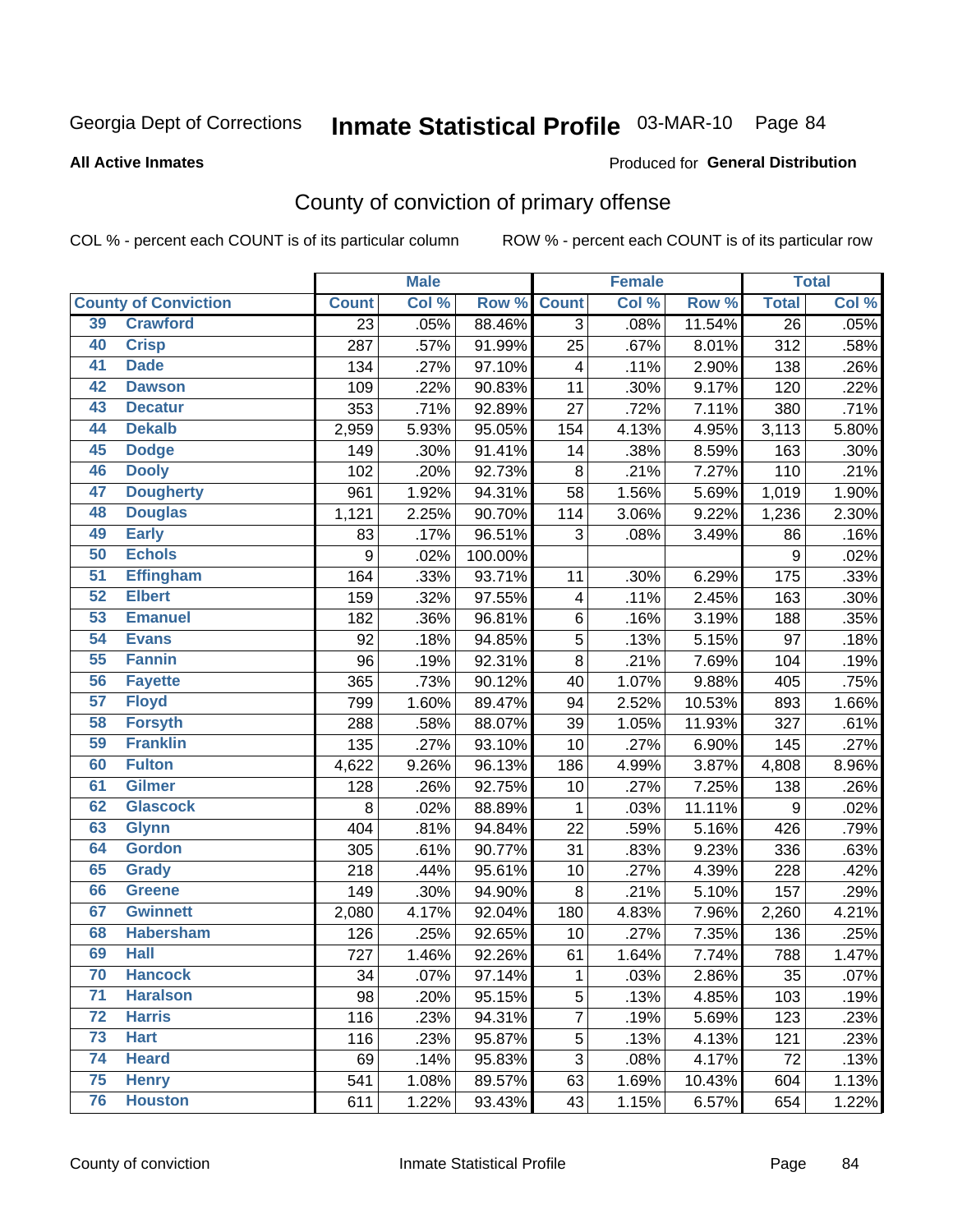# Inmate Statistical Profile 03-MAR-10 Page 85

#### **All Active Inmates**

#### Produced for General Distribution

# County of conviction of primary offense

COL % - percent each COUNT is of its particular column

|                   |                             |              | <b>Male</b> |        |                         | <b>Female</b> |        |              | <b>Total</b> |
|-------------------|-----------------------------|--------------|-------------|--------|-------------------------|---------------|--------|--------------|--------------|
|                   | <b>County of Conviction</b> | <b>Count</b> | Col %       | Row %  | <b>Count</b>            | Col %         | Row %  | <b>Total</b> | Col %        |
| 77                | <b>Irwin</b>                | 65           | .13%        | 97.01% | $\overline{2}$          | .05%          | 2.99%  | 67           | .12%         |
| 78                | <b>Jackson</b>              | 204          | .41%        | 92.73% | 16                      | .43%          | 7.27%  | 220          | .41%         |
| 79                | <b>Jasper</b>               | 54           | .11%        | 96.43% | $\overline{2}$          | .05%          | 3.57%  | 56           | .10%         |
| 80                | <b>Jeff Davis</b>           | 81           | .16%        | 93.10% | 6                       | .16%          | 6.90%  | 87           | .16%         |
| $\overline{81}$   | <b>Jefferson</b>            | 128          | .26%        | 98.46% | $\overline{c}$          | .05%          | 1.54%  | 130          | .24%         |
| 82                | <b>Jenkins</b>              | 72           | .14%        | 96.00% | 3                       | .08%          | 4.00%  | 75           | .14%         |
| 83                | <b>Johnson</b>              | 54           | .11%        | 93.10% | 4                       | .11%          | 6.90%  | 58           | .11%         |
| 84                | <b>Jones</b>                | 155          | .31%        | 91.18% | 15                      | .40%          | 8.82%  | 170          | .32%         |
| 85                | <b>Lamar</b>                | 76           | .15%        | 93.83% | 5                       | .13%          | 6.17%  | 81           | .15%         |
| 86                | <b>Lanier</b>               | 43           | .09%        | 97.73% | $\mathbf 1$             | .03%          | 2.27%  | 44           | .08%         |
| 87                | <b>Laurens</b>              | 341          | .68%        | 93.94% | 22                      | .59%          | 6.06%  | 363          | .68%         |
| 88                | Lee                         | 76           | .15%        | 95.00% | $\overline{\mathbf{4}}$ | .11%          | 5.00%  | 80           | .15%         |
| 89                | <b>Liberty</b>              | 287          | .57%        | 92.58% | 23                      | .62%          | 7.42%  | 310          | .58%         |
| 90                | <b>Lincoln</b>              | 35           | .07%        | 97.22% | $\mathbf 1$             | .03%          | 2.78%  | 36           | .07%         |
| 91                | Long                        | 87           | .17%        | 93.55% | 6                       | .16%          | 6.45%  | 93           | .17%         |
| 92                | <b>Lowndes</b>              | 545          | 1.09%       | 92.84% | 42                      | 1.13%         | 7.16%  | 587          | 1.09%        |
| 93                | <b>Lumpkin</b>              | 97           | .19%        | 90.65% | 10                      | .27%          | 9.35%  | 107          | .20%         |
| 94                | <b>Macon</b>                | 70           | .14%        | 97.22% | $\overline{2}$          | .05%          | 2.78%  | 72           | .13%         |
| 95                | <b>Madison</b>              | 124          | .25%        | 91.18% | 12                      | .32%          | 8.82%  | 136          | .25%         |
| 96                | <b>Marion</b>               | 43           | .09%        | 95.56% | $\overline{c}$          | .05%          | 4.44%  | 45           | .08%         |
| 97                | <b>Mcduffie</b>             | 173          | .35%        | 96.11% | $\overline{7}$          | .19%          | 3.89%  | 180          | .34%         |
| 98                | <b>Mcintosh</b>             | 65           | .13%        | 98.48% | $\mathbf{1}$            | .03%          | 1.52%  | 66           | .12%         |
| 99                | <b>Meriwether</b>           | 218          | .44%        | 94.78% | 12                      | .32%          | 5.22%  | 230          | .43%         |
| 100               | <b>Miller</b>               | 33           | .07%        | 94.29% | $\overline{2}$          | .05%          | 5.71%  | 35           | .07%         |
| 101               | <b>Mitchell</b>             | 198          | .40%        | 91.24% | 19                      | .51%          | 8.76%  | 217          | .40%         |
| 102               | <b>Monroe</b>               | 133          | .27%        | 89.86% | 15                      | .40%          | 10.14% | 148          | .28%         |
| 103               | <b>Montgomery</b>           | 56           | .11%        | 90.32% | 6                       | .16%          | 9.68%  | 62           | .12%         |
| 104               | <b>Morgan</b>               | 153          | .31%        | 93.29% | 11                      | .30%          | 6.71%  | 164          | .31%         |
| 105               | <b>Murray</b>               | 182          | .36%        | 90.10% | 20                      | .54%          | 9.90%  | 202          | .38%         |
| 106               | <b>Muscogee</b>             | 1,779        | 3.56%       | 94.28% | 108                     | 2.90%         | 5.72%  | 1,887        | 3.52%        |
| 107               | <b>Newton</b>               | 652          | 1.31%       | 91.70% | 59                      | 1.58%         | 8.30%  | 711          | 1.33%        |
| 108               | <b>Oconee</b>               | 49           | .10%        | 98.00% | 1                       | .03%          | 2.00%  | 50           | .09%         |
| 109               | <b>Oglethorpe</b>           | 51           | .10%        | 98.08% | $\mathbf{1}$            | .03%          | 1.92%  | 52           | .10%         |
| 110               | <b>Paulding</b>             | 252          | .50%        | 91.97% | 22                      | .59%          | 8.03%  | 274          | .51%         |
| 111               | <b>Peach</b>                | 89           | .18%        | 96.74% | 3                       | .08%          | 3.26%  | 92           | .17%         |
| 112               | <b>Pickens</b>              | 84           | .17%        | 91.30% | 8                       | .21%          | 8.70%  | 92           | .17%         |
| $\overline{113}$  | <b>Pierce</b>               | 64           | .13%        | 95.52% | 3                       | .08%          | 4.48%  | 67           | .12%         |
| $\frac{114}{114}$ | <b>Pike</b>                 | 61           | .12%        | 95.31% | 3                       | .08%          | 4.69%  | 64           | .12%         |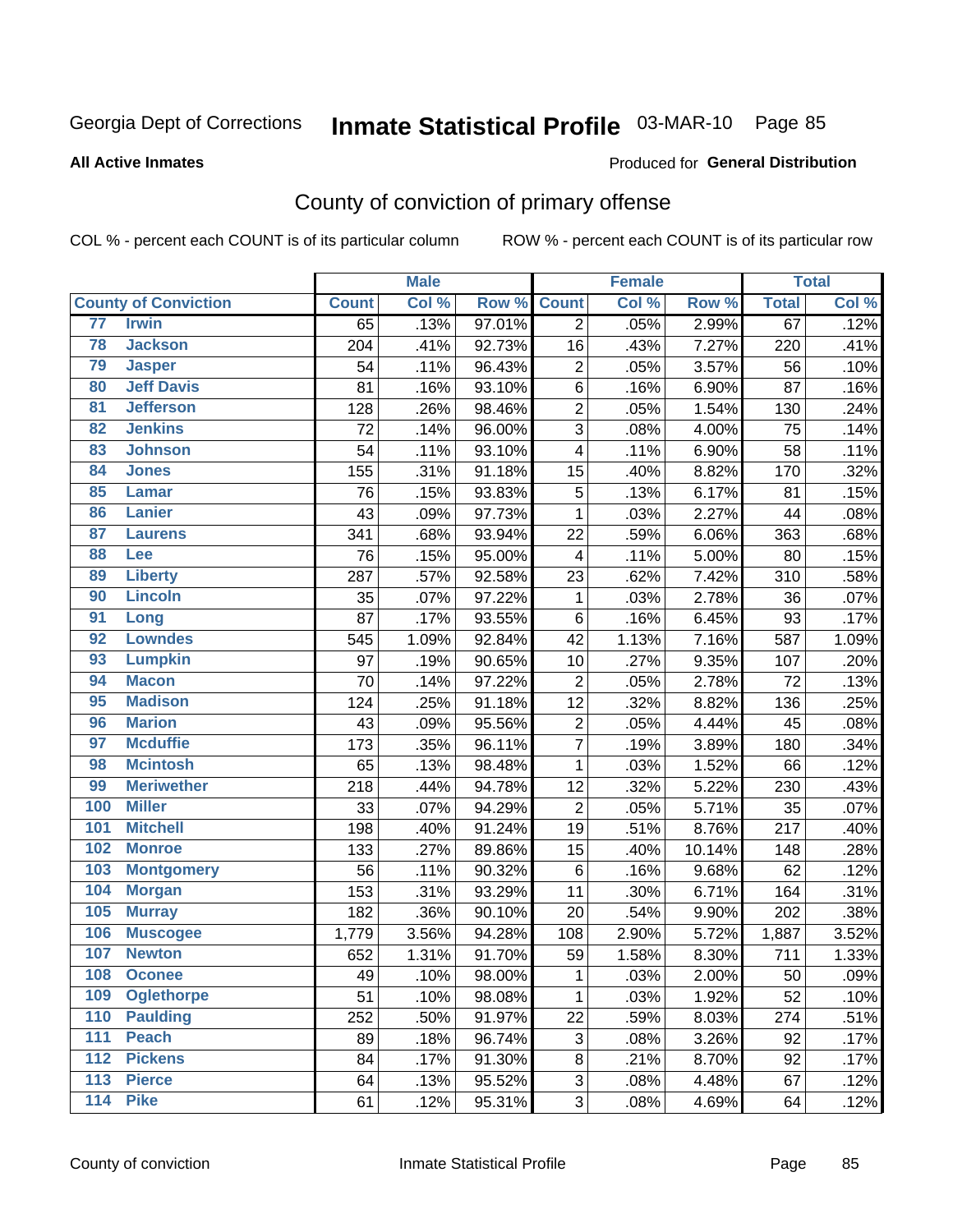# Inmate Statistical Profile 03-MAR-10 Page 86

**All Active Inmates** 

### Produced for General Distribution

# County of conviction of primary offense

COL % - percent each COUNT is of its particular column

|                                       |              | <b>Male</b> |                    |                  | <b>Female</b> |        |              | <b>Total</b> |
|---------------------------------------|--------------|-------------|--------------------|------------------|---------------|--------|--------------|--------------|
| <b>County of Conviction</b>           | <b>Count</b> | Col %       | <b>Row % Count</b> |                  | Col %         | Row %  | <b>Total</b> | Col %        |
| 115 Polk                              | 143          | .29%        | 91.08%             | 14               | .38%          | 8.92%  | 157          | .29%         |
| <b>Pulaski</b><br>116                 | 89           | .18%        | 91.75%             | 8                | .21%          | 8.25%  | 97           | .18%         |
| 117<br><b>Putnam</b>                  | 148          | .30%        | 94.27%             | $\boldsymbol{9}$ | .24%          | 5.73%  | 157          | .29%         |
| Quitman<br>118                        | 17           | .03%        | 89.47%             | $\overline{2}$   | .05%          | 10.53% | 19           | .04%         |
| 119<br><b>Rabun</b>                   | 56           | .11%        | 84.85%             | 10               | .27%          | 15.15% | 66           | .12%         |
| 120<br><b>Randolph</b>                | 56           | .11%        | 93.33%             | 4                | .11%          | 6.67%  | 60           | .11%         |
| <b>Richmond</b><br>121                | 1,702        | 3.41%       | 94.29%             | 103              | 2.77%         | 5.71%  | 1,805        | 3.36%        |
| 122<br><b>Rockdale</b>                | 457          | .92%        | 90.67%             | 47               | 1.26%         | 9.33%  | 504          | .94%         |
| 123<br><b>Schley</b>                  | 27           | .05%        | 96.43%             | $\mathbf 1$      | .03%          | 3.57%  | 28           | .05%         |
| 124<br><b>Screven</b>                 | 123          | .25%        | 91.79%             | 11               | .30%          | 8.21%  | 134          | .25%         |
| <b>Seminole</b><br>125                | 59           | .12%        | 86.76%             | 9                | .24%          | 13.24% | 68           | .13%         |
| 126<br><b>Spalding</b>                | 601          | 1.20%       | 92.04%             | 52               | 1.40%         | 7.96%  | 653          | 1.22%        |
| 127<br><b>Stephens</b>                | 187          | .37%        | 91.22%             | 18               | .48%          | 8.78%  | 205          | .38%         |
| <b>Stewart</b><br>128                 | 35           | .07%        | 92.11%             | 3                | .08%          | 7.89%  | 38           | .07%         |
| <b>Sumter</b><br>129                  | 244          | .49%        | 97.21%             | $\overline{7}$   | .19%          | 2.79%  | 251          | .47%         |
| <b>Talbot</b><br>130                  | 57           | .11%        | 95.00%             | 3                | .08%          | 5.00%  | 60           | .11%         |
| $\overline{131}$<br><b>Taliaferro</b> | 22           | .04%        | 91.67%             | $\overline{2}$   | .05%          | 8.33%  | 24           | .04%         |
| <b>Tattnall</b><br>132                | 179          | .36%        | 92.27%             | 15               | .40%          | 7.73%  | 194          | .36%         |
| 133<br><b>Taylor</b>                  | 89           | .18%        | 96.74%             | 3                | .08%          | 3.26%  | 92           | .17%         |
| <b>Telfair</b><br>134                 | 118          | .24%        | 93.65%             | $\bf 8$          | .21%          | 6.35%  | 126          | .23%         |
| 135<br><b>Terrell</b>                 | 80           | .16%        | 97.56%             | $\overline{2}$   | .05%          | 2.44%  | 82           | .15%         |
| 136<br><b>Thomas</b>                  | 267          | .53%        | 94.68%             | 15               | .40%          | 5.32%  | 282          | .53%         |
| $\overline{137}$<br><b>Tift</b>       | 345          | .69%        | 95.04%             | 18               | .48%          | 4.96%  | 363          | .68%         |
| <b>Toombs</b><br>138                  | 302          | .60%        | 92.35%             | 25               | .67%          | 7.65%  | 327          | .61%         |
| 139<br><b>Towns</b>                   | 48           | .10%        | 90.57%             | 5                | .13%          | 9.43%  | 53           | .10%         |
| <b>Treutlen</b><br>140                | 78           | .16%        | 92.86%             | 6                | .16%          | 7.14%  | 84           | .16%         |
| 141<br><b>Troup</b>                   | 679          | 1.36%       | 91.02%             | 67               | 1.80%         | 8.98%  | 746          | 1.39%        |
| <b>Turner</b><br>142                  | 70           | .14%        | 97.22%             | $\mathbf 2$      | .05%          | 2.78%  | 72           | .13%         |
| 143<br><b>Twiggs</b>                  | 64           | .13%        | 87.67%             | $\boldsymbol{9}$ | .24%          | 12.33% | 73           | .14%         |
| 144<br><b>Union</b>                   | 79           | .16%        | 80.61%             | 19               | .51%          | 19.39% | 98           | .18%         |
| 145<br><b>Upson</b>                   | 213          | .43%        | 91.81%             | 19               | .51%          | 8.19%  | 232          | .43%         |
| 146<br><b>Walker</b>                  | 401          | .80%        | 88.91%             | 50               | 1.34%         | 11.09% | 451          | .84%         |
| 147<br><b>Walton</b>                  | 469          | .94%        | 92.14%             | 40               | 1.07%         | 7.86%  | 509          | .95%         |
| 148<br><b>Ware</b>                    | 312          | .62%        | 94.83%             | 17               | .46%          | 5.17%  | 329          | .61%         |
| 149<br><b>Warren</b>                  | 46           | .09%        | 93.88%             | 3                | .08%          | 6.12%  | 49           | .09%         |
| 150<br><b>Washington</b>              | 128          | .26%        | 92.75%             | 10               | .27%          | 7.25%  | 138          | .26%         |
| 151<br><b>Wayne</b>                   | 171          | .34%        | 89.06%             | 21               | .56%          | 10.94% | 192          | .36%         |
| <b>Webster</b><br>152                 | 5            | .01%        | 100.00%            |                  |               |        | 5            | .01%         |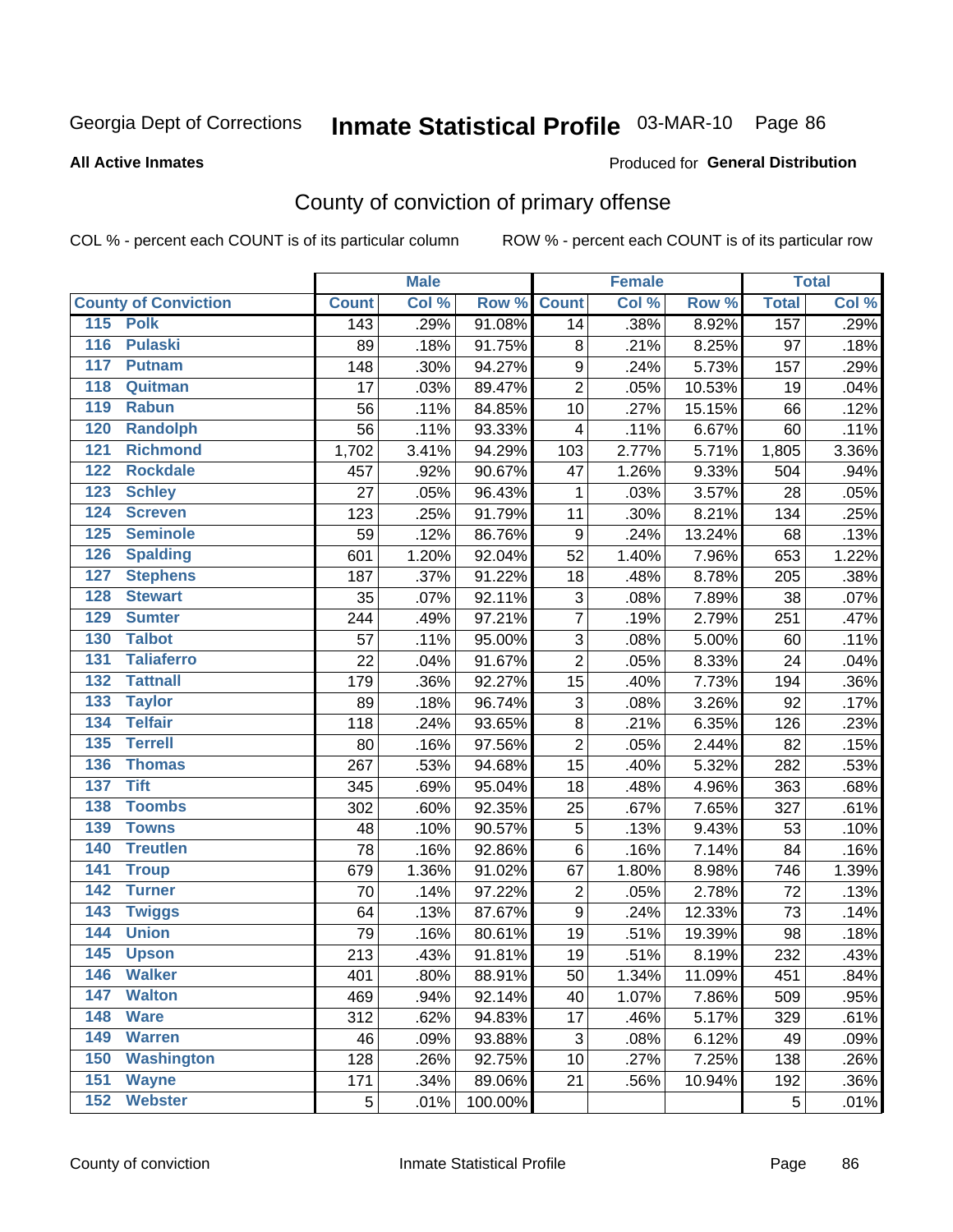# Inmate Statistical Profile 03-MAR-10 Page 87

**All Active Inmates** 

### Produced for General Distribution

# County of conviction of primary offense

COL % - percent each COUNT is of its particular column

|                             |              | <b>Male</b> |                    |       | <b>Female</b> |        |              | <b>Total</b> |
|-----------------------------|--------------|-------------|--------------------|-------|---------------|--------|--------------|--------------|
| <b>County of Conviction</b> | <b>Count</b> | Col %       | <b>Row % Count</b> |       | Col %         | Row %  | <b>Total</b> | Col %        |
| <b>Wheeler</b><br>153       | 28           | $.06\%$     | 84.85%             | 5     | .13%          | 15.15% | 33           | .06%         |
| <b>White</b><br>154         | 113          | .23%        | 91.13%             | 11    | .30%          | 8.87%  | 124          | .23%         |
| <b>Whitfield</b><br>155     | 628          | 1.26%       | 88.45%             | 82    | 2.20%         | 11.55% | 710          | 1.32%        |
| <b>Wilcox</b><br>156        | 61           | .12%        | 87.14%             | 9     | .24%          | 12.86% | 70           | .13%         |
| <b>Wilkes</b><br>157        | 85           | .17%        | 98.84%             |       | .03%          | 1.16%  | 86           | .16%         |
| <b>Wilkinson</b><br>158     | 59           | .12%        | 95.16%             | 3     | .08%          | 4.84%  | 62           | .12%         |
| <b>Worth</b><br>159         | 118          | .24%        | 94.40%             |       | .19%          | 5.60%  | 125          | .23%         |
| <b>Total Rported</b>        | 49,925       | 100%        | 93.06%             | 3,725 | 100%          | 6.94%  | 53,651       | 100%         |

| тео<br>N | າເ<br>LJ |                        | IJΔ    |
|----------|----------|------------------------|--------|
| otal     | 49,954   | <b>2.720</b><br>. . 20 | 53.683 |

| <b>Mode</b><br>---<br>uenn<br>most trea | ·ultor. | Cobb | ™ulton |
|-----------------------------------------|---------|------|--------|
|                                         |         |      |        |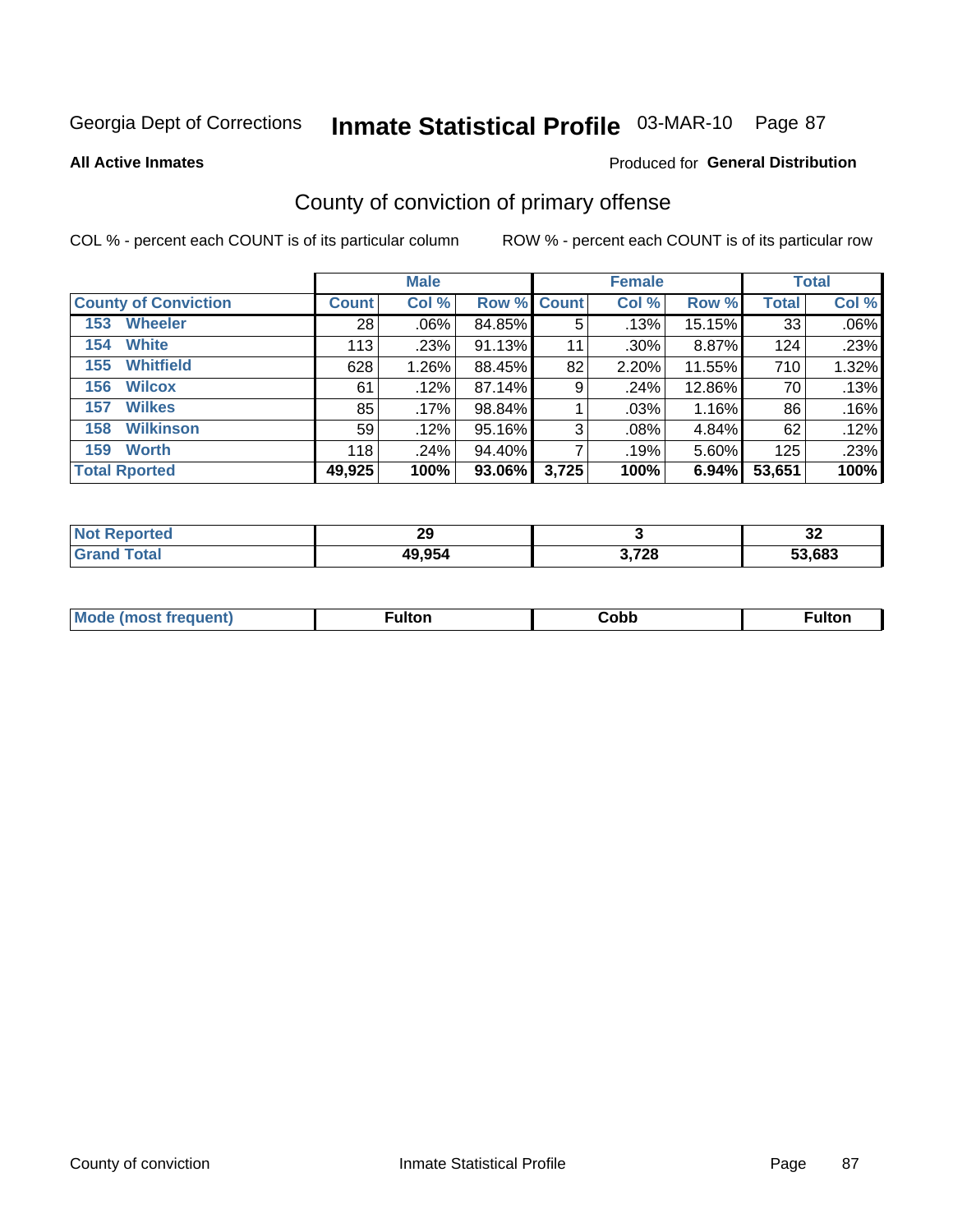# Inmate Statistical Profile 03-MAR-10 Page 88

Produced for General Distribution

#### **All Active Inmates**

# Circuit of conviction of primary offense

COL % - percent each COUNT is of its particular column

|                         |                                 |              | <b>Male</b> |        |              | <b>Female</b> |        |              | <b>Total</b> |
|-------------------------|---------------------------------|--------------|-------------|--------|--------------|---------------|--------|--------------|--------------|
|                         | <b>Circuit of Conviction</b>    | <b>Count</b> | Col %       | Row %  | <b>Count</b> | Col %         | Row %  | <b>Total</b> | Col %        |
| $\overline{1}$          | <b>Alapaha Circuit</b>          | 375          | .75%        | 95.91% | 16           | .43%          | 4.09%  | 391          | .73%         |
| $\overline{2}$          | <b>Alcovy Circuit</b>           | 1,121        | 2.25%       | 91.89% | 99           | 2.66%         | 8.11%  | 1,220        | 2.27%        |
| $\overline{\mathbf{3}}$ | <b>Atlanta Circuit</b>          | 4,622        | 9.26%       | 96.13% | 186          | 4.99%         | 3.87%  | 4,808        | 8.96%        |
| 4                       | <b>Atlantic Circuit</b>         | 799          | 1.60%       | 93.12% | 59           | 1.58%         | 6.88%  | 858          | 1.60%        |
| 5                       | <b>Augusta Circuit</b>          | 2,185        | 4.38%       | 94.38% | 130          | 3.49%         | 5.62%  | 2,315        | 4.31%        |
| $\overline{\mathbf{6}}$ | <b>Blue Ridge Circuit</b>       | 605          | 1.21%       | 90.03% | 67           | 1.80%         | 9.97%  | 672          | 1.25%        |
| $\overline{\mathbf{7}}$ | <b>Brunswick Circuit</b>        | 909          | 1.82%       | 92.57% | 73           | 1.96%         | 7.43%  | 982          | 1.83%        |
| 8                       | <b>Chattahoochee Circuit</b>    | 2,112        | 4.23%       | 94.41% | 125          | 3.36%         | 5.59%  | 2,237        | 4.17%        |
| $\overline{9}$          | <b>Cherokee Circuit</b>         | 913          | 1.83%       | 89.60% | 106          | 2.85%         | 10.40% | 1,019        | 1.90%        |
| 10                      | <b>Clayton Circuit</b>          | 1,580        | 3.16%       | 92.45% | 129          | 3.46%         | 7.55%  | 1,709        | 3.19%        |
| 11                      | <b>Cobb Circuit</b>             | 2,804        | 5.62%       | 90.86% | 282          | 7.57%         | 9.14%  | 3,086        | 5.75%        |
| 12                      | <b>Conasauga Circuit</b>        | 810          | 1.62%       | 88.82% | 102          | 2.74%         | 11.18% | 912          | 1.70%        |
| 13                      | <b>Cordele Circuit</b>          | 715          | 1.43%       | 92.38% | 59           | 1.58%         | 7.62%  | 774          | 1.44%        |
| 14                      | <b>Coweta Circuit</b>           | 2,034        | 4.07%       | 91.58% | 187          | 5.02%         | 8.42%  | 2,221        | 4.14%        |
| 15                      | <b>Dougherty Circuit</b>        | 961          | 1.92%       | 94.31% | 58           | 1.56%         | 5.69%  | 1,019        | 1.90%        |
| 16                      | <b>Dublin Circuit</b>           | 537          | 1.08%       | 92.91% | 41           | 1.10%         | 7.09%  | 578          | 1.08%        |
| 17                      | <b>Eastern Circuit</b>          | 2,442        | 4.89%       | 95.13% | 125          | 3.36%         | 4.87%  | 2,567        | 4.78%        |
| 18                      | <b>Flint Circuit</b>            | 541          | 1.08%       | 89.57% | 63           | 1.69%         | 10.43% | 604          | 1.13%        |
| 19                      | <b>Griffin Circuit</b>          | 1,240        | 2.48%       | 91.58% | 114          | 3.06%         | 8.42%  | 1,354        | 2.52%        |
| 20                      | <b>Gwinnett Circuit</b>         | 2,080        | 4.17%       | 92.04% | 180          | 4.83%         | 7.96%  | 2,260        | 4.21%        |
| $\overline{21}$         | <b>Houston Circuit</b>          | 611          | 1.22%       | 93.43% | 43           | 1.15%         | 6.57%  | 654          | 1.22%        |
| $\overline{22}$         | <b>Lookout Mountain Circuit</b> | 1,080        | 2.16%       | 91.14% | 105          | 2.82%         | 8.86%  | 1,185        | 2.21%        |
| 23                      | <b>Macon Circuit</b>            | 1,132        | 2.27%       | 95.05% | 59           | 1.58%         | 4.95%  | 1,191        | 2.22%        |
| 24                      | <b>Middle Circuit</b>           | 833          | 1.67%       | 93.81% | 55           | 1.48%         | 6.19%  | 888          | 1.66%        |
| 25                      | <b>Mountain Circuit</b>         | 369          | .74%        | 90.66% | 38           | 1.02%         | 9.34%  | 407          | .76%         |
| 26                      | <b>Northeastern Circuit</b>     | 836          | 1.67%       | 92.07% | 72           | 1.93%         | 7.93%  | 908          | 1.69%        |
| $\overline{27}$         | <b>Northern Circuit</b>         | 585          | 1.17%       | 94.81% | 32           | .86%          | 5.19%  | 617          | 1.15%        |
| 28                      | <b>Ocmulgee Circuit</b>         | 1,071        | 2.15%       | 94.11% | 67           | 1.80%         | 5.89%  | 1,138        | 2.12%        |
| 29                      | <b>Oconee Circuit</b>           | 515          | 1.03%       | 90.67% | 53           | 1.42%         | 9.33%  | 568          | 1.06%        |
| 30                      | <b>Ogeechee Circuit</b>         | 837          | 1.68%       | 92.38% | 69           | 1.85%         | 7.62%  | 906          | 1.69%        |
| $\overline{31}$         | <b>Pataula Circuit</b>          | 360          | .72%        | 93.26% | 26           | .70%          | 6.74%  | 386          | .72%         |
| 32                      | <b>Piedmont Circuit</b>         | 522          | 1.05%       | 92.55% | 42           | 1.13%         | 7.45%  | 564          | 1.05%        |
| 33                      | <b>Rome Circuit</b>             | 799          | 1.60%       | 89.47% | 94           | 2.52%         | 10.53% | 893          | 1.66%        |
| 34                      | <b>South Georgia Circuit</b>    | 813          | 1.63%       | 93.02% | 61           | 1.64%         | 6.98%  | 874          | 1.63%        |
| 35                      | <b>Southern Circuit</b>         | 1,172        | 2.35%       | 93.84% | 77           | 2.07%         | 6.16%  | 1,249        | 2.33%        |
| 36                      | <b>Southwestern Circuit</b>     | 457          | .92%        | 96.41% | 17           | .46%          | 3.59%  | 474          | .88%         |
| 37                      | <b>Stone Mountain Circuit</b>   | 2,959        | 5.93%       | 95.05% | 154          | 4.13%         | 4.95%  | 3,113        | 5.80%        |
| 38                      | <b>Tallapoosa Circuit</b>       | 241          | .48%        | 92.69% | 19           | .51%          | 7.31%  | 260          | .48%         |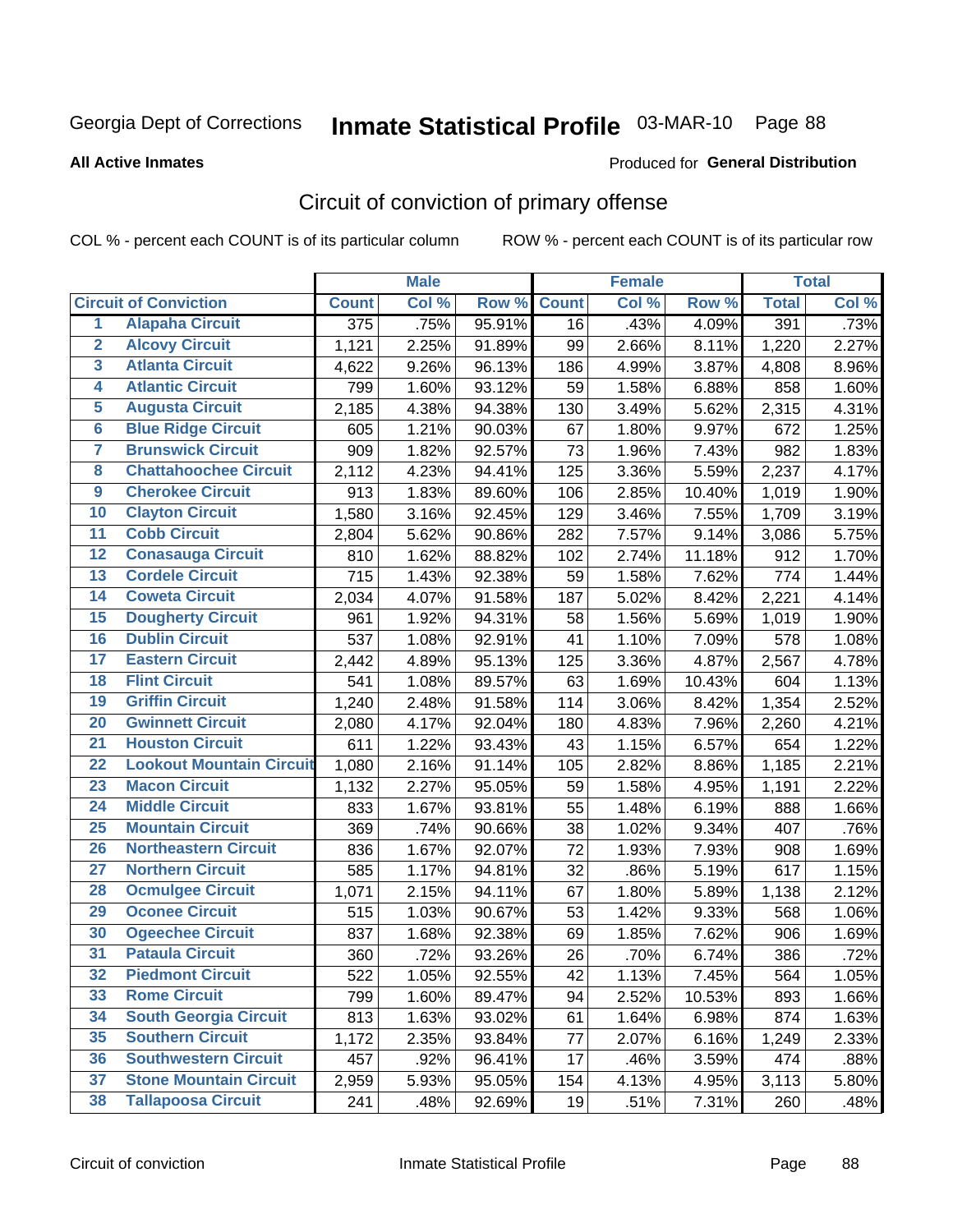# Inmate Statistical Profile 03-MAR-10 Page 89

Produced for General Distribution

#### **All Active Inmates**

# Circuit of conviction of primary offense

COL % - percent each COUNT is of its particular column

|                                   |              | <b>Male</b> |        |              | <b>Female</b> |        |              | <b>Total</b> |
|-----------------------------------|--------------|-------------|--------|--------------|---------------|--------|--------------|--------------|
| <b>Circuit of Conviction</b>      | <b>Count</b> | Col %       | Row %  | <b>Count</b> | Col %         | Row %  | <b>Total</b> | Col %        |
| <b>Tifton Circuit</b><br>39       | 598          | 1.20%       | 95.37% | 29           | .78%          | 4.63%  | 627          | 1.17%        |
| <b>Toombs Circuit</b><br>40       | 369          | .74%        | 96.09% | 15           | .40%          | 3.91%  | 384          | .72%         |
| <b>Waycross Circuit</b><br>41     | 801          | 1.60%       | 94.24% | 49           | 1.32%         | 5.76%  | 850          | 1.58%        |
| <b>Western Circuit</b><br>42      | 445          | .89%        | 93.88% | 29           | .78%          | 6.12%  | 474          | .88%         |
| <b>Rockdale Circuit</b><br>43     | 457          | .92%        | 90.67% | 47           | 1.26%         | 9.33%  | 504          | .94%         |
| <b>Douglas Circuit</b><br>44      | 1,121        | 2.25%       | 90.70% | 114          | 3.06%         | 9.22%  | 1,236        | 2.30%        |
| 45<br><b>Appalachian Circuit</b>  | 308          | .62%        | 92.22% | 26           | .70%          | 7.78%  | 334          | .62%         |
| <b>Enotah Circuit</b><br>46       | 337          | .68%        | 88.22% | 45           | 1.21%         | 11.78% | 382          | .71%         |
| <b>Bell-Forsyth Circuit</b><br>47 | 288          | .58%        | 88.07% | 39           | 1.05%         | 11.93% | 327          | .61%         |
| <b>Towaliga Circuit</b><br>48     | 372          | .75%        | 93.47% | 26           | .70%          | 6.53%  | 398          | .74%         |
| <b>Paulding Circuit</b><br>49     | 252          | .50%        | 91.97% | 22           | .59%          | 8.03%  | 274          | .51%         |
| <b>Total Rported</b>              | 49,925       | 100%        | 93.06% | 3,725        | 100%          | 6.94%  | 53,651       | 100%         |

| <b>orted</b> | $\mathcal{P}$ |                          | ^^     |
|--------------|---------------|--------------------------|--------|
| <b>Not</b>   | 23            |                          | ◡▵     |
| $\sim$       | 49,954        | 2 720<br>ວ. <i>ເ ∠</i> ໐ | 53,683 |

| M | . | -----<br>oг | ----<br>пLс |
|---|---|-------------|-------------|
|   |   | <b>OUNN</b> |             |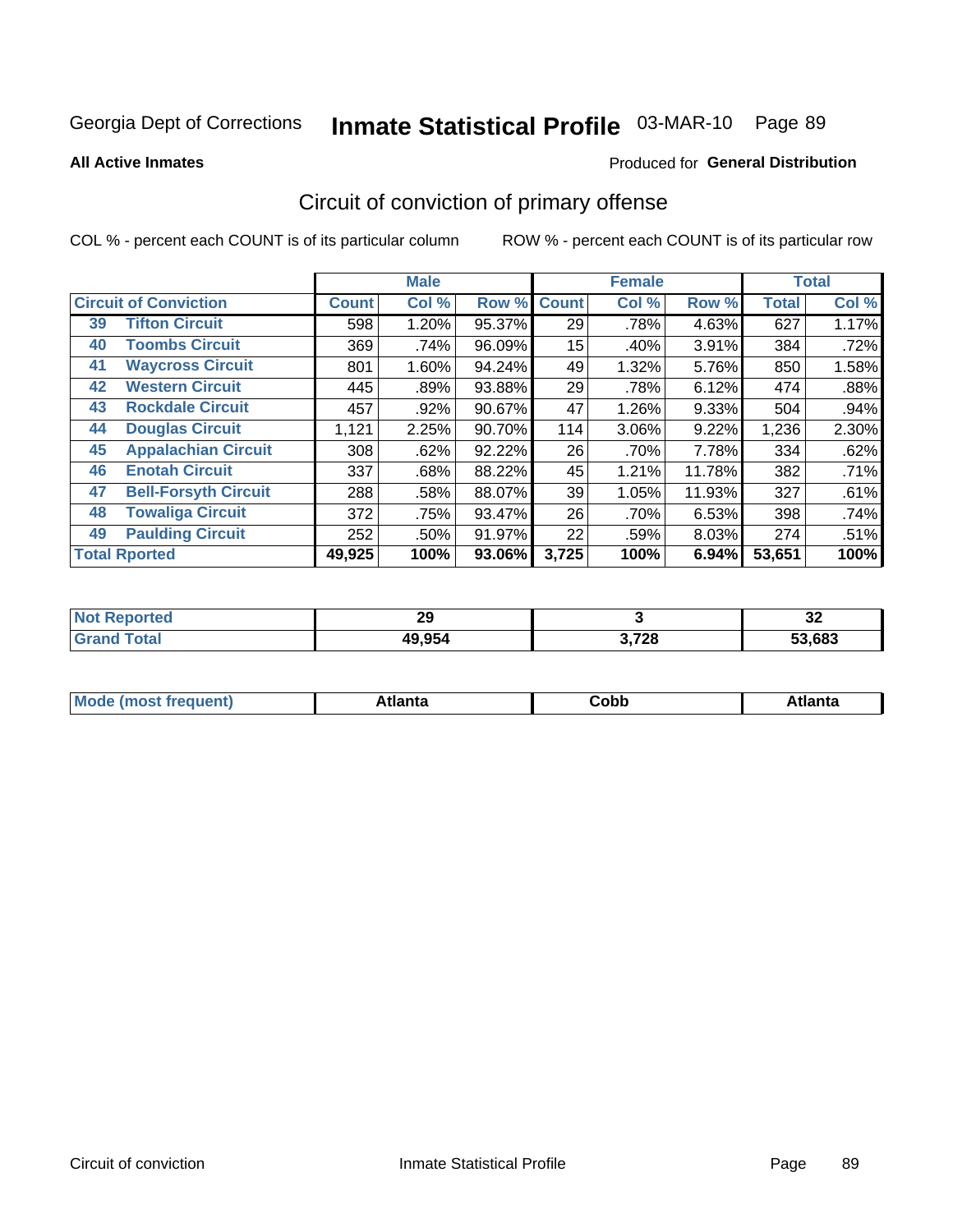# Inmate Statistical Profile 03-MAR-10 Page 90

### **All Active Inmates**

### Produced for General Distribution

### Years served (jail + prison) in this incarceration

COL % - percent each COUNT is of its particular column

|                              |              | <b>Male</b> |         |                | <b>Female</b> |        |              | <b>Total</b> |
|------------------------------|--------------|-------------|---------|----------------|---------------|--------|--------------|--------------|
| <b>Years Served</b>          | <b>Count</b> | Col %       | Row %   | <b>Count</b>   | Col %         | Row %  | <b>Total</b> | Col %        |
| Less than one year           | 8,568        | 17.17%      | 88.45%  | 1,119          | 30.02%        | 11.55% | 9,687        | 18.06%       |
| 1 to 1.99 years              | 10,105       | 20.25%      | 90.82%  | 1,020          | 27.37%        | 9.17%  | 11,127       | 20.75%       |
| 2 to 2.99 years              | 7,032        | 14.09%      | 93.34%  | 500            | 13.42%        | 6.64%  | 7,534        | 14.05%       |
| $3$ to $3.99$ years          | 4,488        | 8.99%       | 94.15%  | 279            | 7.49%         | 5.85%  | 4,767        | 8.89%        |
| $\overline{4}$ to 4.99 years | 3,069        | 6.15%       | 94.72%  | 171            | 4.59%         | 5.28%  | 3,240        | 6.04%        |
| $\overline{5}$ to 5.99 years | 2,060        | 4.13%       | 95.86%  | 89             | 2.39%         | 4.14%  | 2,149        | 4.01%        |
| $6$ to $6.99$ years          | 1,861        | 3.73%       | 95.63%  | 85             | 2.28%         | 4.37%  | 1,946        | 3.63%        |
| 7 to 7.99 years              | 1,690        | 3.39%       | 95.70%  | 76             | 2.04%         | 4.30%  | 1,766        | 3.29%        |
| 8 to 8.99 years              | 1,473        | 2.95%       | 95.59%  | 68             | 1.82%         | 4.41%  | 1,541        | 2.87%        |
| 9 to 9.99 years              | 1,334        | 2.67%       | 96.32%  | 51             | 1.37%         | 3.68%  | 1,385        | 2.58%        |
| 10 to 10.99 years            | 1,001        | 2.01%       | 95.88%  | 43             | 1.15%         | 4.12%  | 1,044        | 1.95%        |
| 11 to 11.99 years            | 942          | 1.89%       | 95.83%  | 41             | 1.10%         | 4.17%  | 983          | 1.83%        |
| 12 to 12.99 years            | 910          | 1.82%       | 97.22%  | 26             | 0.70%         | 2.78%  | 936          | 1.75%        |
| 13 to 13.99 years            | 834          | 1.67%       | 97.09%  | 25             | 0.67%         | 2.91%  | 859          | 1.60%        |
| 14 to 14.99 years            | 729          | 1.46%       | 97.07%  | 22             | 0.59%         | 2.93%  | 751          | 1.40%        |
| 15 to 15.99 years            | 561          | 1.12%       | 96.56%  | 20             | 0.54%         | 3.44%  | 581          | 1.08%        |
| 16 to 16.99 years            | 552          | 1.11%       | 96.17%  | 22             | 0.59%         | 3.83%  | 574          | 1.07%        |
| 17 to 17.99 years            | 422          | 0.85%       | 97.01%  | 13             | 0.35%         | 2.99%  | 435          | 0.81%        |
| 18 to 18.99 years            | 416          | 0.83%       | 96.97%  | 13             | 0.35%         | 3.03%  | 429          | 0.80%        |
| 19 to 19.99 years            | 347          | 0.70%       | 96.66%  | 12             | 0.32%         | 3.34%  | 359          | 0.67%        |
| 20 to 20.99 years            | 232          | 0.46%       | 97.89%  | 5              | 0.13%         | 2.11%  | 237          | 0.44%        |
| 21 to 21.99 years            | 215          | 0.43%       | 96.85%  | 7              | 0.19%         | 3.15%  | 222          | 0.41%        |
| 22 to 22.99 years            | 192          | 0.38%       | 96.00%  | 8              | 0.21%         | 4.00%  | 200          | 0.37%        |
| 23 to 23.99 years            | 145          | 0.29%       | 99.32%  | 1              | 0.03%         | 0.68%  | 146          | 0.27%        |
| 24 to 24.99 years            | 143          | 0.29%       | 97.95%  | 3              | 0.08%         | 2.05%  | 146          | 0.27%        |
| 25 to 25.99 years            | 104          | 0.21%       | 96.30%  | 4              | 0.11%         | 3.70%  | 108          | 0.20%        |
| 26 to 26.99 years            | 92           | 0.18%       | 98.92%  | 1              | 0.03%         | 1.08%  | 93           | 0.17%        |
| 27 to 27.99 years            | 55           | 0.11%       | 100.00% |                |               |        | 55           | 0.10%        |
| 28 to 28.99 years            | 68           | 0.14%       | 100.00% |                |               |        | 68           | 0.13%        |
| 29 to 29.99 years            | 43           | 0.09%       | 97.73%  | $\mathbf{1}$   | 0.03%         | 2.27%  | 44           | 0.08%        |
| Thirty + years               | 217          | 0.43%       | 99.09%  | $\overline{2}$ | 0.05%         | 0.91%  | 219          | 0.41%        |
| <b>Total Reported</b>        | 49,900       | 100%        | 93.04%  | 3,727          | 100%          | 6.95%  | 53,631       | 100%         |

| <b>2.720</b> |                         | 54     |        | 55  |
|--------------|-------------------------|--------|--------|-----|
|              | υιαι<br>$\mathsf{v}$ nu | 49,954 | J.I 40 | 686 |

| <b>Mean</b><br>(average) | 5.21               | 3.16               | 5.06          |
|--------------------------|--------------------|--------------------|---------------|
| Median (middle)          | 2.86               | 1.67               | 2.76          |
| Mode (most frequent)     | Less than one year | Less than one year | Less than one |
|                          |                    |                    | vear          |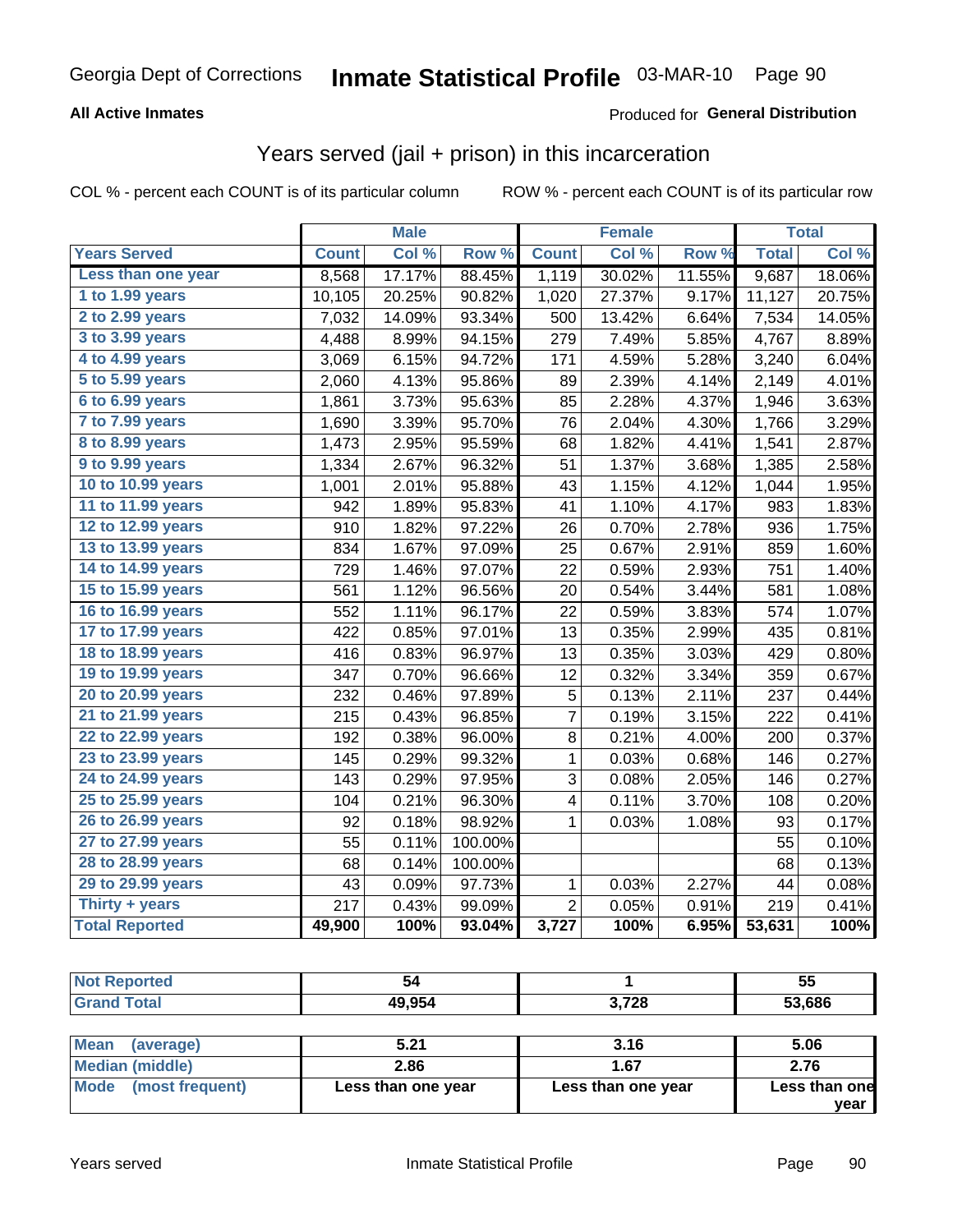# Inmate Statistical Profile 03-MAR-10 Page 91

### **All Active Inmates**

Produced for General Distribution

### Results of most recent HIV tests

COL % - percent each COUNT is of its particular column

|                         |              | <b>Male</b> |           |              | <b>Female</b> |       |        | <b>Total</b> |
|-------------------------|--------------|-------------|-----------|--------------|---------------|-------|--------|--------------|
| <b>HIV Test Results</b> | <b>Count</b> | Col %       | Row %I    | <b>Count</b> | Col %         | Row % | Total  | Col %        |
| <b>Positive</b>         | 869          | 1.79%       | 91.57%    | 80           | 2.25%         | 8.43% | 949    | 1.82%        |
| <b>Negative</b>         | 47,610       | 98.19%      | $93.18\%$ | 3,481        | 97.75%        | 6.81% | 51,094 | 98.16%       |
| Indeterminate           | 9            | 0.02%       | 100.00%   |              |               |       |        | 0.02%        |
| <b>Refused</b>          |              | 0.01%       | 100.00%   |              |               |       |        | 0.01%        |
| <b>Total Reported</b>   | 48,489       | 100%        | 93.15%    | 3,561        | 100%          | 6.84% | 52,053 | 100.0%       |

| <b>Not</b><br><b>Reported</b> | ,465   | 167   | ,632   |
|-------------------------------|--------|-------|--------|
| Total<br><b>Grand</b>         | 49,954 | 3,728 | 53.685 |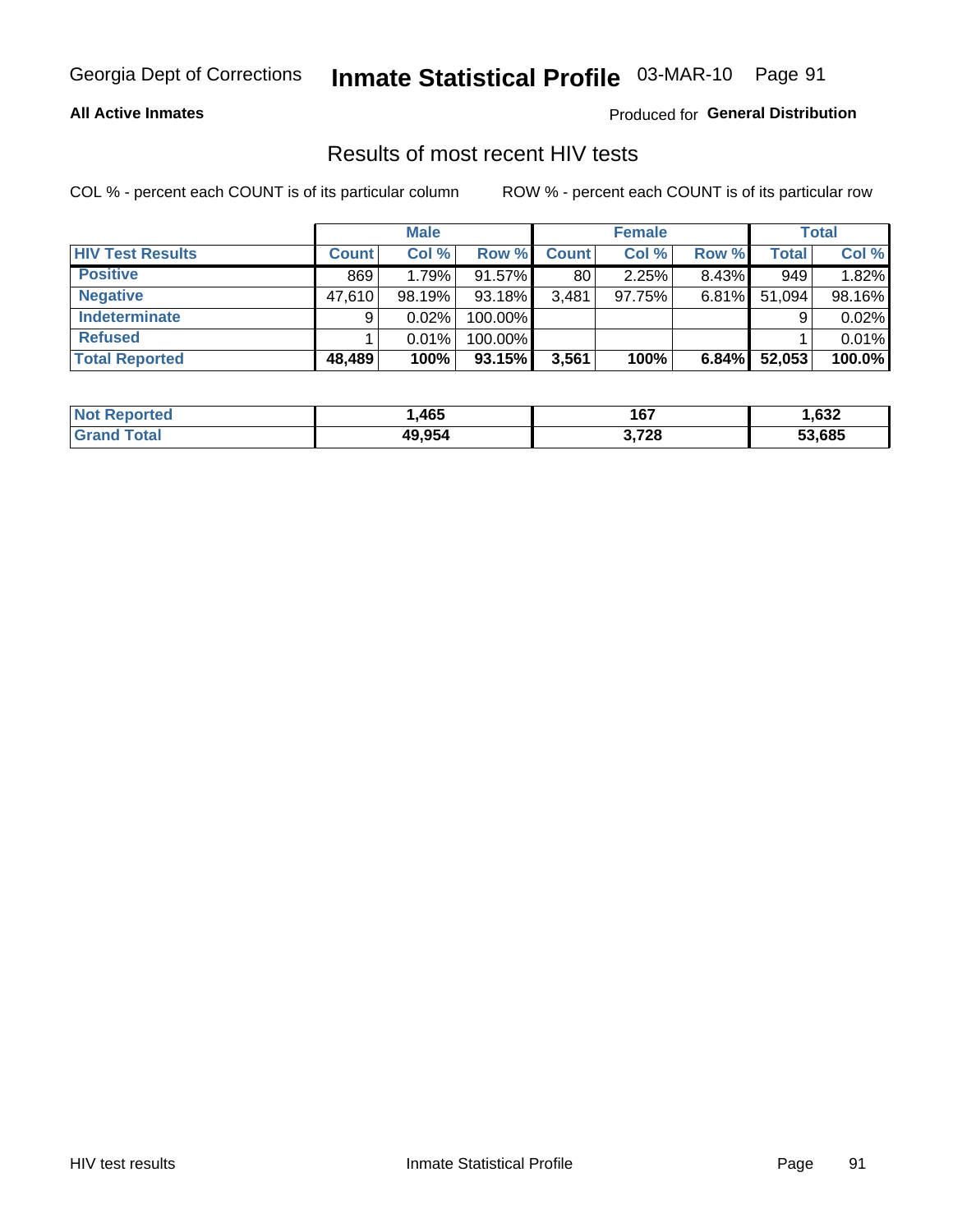# Inmate Statistical Profile 03-MAR-10 Page 92

### **All Active Inmates**

### Produced for General Distribution

### Results of most recent tuberculosis test

COL % - percent each COUNT is of its particular column

|                                  |              | <b>Male</b> |           |              | <b>Female</b> |          |        | Total  |
|----------------------------------|--------------|-------------|-----------|--------------|---------------|----------|--------|--------|
| <b>Tuberculosis Test Results</b> | <b>Count</b> | Col%        | Row %I    | <b>Count</b> | Col %         | Row %    | Total  | Col %  |
| <b>Positive on current test</b>  | 9.205        | $18.82\%$   | 97.69%    | 217          | 6.03%         | 2.30%    | 9.423  | 17.95% |
| <b>Positive on previous test</b> | 494          | 1.01%       | 98.02%    | 10           | 0.28%         | $1.98\%$ | 504    | 0.96%  |
| <b>Negative</b>                  | 39,199       | $80.16\%$   | 92.08%    | 3,370        | $93.69\%$     | 7.92%    | 42,571 | 81.09% |
| <b>Total Reported</b>            | 48,898       | 100%        | $93.14\%$ | 3,597        | 100%          | 6.85%    | 52,498 | 100%   |

| <b>Not Reported</b> | .056   | א פי<br>ו טו | ,187   |
|---------------------|--------|--------------|--------|
| Total               | 49,954 | 3,728        | 53,685 |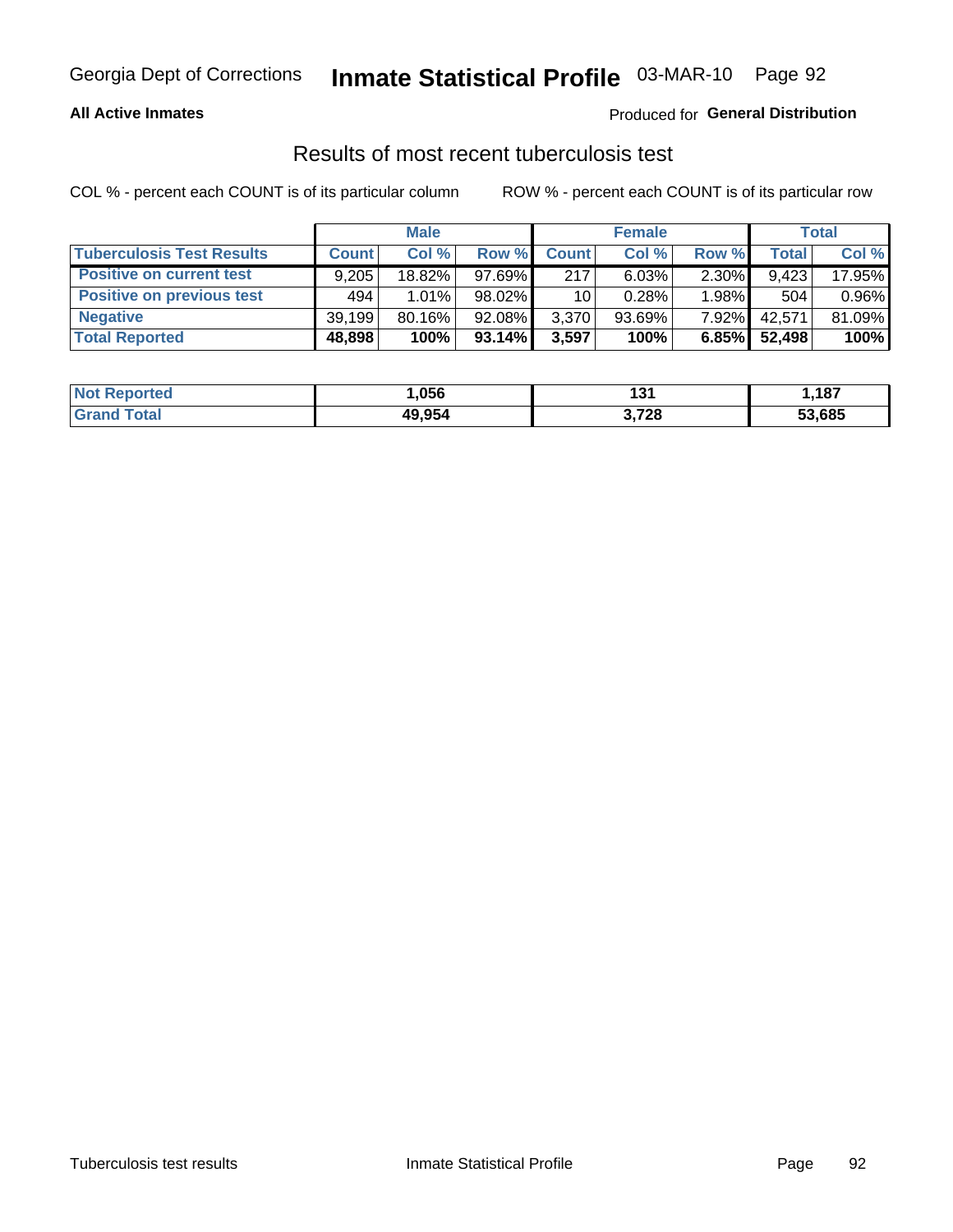# Georgia Dept of Corrections **Inmate Statistical Profile** 03-MAR-10 Page 93

### **All Active Inmates**

Produced for **General Distribution**

### Results of most recent syphilis test

COL % - percent each COUNT is of its particular column ROW % - percent each COUNT is of its particular row

|                                 |              | <b>Male</b> |         |              | <b>Female</b> |           |              | Total  |
|---------------------------------|--------------|-------------|---------|--------------|---------------|-----------|--------------|--------|
| <b>Syphilis Test Results</b>    | <b>Count</b> | Col%        | Row %   | <b>Count</b> | Col %         | Row %     | Total I      | Col %  |
| <b>Positive on current test</b> | 755          | $1.57\%$    | 88.51%  | 97           | 2.72%         | $11.37\%$ | 853          | 1.65%  |
| <b>Negative</b>                 | 47.383       | 98.43%      | 93.17%  | 3,469        | $97.28\%$     | $6.82\%$  | 50,854       | 98.35% |
| <b>Total Reported</b>           | 48,138       | 100%        | 93.10%I | 3,566        | 100%          |           | 6.90% 51,707 | 100%   |

| <b>Not Reported</b> | 816, ا | 162   | 1,978  |
|---------------------|--------|-------|--------|
| <b>Grand Total</b>  | 49,954 | 3,728 | 53,685 |